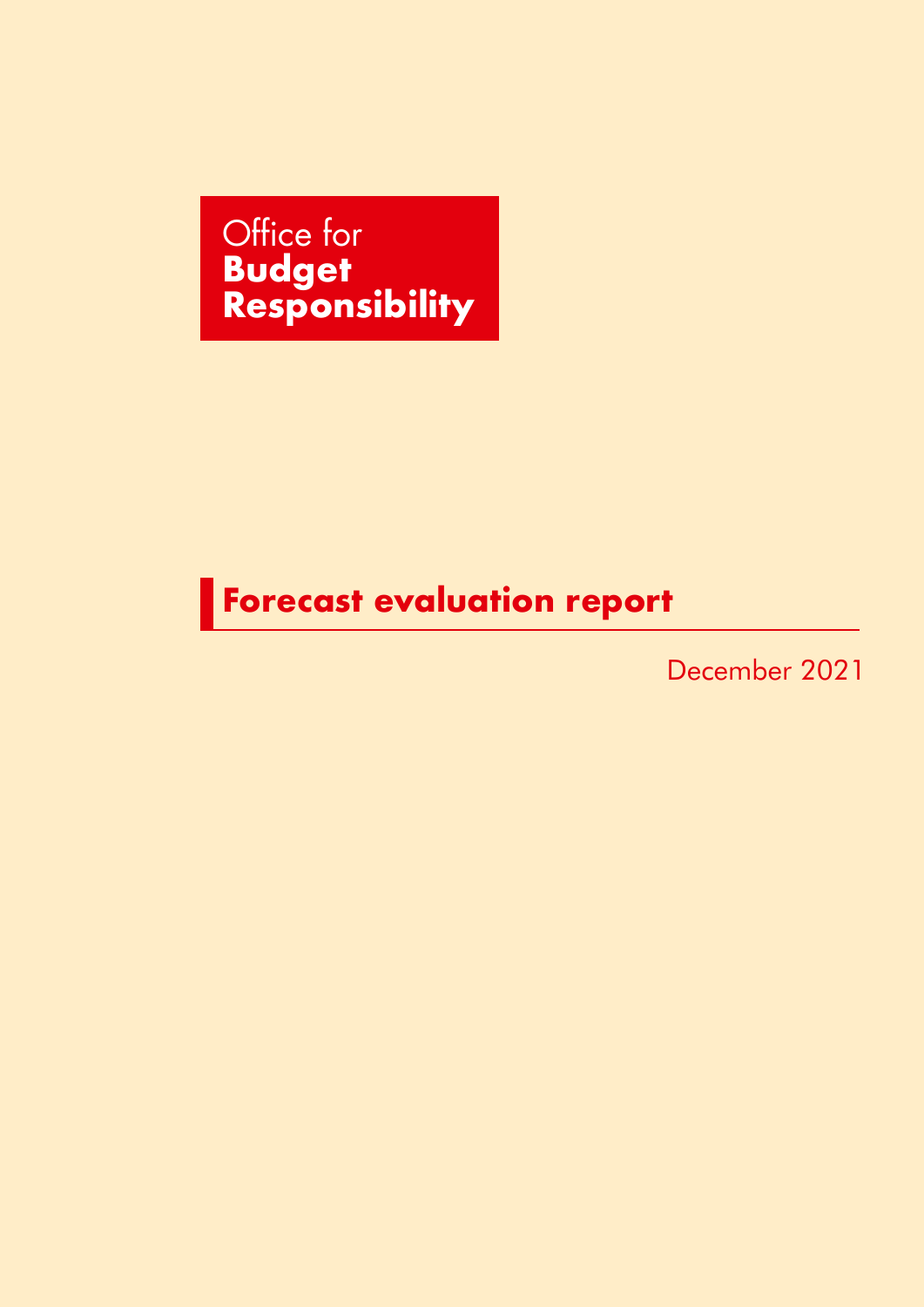# Office for Budget Responsibility: Forecast evaluation report

Presented to Parliament pursuant to Section 8 of the Budget Responsibility and National Audit Act 2011

December 2021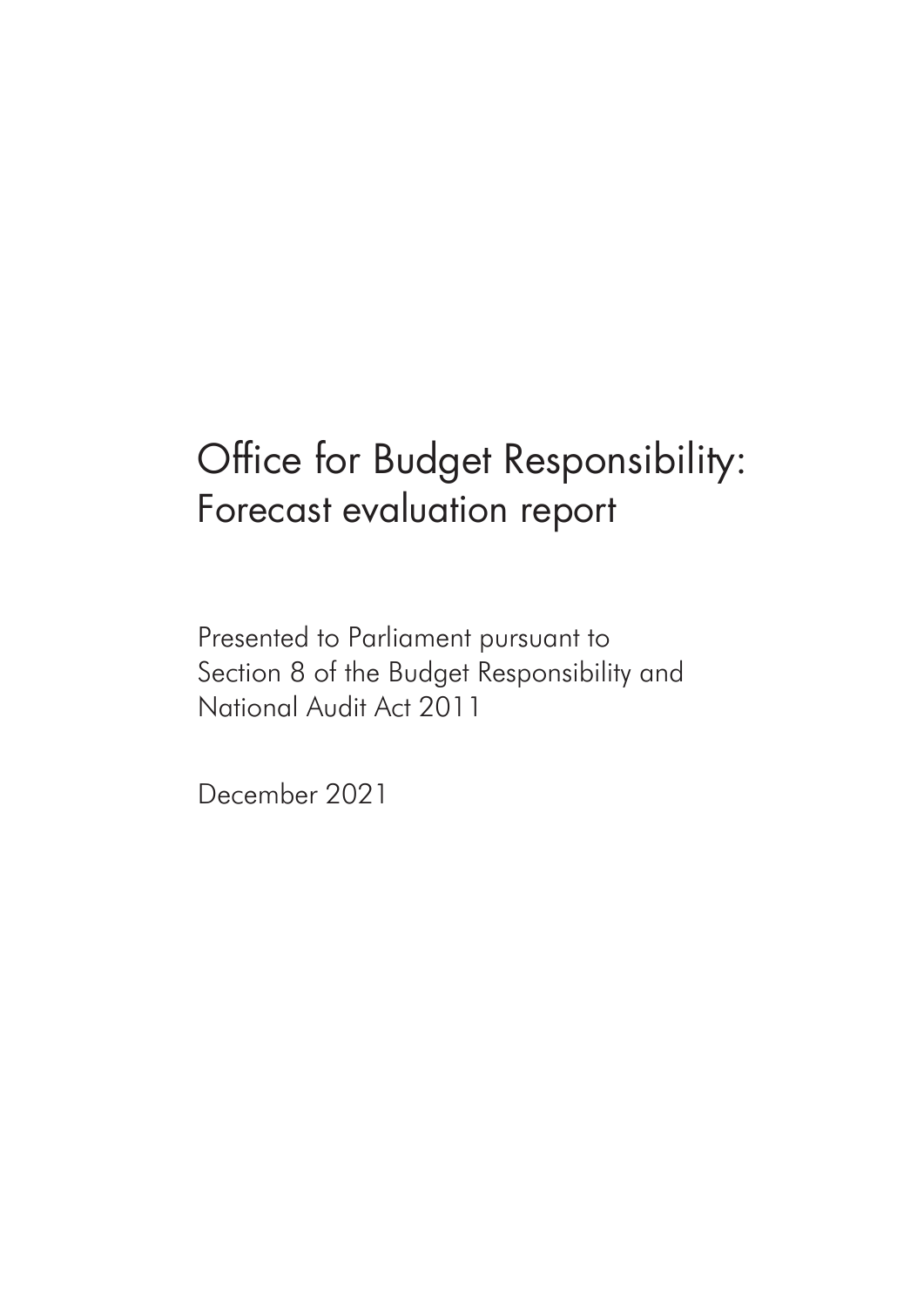

© Crown copyright 2021

This publication is licensed under the terms of the Open Government Licence v3.0 except where otherwise stated. To view this licence, [visit nationalarchives.gov.uk/doc/open-government-licence/version](http://nationalarchives.gov.uk/doc/open-government-licence/version/3)[/3 or w](mailto:psi%40nationalarchives.gsi.gov.uk?subject=)rite to the Information Policy Team, The National Archives, Kew, London TW9 4DU, or email: [psi@nationalarchives.gov.uk.](mailto:psi@nationalarchives.gov.uk) 

Where we have identified any third party copyright information you will need to obtain permission from the copyright holders concerned.

This publication is available at[www.gov.uk/official-documents](http://www.gov.uk/official-documents)

Any enquiries regarding this publication should be sent to us a[t obr.enquiries@obr.uk](mailto:obr.enquiries%40obr.uk?subject=)

ISBN 978-1-5286-3030-6

E02695968 12/21

Printed on paper containing 75% recycled fibre content minimum

Printed in the UK by HH Associates Ltd. on behalf of the Controller of Her Majesty's Stationery Office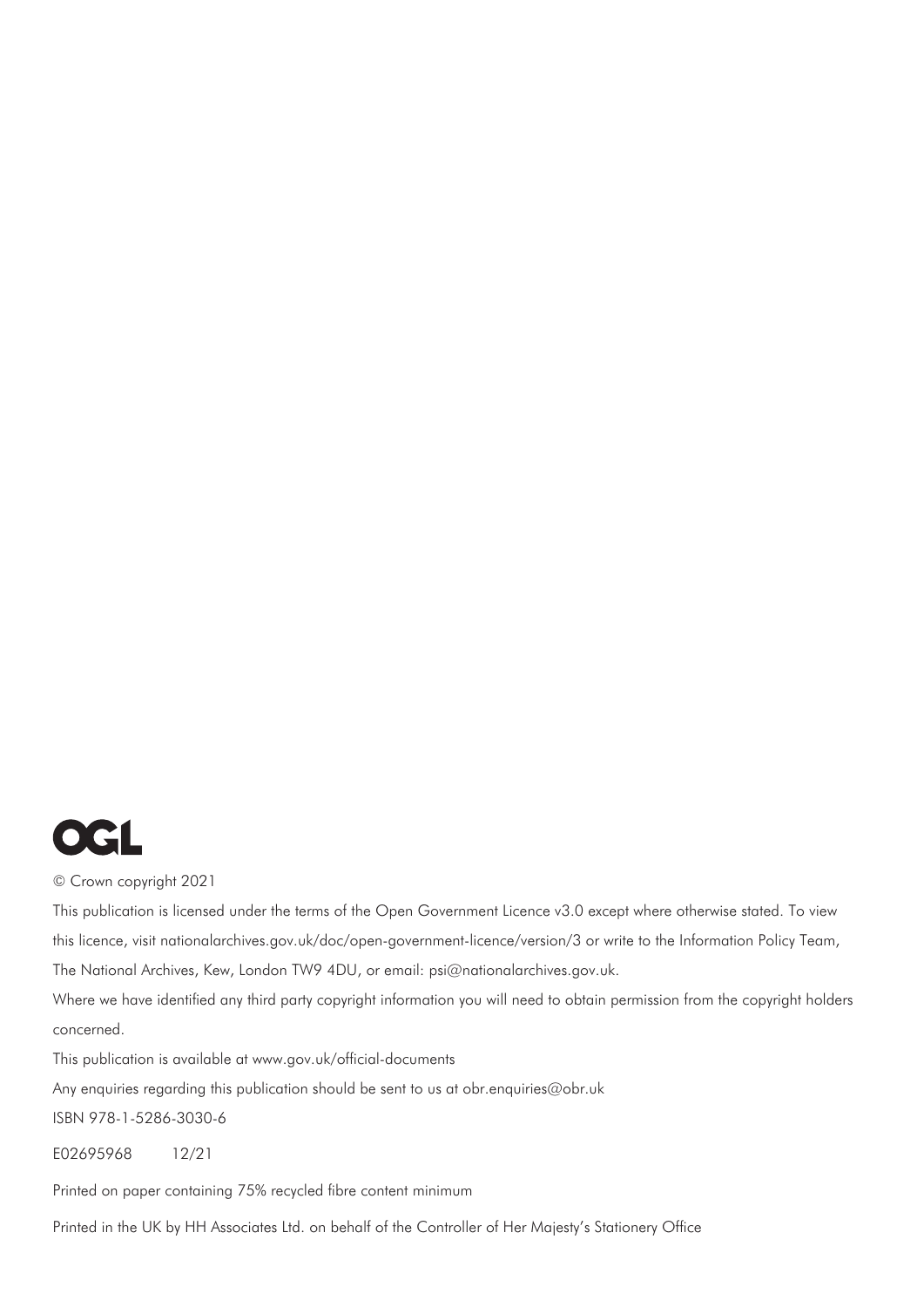## **Contents**

| Chapter 1 |                                                              |  |
|-----------|--------------------------------------------------------------|--|
|           |                                                              |  |
|           |                                                              |  |
|           |                                                              |  |
|           |                                                              |  |
| Chapter 2 |                                                              |  |
|           |                                                              |  |
|           |                                                              |  |
|           |                                                              |  |
|           |                                                              |  |
|           |                                                              |  |
|           |                                                              |  |
| Chapter 3 |                                                              |  |
|           |                                                              |  |
|           |                                                              |  |
|           | Box 3.1: Tax implications of pandemic-induced changes in the |  |
|           |                                                              |  |
|           |                                                              |  |
| Chapter 4 |                                                              |  |
|           |                                                              |  |
|           |                                                              |  |
|           |                                                              |  |
| Annex A   |                                                              |  |
|           |                                                              |  |
|           |                                                              |  |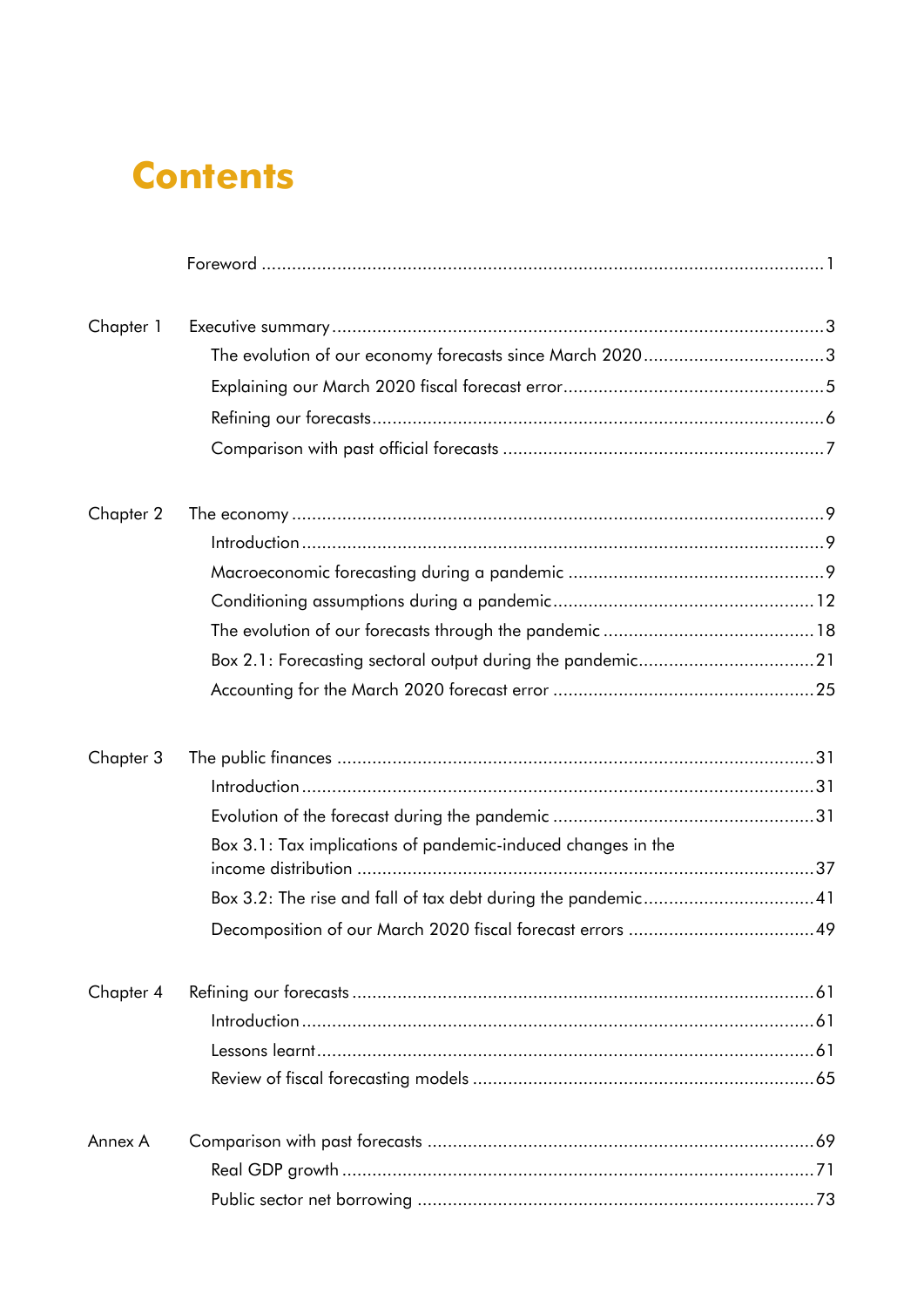Index of charts and tables......................................................................................77

Charts and tables data are available on our website.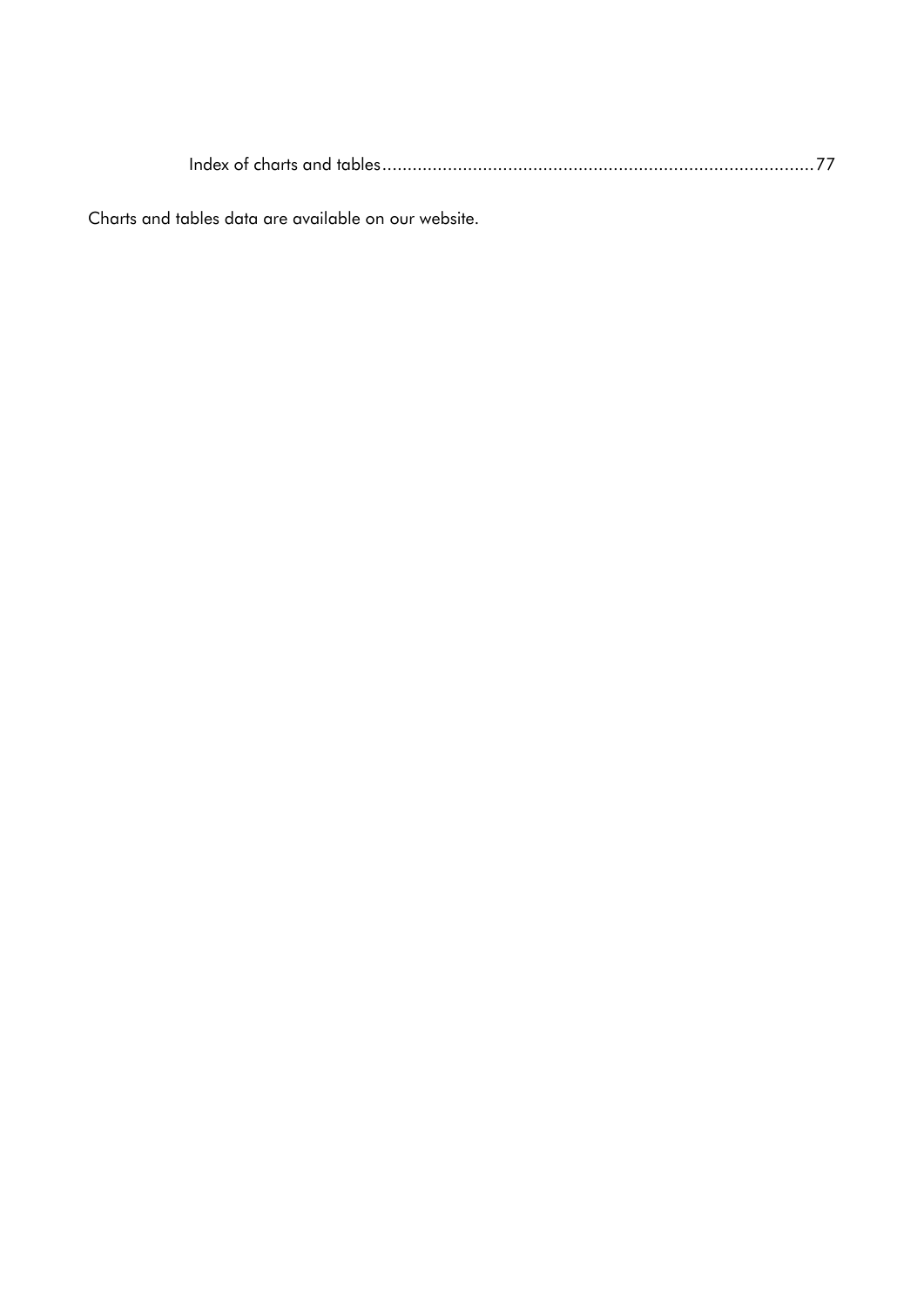## **Foreword**

The Office for Budget Responsibility (OBR) was created in 2010 to provide independent and authoritative analysis of the UK public finances. At least twice a year – and usually at the time of each Budget and Autumn or Spring Statement – we publish a set of official forecasts for the economy and the public finances over the coming five years in our *Economic and fiscal outlook*  (*EFO*). The Government uses these forecasts as the basis for its Budget decisions. And we use these forecasts to assess the Government's progress against the fiscal targets that it has set for itself.

In each *EFO*, we stress the uncertainty that lies around all such forecasts. We compare our central forecasts to those of other forecasters. We highlight the limited confidence that should be placed in our central forecast given the inaccuracy of past official forecasts. We use sensitivity and scenario analysis to show how the public finances could be affected by alternative economic outcomes. And we highlight the residual uncertainties in the public finances, even if one were confident about the path the economy was going to take – for example, because of uncertain estimates of the cost or yield associated with new policy measures.

Notwithstanding these uncertainties – and the fact that no one should expect any forecast to be met in its entirety – we believe that it is important to spell out our forecast in considerable quantitative detail. We also believe that it is important to examine regularly how our forecasts compare to outturn data and to explain any discrepancies so that we can learn from our mistakes.

The arrival of the coronavirus pandemic in the UK in early 2020 prompted an intensification in our forecast activity, with five medium-term scenarios and forecasts produced in the 12 months beginning in March 2020: the March 2020 *EFO*, April 2020 *Coronavirus reference scenario*, July 2020 *Fiscal sustainability report*, the November 2020 *EFO*, and the March 2021 *EFO*. It also prompted us to place particular emphasis on the uncertainty surrounding our central forecasts by publishing, alongside that forecast, upside and downside scenarios illustrating the implications of alternative paths of the virus and associated public health interventions.

This year our *Forecast evaluation report* analyses the accuracy of those forecasts and scenarios which were produced amidst the largest shock to the UK economy in a century. The disruption wrought by the pandemic will mean that our forecast errors for last year and the next few years will be much larger than is typically the case, and the average accuracy of our forecasts will also be heavily affected by the unprecedented shock to the economy. In this report, we focus our evaluation on the judgements and conclusions of our five forecasts and scenarios for fiscal year 2020-21, the latest year for which we have outturn data, and draw some preliminary lessons for future exercises.

It is worth noting that when we use the word 'errors' in this report we are simply referring to the arithmetic difference between the forecast and the outturn. We are not implying that it would have been possible to avoid them given the information available at the time the forecast was made – differences with outturns may reflect unforeseeable developments after the forecast was made and the policy responses to those developments.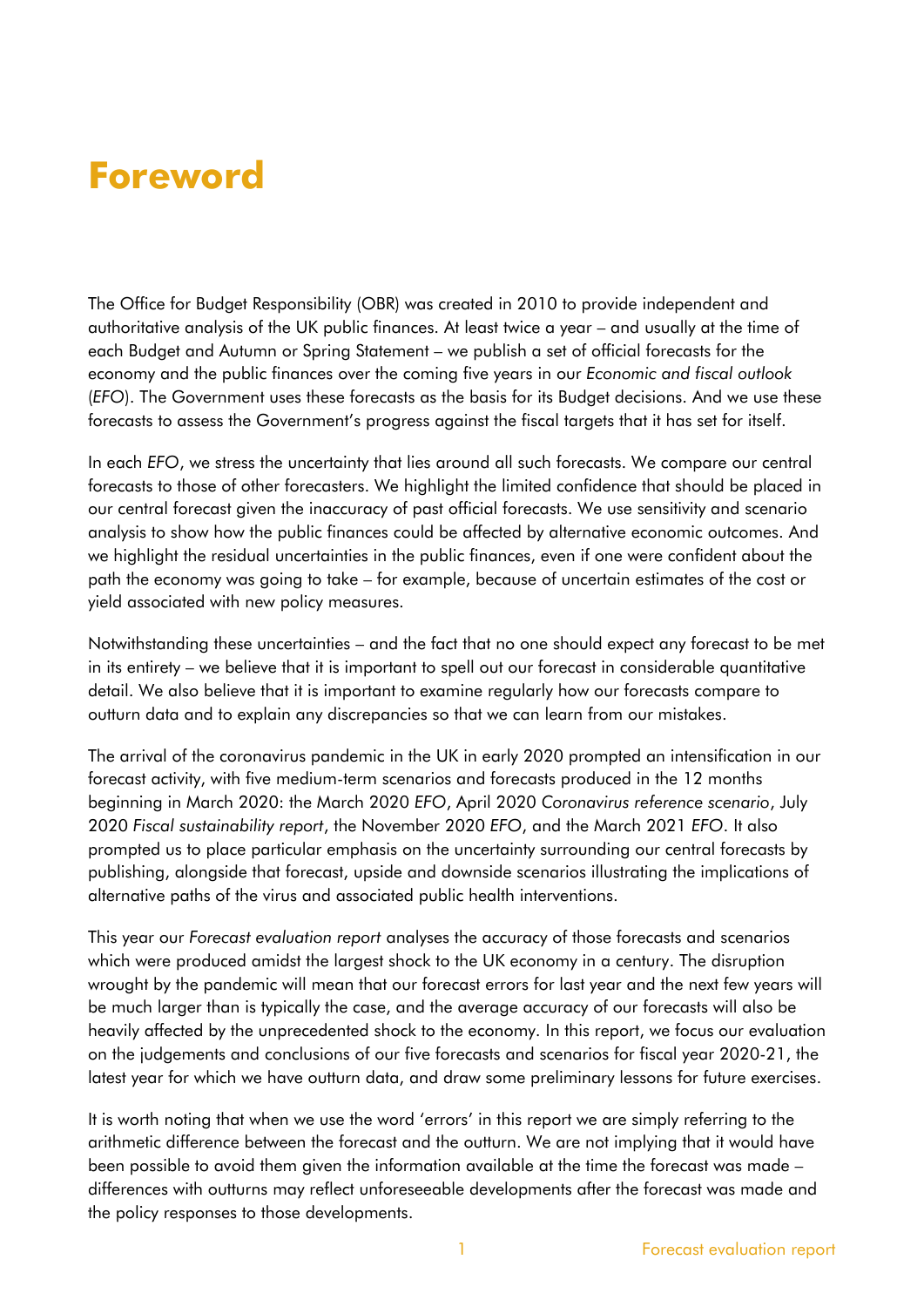The forecasts we publish represent the collective view of the three independent members of the OBR's Budget Responsibility Committee (BRC). We take full responsibility for the judgements underpinning the forecasts and for the performance of them presented in this report.

In line with our memorandum of understanding with government departments, we provided a full and final copy of this report to the Treasury 24 hours in advance of publication.

Rill Huy

Richard Hughes Sir Charles Bean Andy King

The Budget Responsibility Committee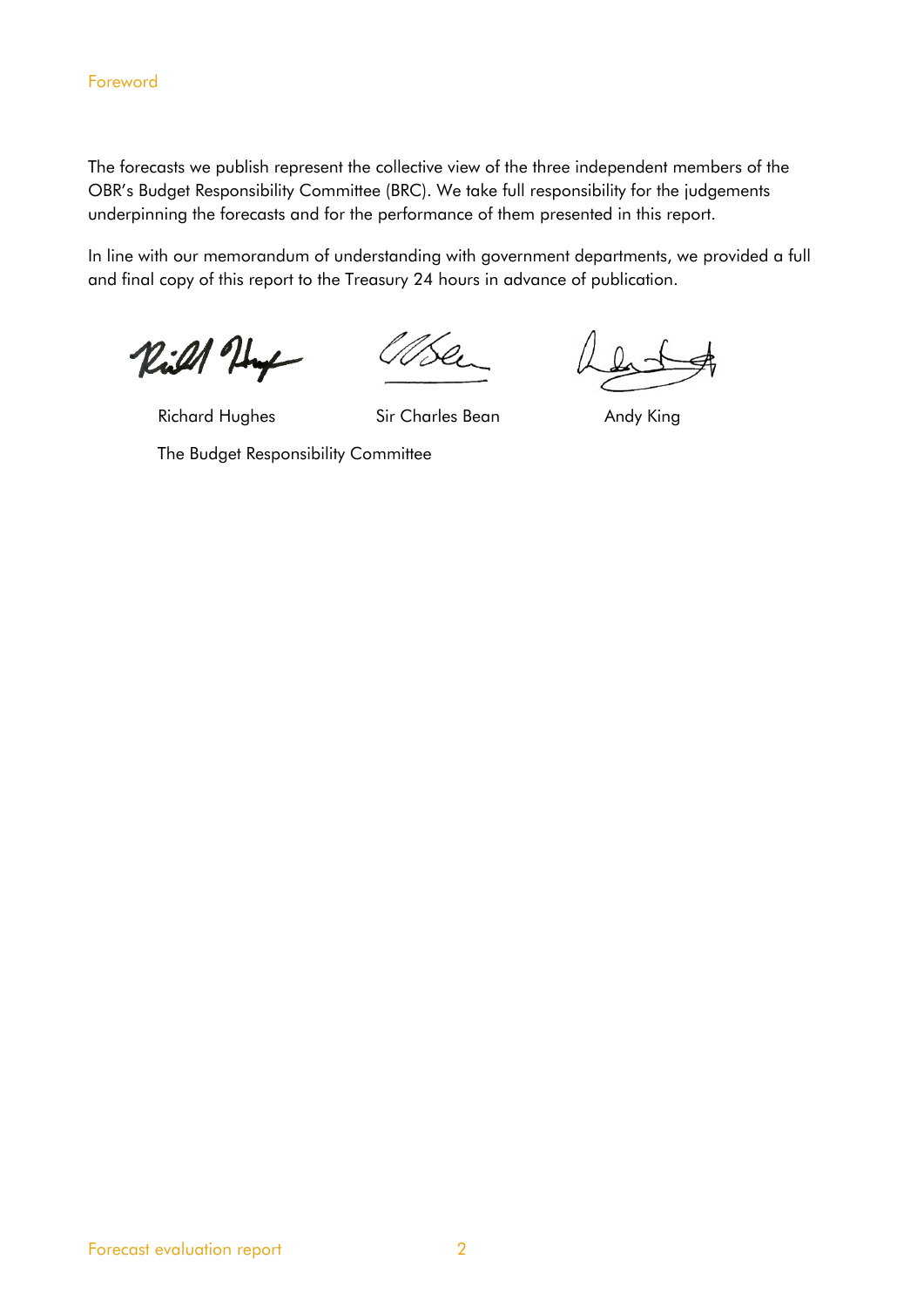# **1 Executive summary**

- 1.1 The focus of this year's report is the performance of our forecasts and scenarios immediately prior to, and during, the coronavirus pandemic. The pandemic and associated public health measures produced one of the largest shocks to the UK and world economies in modern times. It resulted in UK real GDP falling by 10 per cent in 2020 as a whole, the largest drop in output since 1921, and an 11 percentage point shortfall relative to our March 2020 forecast – by some distance the largest year-ahead forecast error on record. It also resulted in a peacetime record budget deficit of £323 billion in 2020-21 (15 per cent of GDP), £268 billion higher than our March 2020 forecast, another record forecast error.
- 1.2 In the face of such an unprecedented shock, this report looks not only at the errors against our pre-pandemic March 2020 *Economic and fiscal outlook* (*EFO*), but also how our understanding of the economic and fiscal impact of the pandemic evolved over our four subsequent forecasts. Rising case numbers across Europe, the emergence of the new Omicron variant, and the reimposition of travel and other public health restrictions in recent weeks serve as a reminder that the pandemic is far from over. In this context, our account of the lessons from our successive attempts to forecast the economy and public finances during the pandemic remains highly relevant and will help to inform our future forecasts.

## **The evolution of our economy forecasts since March 2020**

- 1.3 The global reach of the pandemic only became apparent after we had finalised our March 2020 forecast, which assumed only a minor 0.1 per cent reduction in UK GDP in 2020, primarily as a result of reduced activity in Asia. In April, once the severity of the pandemic had become clear, we rapidly produced a *Coronavirus reference scenario* – our first attempt to quantify the economic and fiscal implications of the pandemic. It was followed by our first official projection of the full impact of the pandemic in our July 2020 *Fiscal sustainability report*, with subsequent forecasts appearing in our *EFO*s in November 2020 and March 2021. The evolution of these five forecasts produced in the first year of the pandemic – shown in comparison to those of other UK forecasters in Chart 1.1 – was driven by changes in key forecast judgements for:
	- the epidemiological situation, including the path of the virus, associated public health restrictions, and the development and rollout of vaccines;
	- the degree of **economic adaptation** to pandemic conditions;
	- the Government's economic support measures; and
	- the degree of scarring to potential output from the pandemic.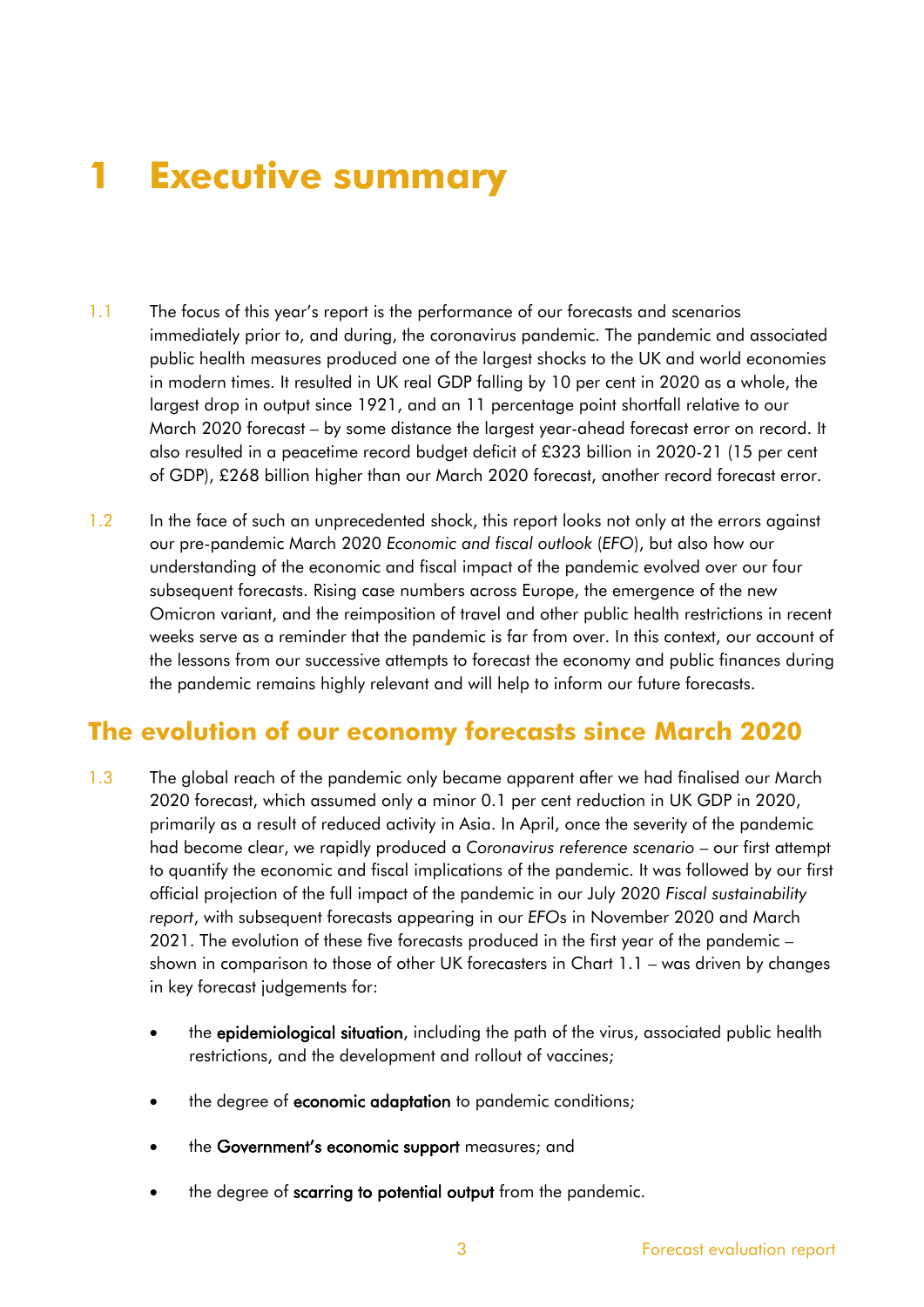



Note: OBR's April forecast and Bank of England's May forecast were illustrative coronavirus scenarios. OBR's July and November scenarios were upside and downside scenarios around the central forecast based on different assumptions about the pandemic. Source: Bankof England, HM Treasury, OBR

- 1.4 Relative to other forecasters, we were quicker in our April scenario to recognise the severity of the pandemic, and the huge widening in the range across forecasters is symptomatic of the very high degree of uncertainty at the time around all four key forecast judgements. But we also consistently overestimated the shortfall in GDP in 2020 and were consistently more pessimistic than most other forecasters. This was largely because, while we underestimated the number of transmission waves and lockdowns, we overestimated both the duration of those lockdowns (particularly the first) and their effect on economic activity, which repeatedly proved more adaptable than we expected. Our forecasts were also based (as required by legislation) on the Government's stated plans for the duration of support schemes, which in the event were frequently extended as the economic consequences of the virus persisted.
- 1.5 One striking feature of the pandemic was how sectorally differentiated its economic effects were – necessitating a more disaggregated sector-by-sector approach to forecasting nearterm GDP. Output plummeted in the first lockdown in sectors where close proximity between customers and/or the workforce is unavoidable, but was much less affected in sectors where remote working is feasible. As the pandemic unfolded, households and businesses became increasingly adapted to the virus and associated restrictions as consumers shifted purchases online, businesses made premises Covid-safe, and employees further adjusted to working remotely. As a result, whereas output dropped to around 25 per cent below pre-pandemic levels in April 2020 it was only 9 per cent lower in January 2021, despite both being spent in full national lockdown.
- 1.6 Once the pandemic struck, the differences between our initial forecasts and outturn were partly due to some sectors, such as manufacturing and construction, rebounding much faster from the first lockdown, and partly due to measurement issues in the public and real estate sectors. And while we expected smaller impacts on output in the second and third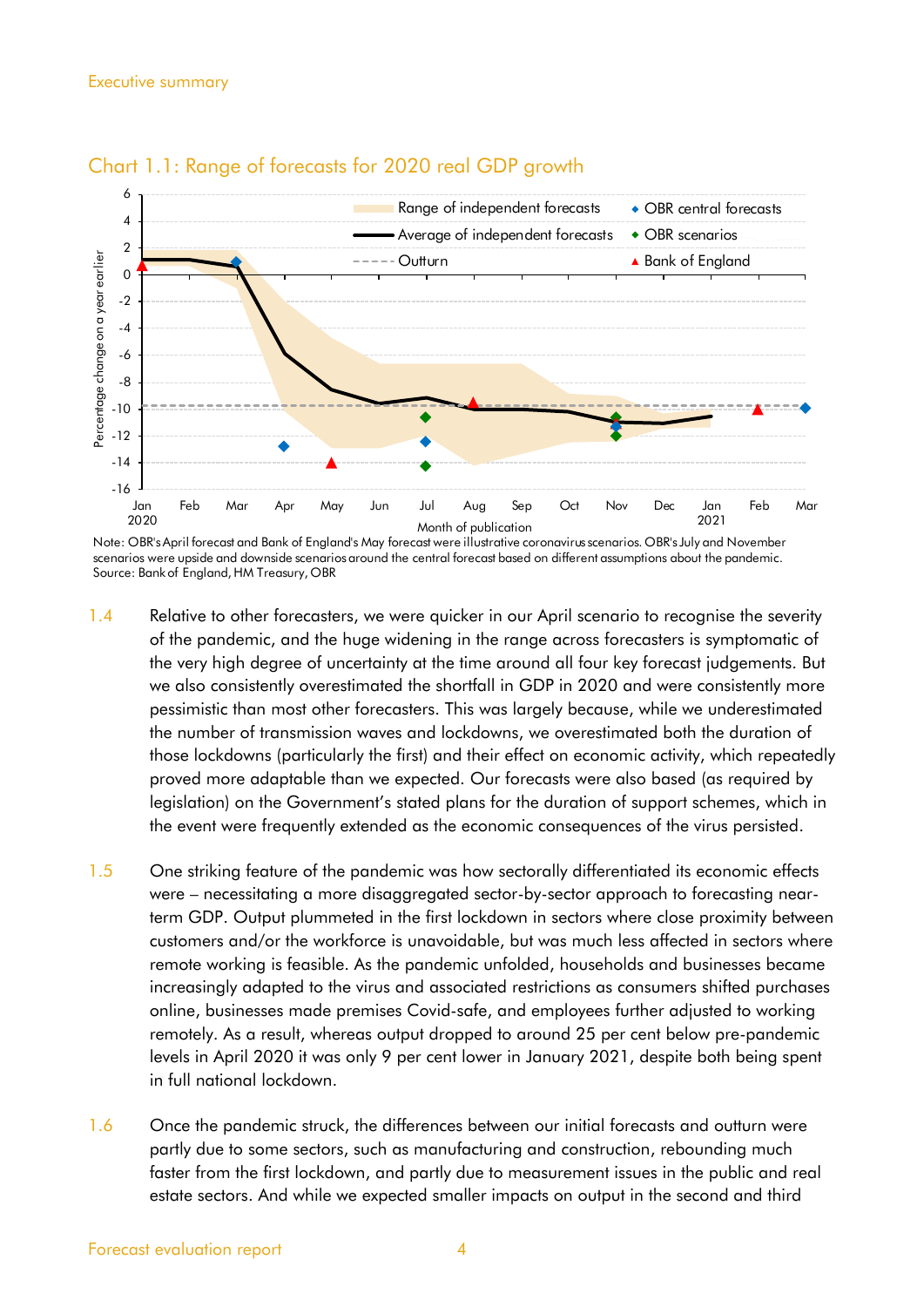lockdowns than in the initial one, we still underestimated the degree of adaptability to lockdown conditions and therefore overestimated the extent to which output was hit.

1.7 This adaptability was aided by the £229 billion of government support for households, businesses and public services in 2020-21. The repeated extensions of the furlough scheme, in particular, were instrumental in explaining our successive overestimates of unemployment. In our earlier forecasts, Government policy was to end the furlough scheme before the vaccines had been fully rolled out and economic activity had recovered. Our forecasts assumed that this would result in large numbers of furloughed employees becoming unemployed. But our November 2020 upside scenario showed how aligning the end of furlough more closely to the recovery of output could limit any rise in unemployment. By the March 2021 Budget, the furlough scheme was extended far enough for this to be true in our central forecast too. Indeed, the subsequent strong recovery has meant that the end of furlough appears to have had remarkably little immediate impact on the labour market.

## **Explaining our March 2020 fiscal forecast error**

1.8 The 8 percentage point shortfall in nominal GDP (which is more important than real GDP for the public finances) in 2020-21 relative to our March 2020 forecast was somewhat smaller than the 12 percentage point real GDP shortfall, reflecting higher than expected (measured) inflation. But the effects of the pandemic – and particularly the Government's support measures – also led to unusual changes in the composition of nominal GDP, which had important fiscal consequences. The virus and public health restrictions hit nominal consumption (left panel of Chart 1.2), but government support measures largely preserved private sector incomes (right panel).



#### Chart 1.2: March 2020 forecast errors in contributions to nominal GDP growth in 2020-21

Note: Corporations' GOS stands for private corporations' gross operating surplus. Source: OBR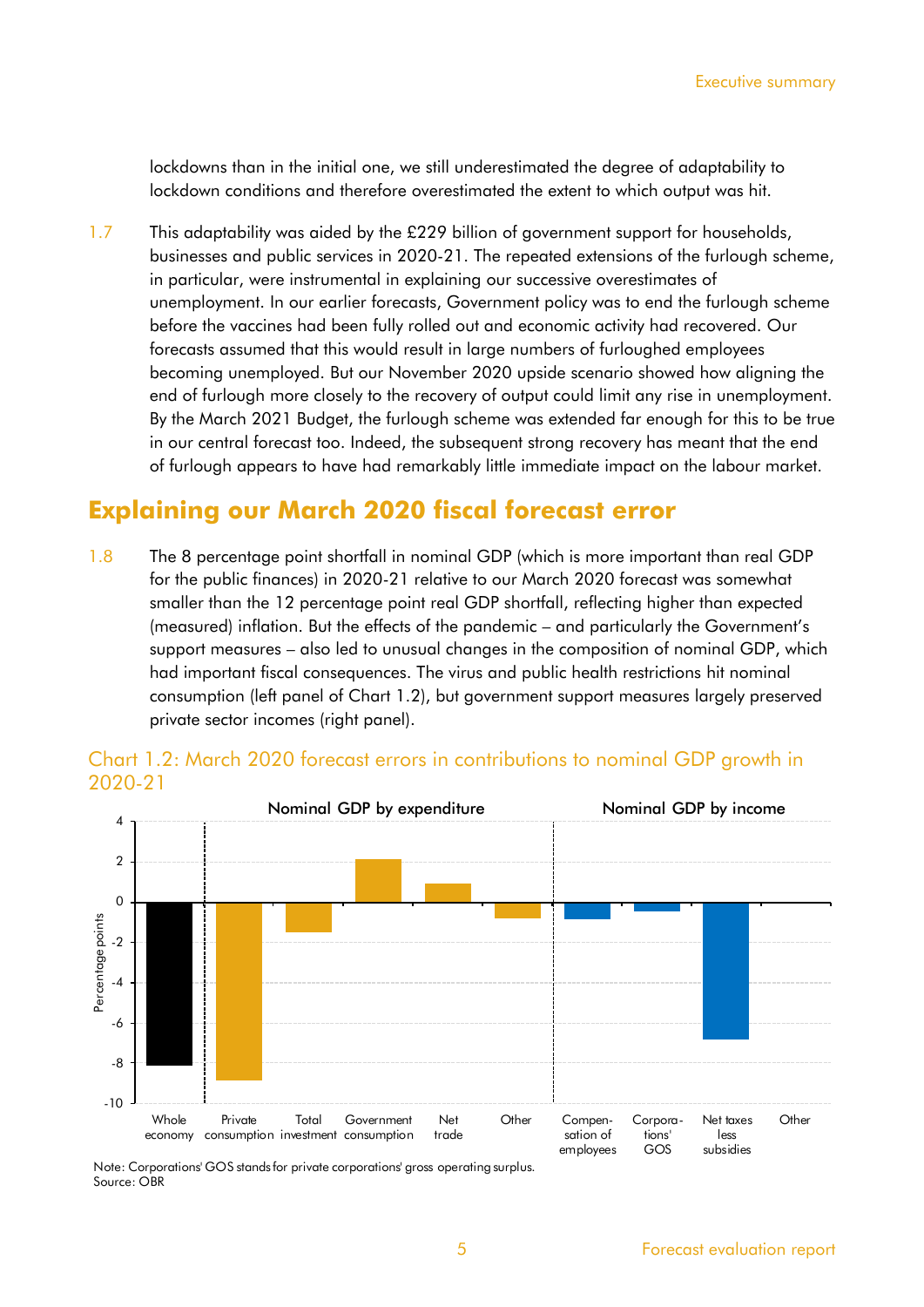#### Executive summary

1.9 This divergence between income and expenditure played an important role in the errors relative to our fiscal forecasts. Public sector net borrowing (PSNB) in 2020-21 exceeded our March 2020 forecast by £268 billion (12.5 per cent of GDP) – a far larger margin than the sum of all ten of our previous year-ahead Spring forecast errors. The cost of pandemicrelated government spending explains more than three-quarters of that error (Chart 1.3), with this spending error more than explained by pandemic-related policies introduced since March 2020. By contrast, receipts policy (in the form of net tax cuts) explains less than a tenth of our overall 2020-21 borrowing error. The impact of the pandemic on receipts is instead felt via the economic damage wrought to tax bases, which explains just over a fifth of the overall borrowing error (a smaller hit than would have been the case without the support for private sector incomes provided by the policies embodied in the large spending error). Forecast-related shortfalls in spending (in particular lower debt interest costs) provided a modest offset to these sources of higher borrowing.



#### Chart 1.3: Sources of the March 2020 PSNB forecast error

## **Refining our forecasts**

- 1.10 Previous *Forecast evaluation report*s have identified specific issues with elements of our normal forecasting approach that have caused us to refine and develop particular economic and fiscal forecasting models and techniques. But the challenges to forecasting created by the pandemic have been more fundamental in nature and prompted us to reassess elements of our whole approach. The three key lessons we have drawn for our economy and fiscal forecasts are that we need to, especially in the context of major shocks:
	- Be analytically agile in responding to unexpected developments, adapting our approaches to uncertain and rapidly changing circumstances. Rather than expecting to be able to prepare in detail for all specific risks or economic shocks, we need to be capable of quickly developing new analytical tools in response. For our economy

Forecast evaluation report and the contract of the 6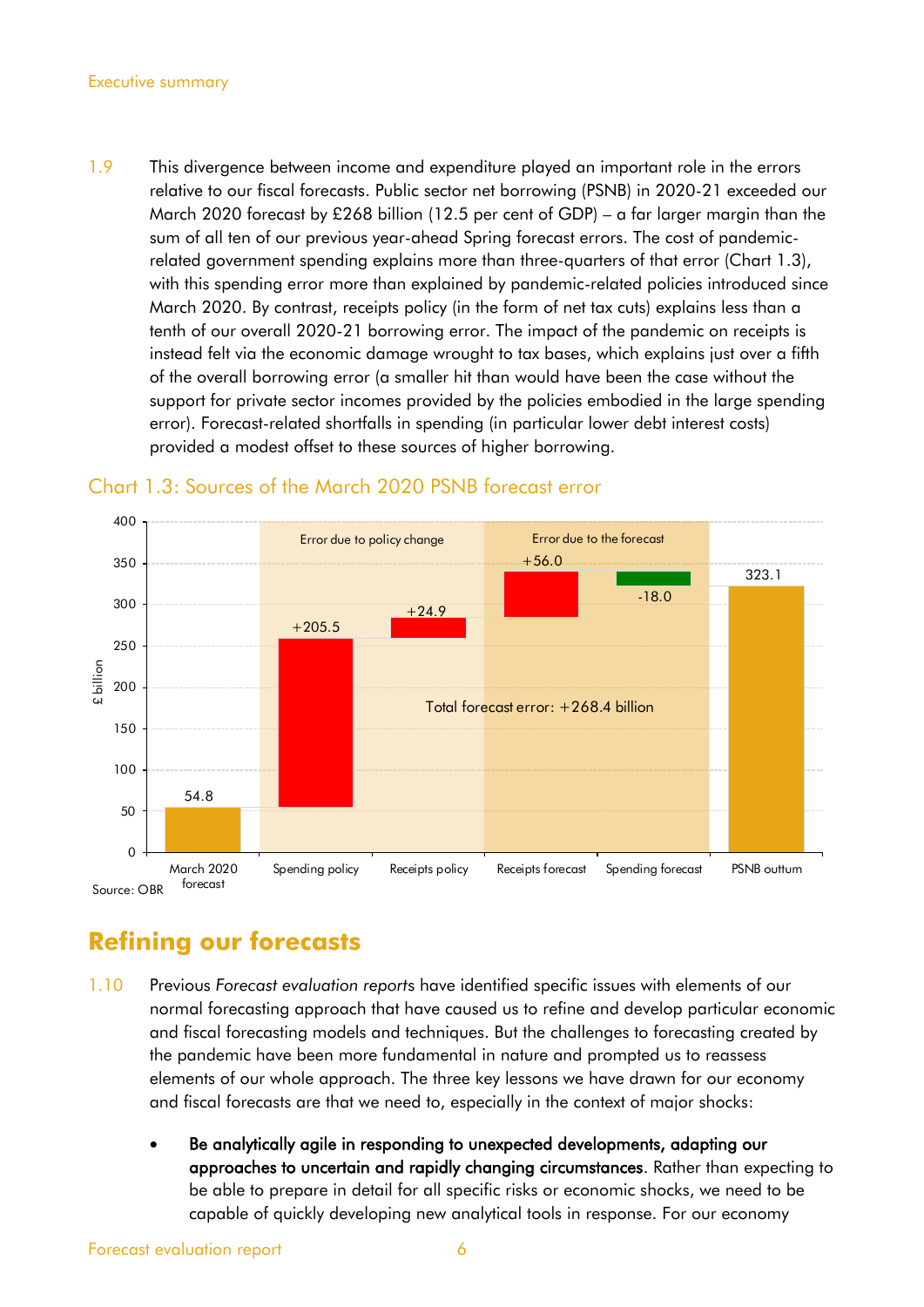forecast, our response to the pandemic included a more sectorally driven approach to forecasting output, while our fiscal forecast needed to apply more judgement than usual when operating models, particularly in relation to in-year estimates. And across our economy and fiscal forecasts we made more use of epidemiological (and other) scenarios and advanced our methods for estimating and communicating forecast uncertainty. While these specific approaches may not be the appropriate ones in the face of future shocks, the adaptability they reflected will be.

- Understand and make use of the multiple new sources of high frequency real-time data. These data are produced both by the official sector (e.g. the ONS Business Impact of Covid-19 Survey and HMRC's real-time information (RTI) from the PAYE system) and by private sector organisations (e.g. Google mobility data and the Blavatnik School's public health stringency indicators). For our economy forecast, these real-time data sources proved invaluable in understanding the rapidly changing epidemiological and economic situation and calibrating our models to new forecast determinants. High frequency mobility data, HMRC RTI data and Treasury cash management data were particularly instructive as up-to-date sources of information for our fiscal forecast. And we also contributed to the production of such timely and disaggregated fiscal information in our close work with the ONS and HMRC, and by publishing monthly profiles consistent with our forecasts for the public finances.
- Draw on international experiences and expertise outside government as necessary. Our forecasts over the past year and a half have benefited greatly from the expertise of others – from epidemiologists, public health experts and behavioural scientists, to other economic and fiscal forecasters in the UK and overseas. While future shocks and challenges will require different sources of expertise, the benefits of continuing to draw on information from other fields and jurisdictions are clear. For example, the ongoing implementation of the Brexit deal will require a deeper understanding of trade and migration flows, and external expertise will be necessary to build on our analysis of the costs of climate change and decarbonisation.

### **Comparison with past official forecasts**

- 1.11 In Annex A we compare the OBR's forecasts for real GDP, public sector net borrowing and receipts and spending against the latest outturns. We also compare our average forecast errors since the OBR was created in 2010 with those in official Treasury forecasts produced during the 20 years before the OBR was established, as summarised in Chart 1.4.
- 1.12 We evaluate the relative accuracy of our forecasts using the median absolute forecast errors under the OBR and the preceding Treasury forecasts. Because these median errors are much less affected than mean errors by the presence of rare but large 'catastrophic' shocks, such as the pandemic (in the OBR era) and the financial crisis (in the Treasury era), we believe it is sensible to focus on them as a measure of underlying forecast performance in 'normal' times. But we are, of course, also transparent about the very large forecast differences that occur when large shocks do happen.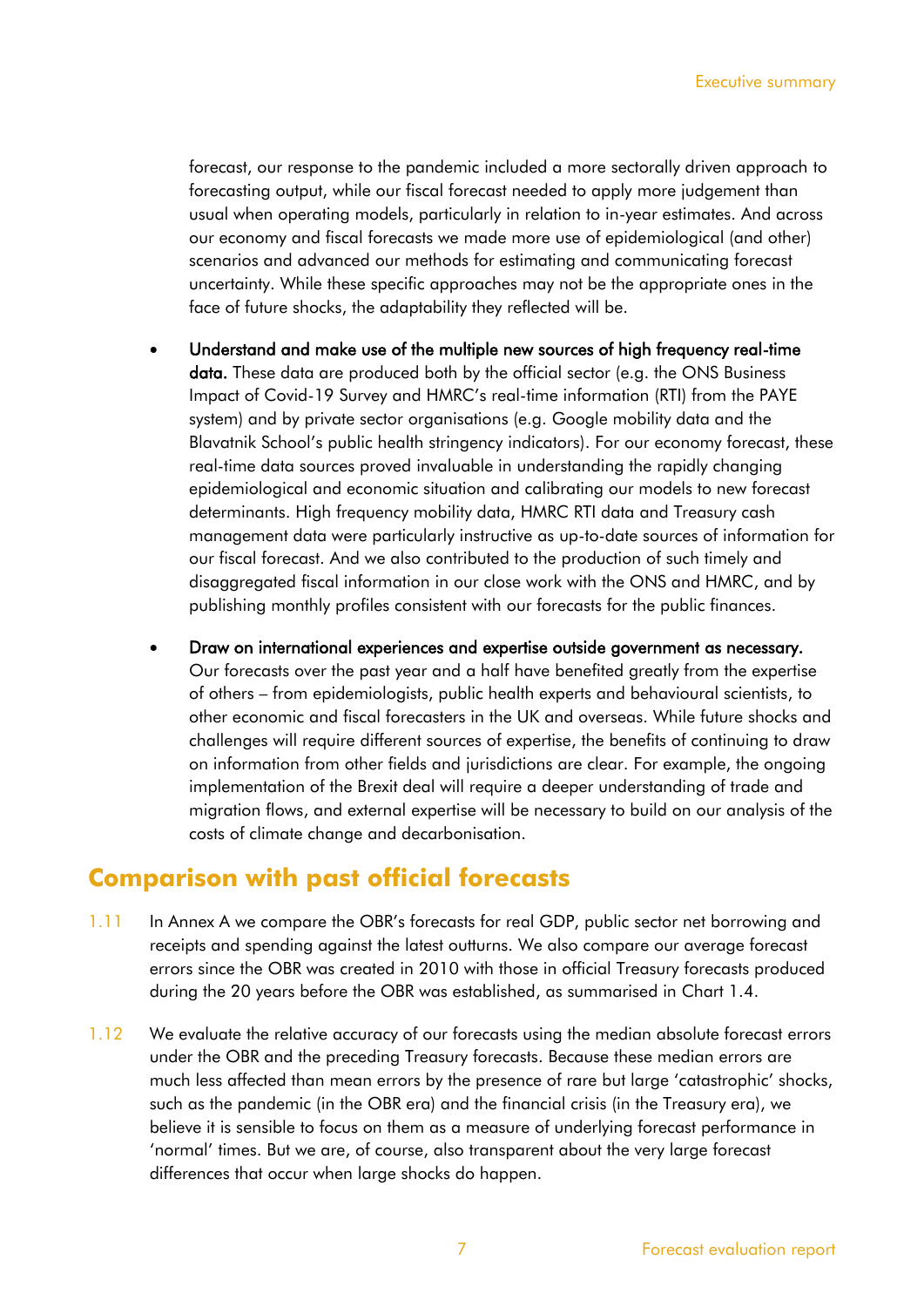#### Executive summary

1.13 Despite the OBR period now containing the largest forecast errors on record as a result of the pandemic, it remains the case that our median absolute forecast errors for real GDP and net borrowing are smaller in size than the median errors in official forecasts of the 20 years before the OBR was created. Prior to the pandemic this was also the case for mean errors, but the size of our pandemic-related forecast errors has pushed our mean absolute forecast error for real GDP slightly above that for the 20 years before the OBR's creation.



#### Chart 1.4: Three-year ahead forecast errors for real GDP and PSNB



Note: Includes HM Treasury forecasts back to March 1988. Source: HM Treasury, ONS, OBR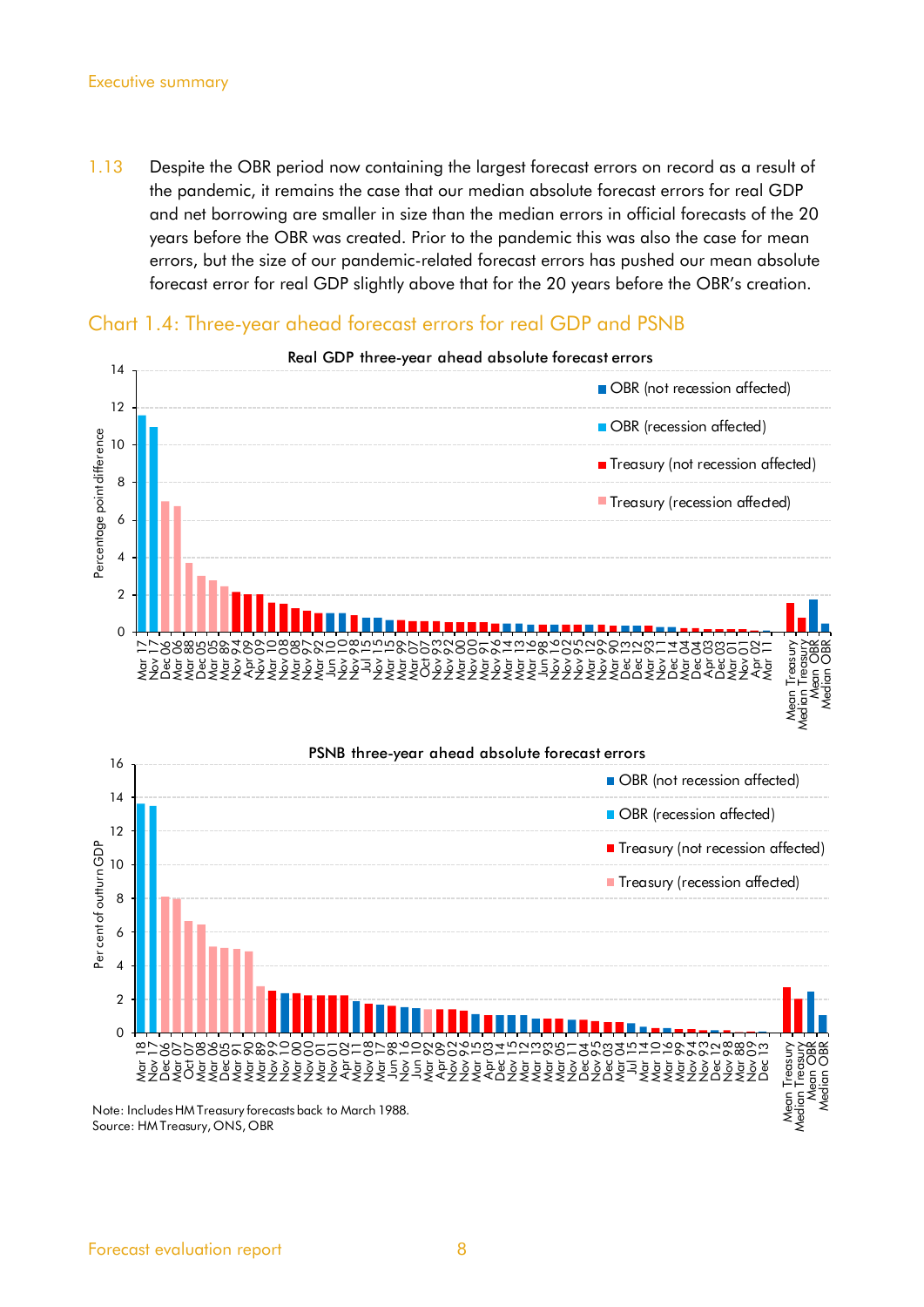# **2 The economy**

## **Introduction**

- 2.1 This chapter assesses the performance of our economic forecasts and scenarios immediately prior to, and during, the coronavirus pandemic. In doing so it:
	- discusses how our **approach to macroeconomic forecasting** has differed from usual practice in the light of the pandemic;
	- describes the four new conditioning assumptions that this required;
	- explores **how our forecasts and scenarios evolved** over the course of pandemic;<sup>1</sup> and
	- assesses the main sources of errors against our March 2020 economy forecast.

## **Macroeconomic forecasting during a pandemic**

- 2.2 The coronavirus pandemic was one of the largest peacetime economic shocks the UK and the world have experienced in modern times. UK GDP fell by 9.7 per cent in 2020, the largest contraction since 1921 and almost twice the size of the recession in the wake of the 2008 financial crisis.<sup>2</sup> It was also a truly global shock, with world GDP falling by 3.1 per cent and around 85 per cent of countries experiencing a fall in output in 2020. While there was a global influenza pandemic in 1918-19, that was before most countries began collecting comprehensive macroeconomic data and its economic impact was clouded by post-World War I demobilisation. As forecasters, we therefore had few clear historical parallels on which to draw once the pandemic struck.
- 2.3 The coronavirus shock was unusual not only in its scale but also in its nature:
	- Unlike most previous post-war recessions in the UK, the shock originated from outside the economy in the form of a highly infectious and potentially fatal disease. The depth and duration of the shock therefore depended less on the economic policy response and more on public health policy – in particular, the effectiveness of measures to contain transmission of the virus and the speed at which effective vaccines could be developed and deployed.

<sup>1</sup> Details of the forecasts and errors that are discussed in this chapter are contained in Tables 2.7 and 2.8 at the end of the chapter. <sup>2</sup> Data revisions mean that the fall in output in 2020 is no longer the largest since the Great Frost of 1709, with the fall having been revised down from 9.8 per cent to 9.7 per cent, therefore leaving it a touch smaller than the 9.7 per cent fall recorded in 1921.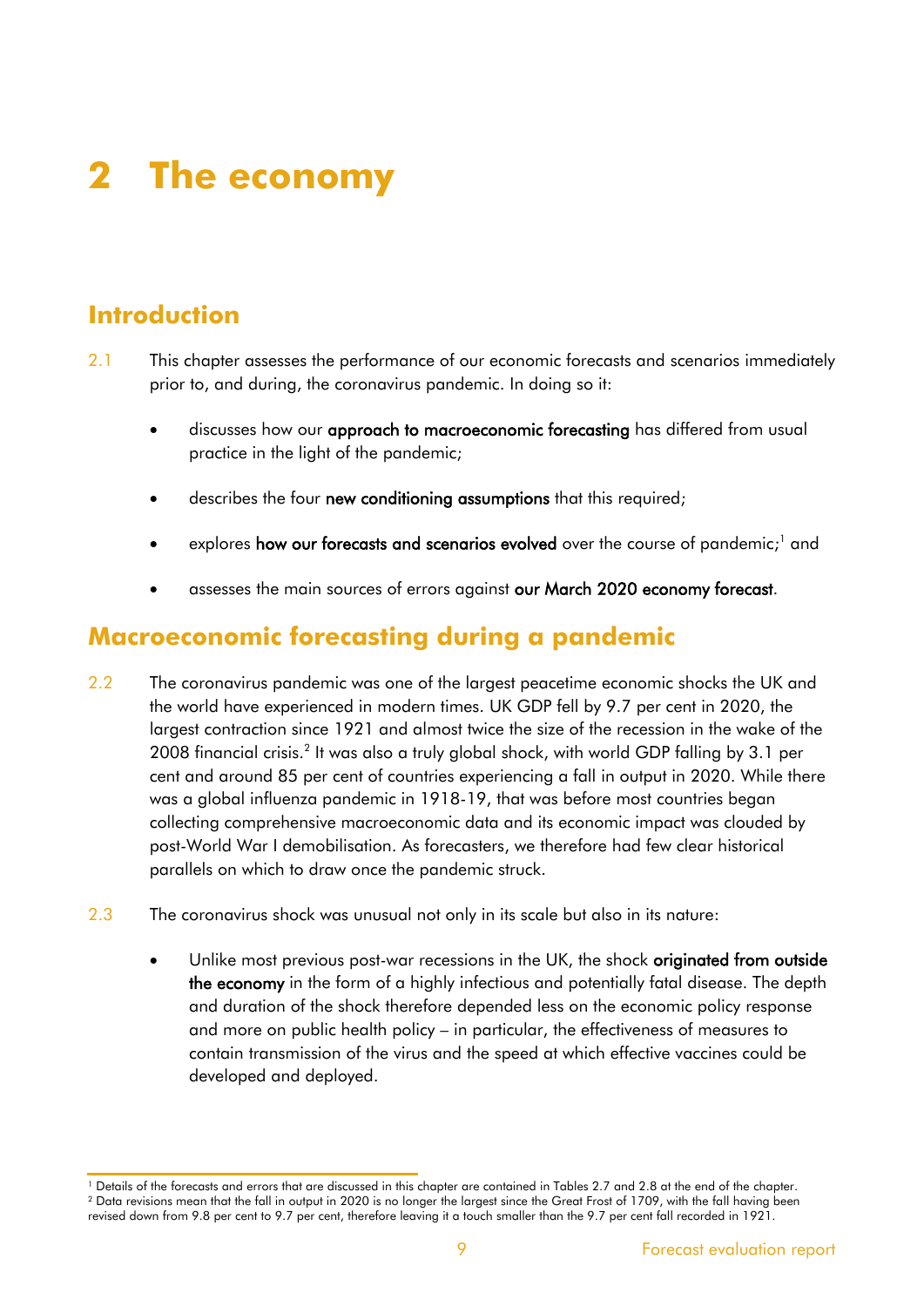- The coronavirus shock was also unusual in the heterogeneity of its sectoral impact. While those sectors most dependent on face-to-face interaction, like accommodation and food services, experienced an initial loss of output of around 90 per cent relative to the pre-pandemic level, other sectors that could be delivered almost entirely remotely saw much smaller falls (such as financial services where output fell by 6 per cent). Thus, conventional macroeconomic models, which focus on the balance of income and expenditure across broad institutional sectors (i.e. households, corporations, government, and the rest of the world), offered little guidance as to the likely extent and persistence of the economic damage wrought by the pandemic.
- Finally, the introduction of public health restrictions and the behavioural response of individuals to the pandemic ('voluntary social distancing') sharply depressed supply as well as demand. While supply shocks are not unusual – for instance, resulting from sharp movements in commodity prices or as a consequence of the financial crisis – the exceptional size, speed, and sectorally differentiated nature of the pandemic shock rendered it particularly difficult both to evaluate and to forecast the margin of spare capacity in the economy as a whole at different points in time.
- 2.4 Reflecting these unusual characteristics, estimating the immediate and medium-term consequences of the pandemic for the economy required several departures from our conventional forecasting practices. In particular:
	- Producing the forecast required the introduction of new conditioning assumptions, in part drawn from epidemiology. These included assumptions regarding: the transmission and evolution of the virus; the impact of public health restrictions and the behavioural response of households and businesses; and the prospects for the development and rollout of effective vaccines. In putting together our forecasts, we therefore drew on the expertise of government virologists, epidemiologists, public health experts, and behavioural scientists, though the resulting assumptions concerning the course of the pandemic remained our own.
	- These new assumptions evolved and interacted in complex ways, requiring a flexible approach to forecasting. Academic researchers were quick to develop simple economic models that factored in epidemiological considerations.<sup>3</sup> But such 'epimacro' models, though instructive in illustrating the mechanisms at work, were of only limited direct applicability in forecasting. Moreover, the continual emergence of variants, the evolution of the public health response, and the behavioural adaptation of households and businesses meant that the relationship between infection rates, public health restrictions, and economic activity were constantly in flux and challenging to capture in a static model. So we also needed to be flexible and quick to adapt our own understanding and analysis.

<sup>3</sup> See, for instance, Martin S. Eichenbaum, Sergio Rebelo, and Mathias Trabandt, *The Macroeconomics of Testing and Quarantining*, NBER Working Paper No. 27104, May 2020.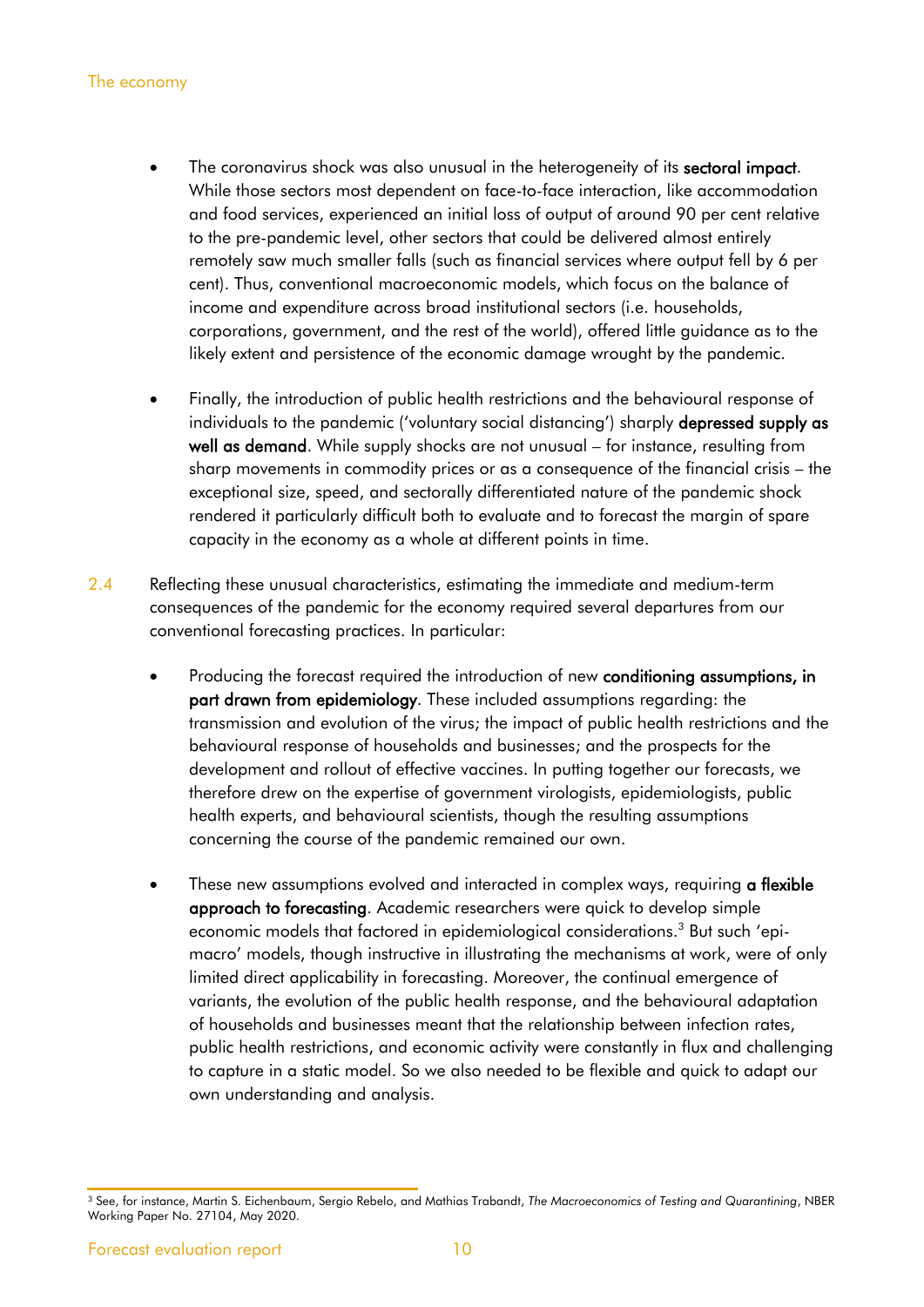- Translating the epidemiological and public health assumptions into an economic forecast required a finer disaggregation of output than usual. Because of its highly differentiated impact on different types of economic activity, modelling the economic effects associated with the pandemic (and Brexit, which was unfolding in parallel) required a more disaggregated assessment of the sectoral composition of output than provided by our conventional expenditure-based approach. <sup>4</sup> We therefore supplemented our 'top-down' modelling that focuses on income and expenditure, with a 'bottom-up' model breaking output down into 16 individual sectors. Estimates of the levels of activity possible in each sector under different rates of infection and stringency of public health restrictions were then constructed. We evaluate the performance of these near-term output-based forecasts in Box 2.1 below.
- Understanding the impact of the virus and associated public health restrictions on each sector in real time also required us to draw on new high-frequency datasets. We used daily mobility data to track the impact of the pandemic (and later Brexit) on transport use, retail consumption, and trade. We also made increasing use of surveys such as the ONS's novel Business Impacts of Covid-19 Survey (BICS) to get a picture of the impact of the pandemic and the Government's policy response on firms' turnover. The ONS introduced this survey very quickly, with the first results released only a few weeks after the onset of the pandemic, and further questions added when new issues emerged. The lack of back series for these new datasets (both official and from the private sector) meant that, initially at least, we were unsure of their information content and that made it hard to map them against conventional economic statistics. We also found the Bank of England's Decision Maker Panel survey useful in understanding the effect of the pandemic on firms' investment and employment intentions.
- Communicating the risks around the outlook required a different approach to representing uncertainty. Our previous approach involved using fan charts based on historical forecast errors, developing scenarios around key macroeconomic judgements, and testing the sensitivity of our central forecast to changes in individual forecast determinants. But forecast errors drawn from the past 30 years did not include any events remotely like the pandemic. And this time the key sources of uncertainty were epidemiological – in particular, in relation to the stringency of public health restrictions, changes in voluntary social distancing, the effectiveness of the test and trace regime, and the success of various candidate vaccines in bringing the virus under control. As our standard approaches could not adequately capture the distribution of possible outcomes, we instead generated alternative upside and downside scenarios alongside our central forecast based on different assumptions about the effectiveness of different public health interventions and their subsequent economic effects.
- The pandemic also required us to forecast supply and demand in parallel rather than sequentially. This was necessary both to estimate the impact of the pandemic on economic activity in the near term and the legacy of the pandemic for the supply

<sup>&</sup>lt;sup>4</sup> Our typical approach to near-term forecasting involves nowcasting and near-term forecasting on an output basis, but focused on just the broad manufacturing, construction and service sectors (for which many timely business survey indicators are available).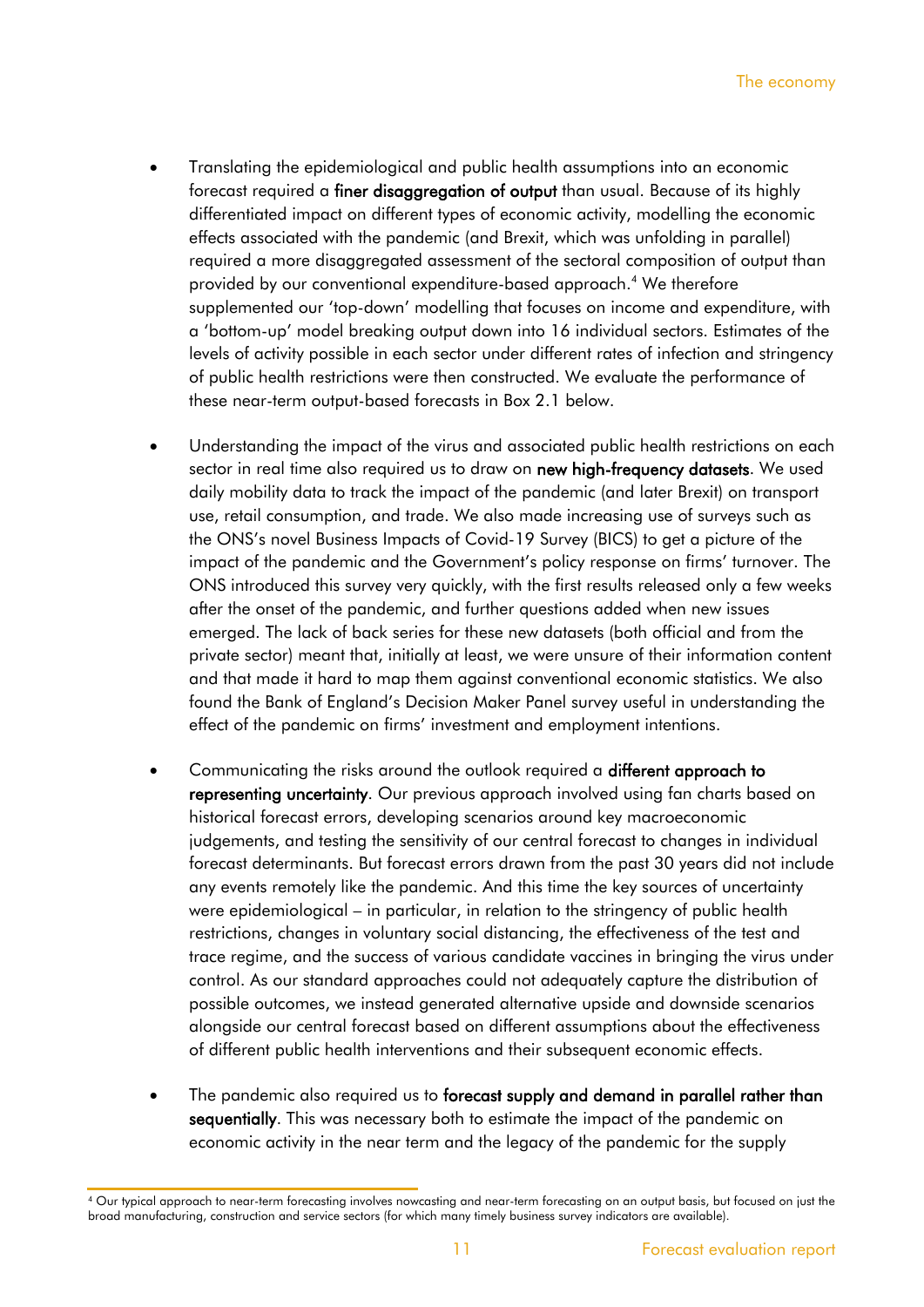potential of the economy over the longer term. A pivotal, but highly uncertain, forecast judgement concerned the extent of the longer-term 'scarring' of potential output as a result of the pandemic (in the form of a smaller labour force, foregone investment, and lower total factor productivity). Reflecting the unprecedented nature of the shock, and the wide range of possible epidemiological outcomes (depending on effectiveness of vaccines and emergence of new variants), our scenarios reflected a range of possible impacts on potential GDP – with no scarring in an upside scenario (in which vaccines were quickly developed and rolled out); 3 per cent scarring in our central forecast (in which vaccines were widely deployed by mid-2021); and 6 per cent scarring in a downside scenario (in which no effective vaccine was developed). <sup>5</sup> We later revised our central assumption down to 2 per cent in our October 2021 forecast, reflecting the emerging evidence of the impact of the highly effective vaccines, the effectiveness of government support in preserving viable jobs and businesses, and the reduced likelihood of the worst epidemiological outcomes.

2.5 The construction of these forecasts was made more challenging by problems in measuring the economy during the pandemic. There were no official population projections taking account of the pandemic and the primary source of information on migration (the ONS international passenger survey) was suspended. Our forecasts for the population were (and still are) consequently more uncertain than usual. And face-to-face surveys were suspended, which generated particular uncertainties in understanding developments in the labour market.<sup>6</sup> There were additional challenges in measuring levels of economic activity, with the ONS having to introduce new methods to measure virtual teaching and the testing, tracing and vaccination programmes.<sup>7</sup> As discussed in Box 2.4 of our March 2021 *Economic and fiscal outlook* (*EFO*), the ONS uses direct measures of public sector output whereas some other statistical agencies use deflated costs of inputs, which made international comparisons of GDP more difficult in the pandemic, when there were significant impacts on the indicators used to directly measure public sector output.

## **Conditioning assumptions during a pandemic**

- 2.6 Like other forecasters, our understanding of the nature of the virus, its economic impact, and the effectiveness of various public health interventions evolved as the pandemic progressed. In the following sections we therefore discuss how the following four key judgements changed through the pandemic:
	- the **epidemiological situation**, including the path of the virus, associated public health restrictions, voluntary social distancing, and development and rollout of vaccines;
	- the degree of **economic adaptation** to pandemic conditions;

<sup>5</sup> See OBR, *Fiscal sustainability report,* July 2020.

<sup>6</sup> ONS, Labour Force Survey weighting methodology, May 2021.

<sup>7</sup> ONS, *Coronavirus and the impact on measures of UK government education output: March 2020 to February 2021*, March 2021 and ONS, *Measuring the economic output of COVID-19 testing, tracing and vaccinations: April 2020 to June 2021*, September 2021.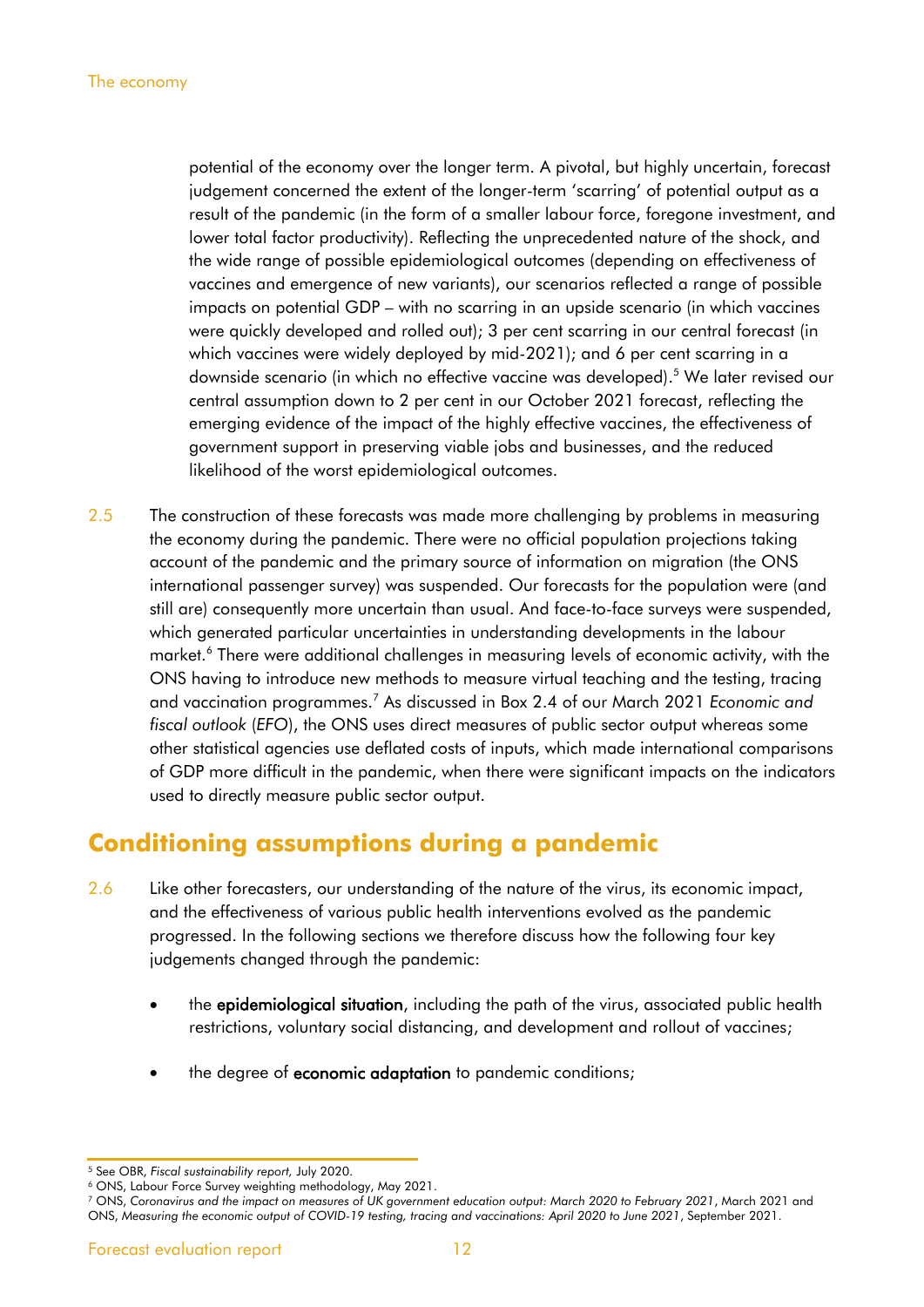- the Government's support measures for the economy; and
- the degree of scarring to potential output as a result of the pandemic.
- 2.7 Of course, these factors interacted with each other, so our conditioning assumptions could not be set in isolation, further complicating the task of forecasting. For instance, the path of the virus and public health restrictions influenced the degree and nature of the fiscal support provided. The utilisation of that fiscal support was partly determined by the degree of economic adaptation to the pandemic, while also partly determining the degree to which economic adaptation could take place. And the effectiveness of vaccines, degree of adaptation, and extent of fiscal support all fed through into our scarring judgement.

#### Epidemiological assumptions

- 2.8 Our assumptions regarding the course of the pandemic, the associated restrictions, and the degree of voluntary social distancing became the most important determinant of our nearterm forecasts. All else equal, the higher the rate of infection, the greater the stringency and duration of lockdowns, and the more voluntary social distancing the greater the fall in economic activity. Over the medium term, the effectiveness of vaccines and the speed at which they could be developed and rolled out determined, in concert with fiscal support, the degree to which economic activity could return to its pre-pandemic levels and modalities, and thereby, as discussed above, the extent of any long-term scarring.
- 2.9 As Table 2.1 sets out, we updated our assumptions as the pandemic and associated public health response evolved, and as our understanding of their economic implications improved. Changes in these epidemiological assumptions were one of the key drivers behind revisions to our forecasts and the final errors against them. For instance, our first forecast in April 2020 overestimated the size of the output fall in the second quarter of 2020 in part because we assumed the initial lockdown would last for three months rather than two (although further lockdowns took place in November 2020 and in early 2021, taking the total number of months spent in some version of lockdown to five).
- 2.10 Our conditioning assumptions also became more detailed as the public health response became more multi-faceted, incorporating regionally tiered restrictions (albeit briefly), test, trace and isolate (TTI) systems, and finally vaccines. To highlight the uncertainty surrounding them, our November 2020 *EFO* included, alongside our central forecast, a set of scenarios explicitly conditioned on alternative epidemiological assumptions, ranging from an upside scenario (in which an effective TTI system, and relatively modest health restrictions, were enough to prevent exponential growth in cases after the November lockdown ended until a highly effective vaccine was rolled out early in 2021) to a downside scenario (in which an ineffective TTI system necessitated a very high level of restrictions to be maintained and no effective vaccine was developed).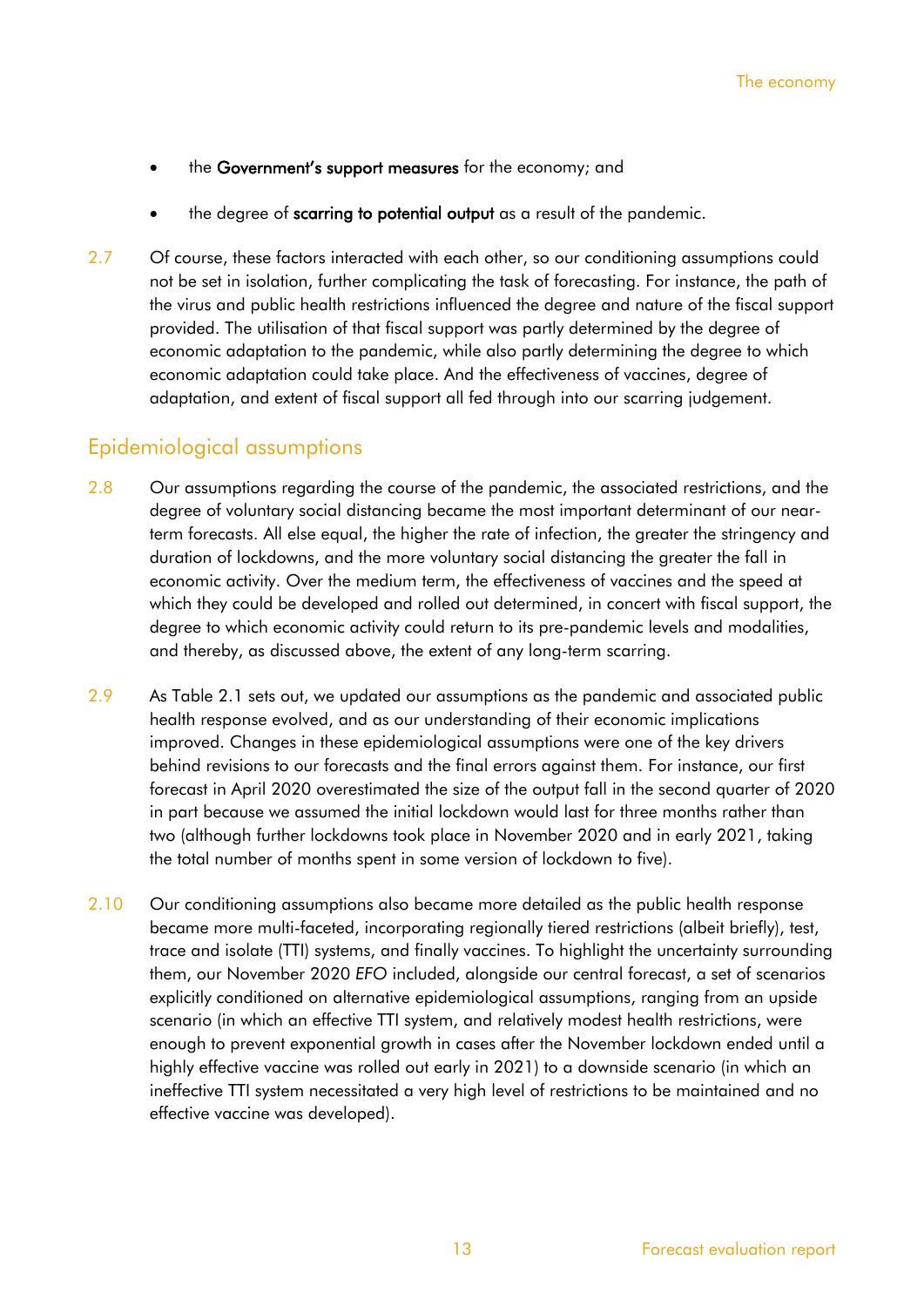|                             | Public health measures                                                                                                                                                                                                                                                   | Vaccine assumptions                                                                                                                                                 |
|-----------------------------|--------------------------------------------------------------------------------------------------------------------------------------------------------------------------------------------------------------------------------------------------------------------------|---------------------------------------------------------------------------------------------------------------------------------------------------------------------|
| April 2020                  | Lockdown in the second quarter of 2020, with<br>restrictions lifted over the subsequent three<br>months.                                                                                                                                                                 | Not explicitly conditioned on a specific<br>vaccine assumption (although no long-<br>run scarring was assumed).                                                     |
| <b>July 2020</b>            | Not conditioned on a single set of public health restrictions/vaccine assumptions (consistent<br>with effective vaccines/treatments taking a year to deliver, or with a faster resolution of the<br>health threat but greater persistence in its economic consequences). |                                                                                                                                                                     |
| November 2020               | After a one-month November lockdown,<br>relatively stringent health restrictions remain<br>until spring 2021.                                                                                                                                                            | Effective vaccines lead to restrictions<br>being eased in the second half of 2021.                                                                                  |
| <b>March 2021</b>           | After a two-month January lockdown,<br>restrictions eased to low level by June 2021<br>(broadly in line with the Government's<br>Roadmap).                                                                                                                               | Continued rollout assumed (broadly in<br>line with Government's plan to offer first<br>doses to all adults by 31 July).                                             |
| October 2021                | Restrictions tighten modestly (or voluntary social<br>distancing increases) over winter 2021-22.                                                                                                                                                                         | Ongoing rollout of vaccines and boosters<br>assumed to continue.                                                                                                    |
| What has happened<br>so far | • Two-month lockdown from late March<br>2020, restrictions eased over the summer.<br>• One-month November lockdown (plus tiered<br>restrictions in late-October/December).<br>. Two-month lockdown from January 2021,<br>restrictions eased between March and June.      | Acquired and rolled out in 2021 broadly<br>in line with the Government's plan (with<br>first doses offered to all adults by 19 July,<br>12 days ahead of schedule). |

#### Table 2.1: Epidemiological assumptions and associated restrictions

### Economic adaptation

2.11 A second important determinant of our economy forecasts was the extent to which households and businesses were able to adapt the way in which they consume, produce, and sell goods and services to pandemic conditions. As discussed in Chapter 2 of our July 2021 *Fiscal risks report*, the economy proved increasingly resilient to lockdown conditions as consumers made more purchases online, businesses found ways to make their premises Covid-safe, and employees became more adept at working remotely. As shown in Chart 2.1, this meant that the relationship between the stringency of public health restrictions and the level of output weakened over time, with the second and third lockdowns causing significantly less economic damage than the first. Looking ahead, these pandemic-induced adaptations may leave their own mark on the geographic and sectoral distribution of economic activity, possibly necessitating further adjustments after the pandemic has ended. $^8$ 

<sup>8</sup> See Box 2.2 of our October 2021 *Economic and fiscal outlook*.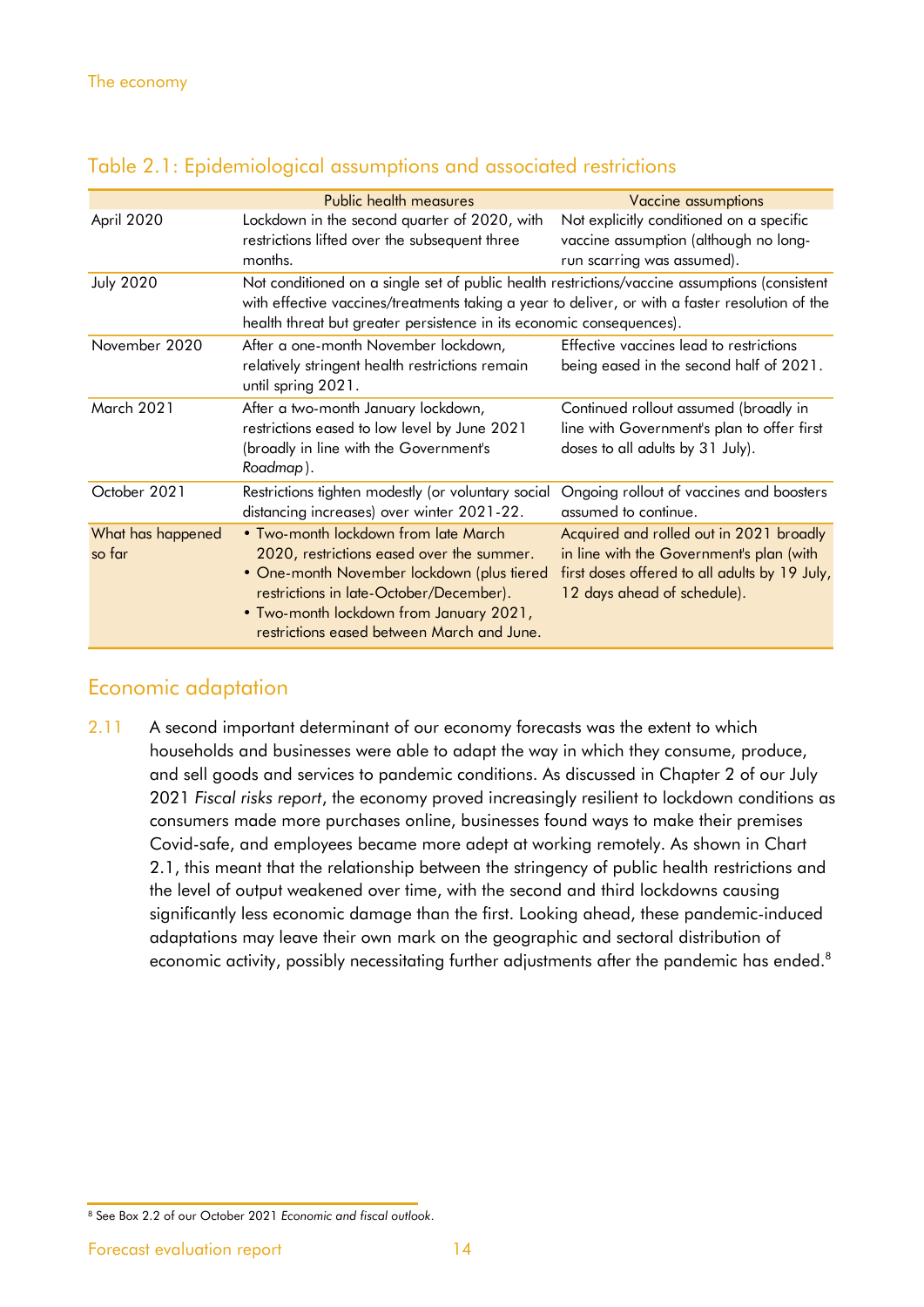

#### Chart 2.1: Degree of adaptation over successive lockdowns

Source: Blavatnik School of Government, ONS, OBR

#### Government support measures

- 2.12 Government support to firms, households, and public services during the pandemic was unprecedented in both scale and scope, resulting in the highest level of borrowing since World War II. It played a key role in shielding the economy from the effects of the pandemic and preserving supply potential until the pandemic receded. The nature and scale of fiscal support also evolved with 17 major pandemic-related policy announcements over the course of the pandemic. Chart 2.2 shows what was known about the cost of this fiscal support at the time of each of our forecasts.
- 2.13 We are required to condition our forecasts on stated policy, which means the intial estimates included primarily the early phases of the furlough scheme (the CJRS), grants, loans, business tax reliefs, and the initial tranche of additional support for public services. As the pandemic proceeded, support for employees and businesses was extended and expanded, while further amounts were allocated to support public services (especially on personal protective equipment (PPE), Test and Trace, and vaccines in the NHS). The evolving policy reponse fed back into our economic forecasts and partly explains some of our most significant forecast errors. Most notably, our forecasts all overestimated the rise in unemployment, with the errors much greater in the earlier forecasts. But that was partly because they assumed that the furlough scheme and other support measures were withdrawn before completion of the vaccine roll-out and the restoration of economic activity.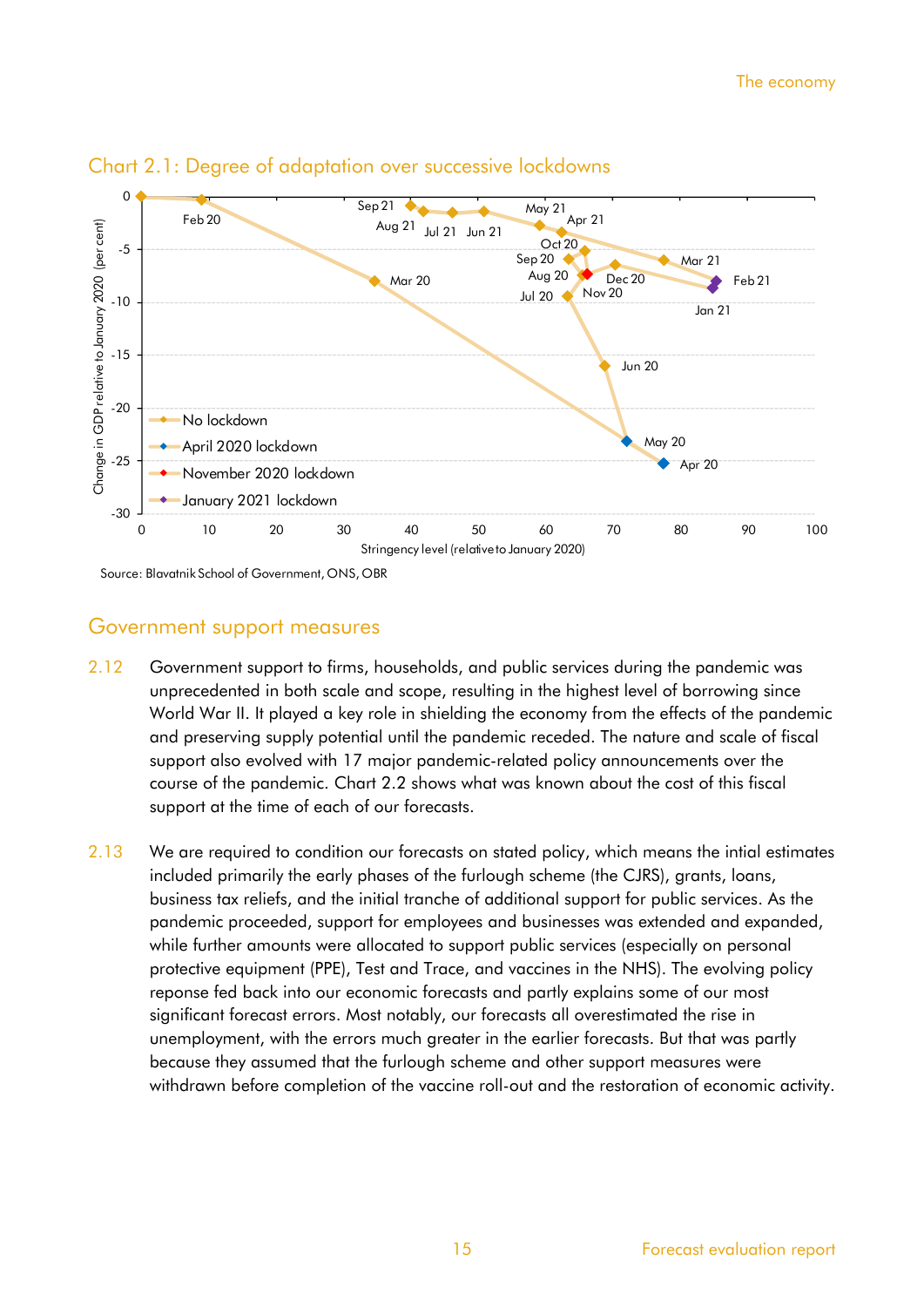

#### Chart 2.2: Cost of pandemic response measures

### Scarring of potential output

- 2.14 Our assumption regarding the degree of long-term scarring represents our best estimate of the lasting impact of the pandemic on the productive potential of economy relative to its pre-pandemic trajectory. But, as we noted in July 2020 when a scarring assumption was first introduced, our initial estimate was highly uncertain since it was based on only limited available evidence. We assumed that a plausible range of outcomes would be from 0 and 6 per cent. Our initial central scarring assumption of 3 per cent simply represented the midpoint of this range rather than any strong view as to the most likely outcome.
- 2.15 In November 2020, we added a putative decomposition of the 3 per cent figure into three main categories:
	- A lower **labour supply** accounted for 1.0 percentage points. Within this, half was due to lower labour force participation, reflecting the long-run health consequences of the virus for some of the infected and the decision of some older workers to retire earlier. The remainder was split roughly equally between: a modestly higher equilibrium unemployment rate as a result of the need to reallocate some workers across jobs, sectors and occupations; and a smaller population as a result of lower net inward migration, as foreign workers returned home or stayed away.
	- A smaller capital stock ('capital shallowing') accounted for a further 0.8 percentage points. This reflected our initial estimate of the shortfall in business investment as a result of the pandemic.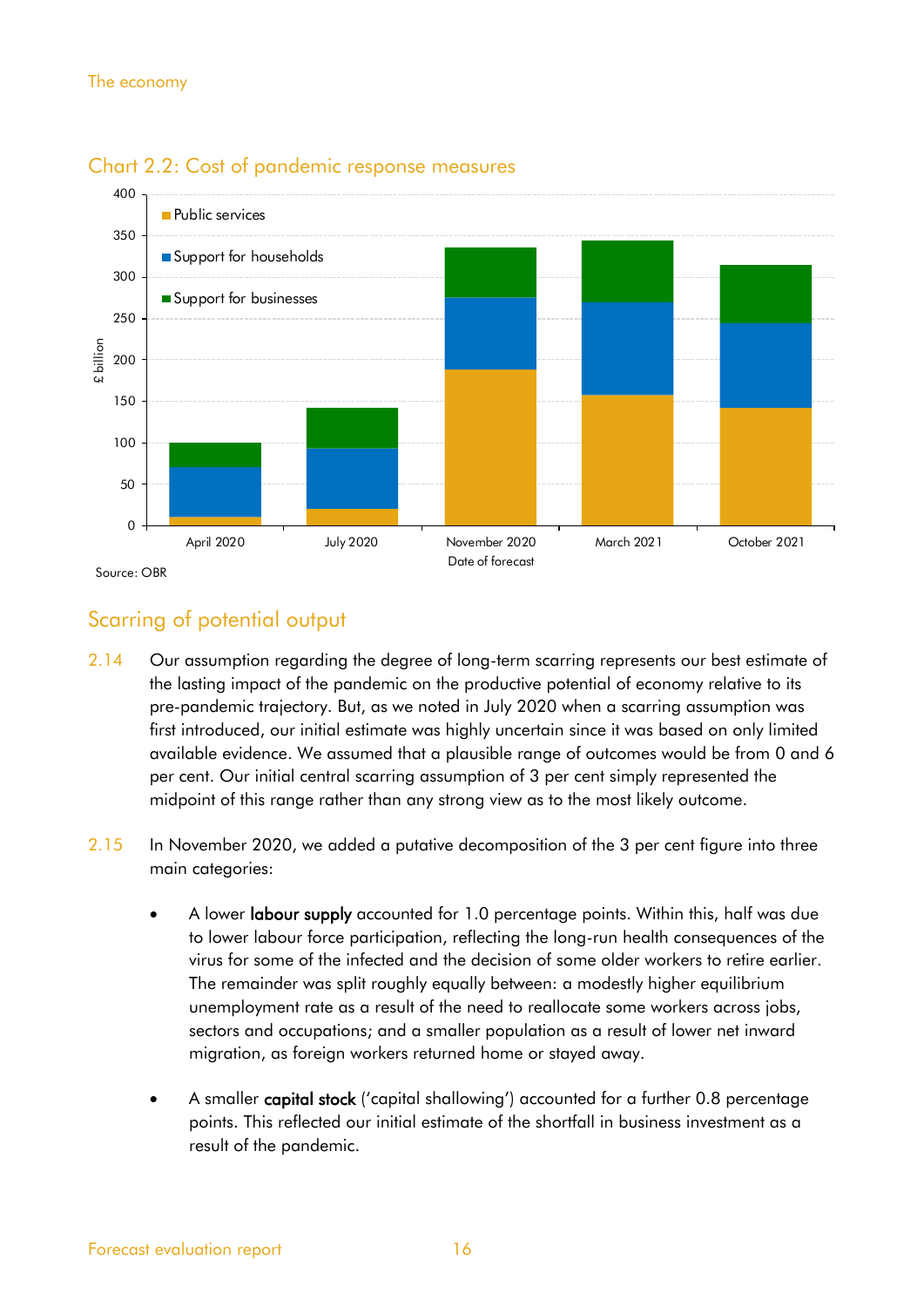- Lower **total factor productivity** (TFP) accounted for the remaining 1.2 percentage points. This reflected the lasting effects of the pandemic on the efficiency of production (for example, due to foregone research and development (R&D) investment or the premature scrapping of capital assets, which would show up as lower TFP in the official statistics). 9
- 2.16 We revised down our scarring estimate in our October 2021 forecast from 3 to 2 per cent. This downward revision reflected primarily the rapid rollout of highly effective vaccines, the success of the Government's support measures in protecting viable firms and jobs, and emerging evidence of the adaptability of the economy to pandemic conditions. Within this:
	- The labour supply scarring component was revised down from 1.0 to 0.8 percentage points. That reflected the net effect of two adverse developments (higher than expected mortality and evidence of lower inward net migration) and two beneficial ones (higher than expected participation and lower anticipated structural unemployment).
	- The contribution of capital shallowing was revised down to 0.6 percentage points, reflecting a smaller shortfall in business investment.
	- The **total factor productivity** contribution was lowered to 0.6 percentage points, reflecting the effectiveness of government support schemes in supporting corporate balance sheets, the resilience of investment in intangibles, surprisingly strong foreign direct investment during the pandemic, and a 'batting average' effect resulting from the closure of less productive firms.



Chart 2.3: Pandemic-related economic scarring assumptions for GDP in 2025

<sup>9</sup> Bloom, N., *et al*., *The Impact of Covid-19 on Productivity*, NBER Working Paper 28233, December 2020.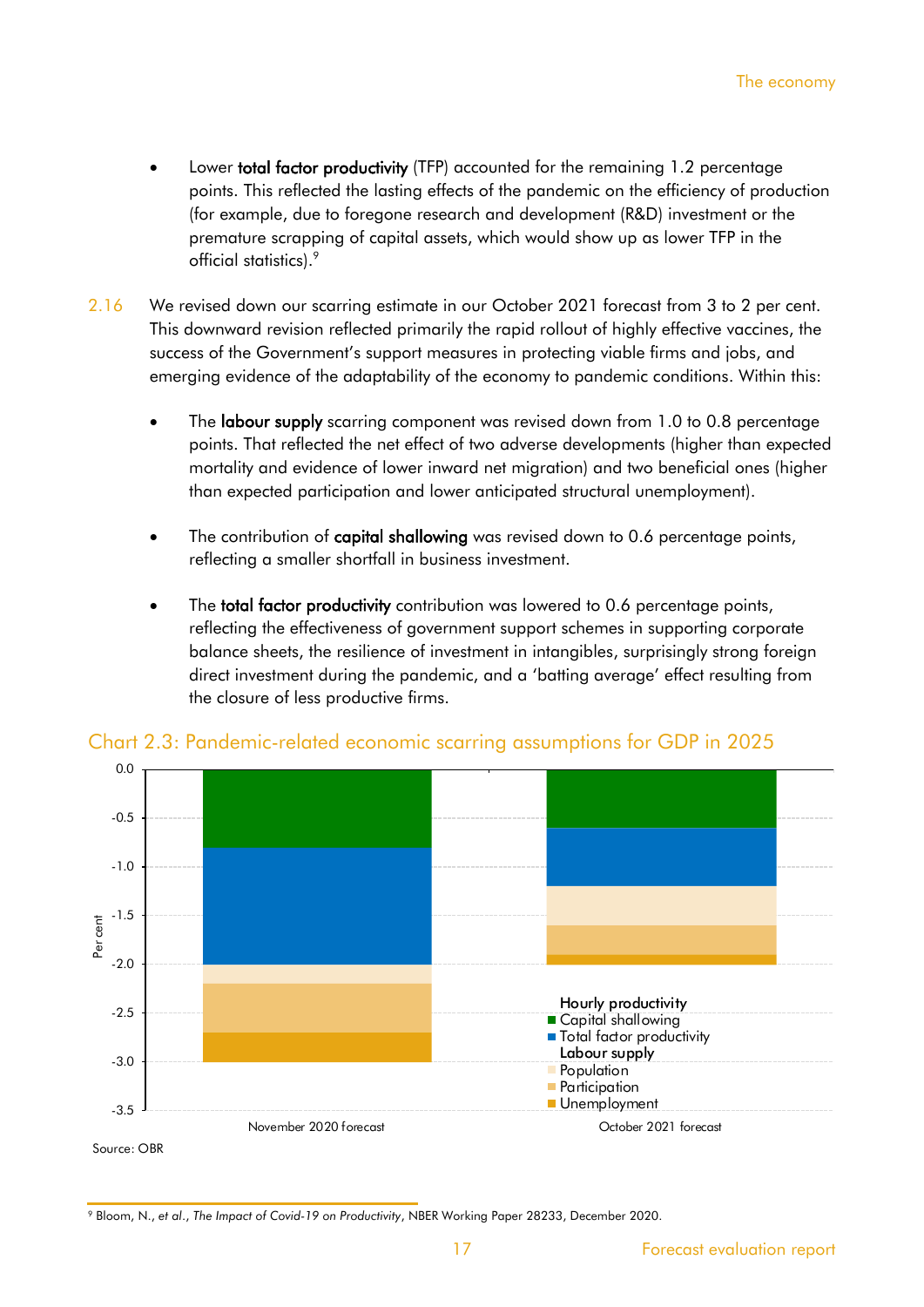## **The evolution of our forecasts through the pandemic**

#### How successive forecasts have performed

- 2.17 The changing picture in relation to the four conditioning assumptions described above explains a large part of why and how our economic forecasts evolved over the course of the pandemic:
	- In our March 2020 *EFO*, we closed our pre-measures economy forecast on 18 February before the full global impact of the novel coronavirus had become apparent. By this time, just eight cases of coronavirus had been recorded in the UK, while our forecast incorporated only a 0.1 percentage point reduction in GDP growth in 2020 as a result of the virus, mainly reflecting weaker growth in Asia as a result of the new virus. By Budget day, 11 March 2020, seven coronavirus-related deaths had been recorded in the UK, and we noted that the global spread of the virus since we had closed our economy forecast meant that it could "*no longer be regarded as central*".
	- In April 2020, we produced a *Coronavirus reference scenario (CRS)*, which was our first attempt to quantify the effects of the pandemic. It assumed economic activity would be severely restricted for three months, and that output would fall sharply as a result of those restrictions (by 35 per cent in the second quarter of 2020, rather than the 20 per cent that transpired) and that the unemployment rate would rise sharply (peaking at 10 per cent in the same quarter). But the effect of restrictions on economic activity were assumed to ease progressively over the subsequent quarter so that the recession was 'V-shaped' in nature, with output regaining its pre-pandemic peak in the fourth quarter of 2020. At that point, we incorporated no allowance for long-run scarring with output returning to its pre-crisis trajectory at the start of 2021.
	- Our July 2020 *FSR* central scenario represented our first official projection during the pandemic. It assumed that, in line with Government policy at the time, the CJRS would close in October 2020. But the planned closure of the scheme was well before we expected output to regain its pre-pandemic level (in the fourth quarter of 2022). This resulted in a much higher unemployment rate in the fourth quarter of 2020 (12 per cent) than actually transpired (5 per cent) as the scheme was subsequently extended. Our July 2020 central scenario also introduced for the first time some long-run scarring of potential output, of 3 per cent.
	- In our November 2020 *EFO*, the forecast was finalised as the second wave of infections took hold, and a second national lockdown was imposed. This forecast assumed that output would fall by 7 per cent in November (significantly less than in the first lockdown), taking activity to 15 per cent below its pre-pandemic level. But it soon became apparent that we had underestimated the degree of economic adaptation to lockdown conditions, with the latest data suggesting that output fell by only 2.3 per cent in that month. An extension of the CJRS to the end of March 2021 meant the rise in unemployment following its closure was smaller than before, as output was assumed to have recovered more. Indeed, in the upside scenario published in this *FSR*,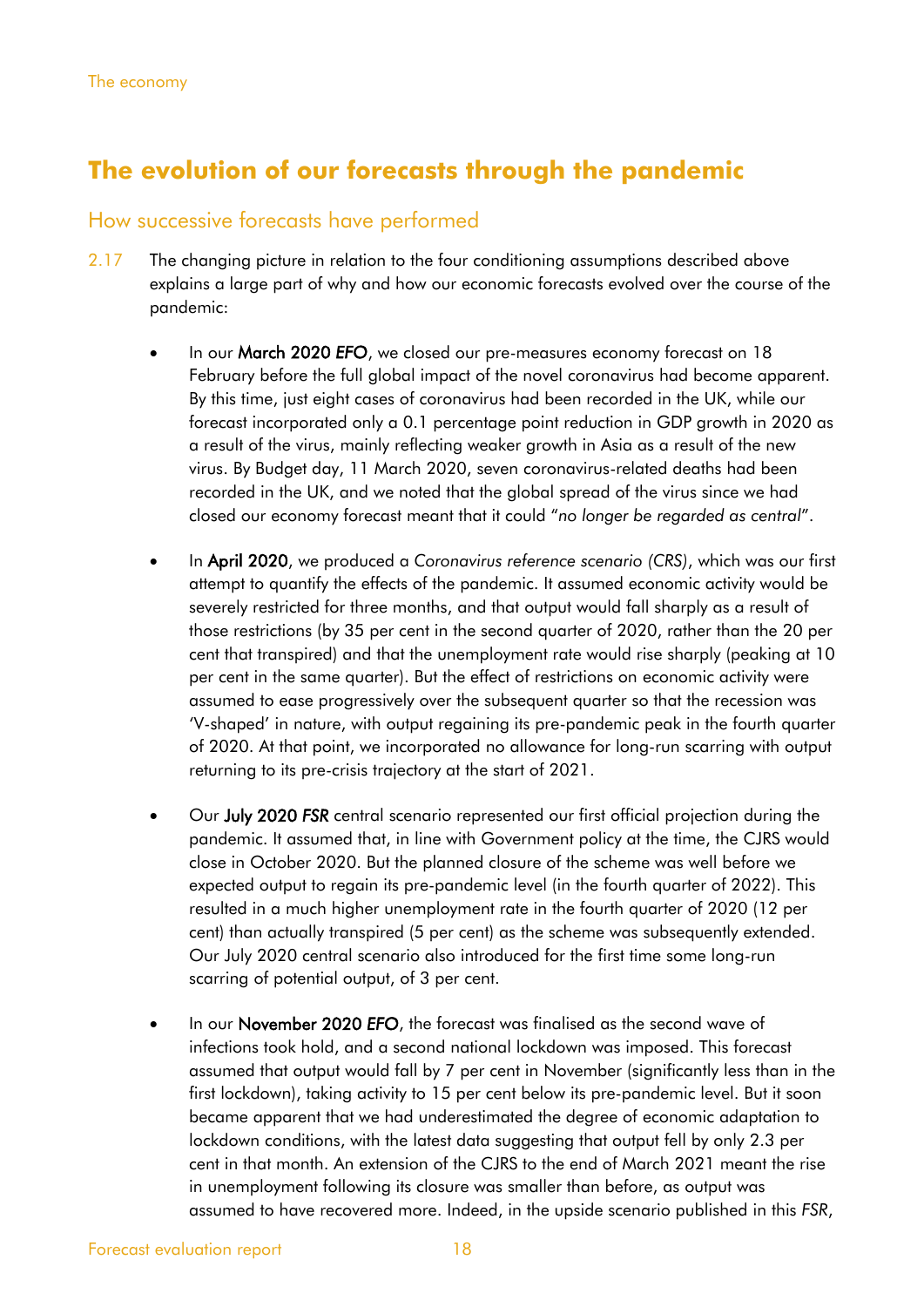output losses were largely recovered by the time the CJRS closed and the rise in unemployment was quite modest – presaging what actually transpired.

- Our March 2021 *EFO* was produced during the third lockdown, although before its impact had shown up in the official statistics for GDP. Again, we underestimated the degree of economic adaptation, forecasting an 11 per cent shortfall in output in January 2021 relative to the pre pandemic peak, compared to the 9 per cent that occurred. Partly reflecting generous temporary investment incentives announced in the Budget, we brought forward the date at which the pre-crisis peak in output was regained by around six months, to the second quarter of 2022. And the CJRS was extended once more, this time to September 2021, resulting in a further downward revision to the expected peak in unemployment.
- For our October 2021 *EFO*, we had initial outturn data for 2020-21, but Blue Book revisions after we closed our pre-measures forecast mean that this forecast differs from the latest outturns. These revisions were significant, with cumulative real GDP growth between the fourth quarter of 2019 and second quarter of 2021 revised up by 1.1 percentage points. Nevertheless, as discussed in Box 2.3 of our October 2021 *EFO*, we expect this to have little effect on real GDP in the medium term, given evidence that supply bottlenecks and inflation are likely to provide an offsetting drag on growth from the second half of 2021 onwards. The faster recovery in output and unchanged end date for the CJRS meant another downward revision to peak unemployment.

### Output shortfalls, unemployment peaks and the furlough scheme

- 2.18 Chart 2.4 illustrates the interaction between the assumed end date of the CJRS and a decomposition of the shortfall in output into its labour (heads and average hours) and productivity components after the CJRS was withdrawn across successive forecasts. While the CJRS was in place, the shortfall in output and total hours showed up in lower average hours worked (because some of those recorded as being employed were on furlough). But after the closure of the CJRS, that balance shifts towards lower employment rather than lower average hours as some of the surplus workers are assumed to be laid off.
- 2.19 In all our forecasts, we expected output to remain below its pre-pandemic level when the CJRS closed, but the shortfall was much greater in the forecasts produced in July 2020 and, to a lesser extent, November 2020 than in March and October 2021. As such, in those earlier forecasts, large numbers were expected to be on furlough when the scheme closed, and that alternative job opportunities would be scarce. We therefore assumed that closure would result in much higher unemployment (peaking at 12 and 7½ per cent in July 2020 and November 2020 respectively). But in our November 2020 upside scenario, where the closure of the CJRS coincided with an almost complete recovery in output, unemployment rose only modestly to 5 per cent.
- 2.20 In the following March Budget, the Chancellor extended the CJRS to September 2021, such that the date of closure was more closely aligned to the recovery of output in our central forecast. This resulted in a lower peak for unemployment of 6½ per cent. Upside surprises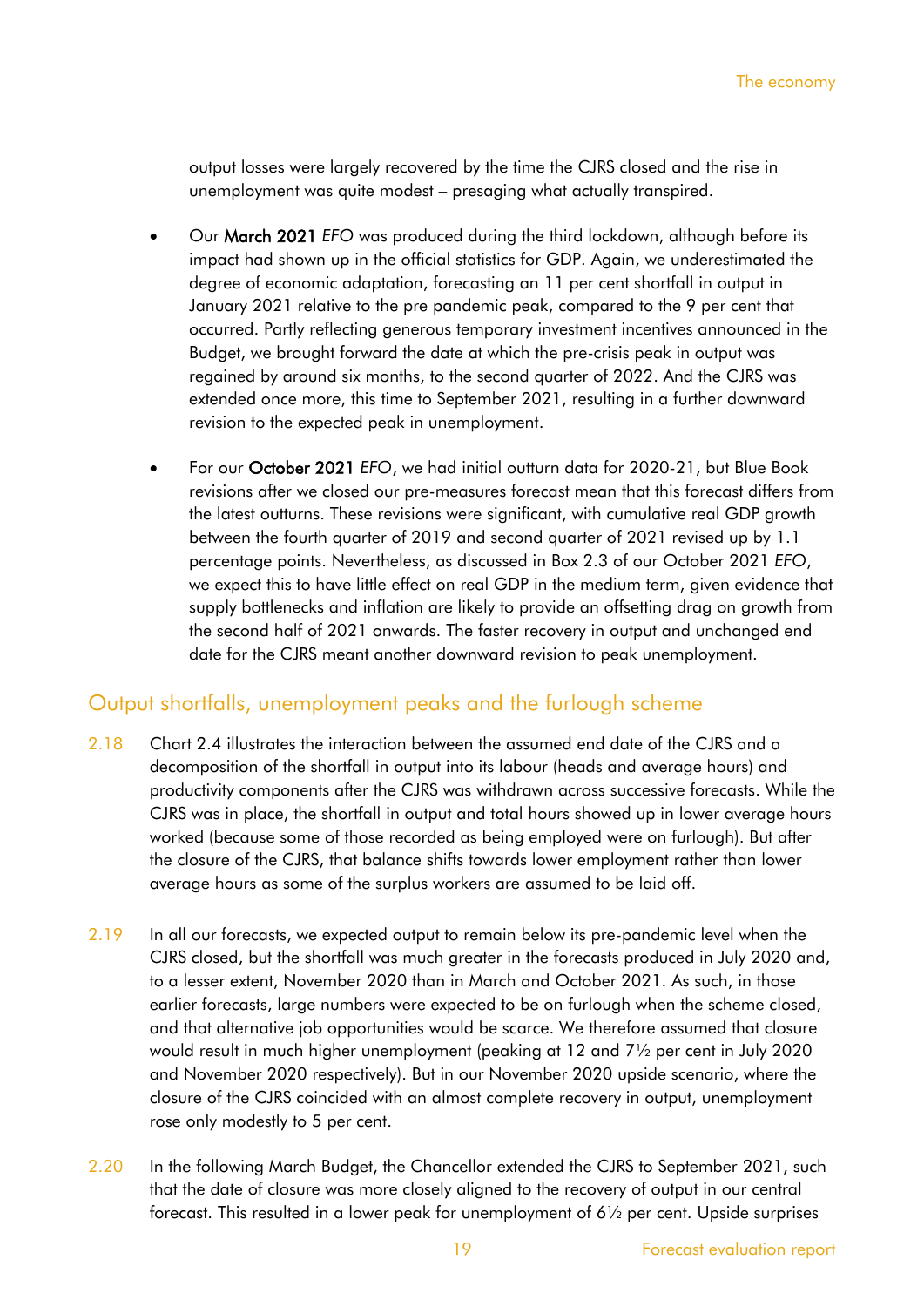in output growth and the increasingly promising vaccine news meant that in our October 2021 forecast the output shortfall was smaller still at the time of the scheme's closure. Taken together with better labour market outcomes through the year, this led us to revise down the peak in unemployment further to 5¼ per cent, more in line our November 2020 upside scenario. The latest data suggest that the peak may be lower still, with remarkably little effect visible in surveys and high-frequency indicators to date.





Note: The bars reflect the change between Q4 2019 and the quarters in which the start of the period following the closure of the CJRS fell, which were: Q4 2020 (July 2020 *FSR*), Q2 2021 (November 2020 *EFO*) and Q4 2021 (March 2021 and October 2021 *EFO*s). Source: OBR

2.21 The combined effect of fiscal policies that supported incomes and public health restrictions that constrained people's ability to spend led to a significant increase in 'forced' savings. In our October 2021 *EFO*, we estimated that these stood at around £170 billion. One key forecast judgement has been the pace of the unwind of these excess savings. At 11 per cent in the medium term, our July 2020 forecast for the saving ratio implied a persistent rise in precautionary saving. We revised this down to around 7.5 percent in November 2020 and assumed that around 5 per cent of the excess savings would be spent each year, plus a little more than that in the near term as pent-up demand for durable goods was released. In our October 2021 forecast, we further lowered the saving ratio to settle at 5 per cent, as we expected the removal of the worst of the pandemic-related downside risks and a smaller rise in unemployment to lessen the need for precautionary saving. This assumption will be a key determinant of the size of our forecast error for consumption in the coming years.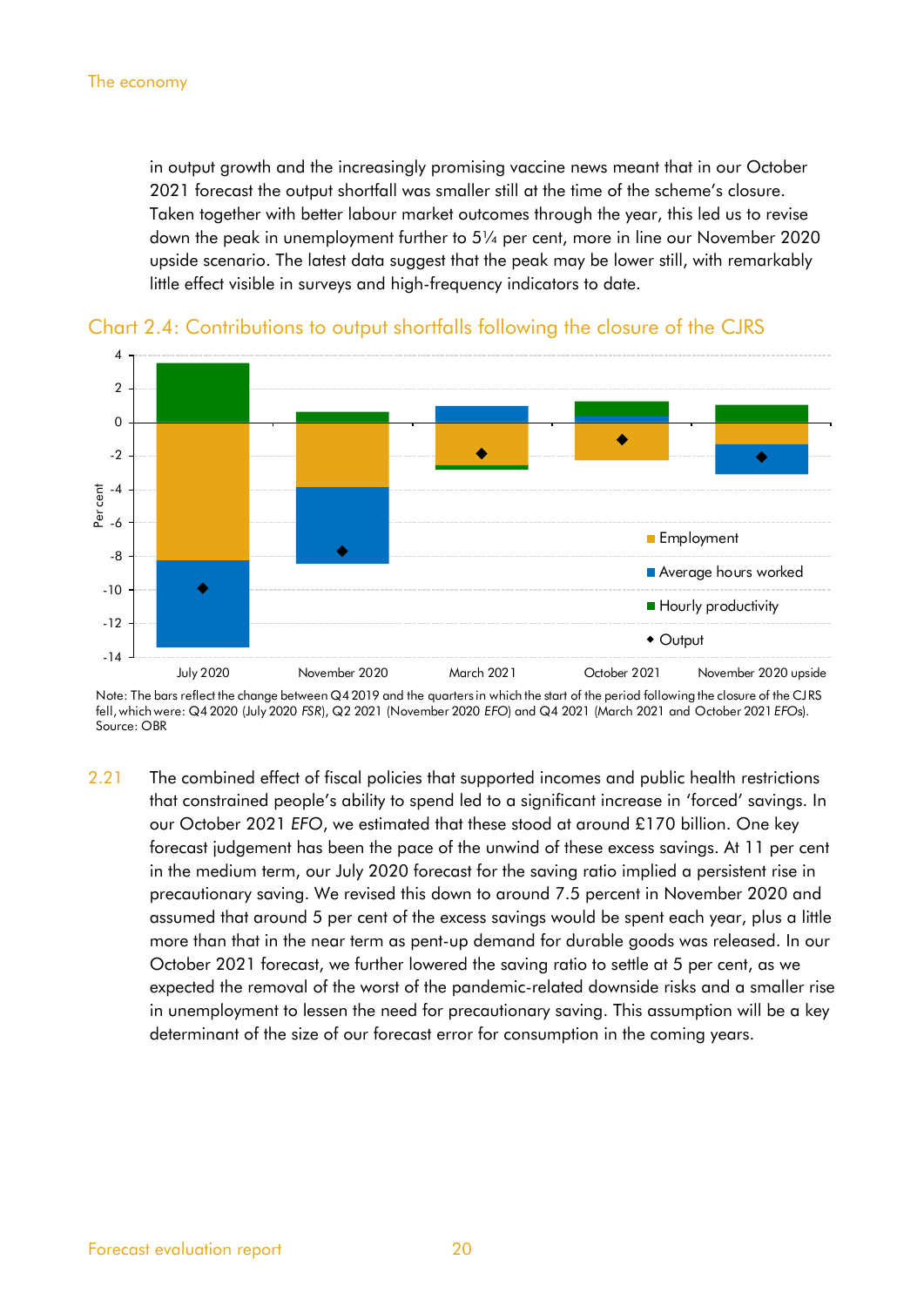### Box 2.1: Forecasting sectoral output during the pandemic

One of the unique features of the coronavirus shock was its extraordinary degree of sectoral differentiation. Some sectors, such as hospitality, transport, and arts and entertainment, where close proximity between customers and/or the workforce is almost impossible to avoid, experienced very large falls in output as a result of the pandemic and associated health restrictions. By contrast, sectors where output could be more easily produced and delivered remotely, such as financial services, and IT and communications, experienced modest falls in output and almost no contraction in subsequent lockdowns.



Chart A: Change in level of output relative to January 2020 by sector

This feature of the pandemic therefore required a more sectorally differentiated approach to forecasting than we have traditionally employed. In normal times, we look at manufacturing, construction and services output to forecast the current and next quarter's GDP growth, but do not publish disaggregated forecasts for the components of the output measure of GDP. Starting in April 2020, in order to cross-check our 'top-down' income- and expenditure-based GDP forecasts, we also published, for the first time, 'bottom-up' near-term projections of output in 16 sectors that comprise the output-based measure of GDP. This box examines the accuracy of these sectoral output forecasts, focusing on our contemporaneous estimates for the fall in activity at the trough of the three lockdowns in April 2020, November 2020, and January 2021.

Our forecast errors in Table A show the evolution in our understanding of the economic impact of the pandemic and some of the more esoteric aspects of national accounting methods. In the first lockdown in April 2020, we overstated the loss of output at the trough, partly because we overestimated the losses in output in less contact-intensive sectors, such as professional, IT, and other services. In health and education, however, the large errors reflect a miscalculation of how measured output would be affected. We expected health output to jump alongside the surge in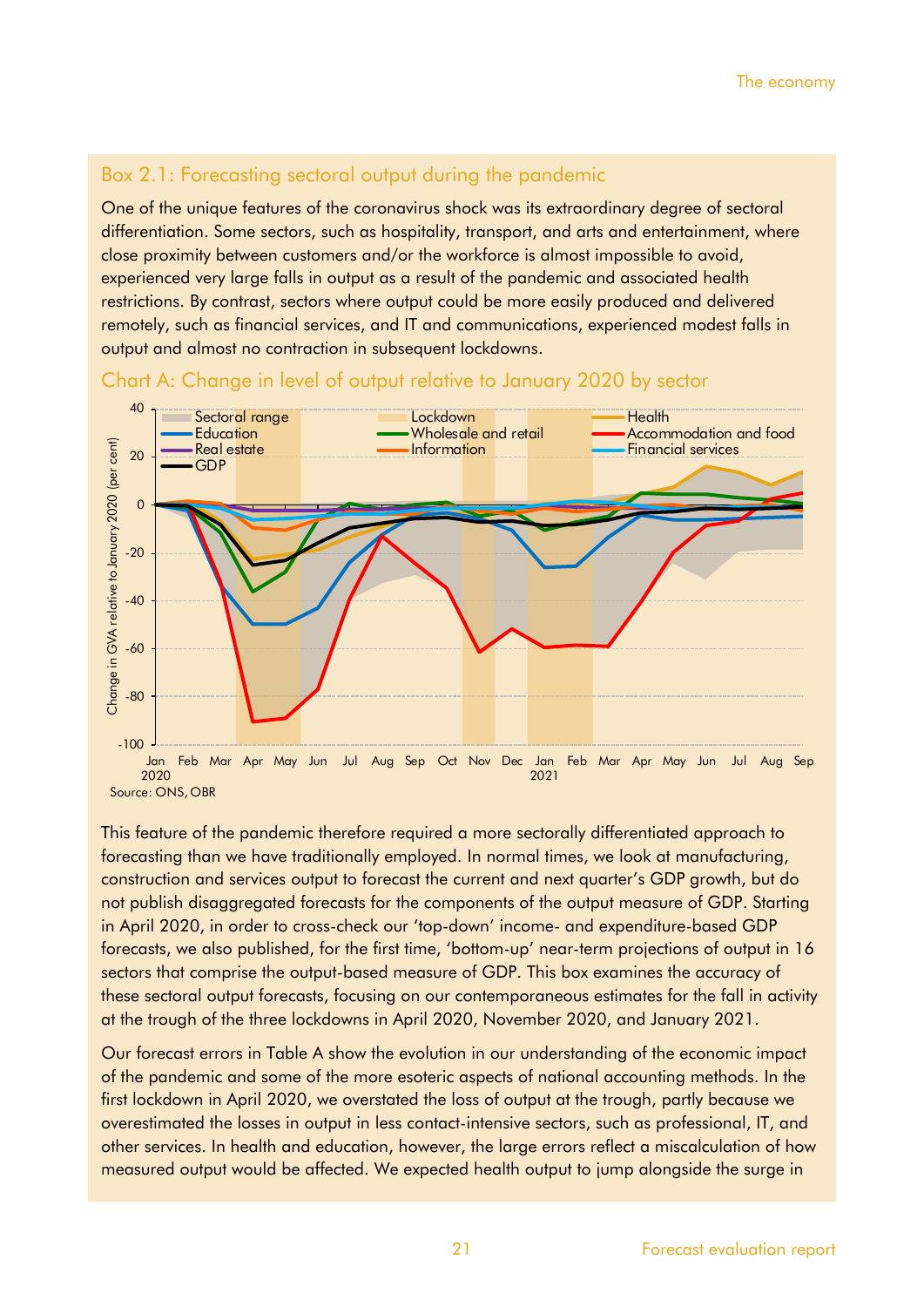coronavirus patients, but measured output actually fell as the number of GP appointments and elective procedures declined. We also thought that education output would fall more sharply than it did when schools were closed, as we did not anticipate that the ONS would treat remote learning as output. In real estate our error reflected an oversight in respect of the treatment of the imputed output from owner-occupied housing. Large errors elsewhere (from -17 percentage points in agriculture to +35 percentage points in information and communication) reflect not only the difficulties associated with anticipating the sectoral impact of lockdowns but also that other factors, such as Brexit and the weather, affected output too.

When forecasting the second and third lockdowns, in November 2020 and January 2021, we more consistently underestimated sectors' adaptability to lockdown conditions, albeit by smaller amounts. On both occasions we expected smaller impacts than in the initial lockdown, reflecting changing restrictions (for example, construction continued in the second and third lockdowns) and that some adaptation was likely to occur. But the extent of adaptation continued to be even greater than we anticipated, businesses changed their operating models (such as restaurants offering more takeaways and offices improving their remote working arrangements) and consumers proved more able to spend than anticipated (partly by shifting more consumption online), dampening the hit from both lockdowns and increasing our forecast error. This process of adaptation may have also been supported by generous fiscal measures to a greater extent than our forecasts assumed.

|                                        |                | Lockdown period <sup>1,2</sup>       |       |                |                  |                |                |                         |                |                |
|----------------------------------------|----------------|--------------------------------------|-------|----------------|------------------|----------------|----------------|-------------------------|----------------|----------------|
|                                        | April 2020     |                                      |       | November 2020  |                  |                | January 2021   |                         |                |                |
| Sector                                 |                | Weight <sup>3</sup> Forecast Outturn |       | Differ-        | Forecast Outturn |                | Differ-        | <b>Forecast Outturn</b> |                | Differ-        |
|                                        |                |                                      |       | ence           |                  |                | ence           |                         |                | ence           |
| Accommodation and food services        | 3              | $-85$                                | $-90$ | $-5$           | $-68$            | $-62$          | $\overline{7}$ | $-71$                   | $-59$          | 12             |
| Other services                         | 4              | $-60$                                | $-46$ | 14             | $-40$            | $-37$          | 3              | $-45$                   | $-35$          | 10             |
| Construction                           | 6              | $-70$                                | $-44$ | 26             | $-14$            | $-6$           | 8              | -6                      | $-8$           | $-2$           |
| Transportation                         | 4              | $-35$                                | $-33$ | $\overline{2}$ | $-22$            | $-14$          | 8              | $-23$                   | $-16$          | $\overline{7}$ |
| Education                              | 6              | $-90$                                | $-43$ | 47             | $-19$            | $-6$           | 13             | $-19$                   | $-26$          | $-7$           |
| Wholesale and retail                   | 10             | $-50$                                | $-34$ | 16             | $-19$            | $-5$           | 14             | $-10$                   | $-11$          | $-1$           |
| Administrative and support             | 5              | $-40$                                | $-33$ | 7              | $-32$            | $-19$          | 12             | $-19$                   | $-18$          |                |
| Human health                           | 8              | 50                                   | $-21$ | $-71$          | $-24$            | $-4$           | 21             | $-8$                    |                | 9              |
| Manufacturing                          | 10             | $-55$                                | $-29$ | 26             | $-11$            | $-2$           | 9              | $-4$                    | $-5$           | $-1$           |
| Professional, scientific and technical | 8              | $-40$                                | $-17$ | 23             | $-14$            | $-4$           | 10             | $-5$                    | $-4$           |                |
| Information and communication          | 7              | $-45$                                | $-10$ | 35             | $-8$             | $-2$           | 5              | $-8$                    | $-1$           | $\overline{7}$ |
| Agriculture                            |                | $\mathbf 0$                          | $-17$ | $-17$          | $-4$             | $-12$          | $-8$           | $-11$                   | $-14$          | $-3$           |
| <b>Energy and water</b>                | 3              | $-20$                                | $-9$  | 11             | $-4$             | $-4$           | $-1$           | $-7$                    | $-2$           | 5              |
| <b>Finance and insurance</b>           | $\overline{7}$ | $-5$                                 | $-6$  | $-1$           | $-3$             | $-1$           |                | $-3$                    | $\Omega$       | 3              |
| <b>Real estate</b>                     | 14             | $-20$                                | $-2$  | 18             | $-2$             | $-1$           |                | $-2$                    | $\Omega$       | $\overline{2}$ |
| Public admin and defence               | 5              | $-20$                                |       | 21             | 1                | $\overline{2}$ | $\mathbf{0}$   | $\overline{2}$          | $\overline{2}$ | $\theta$       |
| Total                                  |                | $-35$                                | $-23$ | 12             | $-15$            | $-7$           | 8              | $-11$                   | $-9$           | $\overline{2}$ |

#### Table A: Forecast errors in the April, November, and January lockdowns

<sup>1</sup> April 2020 numbers are for the loss of output between the first quarter of 2020 and April 2020, November 2020 and January 2021 is the loss of output relative to January 2020.

<sup>2</sup>Forecast numbers are from the April 2020 reference scenario, the November 2020 *EFO* and the March 2021 *EFO* .

<sup>3</sup>Weight in April 2020 reference scenario.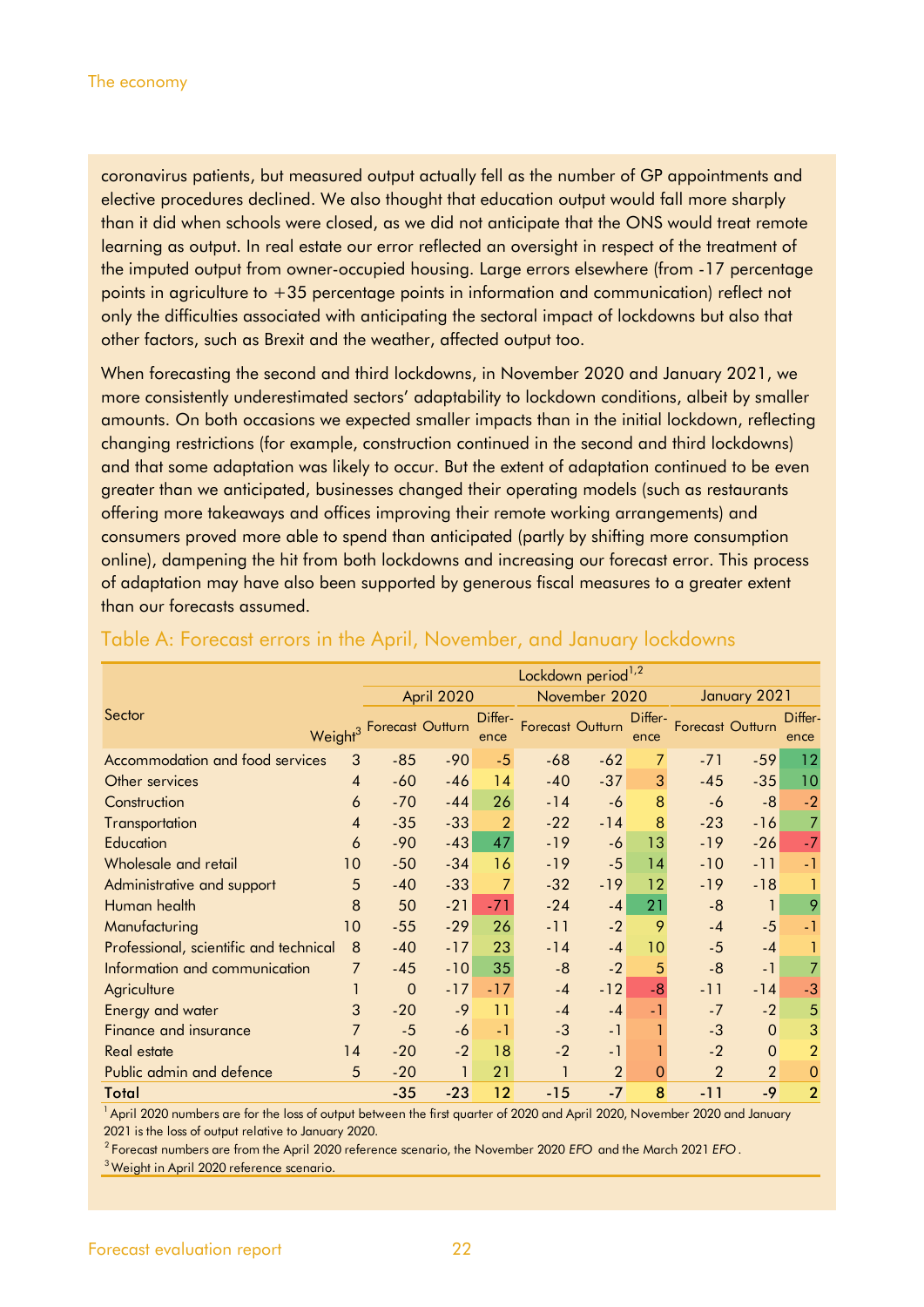### Comparisons with other independent forecasts

- 2.22 Comparing the evolution of our forecast for real GDP in 2020 over the course of the year to those of the Bank of England and the range and average of independent forecasters of the UK economy reveals several features. As shown in Chart 2.5:
	- First, we were quicker to recognise the severity of the pandemic's economic impact than other forecasters, with our April 2020 reference scenario coming in 3.1 per cent below the final outturn compared to the consensus which remained 3.9 per cent above at the time. (Among independent forecasters that provided updated forecasts in April, Société Générale proved to be the most accurate, predicting a 10.2 per cent full-year fall.) The Bank of England's first pandemic forecast came a month later in its May *Monetary Policy Report* and was even more pessimistic because it assumed a slower recovery, with GDP reaching its pre-pandemic level in the second half of 2021, and some long-term scarring to potential output.
	- Second, from April we consistently overestimated the hit to GDP, particularly early in the pandemic (see Box 2.1). In April, this reflected three factors. We overestimated the impact of a full lockdown on GDP by assuming a quarterly fall of 35 per cent, compared to the 20 per cent that eventually transpired. We assumed the first full lockdown would last for three months, whereas it was actually closer to two. And we assumed the impact of restrictions and voluntary social distancing on GDP in the third quarter of 2020 would be half that in the second quarter, but the actual impact was closer to a third. These three factors were partially offset by our overoptimistic assumption that output would return to pre-pandemic levels in the fourth quarter of 2020. We continued to overestimate the hit to GDP in subsequent forecasts and even our November forecast overestimated the fall in GDP by 1.6 percentage points.
	- Third, from April our forecasts were consistently more pessimistic than most other forecasters. This is partly because we are required to produce forecasts conditional on the Government's stated policy at the time. So, in some forecasts, we were forced to assume that support schemes, such as the CJRS, were closed well in advance of a complete recovery in output.
	- Fourth, ex post revisions to GDP data were significant the consensus forecast in December 2020 was for an 11.1 per cent fall in GDP compared to the latest outturn which shows a smaller fall of 9.7 per cent.
	- Finally, the huge widening in the range of independent forecasts between February and April is symptomatic of the high levels of uncertainty and the difficulty of forecasting during the initial phases of a pandemic.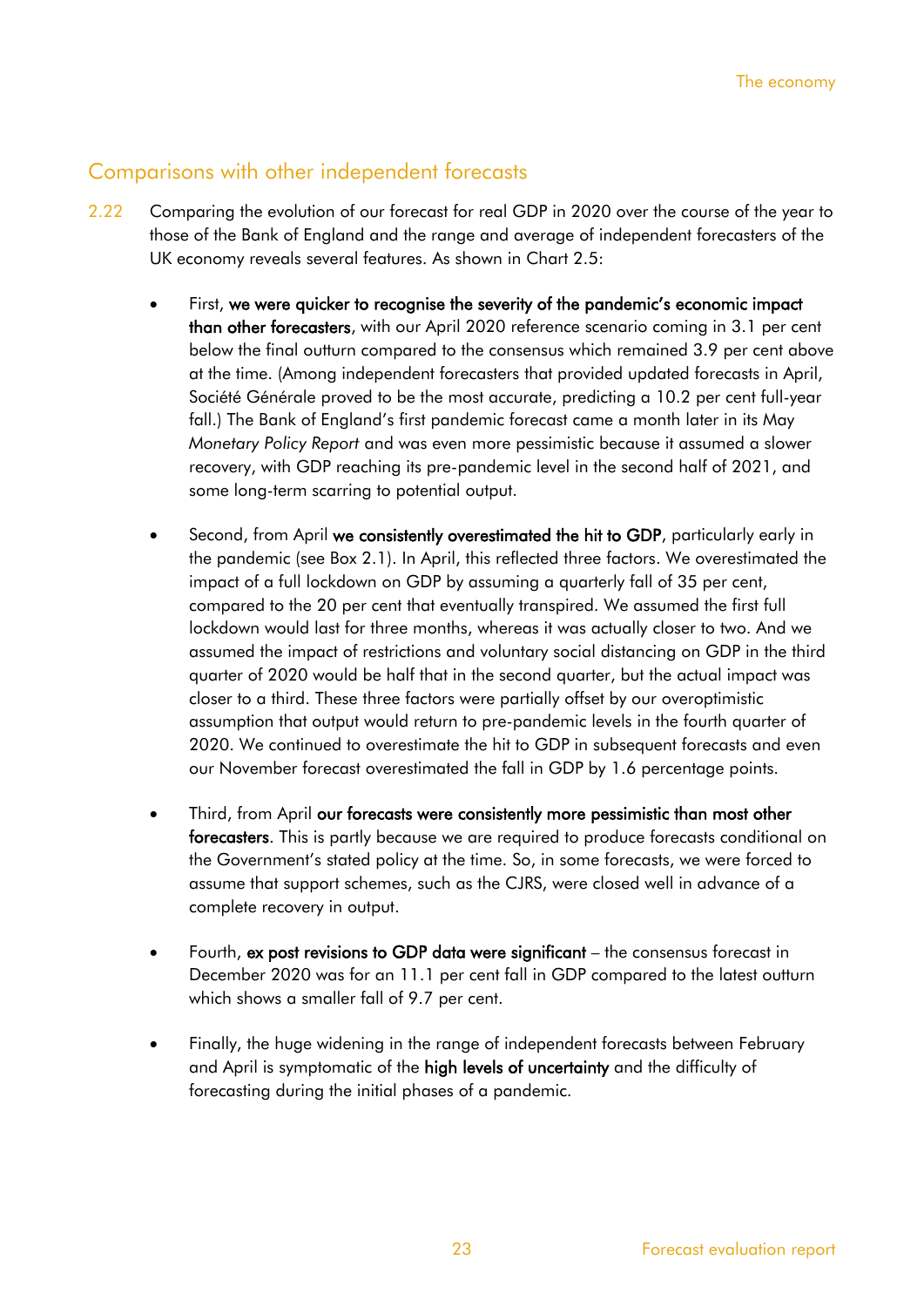



Note: OBR's April forecast and Bank of England's May forecast were illustrative coronavirus scenarios. OBR's July and November scenarios were upside and downside scenarios around the central forecast based on different assumptions about the pandemic. Source: Bankof England, HM Treasury, OBR

2.23 Comparing our forecasts for UK GDP in 2020 against the first 'post-outbreak' forecasts produced by other independent fiscal institutions (IFIs) for output in their respective countries suggests that pessimism was widespread at the initial stage of the pandemic.<sup>10</sup> Like-for-like comparisons are not possible as the pandemic affected countries at different times in 2020, some forecasters had the benefit of seeing its initial impact in other countries first, and there were varying degrees of government support. But nonetheless, Table 2.2 shows how a collection of first estimates of the pandemic compare to the latest outturn figures reported by the IMF.<sup>11</sup> Of the six IFIs, all but the Canadian Parliament Budget Office and Korean National Assembly Budget Office initially overestimated the loss of GDP. Our forecast error is larger than the average, but this is partly because we experienced a more severe contraction in GDP than other countries.

#### Table 2.2: First estimates of pandemic-induced GDP falls

|                                      |                  | 2020 real GDP growth |                  | Forecast error       |
|--------------------------------------|------------------|----------------------|------------------|----------------------|
| Institution                          | Date of forecast | Forecast             | Outturn<br>(IMF) | Percentage<br>points |
| CPB (Netherlands) <sup>1</sup>       | 26 March 2020    | $-5.3$               | $-3.8$           | $-1.5$               |
| PBO (Canada)                         | 27 March 2020    | $-5.1$               | $-5.3$           | 0.2                  |
| NABO (Korea)                         | 31 March 2020    | 1.6                  | $-0.9$           | 2.5                  |
| Danish Economic Council <sup>1</sup> | 6 April 2020     | $-4.5$               | $-2.1$           | $-2.4$               |
| OBR (UK)                             | 14 April 2020    | $-12.8$              | $-9.8$           | $-2.9$               |
| $CBO (USA)^2$                        | 27 April 2020    | $-5.6$               | $-2.4$           | $-3.2$               |
| Average                              |                  | $-5.3$               | $-4.0$           | $-1.2$               |

<sup>1</sup> The CPB's forecast is the average of four scenarios and the Danish Economic Council's is the average of two scenarios.

 $2$  GDP forecast and outturn for the USA is percentage change from fourth quarter to fourth quarter.

<sup>10</sup> OECD, Independent fiscal institutions: Promoting transparency and accountability early in the COVID-19 crisis, in *Government at a Glance 2021*, 2021.

<sup>&</sup>lt;sup>11</sup> Estimates are for the six advanced-economy IFIs in the OECD that produce official or alternative economic forecasts.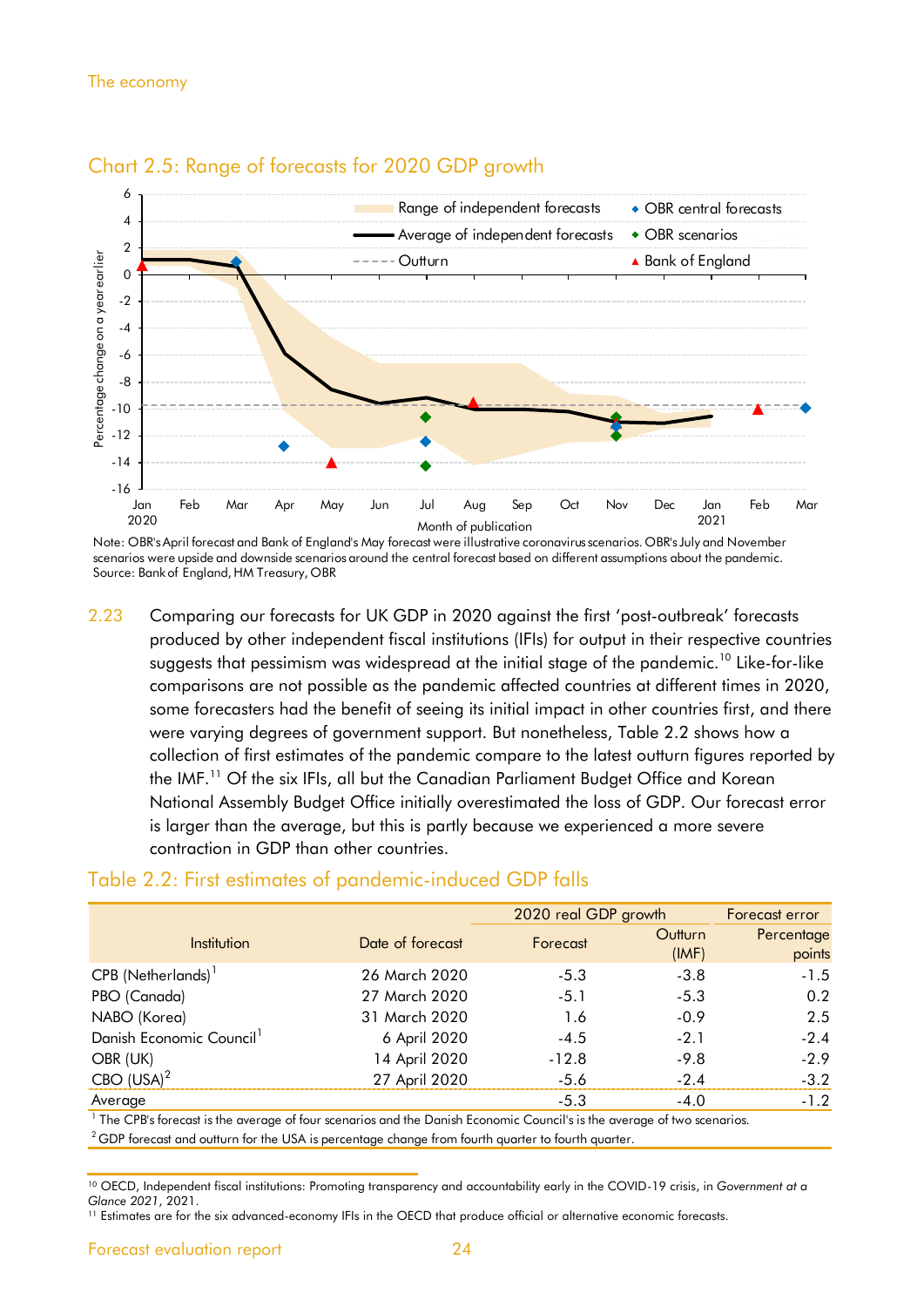## **Accounting for the March 2020 forecast error**

2.24 Having explored how our forecasts evolved over 2020, this section details how our March 2020 *EFO* forecast for fiscal year 2020-21 compared with outturns, and what accounts for the differences. This underpins the decomposition of our fiscal forecast errors set out in Chapter 3. As described above, in that initial March 2020 forecast, the virus was assumed to remain largely confined to Asia and to have only a limited impact on the UK economy via weaker global GDP. Specifically, based on estimates of the impact of SARS in 2003, we lowered our forecast for Chinese GDP growth in 2020 by 1 percentage point (to 5 per cent), with smaller adjustments in other parts of Asia, the US and the euro area, that together reduced world GDP growth by 0.3 percentage points. On this basis, we lowered our forecasts for the growth of world trade and UK export markets by 0.5 and 0.2 percentage points respectively. This knocked only 0.1 percentage points off UK GDP growth in 2020.

### Real and nominal GDP growth

2.25 The shortfall in real GDP growth in 2020-21 relative to our March 2020 forecast was 12 percentage points, with private consumption accounting for most of the difference as the pandemic and associated public health restrictions limited people's ability to spend. Private investment also fell, as restrictions directly curtailed construction activity, while elevated uncertainty and lower demand led firms to hold back other forms of business investment. Net trade was the only component of GDP that exceeded our March 2020 forecast, as the shortfall in imports relative to forecast was greater than the shortfall in exports.

|                                  |                        | Percentage points             |                                      |                     |           |        |            |  |  |  |  |
|----------------------------------|------------------------|-------------------------------|--------------------------------------|---------------------|-----------|--------|------------|--|--|--|--|
|                                  | Private<br>consumption | <b>Business</b><br>investment | Private<br>residential<br>investment | Total<br>government | Net trade | Other  | <b>GDP</b> |  |  |  |  |
| March 2020 forecast              | 0.8                    | 0.0                           | $-0.1$                               | 0.8                 | $-1.1$    | 1.0    | 1.3        |  |  |  |  |
| Latest data                      | $-8.2$                 | $-1.5$                        | $-0.4$                               | $-0.7$              | $-0.4$    | 0.5    | $-10.6$    |  |  |  |  |
| Difference <sup>1</sup>          | $-9.0$                 | $-1.5$                        | $-0.3$                               | $-1.4$              | 0.7       | $-0.6$ | $-12.0$    |  |  |  |  |
| Difference in unrounded numbers. |                        |                               |                                      |                     |           |        |            |  |  |  |  |

#### Table 2.3: Expenditure contributions to real GDP growth in 2020-21

2.26 Nominal GDP – the cash value of goods and services produced in the economy – is more important than real GDP for the public finances. That is because tax liabilities are mostly determined by cash quantities. In addition, a large share of public spending is also set in nominal terms, either through multi-year cash plans (public services and capital spending) or because it is linked to inflation (social security and public service pensions).

2.27 Chart 2.6 shows that the nominal GDP growth shortfall relative to forecast was somewhat smaller at 8 percentage points, due to GDP deflator inflation exceeding our forecast. This partly reflects an increase in the implied price of health and education services (so, while nominal government spending increased relative to our March 2020 forecast, real expenditure was lower than forecast), and partly upward revisions to nominal GDP growth in 2020-21 in the September 2021 Quarterly National Accounts release.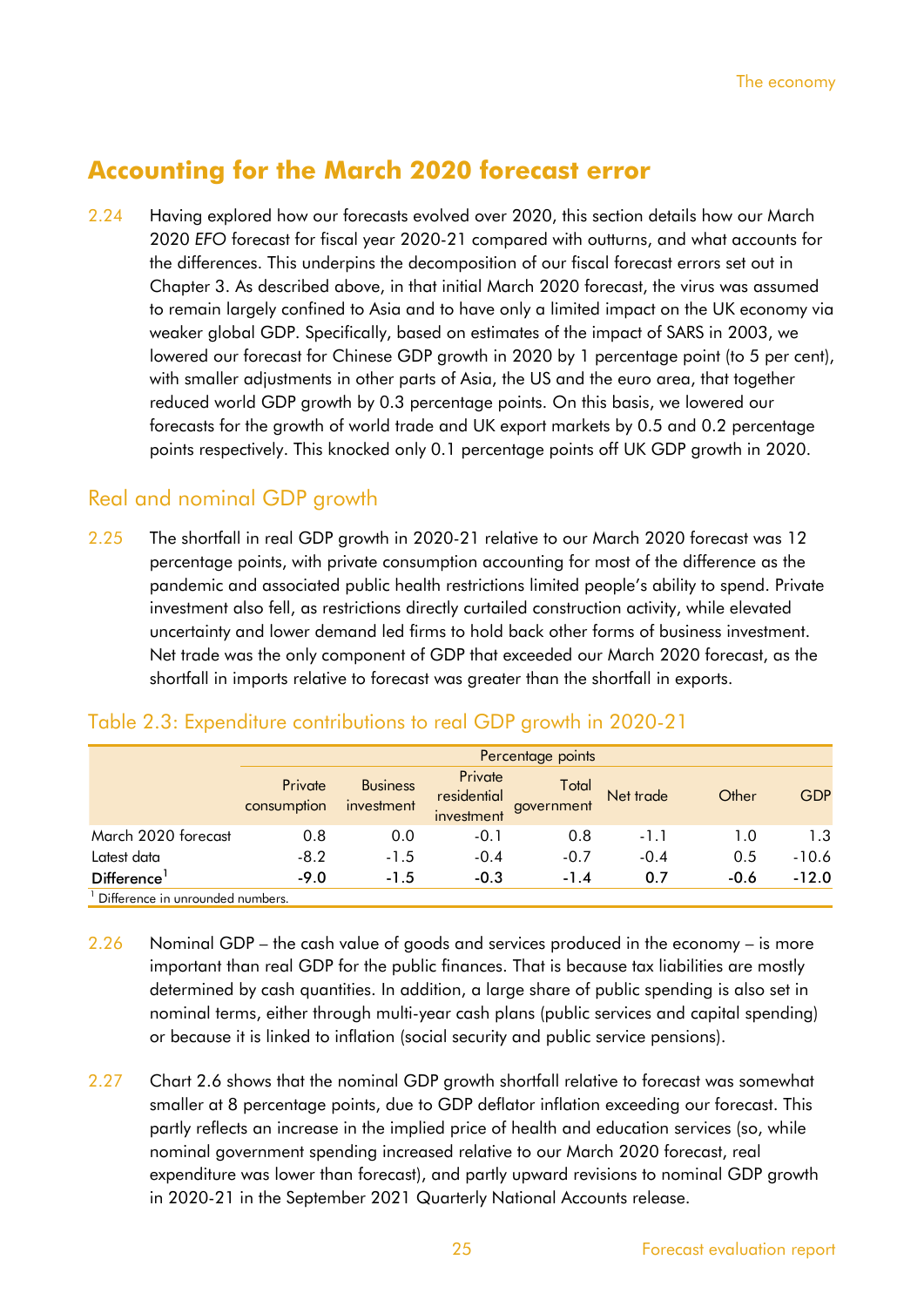#### The economy

- 2.28 The relative scale of forecast errors across the contributions of different expenditure and income components is important for understanding the fiscal forecast errors described in Chapter 3. In particular, on an income basis, employee incomes and company operating surpluses (a measure of profits) were only modestly weaker than expected despite the large shortfall in nominal GDP. These two forms of income are relatively highly taxed. By contrast, on an expenditure basis, the shortfall in private consumption, which is also relatively highly taxed, more than explained the overall shortfall in nominal GDP.
- 2.29 These patterns reflect the fiscal support delivered during the year, with the furlough scheme supporting employee incomes relative to output, business grants and tax reliefs supporting corporate profits relative to sales, and elevated government procurement supporting the incomes of those providing those goods and services. This can be seen in the large negative contribution from taxes and subsidies on the income side and the large positive contribution from government consumption on the expenditure side. The protection of private sector incomes in the face of public health restrictions on output and consumption was a key driver in tax revenues holding up better than might have been expected last year.



#### Chart 2.6: March 2020 forecast errors in contributions to nominal GDP growth in 2020-21

Note: Corporations' GOS stands for private corporations' gross operating surplus. Source: OBR

#### Labour market

2.30 Employment fell over the course of the year, compared to the small increase we had expected in March 2020 (although, as noted above, the fall was much less than in our initial pandemic forecasts). As with private incomes, the fall was smaller than might have been expected given the falls in output and total hours worked. That reflected the effectiveness of the furlough scheme in ensuring that average hours (rather than employment) bore the brunt of the shortfall in output. Overall, the 12 percentage point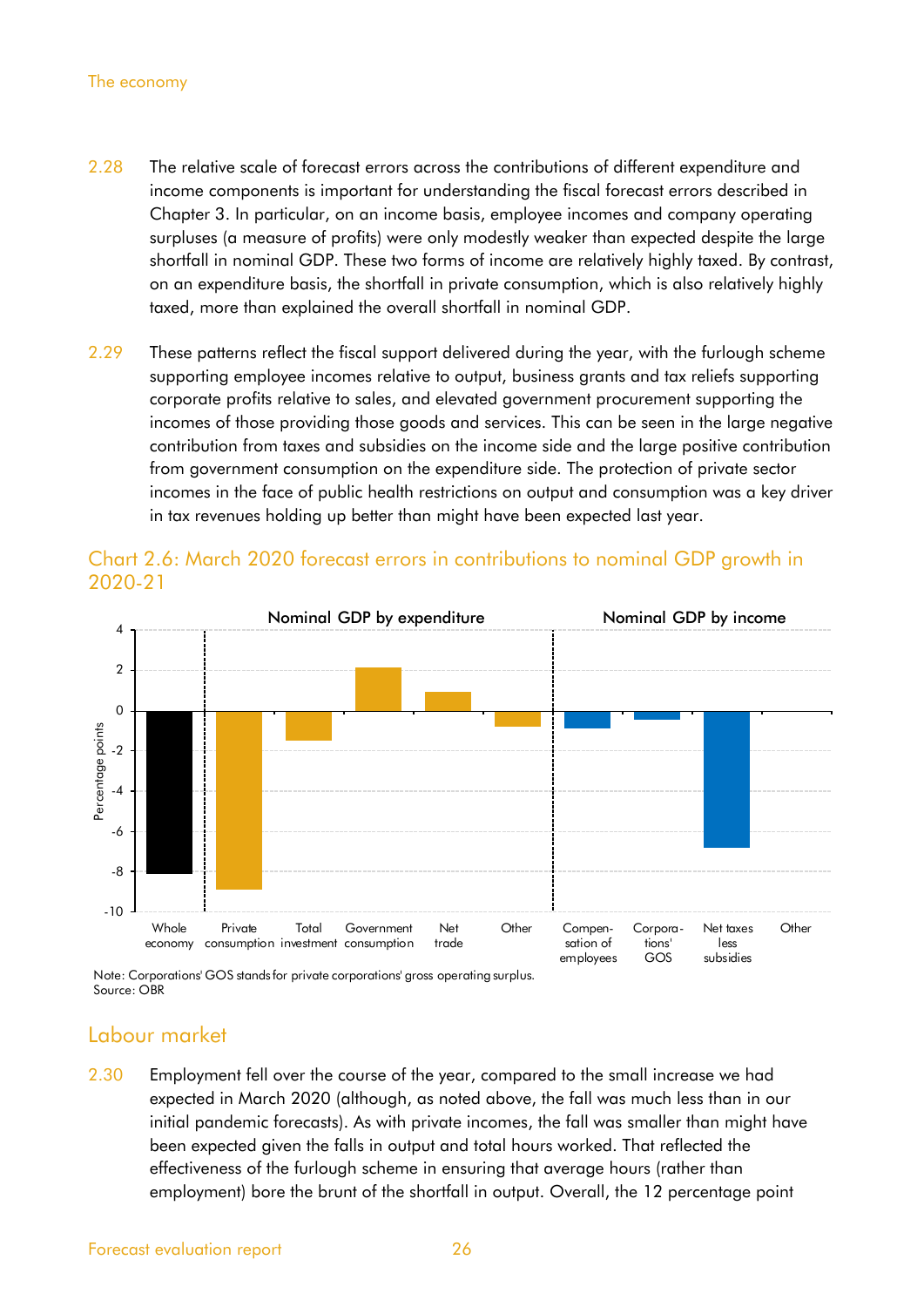shortfall in real GDP growth was made up of a 0.4 percentage point upside surprise in the contribution from hourly productivity growth and a 12.4 percentage point downside surprise in the contribution from the shortfall in total hours worked. Thanks to the furlough scheme, that was made up of a 10.4 percentage point shortfall due to lower average hours worked but only a 2.1 percentage point shortfall in employment growth (equivalent to 683,000 people). Part of the fall in employment reflected migrant workers returning home or staying away, with estimates suggesting that net migration fell to 34,000 in 2020, an 88 per cent decrease on a year earlier<sup>12</sup>, as well as other workers leaving the labour force.

- 2.31 Average earnings growth was lower than our March 2020 forecast, but again by much less than would have been expected given the output loss experienced. Average earnings growth across the year as a whole was just 1.4 percentage points weaker than expected, whereas growth in nominal GDP per person was around 8 percentage points weaker. This largely reflects the CJRS protecting jobs by paying 80 per cent of wages for much of the year (although for those not receiving top-ups from their employers, that also reduced average wage levels). With roughly a third of employees on furlough at the scheme's peak in the second quarter of 2020 and still over 10 per cent by April 2021, the flow of employees onto and off the scheme had a notable impact on both wage levels and growth rates. Bank of England analysis suggests the scheme reduced private sector regular pay growth on average by 1.6 percentage points over the year. This was offset by compositional effects due to a concentration of job losses in lower paid roles, which boosted pay by 1.8 per cent. $^{\rm 13}$
- 2.32 Hourly productivity growth was unexpectedly volatile in 2020-21, but the net effect of two competing forces left it 0.4 percentage points above our pre-pandemic prediction. On the one hand, the loss of efficiency arising from changes in working practices necessitated by the virus lowered productivity. But on the other, the concentration of the effect of lockdown on hours worked in below-average productivity jobs generated an offsetting upward 'batting average' effect. We initially expected this batting average effect to occur straight away, causing an immediate spike in productivity. In the event, it did not appear until the third quarter of 2020.

|                                               |                    | Change, per cent, unless otherwise stated |         |          |                                |        |                                           |          |          |  |  |
|-----------------------------------------------|--------------------|-------------------------------------------|---------|----------|--------------------------------|--------|-------------------------------------------|----------|----------|--|--|
|                                               | <b>Total hours</b> |                                           |         |          | Average hours Total employment |        | Unemployment Average Productivity<br>rate | earnings | per hour |  |  |
|                                               |                    | (millions)                                |         | (hours)  |                                | (000s) | ppts                                      |          |          |  |  |
| March 2020 forecast                           | 0.3                | (3)                                       | $-0.1$  | (0.0)    | 0.4                            | (126)  | 0.0                                       | 3.6      | 1.0      |  |  |
| Latest data                                   | $-12.0$            | $(-126)$                                  | $-10.5$ | $(-3.3)$ | $-1.7$                         | (-556) | 0.9                                       | 2.2      | 1.5      |  |  |
| Difference <sup>1</sup>                       | $-12.4$            | (-129)                                    | $-10.4$ | $(-3.3)$ | $-2.1$                         | (-683) | 0.9                                       | $-1.4$   | 0.4      |  |  |
| <sup>1</sup> Difference in unrounded numbers. |                    |                                           |         |          |                                |        |                                           |          |          |  |  |

#### Table 2.4: 2020-21 labour market indicators

<sup>&</sup>lt;sup>12</sup> ONS, Long-term international migration, provisional estimates year ending December 2020, November 2021.

<sup>13</sup> Bank of England, *Monetary Policy Report*, Chart 2.22, November 2021.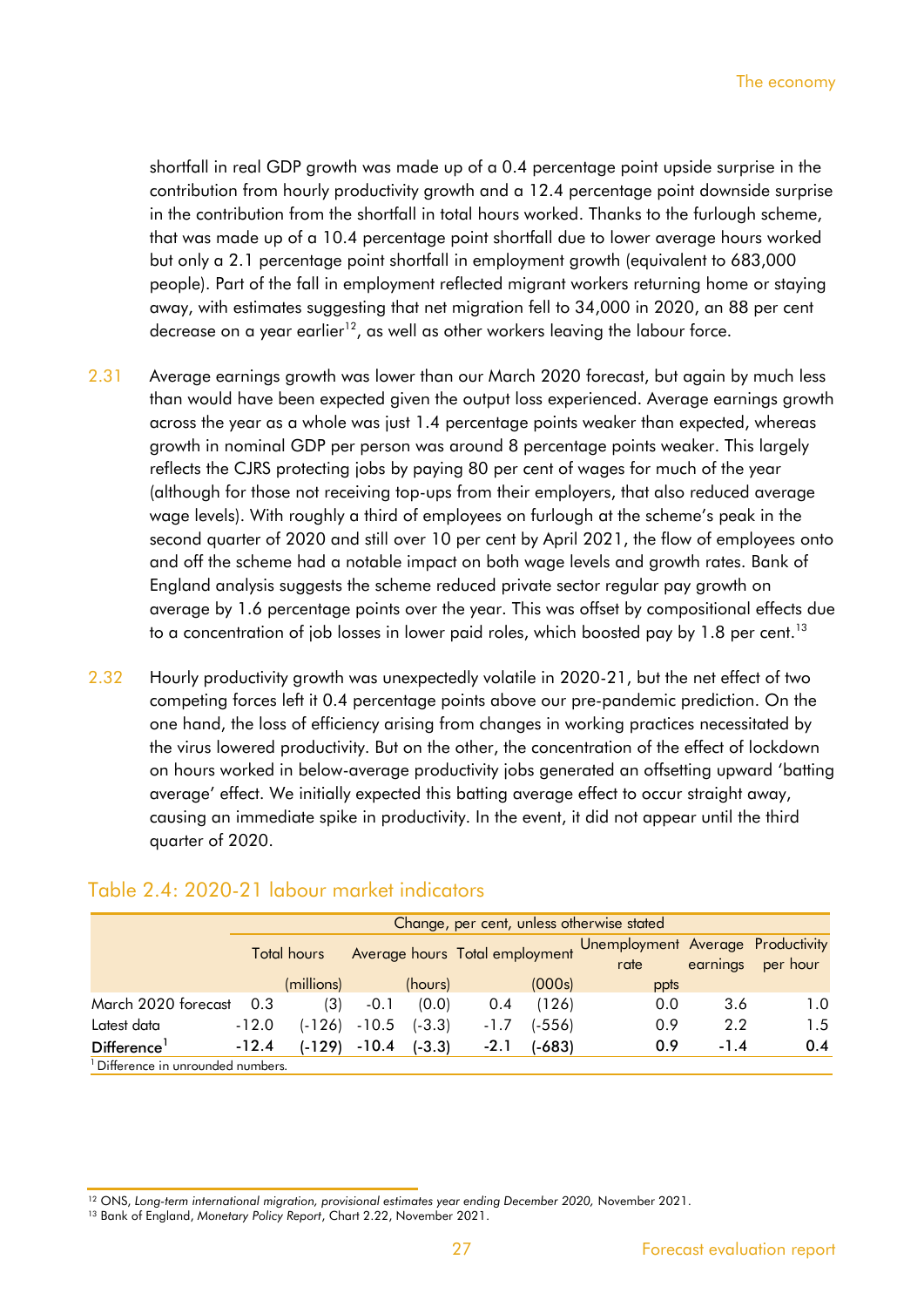### Inflation

2.33 As Table 2.5 shows, both CPI and RPI inflation were around one percentage point lower than in our March 2020 forecast for 2020-21 as a whole. This downward pressure resulted partly from a margin of spare capacity opening up, as the pandemic and behavioural change weighed on demand by slightly more than supply. Falls in fuel prices due to lower oil prices also lowered inflation over this period, by reducing utility bills and petrol prices. Government policies also had significant direct impacts on prices, with the introduction of the Eat Out to Help Out scheme and the temporary VAT cut for hospitality businesses helping to lower year-on-year inflation to a trough of 0.2 per cent in August 2020.

|                                               |                | Percentage change on a year earlier |                |        |         |  |  |
|-----------------------------------------------|----------------|-------------------------------------|----------------|--------|---------|--|--|
|                                               |                | 2020                                |                |        | 2020-21 |  |  |
|                                               | Q <sub>2</sub> | Q <sub>3</sub>                      | Q <sub>4</sub> | Q1     |         |  |  |
| <b>CPI</b> inflation                          |                |                                     |                |        |         |  |  |
| March 2020 forecast                           | 1.2            | 1.3                                 | 1.4            | 1.5    | 1.4     |  |  |
| Latest data                                   | 0.6            | 0.6                                 | 0.5            | 0.6    | 0.6     |  |  |
| Difference <sup>1</sup>                       | $-0.6$         | $-0.7$                              | $-0.9$         | $-0.9$ | $-0.8$  |  |  |
| <b>RPI</b> inflation                          |                |                                     |                |        |         |  |  |
| March 2020 forecast                           | 2.0            | 2.0                                 | 2.1            | 2.3    | 2.1     |  |  |
| Latest data                                   | 1.2            | 1.1                                 | 1.1            | 1.4    | 1.2     |  |  |
| Difference <sup>1</sup>                       | $-0.8$         | $-0.9$                              | $-1.0$         | $-0.9$ | $-0.9$  |  |  |
| <sup>1</sup> Difference in percentage points. |                |                                     |                |        |         |  |  |

#### Table 2.5: 2020-21 inflation indicators

2.34 It appears likely that in future reports our forecast errors for inflation in the first quarter of 2022 and beyond will be large and positive, rather than small and negative. This is partly because, prior to our October 2021 forecast, we expected the recovery in demand to lag supply, whereas there now appears to have been a faster rebound in demand than supply through the middle of this year as restrictions were relaxed. This has also been apparent in global product markets, where bottlenecks have put upward pressure on prices. There has been particularly strong upward pressure on gas prices due to both surging demand and limited responsiveness of supply. The potential implications of higher and more persistent inflation were discussed in Box 2.4 of our October 2021 *EFO*.

### Monetary policy, the exchange rate, and commodity prices

2.35 Table 2.6 shows that Bank Rate was lower than assumed in our March 2020 forecast. The Bank of England responded to the pandemic by lowering it from 0.75 to 0.1 per cent at the start of the pandemic and it has remained there since. It also roughly doubled the scale of quantitative easing, although the associated asset purchases have not yet been completed. Oil and equity prices fell sharply at the onset of the pandemic as industrial production and financial markets responded to the increase in uncertainty and fall in aggregate demand, although both have recovered as the development and deployment of vaccines enabled much economic activity to resume and demand recovered faster than supply. The exchange rate was volatile in 2020-21 and was on average lower than assumed in March 2020.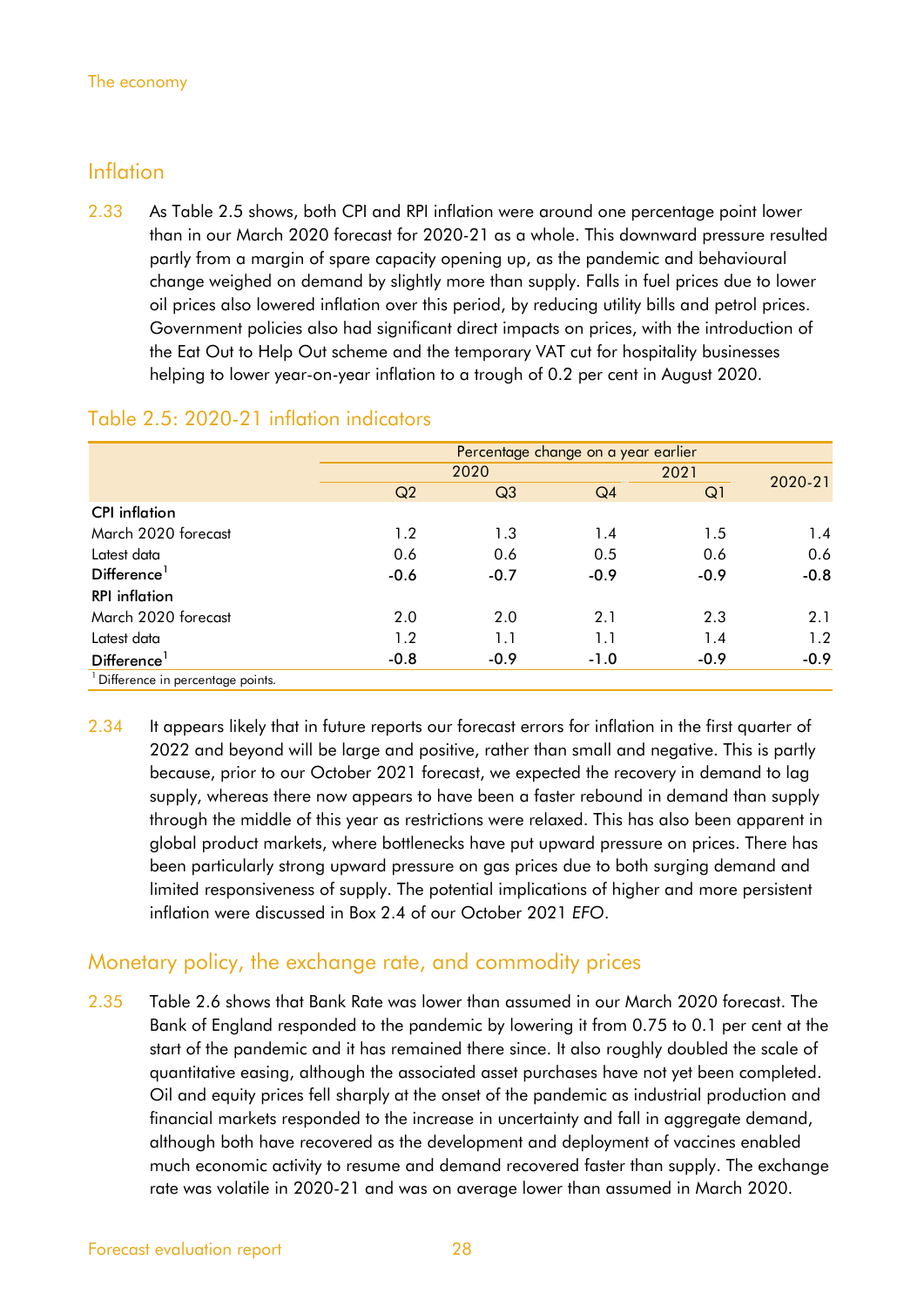|                         |            | Bank Rate Quantitative easing | Oil price                |                  | Equity prices ERI exchange |
|-------------------------|------------|-------------------------------|--------------------------|------------------|----------------------------|
|                         | (per cent) | $(E\text{ billion})$          | $(E \text{ per barrel})$ | (FTSE All-share) | rate (index)               |
| March 2020 forecast     | 0.75       | 445.0                         | 41.1                     | 4245             | 82.8                       |
| Latest data             | 0.10       | 794.1                         | 34.3                     | 3490             | 78.4                       |
| Difference <sup>2</sup> | $-0.65$    | 349.2                         | $-16.6$                  | $-17.8$          | $-5.3$                     |

### Table 2.6: 2020-21 monetary policy, exchange rate and commodity prices

 $^{\text{1}}$  Total asset purchases, including corporate bonds, at the end of the 2020-21 financial year.

 $^2$  Per cent difference except Bank Rate (percentage points) and quantitative easing (£ billion).

### Table 2.7: Summary of pandemic economic forecasts

|                                           | Levels, $2019-20 = 100$ (unless stated otherwise) |                  |                       |          |          |
|-------------------------------------------|---------------------------------------------------|------------------|-----------------------|----------|----------|
|                                           | Outturn                                           |                  | Forecasts for 2020-21 |          |          |
|                                           | 2020-21                                           | <b>July 2020</b> | <b>Nov 2020</b>       | Mar 2021 | Oct 2021 |
| UK economy                                |                                                   |                  |                       |          |          |
| Gross domestic product (GDP)              | 89.4                                              | 86.7             | 87.1                  | 88.5     | 89.1     |
| Nominal GDP                               | 95.2                                              | 88.9             | 93.0                  | 94.6     | 94.7     |
| <b>Expenditure components of GDP</b>      |                                                   |                  |                       |          |          |
| Domestic demand                           | 89.9                                              | 87.6             | 85.5                  | 89.4     | 89.1     |
| Household consumption <sup>1</sup>        | 87.2                                              | 84.4             | 83.0                  | 87.2     | 86.8     |
| General government consumption            | 94.6                                              | 100.2            | 95.8                  | 94.1     | 94.6     |
| Fixed investment                          | 91.3                                              | 72.8             | 83.3                  | 89.9     | 91.0     |
| <b>Business investment</b>                | 85.5                                              | 70.1             | 76.3                  | 84.5     | 85.3     |
| Government investment                     | 113.6                                             | 93.7             | 111.5                 | 109.6    | 112.5    |
| Private dwellings investment <sup>2</sup> | 90.6                                              | 66.0             | 81.9                  | 89.9     | 90.4     |
| Change in inventories <sup>3</sup>        | 99.8                                              |                  | 100.1                 | 100.3    | 100.0    |
| Exports of goods and services             | 83.5                                              |                  | 85.8                  | 81.2     | 83.2     |
| Imports of goods and services             | 84.6                                              |                  | 80.7                  | 84.8     | 83.1     |
| Balance of payments current account       |                                                   |                  |                       |          |          |
| Per cent of GDP                           | $-2.3$                                            | $-4.0$           | $-2.0$                | $-4.5$   | $-3.2$   |
| Inflation                                 |                                                   |                  |                       |          |          |
| <b>CPI</b>                                | 100.6                                             | 100.5            | 100.6                 | 100.6    | 100.6    |
| <b>RPI</b>                                | 101.2                                             | 100.9            | 101.1                 | 101.3    | 101.2    |
| GDP deflator at market prices             | 106.5                                             | 102.5            | 106.7                 | 107.0    | 106.2    |
| Labour market                             |                                                   |                  |                       |          |          |
| Employment (million)                      | 32.3                                              | 30.6             | 32.5                  | 32.5     | 32.3     |
| Productivity per hour                     | 101.5                                             | 106.0            | 101.4                 | 100.5    | 101.2    |
| Wages and salaries                        | 102.1                                             | 94.2             | 101.2                 | 100.9    | 101.4    |
| Average earnings <sup>4</sup>             | 102.2                                             | 99.9             | 100.9                 | 100.7    | 101.4    |
| LFS unemployment (% rate)                 | 4.8                                               | 10.7             | 4.7                   | 4.8      | 4.8      |
| Unemployment (million)                    | 1.6                                               | 3.7              | 1.6                   | 1.6      | 1.6      |
| Household sector                          |                                                   |                  |                       |          |          |
| Real household disposable income          | 99.2                                              | 97.0             | 99.2                  | 98.7     | 99.3     |
| Saving ratio (level, per cent)            | 16.3                                              | 18.5             | 22.6                  | 18.7     | 18.5     |
| House prices                              | 104.7                                             | 96.7             | 102.4                 | 104.8    | 104.7    |

<sup>1</sup> Includes households and non-profit institutions serving households.

 $2$  Includes transfer costs of non-produced assets.

 $3$  Contribution to GDP growth, percentage points.

<sup>4</sup> Wages and salaries divided by employees.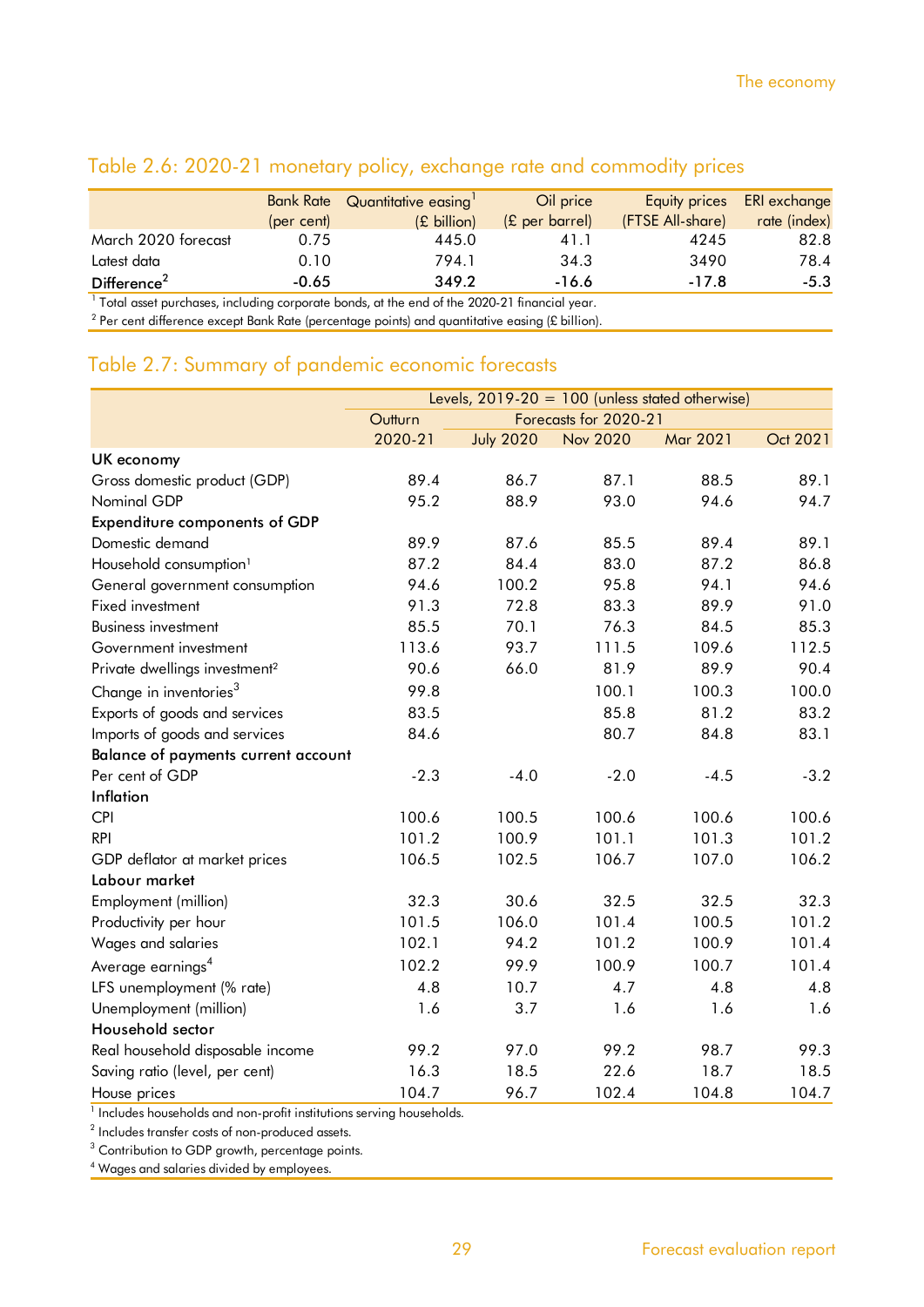## Table 2.8: Summary of pandemic economic forecast errors

|                                           | Errors in difference relative to 2019-20 level in percentage points |                           |          |          |  |  |  |
|-------------------------------------------|---------------------------------------------------------------------|---------------------------|----------|----------|--|--|--|
|                                           |                                                                     | (unless stated otherwise) |          |          |  |  |  |
|                                           | <b>Jul 2020</b>                                                     | <b>Nov 2020</b>           | Mar 2021 | Oct 2021 |  |  |  |
| UK economy                                |                                                                     |                           |          |          |  |  |  |
| Gross domestic product (GDP)              | 2.7                                                                 | 2.2                       | 0.9      | 0.2      |  |  |  |
| Nominal GDP                               | 6.4                                                                 | 2.2                       | 0.6      | 0.5      |  |  |  |
| Expenditure components of GDP             |                                                                     |                           |          |          |  |  |  |
| Domestic demand                           | 2.3                                                                 | 4.4                       | 0.5      | 0.8      |  |  |  |
| Household consumption <sup>1</sup>        | 2.8                                                                 | 4.3                       | 0.0      | 0.4      |  |  |  |
| General government consumption            | $-5.6$                                                              | $-1.3$                    | 0.5      | 0.0      |  |  |  |
| Fixed investment                          | 18.5                                                                | 8.0                       | 1.4      | 0.2      |  |  |  |
| <b>Business investment</b>                | 15.4                                                                | 9.3                       | 1.0      | 0.3      |  |  |  |
| Government investment                     | 19.9                                                                | 2.1                       | 4.0      | 1.1      |  |  |  |
| Private dwellings investment <sup>2</sup> | 24.6                                                                | 8.8                       | 0.8      | 0.2      |  |  |  |
| Change in inventories <sup>3</sup>        |                                                                     | $-0.3$                    | $-0.5$   | $-0.2$   |  |  |  |
| Exports of goods and services             |                                                                     | $-2.3$                    | 2.3      | 0.3      |  |  |  |
| Imports of goods and services             |                                                                     | 4.0                       | $-0.2$   | 1.6      |  |  |  |
| Balance of payments current account       |                                                                     |                           |          |          |  |  |  |
| Per cent of GDP                           | 1.7                                                                 | $-0.3$                    | 2.1      | 0.9      |  |  |  |
| Inflation                                 |                                                                     |                           |          |          |  |  |  |
| <b>CPI</b>                                | 0.1                                                                 | 0.0                       | $-0.1$   | 0.0      |  |  |  |
| <b>RPI</b>                                | 0.3                                                                 | 0.1                       | $-0.1$   | 0.0      |  |  |  |
| GDP deflator at market prices             | 4.0                                                                 | $-0.2$                    | $-0.5$   | 0.3      |  |  |  |
| Labour market                             |                                                                     |                           |          |          |  |  |  |
| Employment (million)                      | 1.7                                                                 | $-0.2$                    | $-0.2$   | 0.0      |  |  |  |
| Productivity per hour                     | $-4.5$                                                              | 0.0                       | 1.0      | 0.3      |  |  |  |
| Wages and salaries                        | 7.9                                                                 | 0.9                       | 1.3      | 0.8      |  |  |  |
| Average earnings <sup>4</sup>             | 2.3                                                                 | 1.3                       | 1.5      | 0.8      |  |  |  |
| LFS unemployment (% rate)                 | $-5.9$                                                              | 0.1                       | 0.0      | 0.0      |  |  |  |
| Unemployment (million)                    | $-2.0$                                                              | 0.0                       | 0.0      | 0.0      |  |  |  |
| Household sector                          |                                                                     |                           |          |          |  |  |  |
| Real household disposable income          | 2.2                                                                 | 0.0                       | 0.5      | $-0.1$   |  |  |  |
| Saving ratio (level, per cent)            | $-2.2$                                                              | $-6.3$                    | $-2.4$   | $-2.2$   |  |  |  |
| House prices                              | 8.0                                                                 | 2.3                       | $-0.2$   | 0.0      |  |  |  |
|                                           |                                                                     |                           |          |          |  |  |  |

<sup>1</sup> Includes households and non-profit institutions serving households.

 $2$  Includes transfer costs of non-produced assets.

 $3$  Contribution to GDP growth, percentage points.

4 Wages and salaries divided by employees.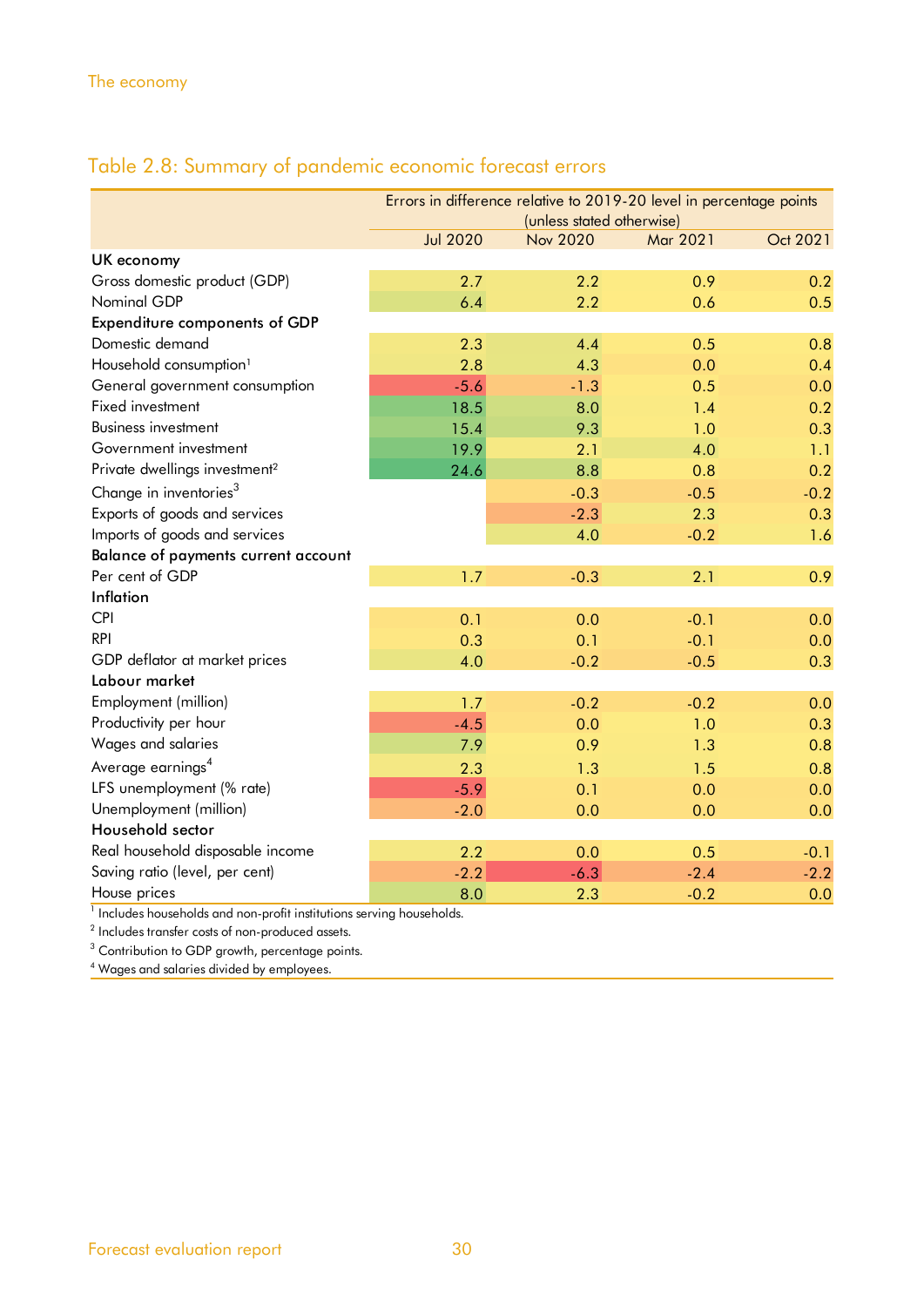# **3 The public finances**

## **Introduction**

- 3.1 This chapter discusses the evolution of our fiscal forecasts over the course of the pandemic, comprising our pre-pandemic March 2020 *Economic and fiscal outlook* (*EFO*), April 2020 *Coronavirus reference scenario (CRS)*, July 2020 *Fiscal sustainability report* (*FSR*), November 2020 EFO and March 2021 EFO.<sup>1</sup> It also compares these forecasts with the latest outturn data for 2020-21 and details the sources of the errors against our March 2020 forecast.
- 3.2 In our *Forecast evaluation reports* (*FER*s), we restate our previous forecasts so that they are broadly consistent with the latest statistical treatments in outturn data published by the Office for National Statistics (ONS). This usually involves generating forecasts for items that have subsequently been classified into the public sector (and thus into the scope of our forecasts) or removing them for those that have been classified out. For the former, we tend to assume that our forecasts would have been correct, so that they do not affect the analysis of why outturn differed from forecast. The forecasts presented in this chapter and in Annex A have been adjusted to be consistent with the 2020-21 outturn data where necessary.<sup>2</sup>

## **Evolution of the forecast during the pandemic**

### Public sector net borrowing

- 3.3 Our forecasts for public sector net borrowing (PSNB) since March 2020 have been driven by a combination of (i) evolving assumptions about the path of the pandemic and associated public health restrictions; (ii) their implications for the economy; and (iii) the cost of the Government's fiscal policy response. As shown in Table 3.1, the pandemic generated the largest forecast error in our history relative to our March 2020 forecast, but also some historically very large errors since then. Looking at how this forecast changed over the year:
	- Our March 2020 *EFO* forecast a deficit of £54.8 billion. It included only a modest impact from coronavirus (since it assumed its effects would be largely confined to Asia, and therefore would only affect the UK economy via trade channels). As a result, it underestimated borrowing by £268.4 billion. That was more than twice as large as the largest previous short-term forecast error on record – the March 2008 Budget forecast for 2009-10, which underestimated the outturn by £115.0 billion.

<sup>1</sup> Given the range of uncertainty surrounding the course of the pandemic in its earlier stages, our July 2020 *FSR* and November 2020 *EFO* both included upside, central, and downside scenarios based on different assumptions about the path of the virus and effectiveness of various public health interventions. Unless otherwise stated, comparisons are made against the central scenarios in these publications. <sup>2</sup> Details of the adjustments made for this *Forecast evaluation report* are available on our website.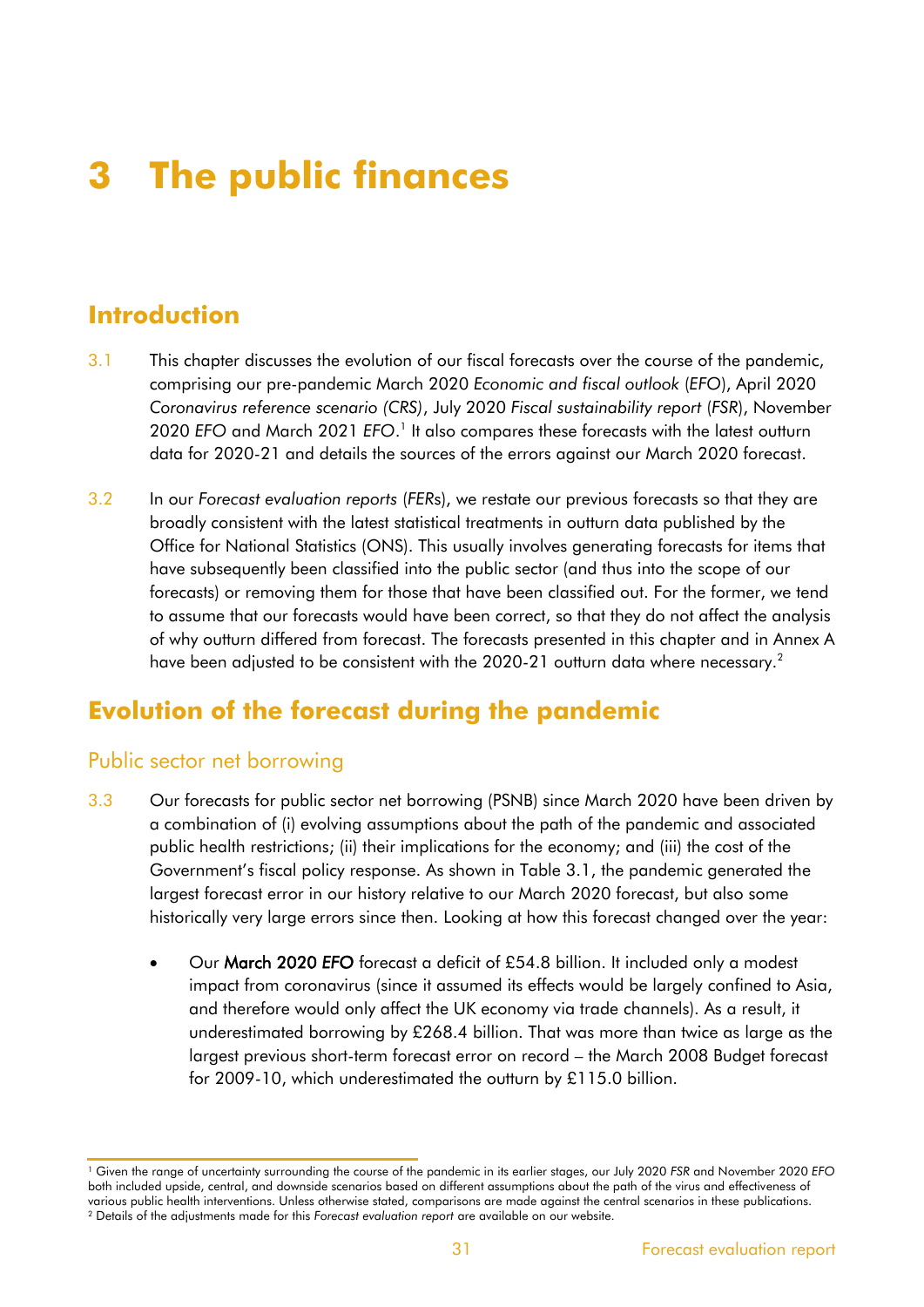- Our April 2020 *CRS* forecast a deficit of £273.0 billion. It assumed a three-month lockdown, followed by three months of easing restrictions, a short, sharp recession with full recovery of output by the end of the year, and fiscal support including the coronavirus job retention scheme (CJRS), self-employment income support scheme (SEISS) (both for an initial three months), an extra £8 billion in welfare support, and a £13 billion business rates holiday. Relative to our March *EFO*, we revised receipts down by 15 per cent and revised spending up by 9 per cent. Despite the simple conditioning assumptions and huge uncertainty around the virus at the time – plus the large increases in the cost of fiscal support measures that followed – the borrowing prediction was 'only' £50.2 billion lower than the latest outturn.
- Our July 2020 *FSR* incorporated greater persistence in the effects of the pandemic, the greater cost of the policy response, and an expected surge in unemployment as support schemes were due to be withdrawn before output had recovered. As a result, we revised up our borrowing forecast to £322.0 billion (thanks to a 5 per cent upward revision to spending, with receipts little changed). In the event, this has proved to be our most accurate pandemic-era PSNB forecast for 2020-21, with an error of just £1.2 billion (considerably smaller than average pre-pandemic in-year errors), although that was due to largely offsetting underestimates for both receipts and spending.
- Our November 2020 *EFO* revised up the deficit further to £393.5 billion, but as a result overestimated it by £70.4 billion. Receipts were revised up by 4 per cent from July as monthly outturns came in stronger than expected, but spending was revised up by 10 per cent from July to reflect the greater cost of the policy response, including the extension of the furlough scheme across the full year and large additions to the amounts set aside for public services in the November 2020 Spending Review. Our receipts forecast proved too pessimistic, but the largest source of the borrowing error was spending coming in £49.4 billion lower than predicted. In large part, that reflected underspending against the amounts set aside for pandemic-related spending at this stage, with NHS Test and Trace in particular costing much less than expected.
- Our March 2021 *EFO* revised borrowing down to £354.6 billion, which was still £31.5 billion higher than outturn. We revised up receipts to reflect continued strength in monthly outturns, with assumptions about the cost of tax debt and deferrals from November being revised down materially. As a result, receipts exceeded our forecast by a relatively modest £5.7 billion. Spending was revised down from November as we assumed larger underspends against pandemic-related public services allocations, plus lower costs for the furlough and self-employment support schemes. But even so we still overestimated outturn spending by £25.8 billion.

## Table 3.1: 2020-21 receipts, spending and net borrowing forecasts versus outturn

| TODIE 5.1: ZUZU-Z FTeceipis, spending and her portowing forecasis versus outfurn |         |                                 |                           |                                            |                                 |             |
|----------------------------------------------------------------------------------|---------|---------------------------------|---------------------------|--------------------------------------------|---------------------------------|-------------|
|                                                                                  | 2020-21 |                                 |                           | 2020-21 forecast (Difference from outturn) |                                 |             |
|                                                                                  | outturn | Mar 2020                        | Apr 2020                  | Jul 2020                                   | Nov 2020                        | Mar 2021    |
| Receipts (PSCR)                                                                  |         | 792.1 872.9 (-80.9)             | 742.7 (49.3)              | 740.3 (51.8)                               | 771.0 (21.0)                    | 786.3 (5.7) |
| Spending (TME)                                                                   |         | 1115 927.7 (187.5) 1,016 (99.5) |                           | 1,062(52.9)                                | $1,165$ (-49.4) $1,141$ (-25.8) |             |
| Borrowing (PSNB)                                                                 | 323.1   |                                 | 54.8 (268.4) 273.0 (50.2) | 322.0(1.2)                                 | 393.5 (-70.4) 354.6 (-31.5)     |             |
|                                                                                  |         |                                 |                           |                                            |                                 |             |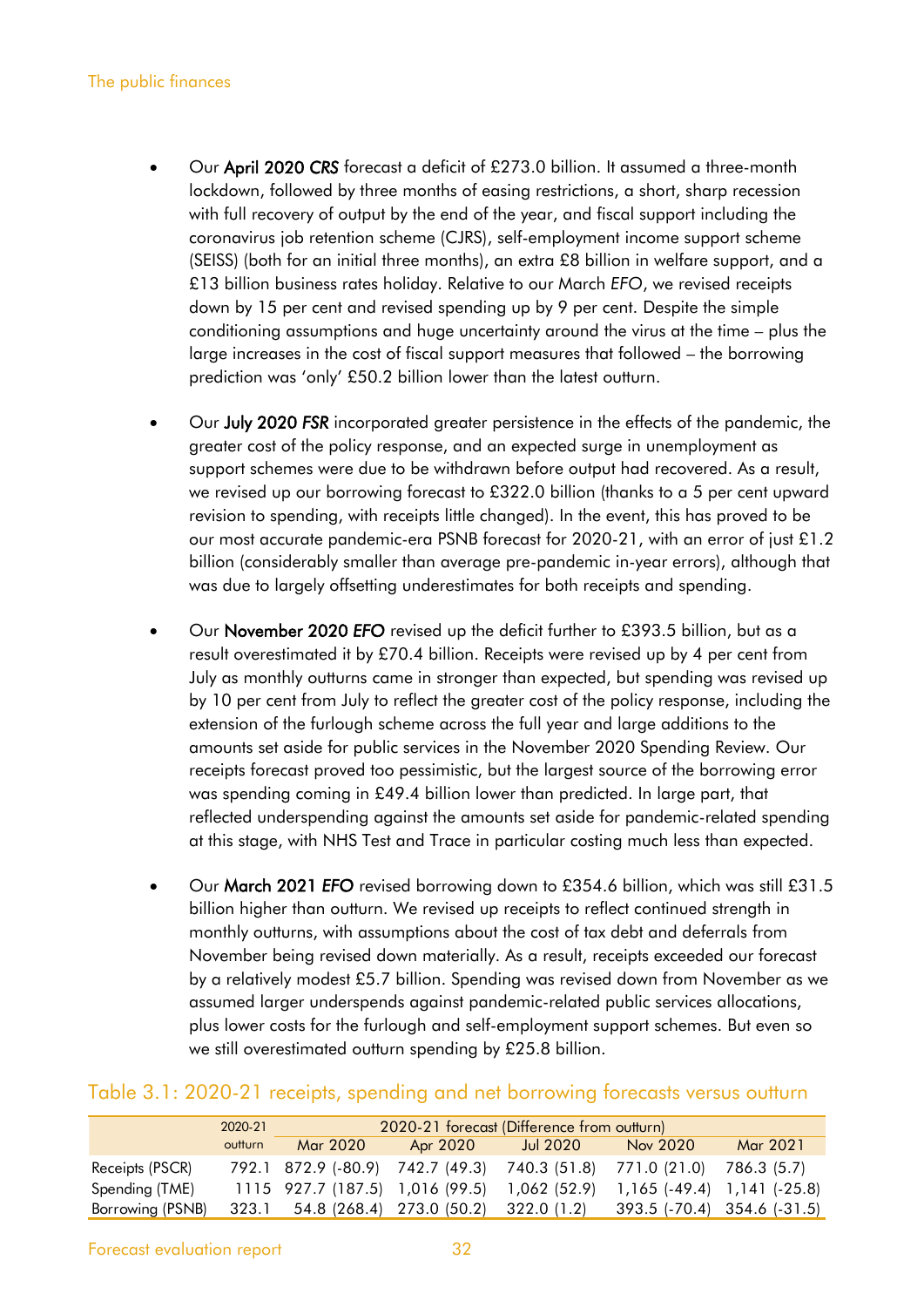3.4 As we have access to much more information about fiscal prospects and the cost of individual policies than other forecasters – which is not the case for our economy forecasts – one would expect our forecasts to lead the consensus in a year like 2020-21 that contains large surprises. That was indeed the case, as Chart 3.1 shows. Our April *CRS* was higher than any outside forecast made in April, but by May the average independent forecast had been revised up to close to that scenario, with a wide range around it. (The most pessimistic forecast in May 2020 came from Bank of America Merrill Lynch, which at £322.0 billion was accurate to within £1.2 billion.) Up until March 2021, our forecasts were consistently higher than the prevailing independent average, which is likely to reflect both our relatively pessimistic GDP forecasts (see Chapter 2) and overestimating the cost of policy measures.

## Chart 3.1: Range of forecasts for 2020-21 PSNB



Note: OBR's April forecast were illustrative coronavirus scenarios. OBR's July scenarios were upside and downside scenarios around the central forecast based on different assumptions about the pandemic. Source: HMT, OBR

## **Receipts**

3.5 Table 3.2 shows the evolution of our receipts forecasts for 2020-21. Our pre-pandemic March 2020 forecast overestimated receipts by £80.9 billion (9.3 per cent). Our April 2020 *CRS* revised receipts down significantly from March, which proved to be overly pessimistic, underestimating outturn by £49.3 billion (6.6 per cent). Thereafter we revised receipts up materially in each of our July *FSR*, November 2020 *EFO* and March 2021 *EFO* forecasts. Even so, they all underestimated receipts outturns for 2020-21, albeit by decreasing margins of £51.8 billion (7.0 per cent), £21.0 billion (2.7 per cent) and £5.7 billion (0.7 per cent) respectively. The four largest sources of error relative to our March 2020 forecast were income tax and NICs, VAT, onshore corporation tax, and business rates. These forecast errors are explored in the rest of this section.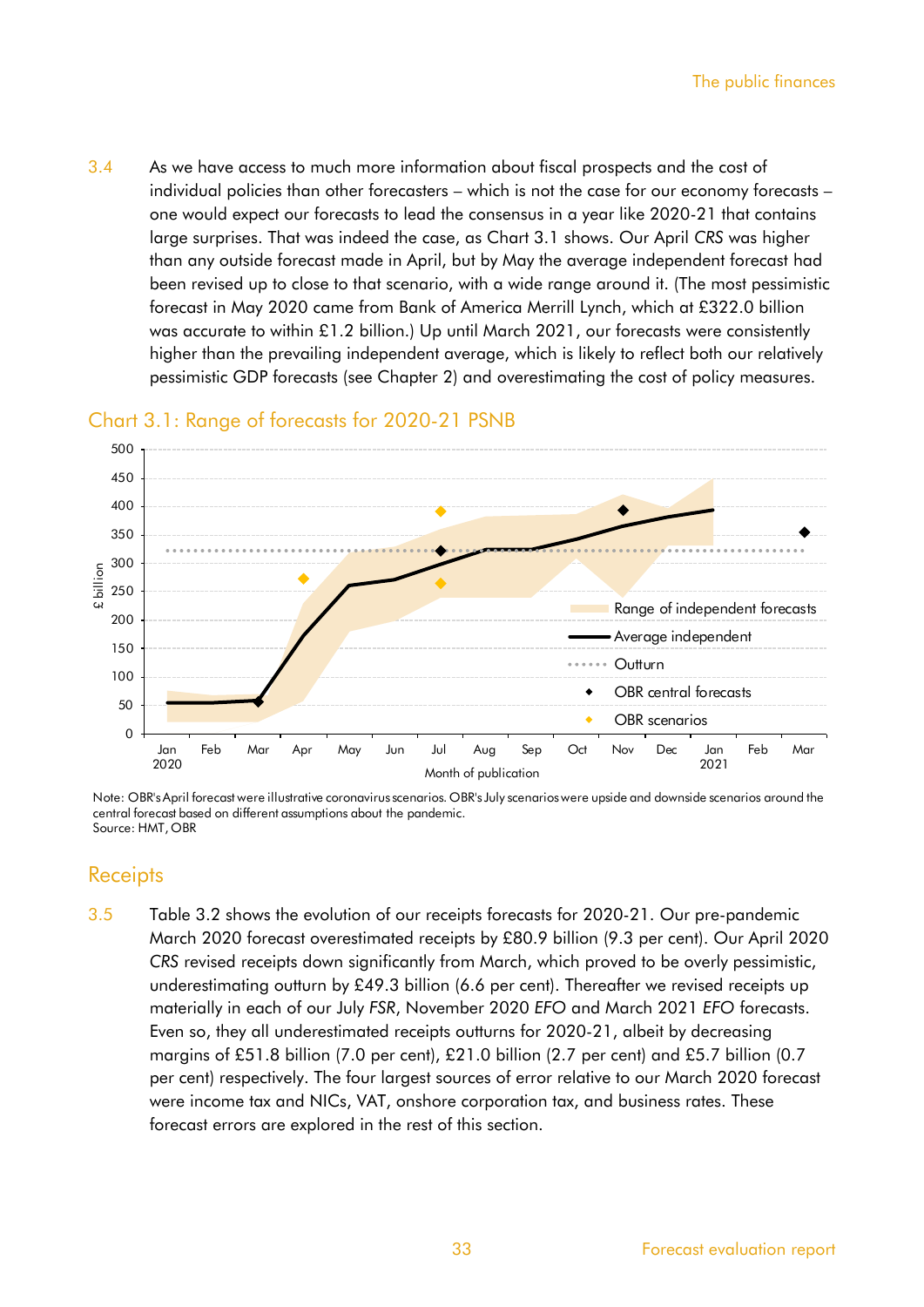|                                                    |         |                      |                     |                                  | £ billion                                  |                  |                   |
|----------------------------------------------------|---------|----------------------|---------------------|----------------------------------|--------------------------------------------|------------------|-------------------|
|                                                    | 2020-21 |                      |                     |                                  | 2020-21 forecast (Difference from outturn) |                  |                   |
|                                                    | outturn |                      | Mar 2020            | Apr 2020                         | <b>Jul 2020</b>                            | Nov 2020         | Mar 2021          |
| Income tax (gross of tax                           |         |                      |                     | 196.2 207.5 (-11.4) 174.0 (22.2) | 182.4 (13.7) 188.2 (7.9)                   |                  | 194.8(1.4)        |
| of which:                                          |         |                      |                     |                                  |                                            |                  |                   |
| Pay as you earn (PAYE)                             |         | $169.2$ 175.5 (-6.3) |                     | 141.9 (27.3)                     | 152.9 (16.3) 166.9 (2.3)                   |                  | 167.3(1.9)        |
| Self assessment (SA)                               | 31.2    | $34.3(-3.1)$         |                     | $34.3(-3.1)$                     | $31.8(-0.6)$                               | 24.7(6.5)        | 30.8(0.4)         |
| Other income tax                                   | $-4.2$  | $-2.2$ $(-2.0)$      |                     | $-2.2$ $(-2.0)$                  | $-2.2$ $(-2.0)$                            | $-3.4$ $(-0.8)$  | $-3.3$ $(-0.9)$   |
| National insurance                                 |         | 144.1 150.2 $(-6.1)$ |                     | 124.7 (19.5)                     | 131.7 (12.4) 140.8 (3.3)                   |                  | 143.8(0.4)        |
| Value added tax                                    |         |                      |                     | 116.7 140.6 (-23.8) 110.7 (6.0)  | 108.2(8.6)                                 | 116.3(0.5)       | $119.9$ (-3.2)    |
| Corporation tax                                    | 52.0    |                      | $58.1(-6.1)$        | 48.2 (3.8)                       | 37.5(14.5)                                 | 43.8(8.2)        | 45.5(6.5)         |
| of which:                                          |         |                      |                     |                                  |                                            |                  |                   |
| Onshore                                            | 51.3    |                      | $57.2$ ( $-5.9$ )   | 47.3 (4.0)                       | 36.8(14.5)                                 | 43.2(8.1)        | 45.0(6.4)         |
| Offshore                                           | 0.7     |                      | $0.9$ (-0.2)        | $0.9$ (-0.2)                     | 0.6(0.0)                                   | 0.6(0.1)         | 0.6(0.1)          |
| Petroleum revenue tax                              | $-0.2$  |                      | $-0.3(0.0)$         | $-0.3(0.0)$                      | $-0.3(0.0)$                                | $-0.3(0.0)$      | $-0.3(0.0)$       |
| Fuel duties                                        | 20.9    |                      | $27.5$ $(-6.6)$     | 20.1(0.8)                        | $22.8$ (-1.8)                              | $21.8(-0.9)$     | $21.5$ (-0.6)     |
| <b>Business rates</b>                              | 19.5    |                      | $31.5$ ( $-12.0$ )  | 18.5(1.0)                        | $20.3$ (-0.8)                              | 19.3(0.3)        | 18.1(1.5)         |
| Council tax                                        | 38.4    | 37.9(0.5)            |                     | 37.9(0.5)                        | 37.2(1.2)                                  | 38.1(0.3)        | 38.1(0.4)         |
| VAT refunds                                        | 20.2    | 20.2(0.1)            |                     | 20.2(0.1)                        | $20.3$ (-0.1)                              | $25.2$ $(-4.9)$  | $21.5$ (-1.3)     |
| Capital gains tax                                  | 11.1    |                      | $11.4$ (-0.3)       | $11.4 (-0.3)$                    | 10.5(0.7)                                  | 8.1(3.0)         | 10.1(1.0)         |
| Inheritance tax                                    | 5.4     |                      | $5.5$ (-0.2)        | $5.5$ (-0.2)                     | $5.4$ (-0.0)                               | 5.2(0.2)         | 5.2(0.1)          |
| Stamp duties <sup>1</sup>                          | 13.2    |                      | $17.4(-4.2)$        | 11.5(1.7)                        | 11.6(1.6)                                  | 12.5(0.7)        | 13.1(0.1)         |
| of which:                                          |         |                      |                     |                                  |                                            |                  |                   |
| Stamp duty land tax <sup>1</sup>                   | 9.5     |                      | $13.8(-4.3)$        | 7.9(1.6)                         | 8.4(1.1)                                   | 9.1(0.4)         | $9.6(-0.1)$       |
| Stamp duty on shares                               | 3.7     |                      | 3.6(0.1)            | 3.6(0.1)                         | 3.2(0.5)                                   | 3.4(0.3)         | 3.5(0.2)          |
| Tobacco duties                                     | 9.8     |                      | 9.0(0.8)            | 9.0(0.8)                         | 9.0(0.8)                                   | 8.7(1.1)         | 9.0(0.8)          |
| Alcohol duties                                     | 12.1    | 11.9(0.3)            |                     | 10.8(1.4)                        | 10.9(1.2)                                  | $12.9$ (-0.8)    | $12.7$ ( $-0.5$ ) |
| Air passenger duty                                 | 0.3     |                      | $4.0$ $(-3.7)$      | $2.6$ $(-2.2)$                   | $1.3$ (-1.0)                               | $0.5$ (-0.1)     | $0.6$ ( $-0.3$ )  |
| Insurance premium tax                              | 6.3     |                      | $6.6$ $(-0.3)$      | $6.6$ ( $-0.3$ )                 | $6.6$ $(-0.2)$                             | $6.4$ ( $-0.1$ ) | $6.3$ $(-0.0)$    |
| Climate change levy                                | 1.8     |                      | $2.2$ (-0.4)        | $2.2$ (-0.4)                     | $1.8(-0.1)$                                | $1.8(-0.1)$      | 1.7(0.1)          |
| Other HMRC taxes                                   | 7.2     |                      | $7.6(-0.4)$         | $7.6(-0.4)$                      | 6.7(0.4)                                   | 6.8(0.3)         | 6.8(0.4)          |
| of which:                                          |         |                      |                     |                                  |                                            |                  |                   |
| Landfill tax                                       | 0.7     |                      | $0.8$ (-0.0)        | $0.8$ (-0.0)                     | 0.5(0.2)                                   | 0.7(0.0)         | 0.7(0.0)          |
| Aggregates levy                                    | 0.4     |                      | 0.4(0.0)            | 0.4(0.0)                         | 0.4(0.0)                                   | 0.4(0.0)         | 0.4(0.0)          |
| Betting and gaming duty                            | 3.0     |                      | $3.2$ (-0.2)        | $3.2$ (-0.2)                     | 2.9(0.2)                                   | 2.9(0.1)         | 2.9(0.2)          |
| Customs duties                                     | 3.0     |                      | $3.2$ (-0.2)        | $3.2$ ( $-0.2$ )                 | 3.0(0.0)                                   | 2.8(0.2)         | 2.8(0.2)          |
| Vehicle excise duties                              | 6.7     |                      | $7.1 (-0.3)$        | $7.1$ $(-0.3)$                   | 6.6(0.1)                                   | $6.9$ $(-0.1)$   | $6.9$ $(-0.2)$    |
| Bank levy                                          | 1.9     |                      | $1.9$ (-0.0)        | $1.9$ (-0.0)                     | 1.1(0.8)                                   | $2.0$ (-0.1)     | 1.9(0.0)          |
| Bank surcharge                                     | 1.1     |                      | $1.6(-0.4)$         | $1.6(-0.4)$                      | 0.8(0.4)                                   | $1.2$ (-0.0)     | $1.2$ (-0.0)      |
| <b>BBC</b> Licence fee receipts                    | 3.7     |                      | 3.6(0.1)            | 3.6(0.1)                         | 3.6(0.1)                                   | 3.6(0.1)         | $3.8(-0.1)$       |
| Apprenticeship levy                                | 2.9     |                      | $3.0$ ( $-0.1$ )    | $3.0(-0.1)$                      | 2.7(0.2)                                   | 2.9(0.0)         | $2.9$ (-0.0)      |
| Environmental levies                               | 8.5     |                      | $9.6(-1.1)$         | $9.6(-1.1)$                      | $9.6(-1.1)$                                | $9.6(-1.1)$      | $9.5$ $(-1.0)$    |
| <b>EU ETS</b> auction receipts                     | 1.3     |                      | $9.0$ $(-7.7)$      | $9.0$ $(-7.7)$                   | $7.7$ $(-6.4)$                             | $7.8$ $(-6.6)$   | $8.0$ (-6.7)      |
| Other taxes                                        | 8.5     |                      | $9.4 (-0.9)$        | $9.0 (-0.4)$                     | 7.7(0.8)                                   | 7.8(0.7)         | 8.0(0.6)          |
| <b>National Account taxes</b>                      |         |                      | 709.8 786.2 (-76.4) | 658.6 (51.2)                     | 657.9 (51.9)                               | 691.6 (18.2)     | 704.2 (5.6)       |
| Less own resources                                 |         |                      |                     |                                  |                                            |                  |                   |
| contribution to EU                                 | $-2.2$  |                      | $-2.4(0.2)$         | $-2.4(0.2)$                      | $-2.4(0.2)$                                | $-2.1$ $(-0.1)$  | $-2.1$ $(-0.1)$   |
| Interest and dividends                             | 23.3    |                      | $27.6(-4.3)$        | $25.0$ (-1.7)                    | $25.4$ $(-2.1)$                            | 22.8(0.6)        | $23.5$ (-0.2)     |
| Gross operating surplus                            | 57.6    | 57.0 (0.6)           |                     | 57.0 (0.6)                       | 54.9 (2.7)                                 | 54.7 (2.8)       | 56.5(1.1)         |
| Other receipts                                     | 3.5     |                      | $4.5$ $(-1.0)$      | $4.5$ (-1.0)                     | $4.5$ (-1.0)                               | 4.0 $(-0.5)$     | 4.1 $(-0.6)$      |
| <b>Current receipts</b>                            |         |                      | 792.1 872.9 (-80.9) | 742.7 (49.4)                     | 740.3 (51.8)                               | 771.0 (21.0)     | 786.3 (5.7)       |
| <sup>1</sup> Excludes Scottish LBTT and Welsh LTT. |         |                      |                     |                                  |                                            |                  |                   |

## Table 3.2: 2020-21 receipts forecasts versus outturn

2 Excludes Scottish LFT and Welsh LDT.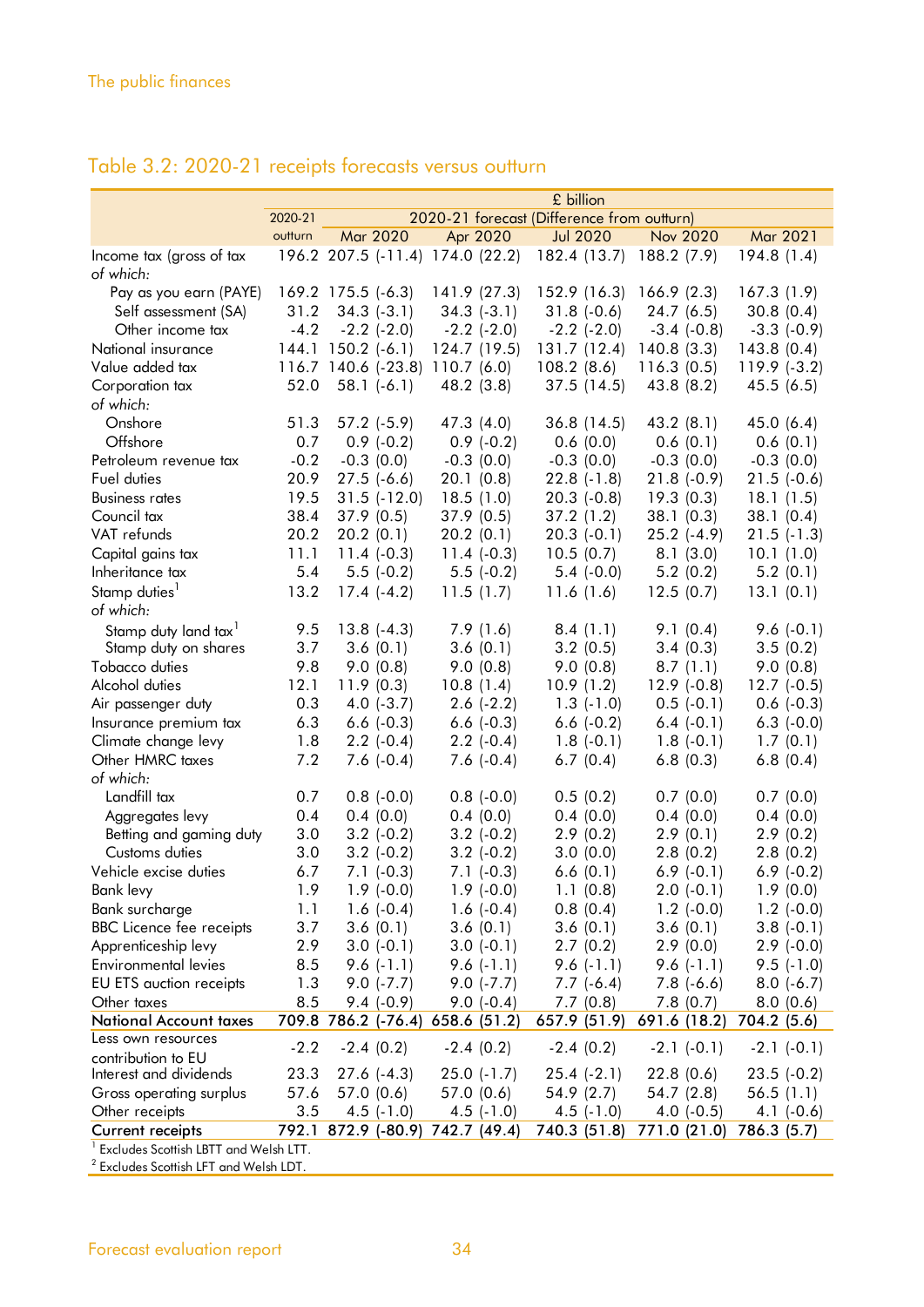3.6 Overall, the differences between our successive receipts forecasts during the pandemic and 2020-21 outturn largely reflect our success in forecasting economic output (detailed in Chapter 2), overlaid by the cost of tax cuts. This is illustrated in Chart 3.2, which compares the differences between our receipts and nominal GDP forecasts for 2020-21 with outturns in cash terms. (Our March 2020 forecast predicted a receipts-to-GDP ratio in 2020-21 of 37.9 per cent of GDP, so the vertical axes are also roughly equal in percentage terms.) The correlation between the receipts and nominal GDP errors – and the importance of all the major tax streams to the overall receipts errors – shows the importance of these tax base forecast errors. Relative to our March 2020 forecast, the receipts shortfall exceeded the nominal GDP shortfall proportionately. In large part that reflects the additional £24.9 billion cost of tax cuts (as detailed in the final section of this chapter).





## Income tax and NICs

- 3.7 Overall income tax (IT) and NICs receipts in 2020-21 fell short of our March 2020 forecast by £17.4 billion (4.9 per cent) but exceeded our four subsequent pandemic forecasts, albeit by declining amounts (Table 3.3). The upside surprise relative to these later forecasts partly reflects developments in Government policy to support incomes, and therefore the income tax and NICs base, and what was known about these policies at the time. In particular:
	- **PAYE IT and NICs receipts versus the CJRS.** In line with Government policy at the time, July's *FSR* assumed the CJRS would close in October 2020 and (partly as a consequence) the overall employment rate would drop from 61.7 per cent in 2019-20 to 57.1 per cent in 2020-21. This was reflected in a 12 per cent downward revision to our PAYE IT and NICs forecast relative to March 2020. Ahead of the November 2020 forecast, the CJRS was extended until the end of March 2021 – a key factor raising our employment rate forecast to 60.7 per cent, resulting in a tax-base-driven upward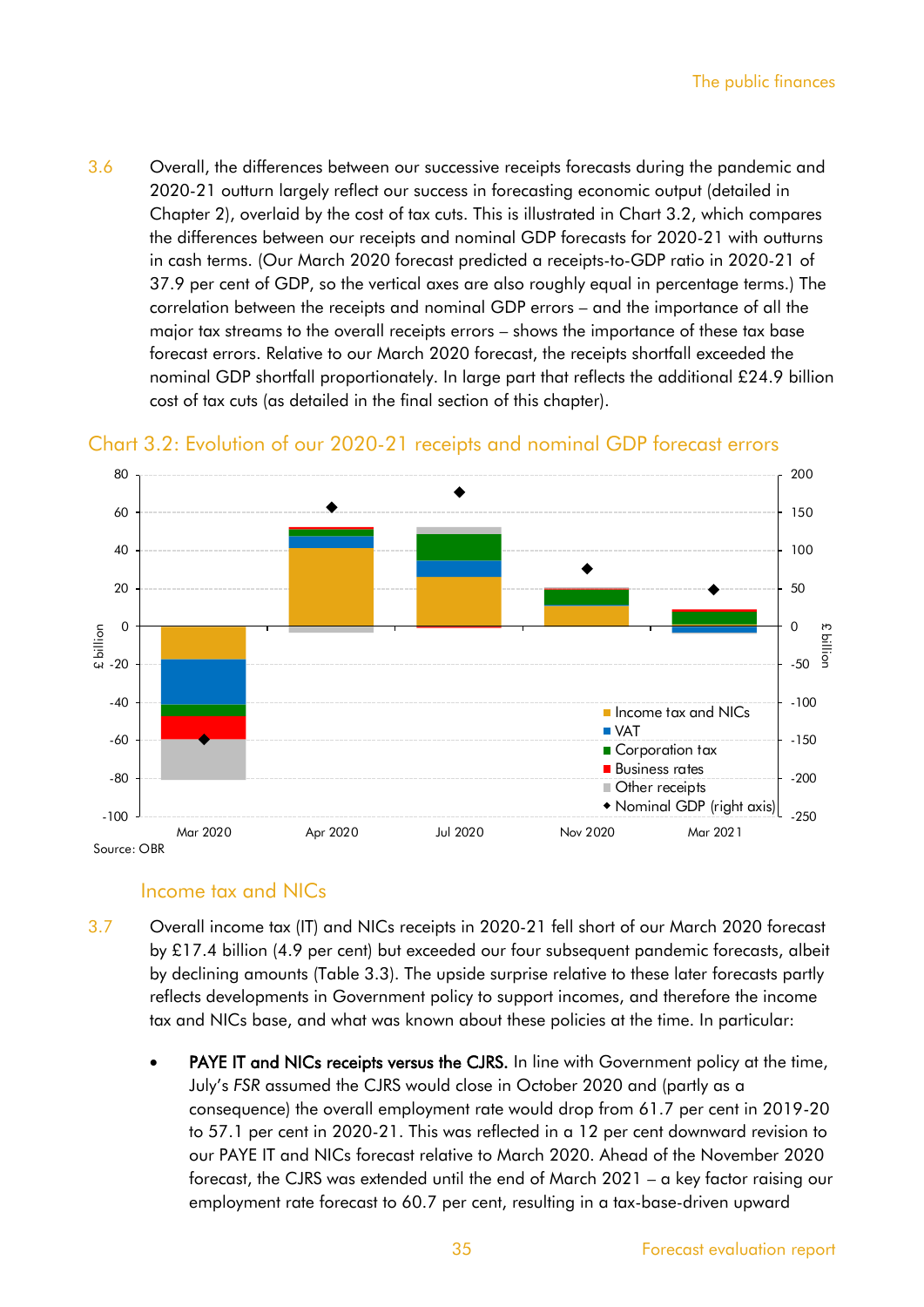revision to PAYE IT and NICs receipts of 5 per cent relative to July. Our employment forecast was broadly similar in March 2021, while PAYE IT and NICs receipts were raised as a result of stronger monthly outturns showing a higher effective tax rate. Our November and March forecasts were £11.2 billion and £1.7 billion below outturn.

- Self-assessment (SA) income tax receipts versus support for the self-employed and the self-assessed tax and NICs payment deferral. SA income tax payments reflect liabilities generated the year before (2019-20 liabilities for 2020-21 receipts), meaning the tax stream responds with a lag to events. We will see more of the pandemic's impact in outturn data for 2021-22. Our April *CRS* assumed all the effect would be felt in that year. From July, we assumed that the SA income tax-paying population would defer and reduce payments during 2020-21 as their businesses suffered. Given this assumption, and the generous tax deferral measures that were introduced and then expanded, by November 2020 we had revised down our forecast by 28 per cent relative to March 2020. That proved much too pessimistic (by £6.5 billion). In March 2021, with evidence of much lower take-up of these deferral measures than expected, we revised receipts back up by 25 per cent, though still £0.4 billion below outturn. It seems likely that the main cause of these errors was underestimating the extent to which other support measures allowed taxpayers to remain up-to-date with their SA payments. This includes SEISS grants (tax on which will be paid in 2021-22 and 2022- 23), which were extended twice through the year, $3$  plus several other grants, loans and tax reliefs.<sup>4</sup> Box 3.2 looks at tax deferral across receipts in more detail.
- 3.8 Beyond the direct effects of policy on the income tax and NICs base, our first two forecasts during the pandemic failed to anticipate the more tax-rich composition of wages and salaries, reflecting the fact that those in lower-paid jobs were the most likely to experience job loss or furlough without pay top-ups, while higher earners were more likely to experience improvements in their incomes. They therefore underestimated the effective tax rate as well as the tax base. These effects are discussed in Box 3.1.

<sup>3</sup> Over the course of 2020-21, successive SEISS grants were announced: the first and second prior to July's *FSR*; a third payment had been announced and a fourth payment in 2021 promised by our November *EFO*; and the fourth grant confirmed by our March 2021 *EFO*. <sup>4</sup> Support to the self-assessment population included the business rates holiday for retail, hospitality and leisure businesses announced in March 2020; the Bounce Back Loan Scheme (BBLS) and other pandemic-related loan schemes, which were due to remain open for six months at the time of our July *FSR*, but had been extended to the end of January by November's *EFO*; and local authority administered grants for small businesses and for those in the retail, hospitality and leisure industries.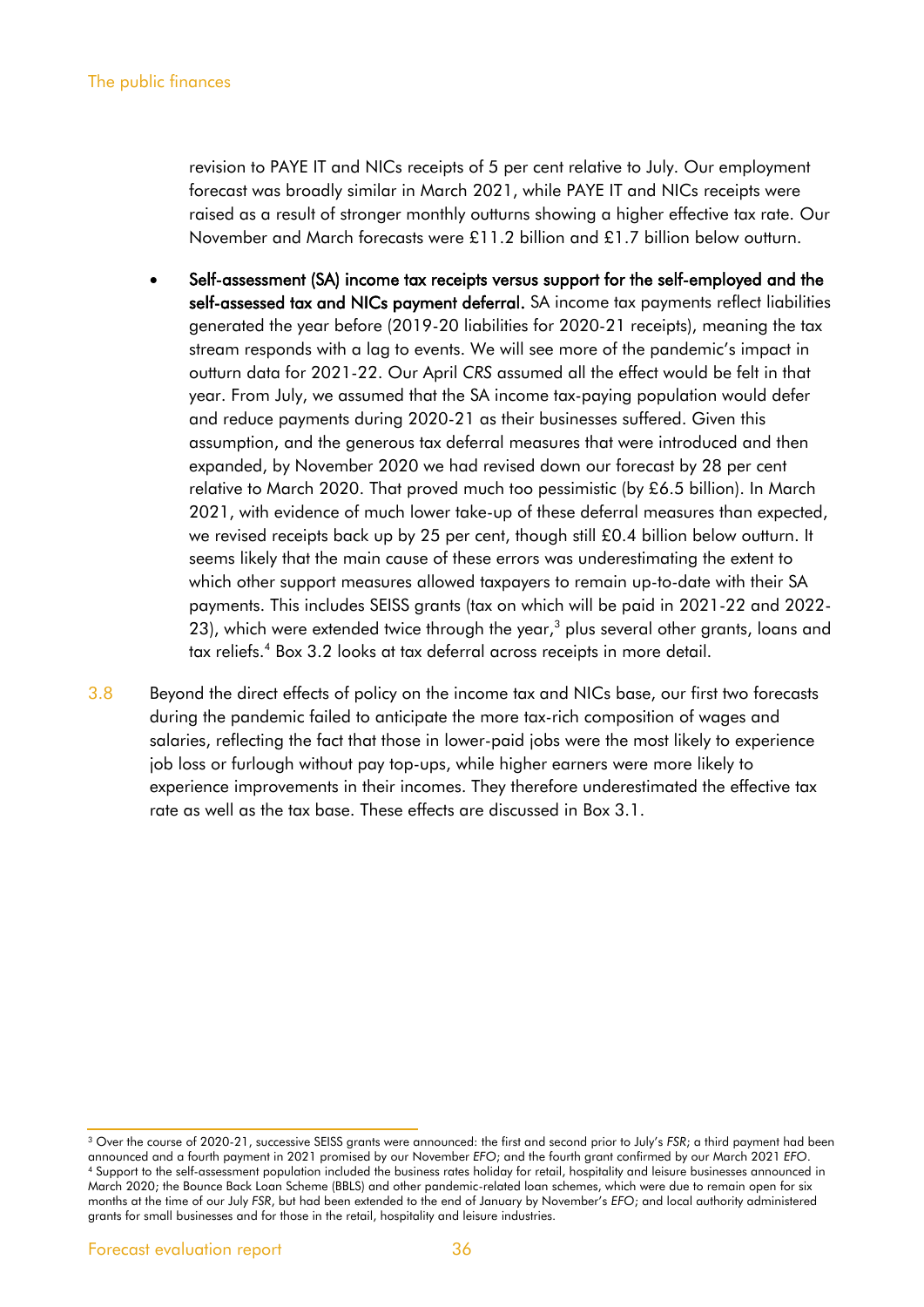| Table 3.3: 2020-21 income tax and NICs forecasts versus outturn |         |         |                                |                 |          |          |  |  |  |  |  |
|-----------------------------------------------------------------|---------|---------|--------------------------------|-----------------|----------|----------|--|--|--|--|--|
|                                                                 |         |         | £ billion                      |                 |          |          |  |  |  |  |  |
|                                                                 | Outturn |         | Mar 2020 Apr 2020 <sup>1</sup> | <b>Jul 2020</b> | Nov 2020 | Mar 2021 |  |  |  |  |  |
| Income tax (gross of tax credits)<br>of which:                  | 196.2   | 207.5   |                                | 182.4           | 188.2    | 194.8    |  |  |  |  |  |
| Pay as you earn (PAYE)                                          | 169.2   | 175.5   |                                | 152.9           | 166.9    | 167.3    |  |  |  |  |  |
| Self assessment (SA)                                            | 31.2    | 34.3    |                                | 31.8            | 24.7     | 30.8     |  |  |  |  |  |
| Other income tax                                                | $-4.2$  | $-2.2$  |                                | $-2.2$          | $-3.4$   | $-3.3$   |  |  |  |  |  |
| <b>NICs</b>                                                     | 144.1   | 150.2   |                                | 131.7           | 140.8    | 143.8    |  |  |  |  |  |
| Income tax and NICs                                             | 340.3   | 357.7   | 298.7                          | 314.2           | 329.1    | 338.6    |  |  |  |  |  |
| <b>Difference</b>                                               |         | $-17.4$ | 41.6                           | 26.1            | 11.2     | 1.7      |  |  |  |  |  |
| of which:                                                       |         |         |                                |                 |          |          |  |  |  |  |  |
| Policy costs                                                    |         | $-1.8$  |                                | $-0.4$          | 2.7      | 0.0      |  |  |  |  |  |
| Tax base $^2$                                                   |         | $-12.8$ |                                | 16.8            | 5.5      | 5.5      |  |  |  |  |  |
| Effective tax rate                                              |         | $-2.9$  |                                | 9.7             | 3.0      | $-3.8$   |  |  |  |  |  |

<sup>1</sup> It is not possible to break down the error for the reference scenario given the simplified methodology by which it was produced.  $^{\rm 2}$  Tax base is calculated as the sum of wages and salaries and mixed income.

## Box 3.1: Tax implications of pandemic-induced changes in the income distribution

The resilience of income tax and NICs receipts in 2020-21 partly reflects the fact that pandemicrelated hits to incomes have been concentrated towards the lower end of the income distribution, where earnings are far less tax-rich. Chart A shows that on the basis of HMRC's PAYE real-time information: employees earning less than £20,000 in 2019-20 on average saw total earnings fall in 2020-21; those earning between £20,000 and £30,000 saw them rise modestly; while those earning above £30,000 saw them rise more materially. This pattern is important for understanding the performance of tax receipts in 2020-21. For example:

- The £8.8 billion fall in total earnings for the roughly 15 million employees earning less **than £20,000** in 2019-20 generated a £1.5 billion fall in receipts. This implies a low effective marginal tax rate of 17 per cent thanks to many in this bracket earning less than the personal allowance.
- The £256 million increase in total earnings for the roughly 8 million employees earning between £20,000 and £30,000 generated a modest £82 million increase in receipts. This implies a marginal effective tax rate of 32 per cent, reflecting the fact that each additional pound earnt in this bracket is liable to basic rate income tax plus employee NICs.
- The £15.6 billion rise in total earnings for the roughly 81/2 million employees earning between £30,000 and £140,000 or more generated a £6.4 billion rise in receipts. This implies a higher effective marginal tax rate of 41 per cent as around two-fifths of employees in this bracket pay the higher rate of income tax, as well as paying NICs.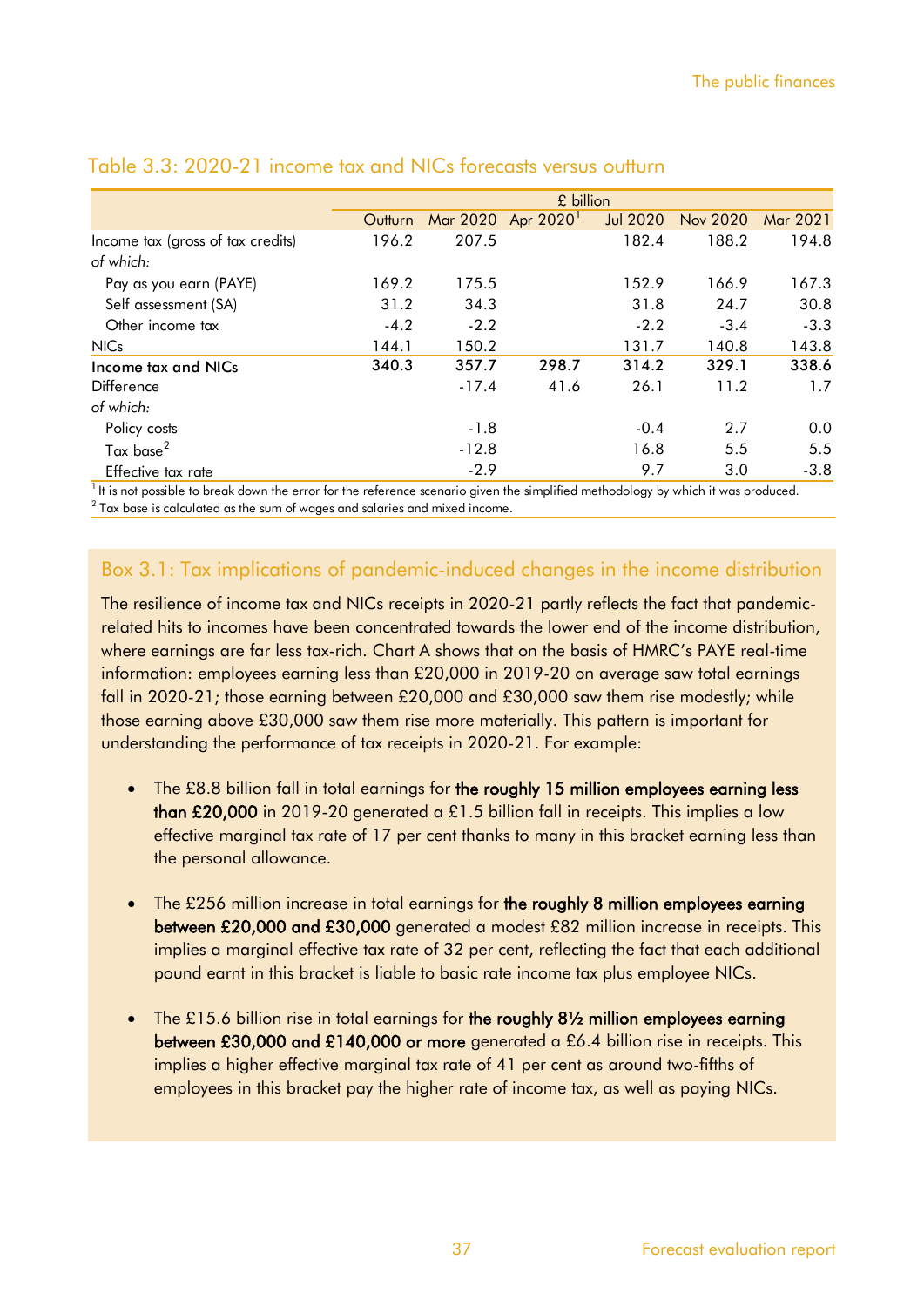



Source: HMRC, OBR

Part of the explanation for the pattern of earnings growth and tax paid across the income distribution is the sectoral impact of the pandemic. The majority of job losses and furloughing without pay top-ups from employers was concentrated in lower-paid sectors, which were hardest hit by the pandemic and so most reliant on furlough to support income. Although they make up a large proportion of the labour force, both their average pay and their effective tax rates are relatively low, meaning a smaller impact on receipts for a given loss of earnings. As Chart B shows, there was some (albeit weak) correlation between earnings growth and effective tax rates (ETRs) across sectors, with the low-ETR hospitality sector seeing total earnings hit particularly hard while the high-ETR financial and professional services sectors saw total earnings rise.



#### Chart B: Total pay growth in 2020-21 and average effective tax rate by sector

Note: This chart uses ONS real-time information data, and includes PAYE employees only. Source: HMRC, ONS, OBR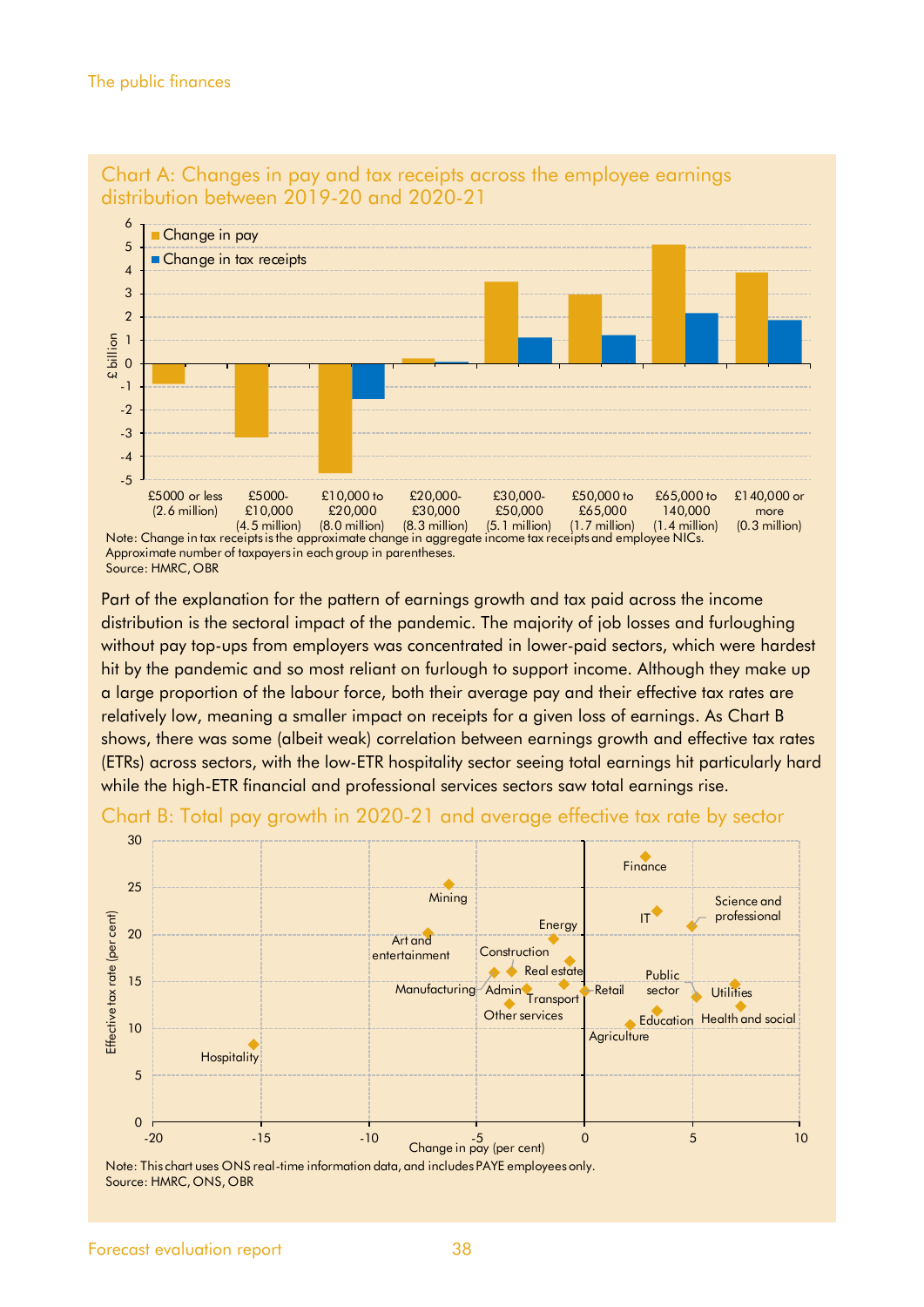#### VAT

- 3.9 Overall VAT receipts in 2020-21 fell short of our March 2020 forecast by £23.8 billion (16.9 per cent), but came in above our first three pandemic forecasts by varying amounts, before falling short of our March 2021 forecast (Table 3.4). The shortfall relative to March 2020 was largely explained by nominal consumer spending falling short of forecast, but we also overestimated the share of goods taxed at the standard rate. Policy measures introduced after our March 2020 forecast, such as the temporary VAT rate cut from 20 to 5 per cent for the hospitality sector, cost £6.3 billion too. The impact of lower consumer spending was partially offset by higher government procurement relating to the pandemic where much of the extra spending was not eligible for VAT refunds.
- 3.10 We revised receipts down by over a fifth (£29.8 billion) in our April *CRS* to reflect the impact of the lockdown on consumer spending, but this proved too pessimistic by £6.0 billion compared to outturn. Our July *FSR* revised receipts down by a further £2.6 billion, partly due to tax measures announced by then, increasing the undershoot versus outturn to £8.6 billion. Our April and July estimates did not anticipate the full extent to which online retail would support consumer spending, including due to increased demand for durable goods relating to home working (notably household appliances and computers, spending on which exceeded pre-pandemic levels). In addition, the VAT deferral scheme meant that total VAT repayments exceeded payments for the first three months of 2020-21. This distorted the real-time data at the start of the year, limiting its value in informing our July estimate.
- 3.11 Stronger than expected outturns for both receipts and ONS consumer spending data meant we revised VAT receipts up in November 2020 by £8.1 billion relative to July. This was still £24.3 billion down on our March 2020 forecast, but was just £0.5 billion below outturn. This reflected a stronger tax base than assumed, partly offset by a lower than expected effective tax rate. In our March 2021 forecast, we revised receipts up again (by £3.7 billion) reflecting stronger outturn, although this was partly offset by an additional hit to receipts in the first quarter of 2021 due to the reimposition of lockdown measures. This ended up exceeding outturn by £3.2 billion reflecting a weaker than expected effective tax rate.

|                    | Table 3.4: 2020-21 VAT forecasts versus outturn |         | $£$ billion       |                 |          |          |
|--------------------|-------------------------------------------------|---------|-------------------|-----------------|----------|----------|
|                    | Outturn                                         |         | Mar 2020 Apr 2020 | <b>Jul 2020</b> | Nov 2020 | Mar 2021 |
| Value added tax    | 116.7                                           | 140.6   | 110.7             | 108.2           | 116.3    | 119.9    |
| <b>Difference</b>  |                                                 | $-23.8$ | 6.0               | 8.6             | 0.5      | $-3.2$   |
| of which:          |                                                 |         |                   |                 |          |          |
| Policy costs       |                                                 | $-6.3$  |                   | $-4.1$          | $-0.6$   | 0.0      |
| Tax base $^2$      |                                                 | $-15.2$ |                   | 5.8             | 9.3      | 2.9      |
| Effective tax rate |                                                 | $-2.3$  |                   | 6.9             | $-8.2$   | $-6.1$   |

 $^2$  Underlying tax base is household consumption.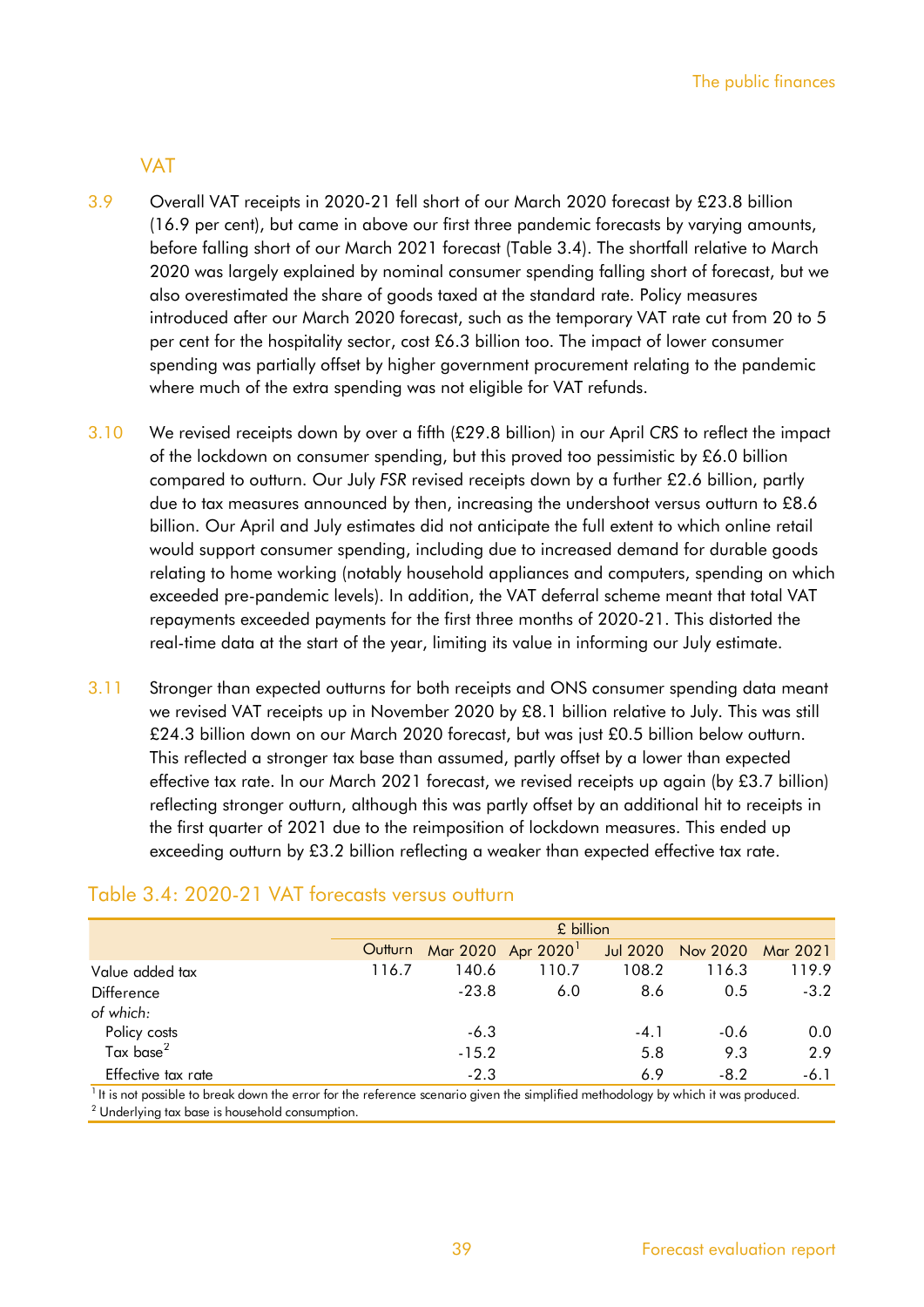#### Onshore corporation tax

- 3.12 Onshore corporation tax receipts in 2020-21 were £5.9 billion (10.2 per cent) lower than predicted in our pre-pandemic March 2020 forecast but exceeded each of our subsequent four pandemic forecasts by varying and often large amounts. The largest error was in our July 2020 *FSR*, which underestimated receipts by £14.5 billion (28.2 per cent).
- 3.13 Our initial post-pandemic scenarios in April and July 2020 assumed that profits would drop by more than nominal GDP in 2020, in line with what has generally happened in previous recessions. Greater use of losses in-year would further reduce receipts. We placed more weight than usual on the signal about full-year profit expectations in large firms' quarterly tax payments, on the basis that they would have the best view of how the pandemic was affecting their finances. A combination of firms rapidly revising down profit expectations in the initial lockdown and some unauthorised tax debt meant that cash receipts were very weak in the early months of 2020-21. Likewise, corporation tax from the financial sector was revised down in light of the large loan-loss provisions being made by many banks. In the event, the signal we took from these developments was overly pessimistic.
- 3.14 We revised receipts up in both November 2020 and March 2021. Profits held up much better than expected, with ONS data now showing a rise of 1.8 per cent in non-oil, nonfinancial profits in 2020. This includes £15.3 billion of government grants to the sector, but even excluding these grants profits only fell by 2.3 per cent (compared with a 4.4 per cent fall in nominal GDP). Profitability benefited not only from direct government grants but also from other large-scale government support schemes such as the CJRS and the loan schemes, plus the profits earned on some pandemic-related procurement spending. While a detailed sectoral breakdown of 2020-21 receipts is not yet available, some of the bigger paying sectors such as professional and financial services were less affected by the pandemic. Stronger profits delivered very strong onshore corporation tax receipts in the second half of 2020-21, with firms revising their full-year profit expectations up sharply and making large instalment payments after underestimating their liabilities earlier in the year.
- 3.15 Receipts from the financial sector for the whole of 2020-21 were close to our March 2020 forecast. While large loan-loss provisions were made in 2020, other drivers of financial sector profitability such as trading activities and mergers and acquisitions were strong. Receipts from the sector also picked up strongly in the second half of 2020-21.

|                         |         | £ billion |                   |                 |          |          |  |  |  |  |  |  |
|-------------------------|---------|-----------|-------------------|-----------------|----------|----------|--|--|--|--|--|--|
|                         | Outturn |           | Mar 2020 Apr 2020 | <b>Jul 2020</b> | Nov 2020 | Mar 2021 |  |  |  |  |  |  |
| Onshore corporation tax | 51.3    | 57.2      | 47.3              | 36.8            | 43.2     | 45.0     |  |  |  |  |  |  |
| <b>Difference</b>       |         | $-5.9$    | 4.0               | 14.5            | 8.1      | 6.4      |  |  |  |  |  |  |
| of which:               |         |           |                   |                 |          |          |  |  |  |  |  |  |
| Policy costs            |         | $-1.0$    |                   | $-2.1$          | $-2.1$   | 0.7      |  |  |  |  |  |  |
| Tax base $^2$           |         | $-0.1$    |                   | 11.5            | 6.1      | 3.1      |  |  |  |  |  |  |
| Effective tax rate      |         | $-4.7$    |                   | 5.0             | 4.1      | 2.5      |  |  |  |  |  |  |

 $^2$  Underlying tax base is simplified as being non-oil non-financial profits.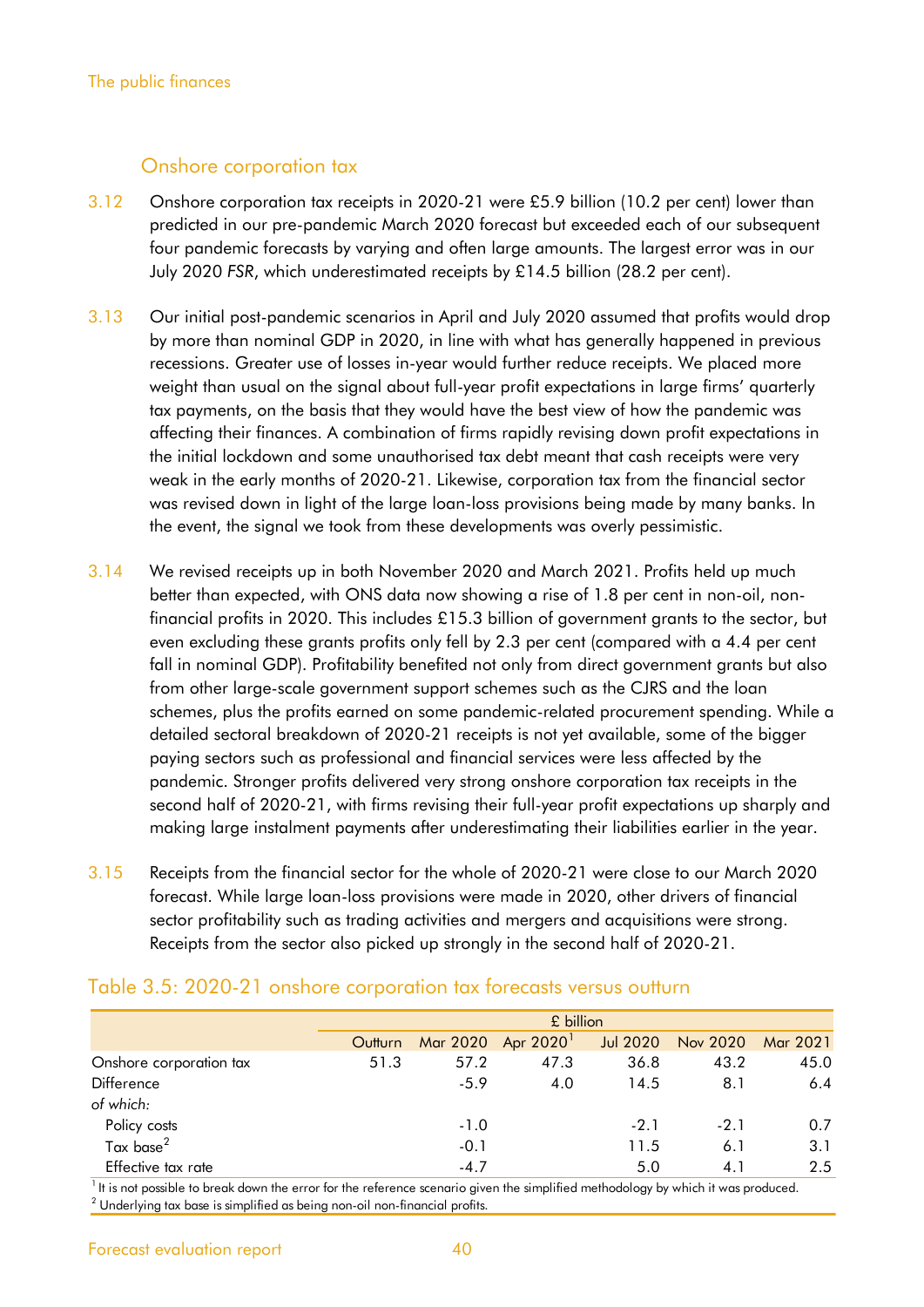## Business rates

3.16 Business rates receipts in 2020-21 were £12.0 billion (38 per cent) lower than our March 2020 forecast. That shortfall was almost entirely explained by the £11.9 billion cost of the business rates holiday for retail, leisure and hospitality businesses in Great Britain. The cost of the holiday for England was revised up by £1.1 billion in our November 2020 forecast.

|                       |         | £ billion |                 |          |          |  |  |  |  |  |  |  |
|-----------------------|---------|-----------|-----------------|----------|----------|--|--|--|--|--|--|--|
|                       | Outturn | Mar 2020  | <b>Jul 2020</b> | Nov 2020 | Mar 2021 |  |  |  |  |  |  |  |
| <b>Business rates</b> | 19.5    | 31.5      | 20.3            | 19.3     | 18.1     |  |  |  |  |  |  |  |
| Difference            |         | $-12.0$   | $-0.8$          | 0.3      | 1.5      |  |  |  |  |  |  |  |
| of which:             |         |           |                 |          |          |  |  |  |  |  |  |  |
| Policy                |         | $-11.9$   | $-1.1$          | 0.1      | 0.0      |  |  |  |  |  |  |  |
| Other factors         |         | $-0.1$    | 0.3             | 0.2      | 1.5      |  |  |  |  |  |  |  |

## Table 3.6: 2020-21 business rates forecasts versus outturn

## Box 3.2: The rise and fall of tax debt during the pandemic

In our July 2020 *Fiscal sustainability report*, we outlined the possible impacts of non-payment of tax liabilities on prospects for tax receipts, noting also that these effects were highly uncertain. The economic impact of the pandemic and the Government's decision to suspend some debt collection led to a large increase in tax owed in the initial phase of the pandemic.

The Government introduced several authorised tax debt deferral schemes:

- The VAT deferral measure allowed companies to defer VAT payments from between 20 March and 30 June 2020 to 31 March 2021, while the VAT new payment scheme (NPS) allowed deferred VAT payments to be repaid in up to 11 equal monthly instalments extending into 2021-22. The latest data suggest that total VAT deferred stands at around £33.5 billion. Of that figure, £27.2 billion has been repaid, £10.2 billion by the 31 March deadline and £17.1 billion by the end of October. Most of the remainder is expected to be paid through the VAT NPS or through other arrangements. Our October 2021 forecast assumes the total cost of deferrals never repaid will be around £0.5 billion.
- The self-assessment (SA) deferral policy allowed payments due in July 2020 to be deferred until the end of January 2021. An estimated £6.6 billion was deferred, much lower than the £11.8 billion we initially expected. Much of this was paid on or before the deadline, so that the policy merely moved payments within the 2020-21 tax year. The additional SA self-serve time-to-pay measure announced in the Winter Economy Plan extended eligibility to allow those with up to £30,000 in tax debts to arrange a 12-month repayment plan online. Around 209,000 SA payment plans were set up for an estimated £1.3 billion in tax owed. Take-up was 90 per cent lower than we initially assumed. There appears to have been little non-compliance and few defaults, resulting in the total cost of the measure expected to be a modest £60 million.

There was also a sharp rise in **unauthorised tax debt** in the initial lockdown  $-$  i.e. some taxpayers delayed payments without first agreeing that with HMRC: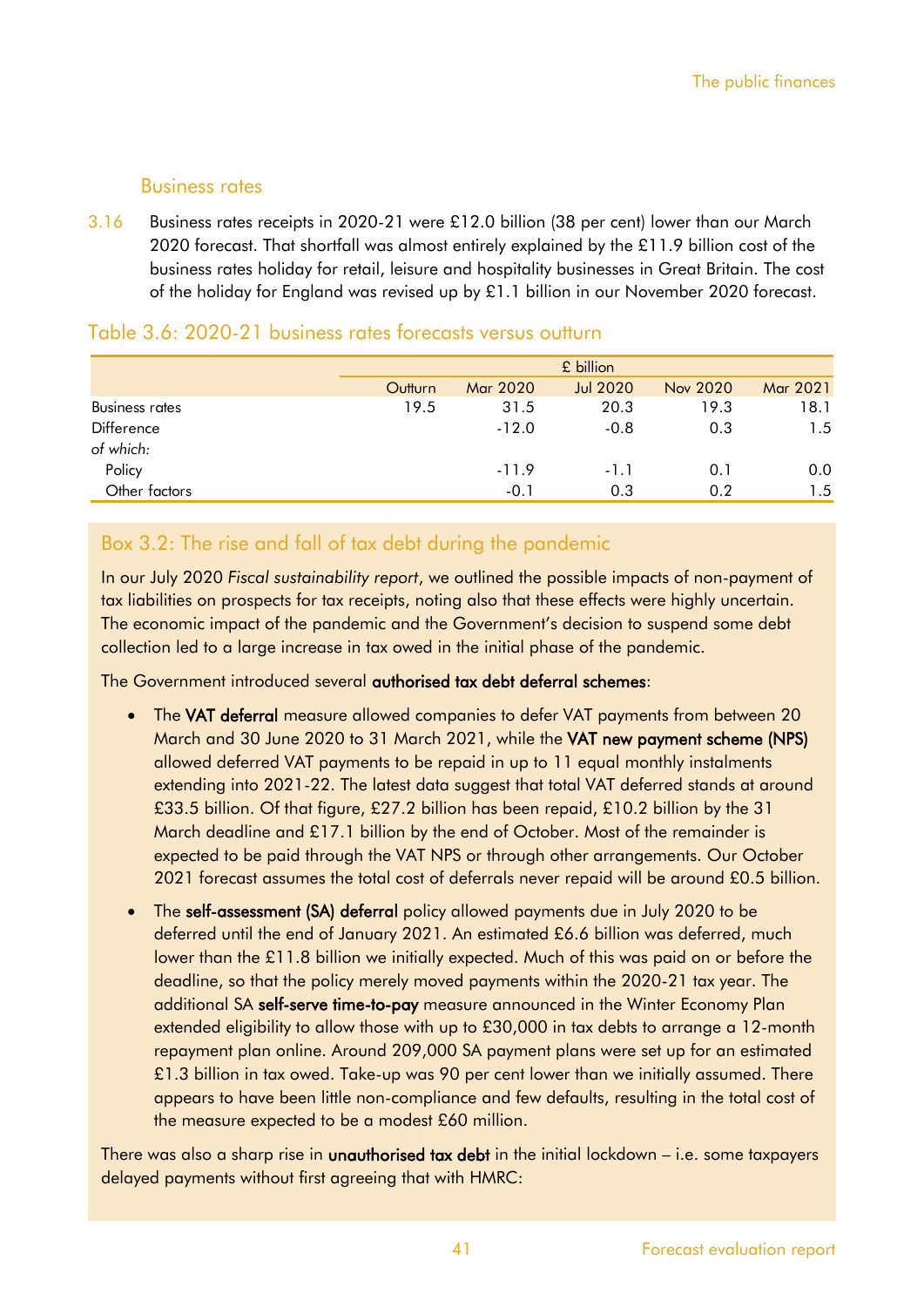- **PAYE tax debt** increased significantly at the start of 2020-21, rising from just over £3 billion pre-pandemic to a peak of over £12 billion in May 2020. With companies receiving grants, business rates reliefs, government-guaranteed loans, and having some payroll costs covered by the CJRS, the debt balance fell back as employers' finances were supported. HMRC estimates that almost 90 per cent of PAYE debts from April to August 2020 have been repaid. But PAYE debt over a year old has increased from approximately 7 per cent in April 2020 to 30 per cent in October 2021, which may be because pauses in debt collection led to older debt building up alongside new pandemic-related debts. Total PAYE tax debt remains around £5 billion (150 per cent) higher than pre-pandemic, with these older debts being slower to be repaid than the new ones.
- **Other tax debts, including SA and VAT (excluding authorised deferrals) and corporation** tax, have also seen increases in amounts outstanding. Total non-PAYE debt remains around £11.2 billion (80 per cent) higher than pre-pandemic.

As Chart C shows, total tax debt rose from March 2020 during the first national lockdown. It peaked at £67 billion in August 2020 then began to decline gradually, despite the second and third national lockdowns. At the end of September 2021, HMRC's tax debt balance had fallen back to £42 billion. This was still more than double the pre-pandemic level, with further payments of deferred VAT expected to continue reducing this balance over the remainder of 2021-22. Compared with January 2020, it is estimated that an additional 2.4 million taxpayers are in tax debt as of September 2021. By contrast, the level of debt write-offs and remissions by HMRC in 2020-21 halved relative to 2019-20, from  $£4$  billion to  $£2$  billion. $°$  This was due to the moratorium on insolvencies and extensive fiscal support measures reducing the number of business failures. To the extent that insolvencies have been delayed rather than avoided altogether, revenue losses from the elevated debt balance could increase as fiscal support ends.



#### Chart C: HMRC tax debt balance

<sup>a</sup> Write-offs relate to debts that HMRC considers are no longer possible to recover. Remissions relate to debts capable of recovery that are not pursued on grounds of value for money or hardship.

Source: HMRC, OBR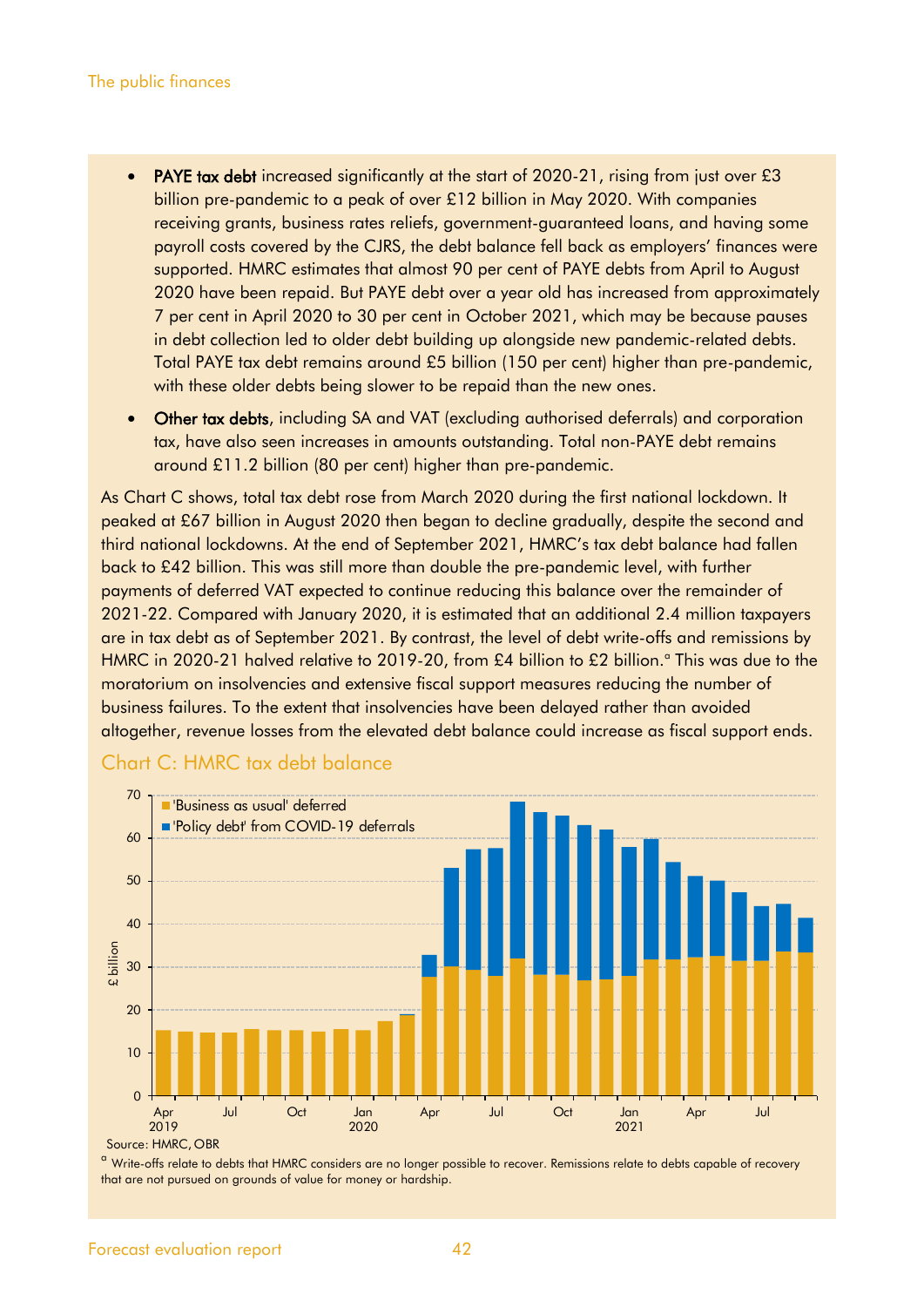## Spending

3.17 Table 3.7 shows the evolution of our detailed spending forecasts for 2020-21. Our prepandemic March 2020 forecast underestimated spending by £187.5 billion (16.8 per cent). Our April 2020 *CRS* revised spending up by £88 billion from March, but still fell £99.5 billion (8.9 per cent) short of outturn. Our July *FSR* forecast underestimated spending by £52.9 billion (4.7 per cent). This forecast did not include a full breakdown of expenditure, so Table 3.7 shows our FSR forecast plus the spending measures announced in the Summer Economic Update on 8 July, for which we produced a detailed breakdown.<sup>5</sup> This estimate for total spending was only £6.6 billion (0.6 per cent) less than outturn, whereas our November 2020 and March 2021 forecasts overestimated spending for 2020-21 by £49.4 billion (4.4 per cent) and £25.8 billion (2.3 per cent), respectively.

#### Table 3.7: 2020-21 spending forecasts versus outturn

|                                          |             | £ billion            |                                              |  |                  |                         |                                            |              |                                                                           |                |                 |
|------------------------------------------|-------------|----------------------|----------------------------------------------|--|------------------|-------------------------|--------------------------------------------|--------------|---------------------------------------------------------------------------|----------------|-----------------|
|                                          | Outturn     |                      |                                              |  |                  |                         | 2020-21 forecast (Difference from outturn) |              |                                                                           |                |                 |
|                                          | $(2020-21)$ | Mar 2020             |                                              |  | Apr 2020         |                         | Jul $20201$                                |              | <b>Nov 2020</b>                                                           |                | Mar 2021        |
| Public sector current expenditure (PSCE) |             |                      |                                              |  |                  |                         |                                            |              |                                                                           |                |                 |
| PSCE in RDEL <sup>2</sup>                |             |                      |                                              |  |                  |                         |                                            |              | 476.5 373.3 (103.3) 398.3 (78.3) 437.7 (38.8) 498.2 (-21.7) 488.4 (-11.9) |                |                 |
| <b>PSCE in AME</b>                       |             |                      |                                              |  |                  |                         |                                            |              | 554.6 476.0 (78.5) 505.5 (49.1) 570.4 (-15.9) 572.9 (-18.4) 566.6 (-12.0) |                |                 |
| of which:                                |             |                      |                                              |  |                  |                         |                                            |              |                                                                           |                |                 |
| Welfare spending                         |             |                      | 245.4 231.2 (14.2)                           |  |                  |                         | 254.0 (-8.6) 265.2 (-19.8) 246.2 (-0.8)    |              |                                                                           | 244.8(0.6)     |                 |
| CJRS and SEISS <sup>3</sup>              | 78.0        |                      | 0.0(78.0)                                    |  | 52.0(26.0)       |                         | 73.3 (4.6)                                 |              | $83.4$ (-5.5)                                                             |                | $79.7(-1.7)$    |
| <b>Current LASFE</b>                     | 48.9        |                      | $55.0(-6.1)$                                 |  | $55.5(-6.6)$     |                         | $60.3$ (-11.3)                             |              | 48.8 (0.1)                                                                | 48.3(0.6)      |                 |
| CG debt interest ex APF <sup>4</sup>     | 22.4        |                      | $34.5$ (-12.1) 24.2 (-1.8)                   |  |                  |                         | 20.6(1.8)                                  |              | $23.5$ (-1.1)                                                             |                | $23.9$ (-1.5)   |
| Current VAT refunds                      | 17.8        |                      | 17.7(0.2)                                    |  | 17.7(0.2)        |                         | $17.9$ (-0.0)                              |              | $23.0(-5.2)$                                                              |                | $19.5(-1.6)$    |
| Other PSCE items                         |             |                      | 107.2 104.0 (3.2)                            |  | 102.0(5.2)       | 101.7(5.5)              |                                            | 105.5(1.7)   |                                                                           | 105.9(1.3)     |                 |
| NA adjustments <sup>5</sup>              | $-7.2$      |                      | $0.1$ ( $-7.3$ )                             |  | $0.1$ (-7.3)     |                         | $-2.0$ $(-5.2)$                            |              | $0.2$ ( $-7.4$ )                                                          |                | $1.2$ (-8.3)    |
| <b>Total PSCE</b>                        |             |                      |                                              |  |                  |                         |                                            |              | 989.1 815.8 (173.3) 903.7 (85.3) 974.6 (14.4) 1,029 (-39.8) 1,012 (-22.5) |                |                 |
| Public sector gross investment (PSGI)    |             |                      |                                              |  |                  |                         |                                            |              |                                                                           |                |                 |
| PSGI in CDEL <sup>6</sup>                |             | 77.2 75.9 (1.4)      |                                              |  | 75.9 (1.4)       |                         | $81.2$ (-3.9)                              |              | 77.1 (0.2)                                                                |                | 76.0(1.3)       |
| PSGI in AME                              | 53.4        |                      | 40.7 (12.7)                                  |  | 36.1(17.3)       |                         | $60.9$ (-7.5)                              |              | $63.6$ (-10.2)                                                            |                | $58.3$ $(-4.9)$ |
| of which:                                |             |                      |                                              |  |                  |                         |                                            |              |                                                                           |                |                 |
| Virus-related loan schemes               | 20.9        |                      | 0.0(20.9)                                    |  | 0.0(20.9)        |                         | 17.0(3.9)                                  |              | $29.5$ (-8.6)                                                             |                | $27.2$ (-6.3)   |
| Other PSGI items                         | 31.2        |                      | $36.4$ ( $-5.2$ )                            |  | $36.4(-5.2)$     |                         | $36.0$ (-4.9)                              |              | $31.6(-0.4)$                                                              | 28.6(2.6)      |                 |
| NA adjustments <sup>5</sup>              | $-3.2$      |                      | $-0.3$ $(-2.9)$                              |  | $-0.3$ $(-2.9)$  |                         | $-0.3$ $(-2.9)$                            |              | $-2.4$ $(-0.8)$                                                           |                | $-2.4$ $(-0.7)$ |
| <b>Total PSGI</b>                        |             |                      | $126.1$ 111.9 (14.2)                         |  |                  |                         | 111.9 (14.2) 133.9 (-7.8)                  |              | $135.7$ (-9.6)                                                            | $129.4 (-3.2)$ |                 |
| Less depreciation                        |             | $-53.5 -52.2 (-1.2)$ |                                              |  | $-52.2$ $(-1.2)$ |                         | $-52.2$ $(-1.2)$                           | $-54.1(0.6)$ |                                                                           | $-53.5(0.0)$   |                 |
| PSNI <sup>7</sup>                        | 72.7        |                      | 59.7 (12.9)                                  |  |                  | 59.7 (12.9) 81.7 (-9.0) |                                            |              | $81.6$ (-8.9)                                                             |                | $75.9$ $(-3.2)$ |
| TME <sup>8</sup>                         |             |                      | 1,115 927.7 (187.5) 1,016 (99.5) 1,109 (6.6) |  |                  |                         |                                            |              | 1,165 (-49.4) 1,141 (-25.8)                                               |                |                 |

1 This includes Summer Economic Update spending measures announced on 8 July 2020, too late to include in our *FSR* .

 $^2$  Includes RDEL and Scottish government AME.

 $^{\rm 3}$  Includes the coronavirus job retention scheme and the self-employment income support scheme.

<sup>4</sup> Includes reductions in debt interest payments due to the APF.

<sup>5</sup> National Account adjustments.

 $6$ Includes CDEL and Scottish government capital spending.

 $7$  Public sector net investment.

 $^8$  Total managed expenditure.

<sup>5</sup> Further detail is available in our November 2020 *EFO*, where this '*FSR* plus SEU' forecast formed the baseline against which developments since the *FSR* were compared.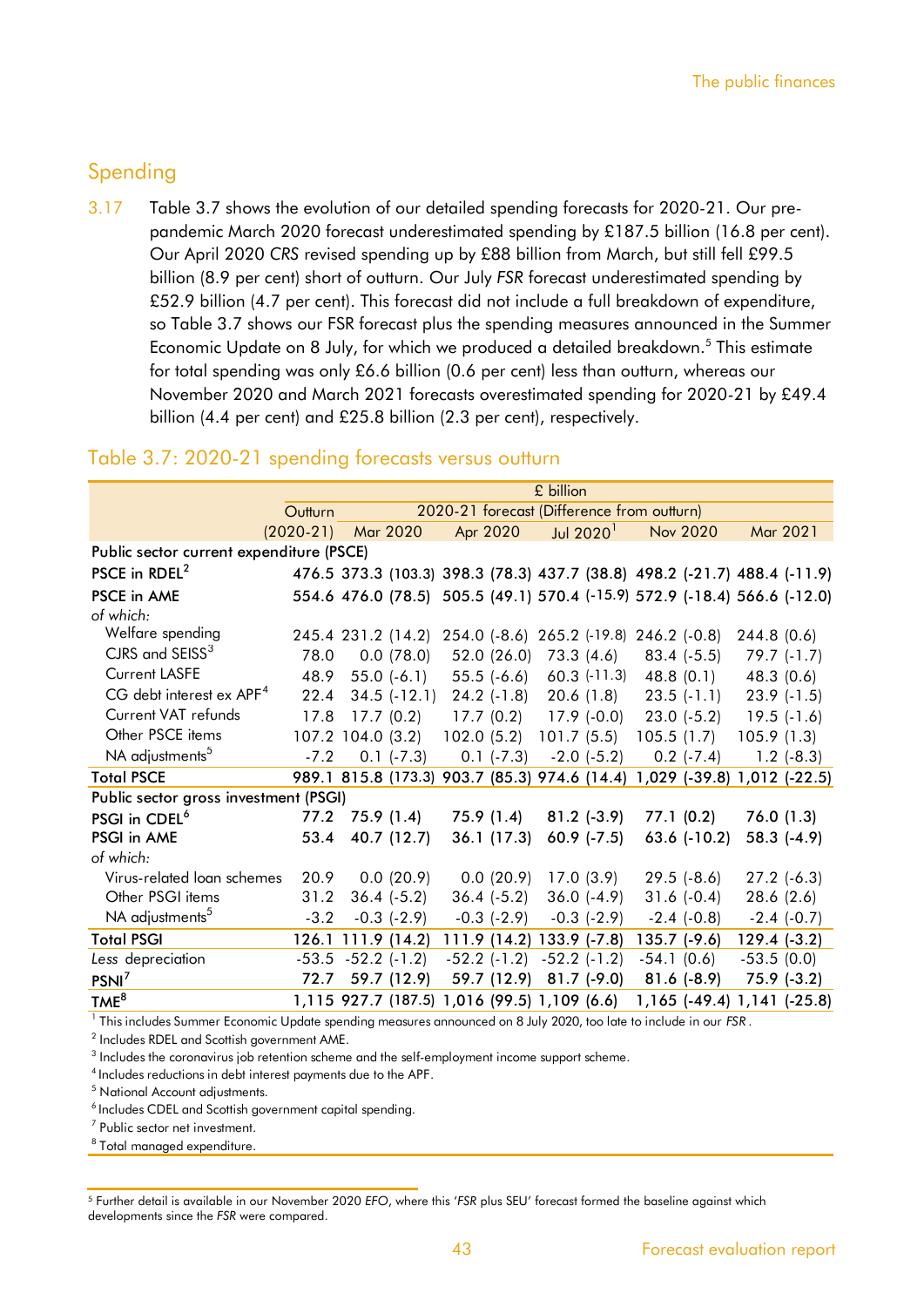#### The public finances

3.18 Chart 3.3 shows that the vast majority of our spending forecast errors relate to departmental resource spending, pandemic-related support schemes, and welfare spending. Our July *FSR* forecast error, including the 8 July spending measures, was smaller than both earlier and later forecasts (an underestimate of just 0.6 per cent, compared to underestimates of 16.8 and 8.9 per cent in March 2020 and April 2020 and overestimates of 4.4 and 2.3 per cent in November 2020 and March 2021), but this is due to a large underestimate for resource spending offsetting equally large overestimates for welfare and other spending. The gross errors in each category diminish across successive forecasts.



## Chart 3.3: Evolution of our 2020-21 spending forecast errors

#### Departmental resource spending

- 3.19 Departmental resource spending is the largest contributor to the differences between our successive spending forecasts over the course of the pandemic and 2020-21 outturn, with outturn spending £94.8 billion (almost one-third) higher than our March 2020 forecast. The largest surprises related to spending on health, transport subsidies and business grants.
- 3.20 With the Treasury adding very large amounts to departmental resource budgets over the course of the year, a key forecast challenge for us was judging the extent to which those budgets would be spent. In practice, departments always underspend their budgets slightly (due to the penalties associated with breaching amounts voted by Parliament). Typically, resource budgets are underspent by around 1 per cent in aggregate. We expected proportionately larger underspending against the pandemic-related additions to budgets in 2020-21, but underestimated the scale of these shortfalls, which reached an unprecedented £30.4 billion. Greater than expected underspending explains why actual spending was lower than our November 2020 and March 2021 forecasts predicted. It also explains why spending was only £30.3 billion higher than our July 2020 forecast despite the Treasury adding £52.5 billion to resource spending limits after that forecast had been published.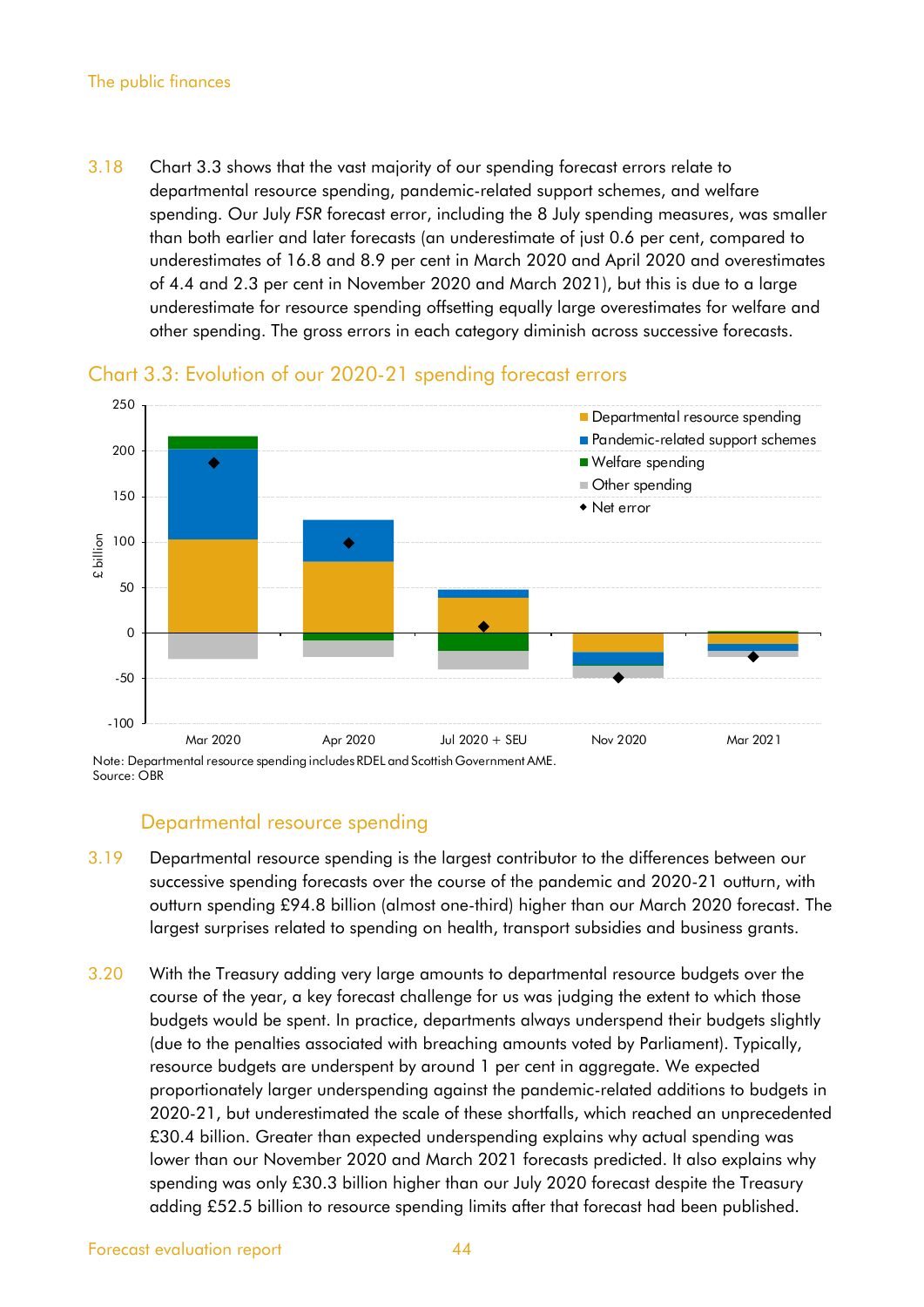- 3.21 As we detailed in our October 2021 *EFO*, underspending was concentrated in budgets related to the response to the pandemic:
	- Underspends were largest in respect of NHS Test and Trace, with a £9.2 billion underspend being recorded against a budget of £20.4 billion, reflecting the generous budget cover put in place for uncertain quantities of testing in particular.
	- The vaccine programme had a proportionately large underspend of £2.2 billion against a budget of £3.0 billion, largely because budget cover was provided for a very rapid rollout of vaccines to all adults by the end of the financial year, when in reality the programme extended well into 2021-22.
	- Grants to local authorities to cover payments to business were also underspent due to fewer businesses being identified than Valuation Office Agency data indicated.
	- Additionally, core NHS activities also underspent materially by £5.4 billion relative to a budget of £147.5 billion, reflecting fewer elective treatments due to the focus on treating coronavirus cases and people choosing to try not to burden the NHS.

|                          | Outturn     |          |          | £ billion       |          |          |
|--------------------------|-------------|----------|----------|-----------------|----------|----------|
|                          | $(2020-21)$ | Mar 2020 | Apr 2020 | <b>Jul 2020</b> | Nov 2020 | Mar 2021 |
| Actual resource spending | 434.5       | 339.8    | 364.8    | 404.2           | 456.0    | 445.0    |
| <b>Difference</b>        |             | 94.8     | 69.8     | 30.3            | $-21.4$  | $-10.5$  |
| of which:                |             |          |          |                 |          |          |
| Treasury limits          |             | 122.0    | 97.0     | 52.5            | $-3.0$   | 0.0      |
| Underspending            |             | $-27.2$  | $-27.2$  | $-22.2$         | $-18.4$  | $-10.5$  |

## Table 3.8: 2020-21 departmental resource spending forecasts versus outturn

## Pandemic-related income support schemes

- 3.22 Spending on the CJRS and SEISS accounts for the overwhelming majority of the difference in current AME spending relative to our March 2020 forecast (£78.0 billion in 2020-21). The schemes were introduced in April 2020 in response to the pandemic. The evolution of their cost reflects both changes to policy (as the schemes were repeatedly extended) and revisions to the cost of each stage of the scheme (as outturn data allowed us to improve our estimates). The combined effects can be seen in Charts 3.4 and 3.5, which show that:
	- Our April and July 2020 estimates of the cost of the schemes were too low. In both cases, the errors were more than explained by extensions to the schemes, with the cost during the period that they were due to remain open according to Government policy at the time being lower than expected. Our July forecast assumed the CJRS would remain open until the end of October 2020, and that two SEISS grants would be paid covering six months of income. The combined cost of the two schemes was expected to be £73.3 billion (5.9 per cent lower than outturn).
	- Our November 2020 *EFO* assumed the CJRS would remain open until March 2021 and that a third SEISS grant would be paid. We revised up spending on the schemes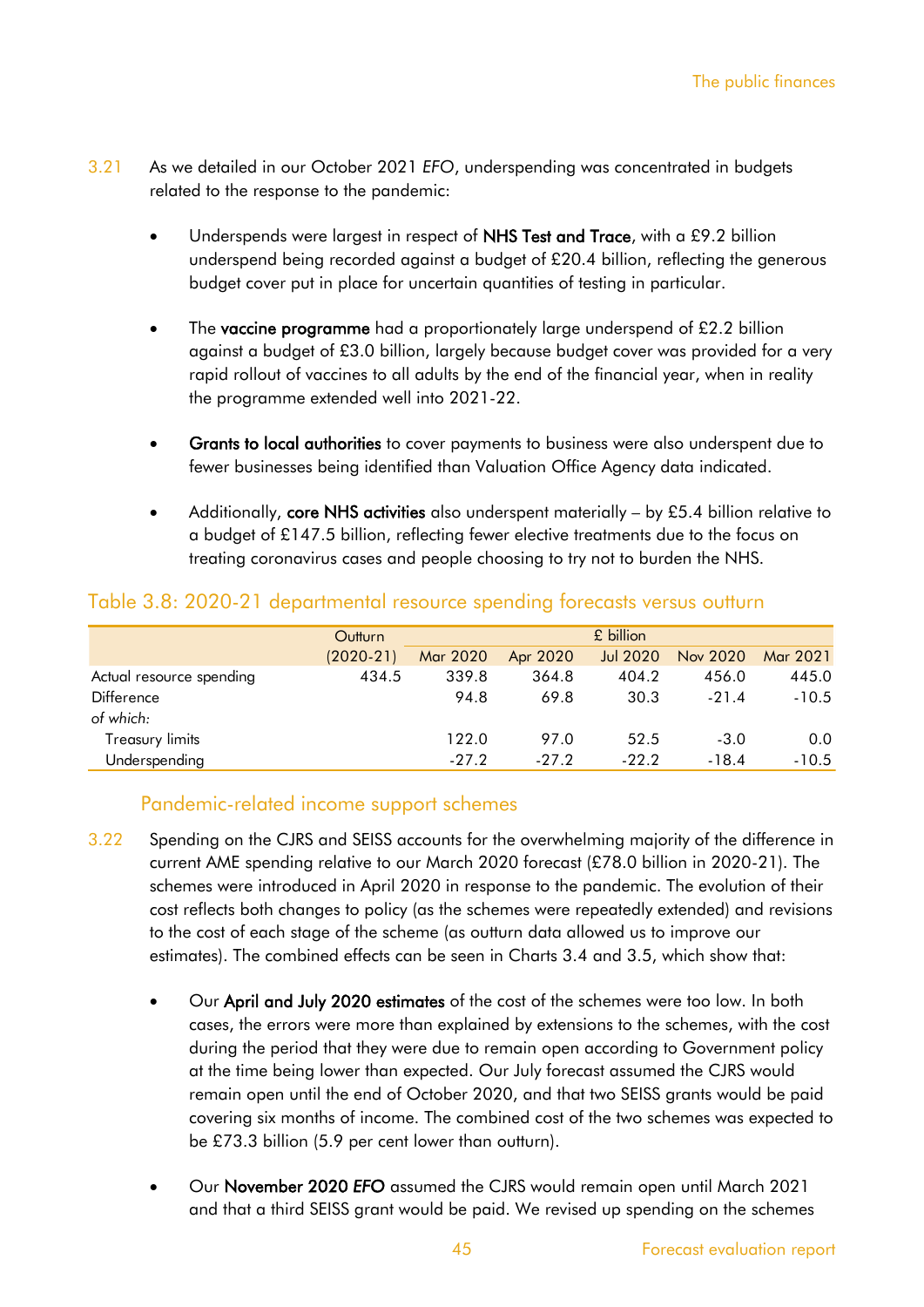by £10.1 billion, with the cost of these extensions being partly offset by lower outturns and forecasts for earlier elements of each scheme. The combined cost of £83.4 billion in this forecast was 7.0 per cent higher than outturn.

• Our March 2021 *EFO* incorporated the cost of a further extension to the CJRS to September 2021 (the cost of which falls in 2021-22) and a fourth and fifth SEISS grant, as well as revisions to the cost of both schemes reflecting monthly outturns. Within 2020-21, this led us to revise down total spending by £3.8 billion. This was still £1.7 billion (2.2 per cent) above outturn, reflecting a lower than expected cost of the CJRS, as both the numbers furloughed and the average value of claims were lower than expected.



## Chart 3.4: Successive CJRS forecasts versus outturn





Fifth grant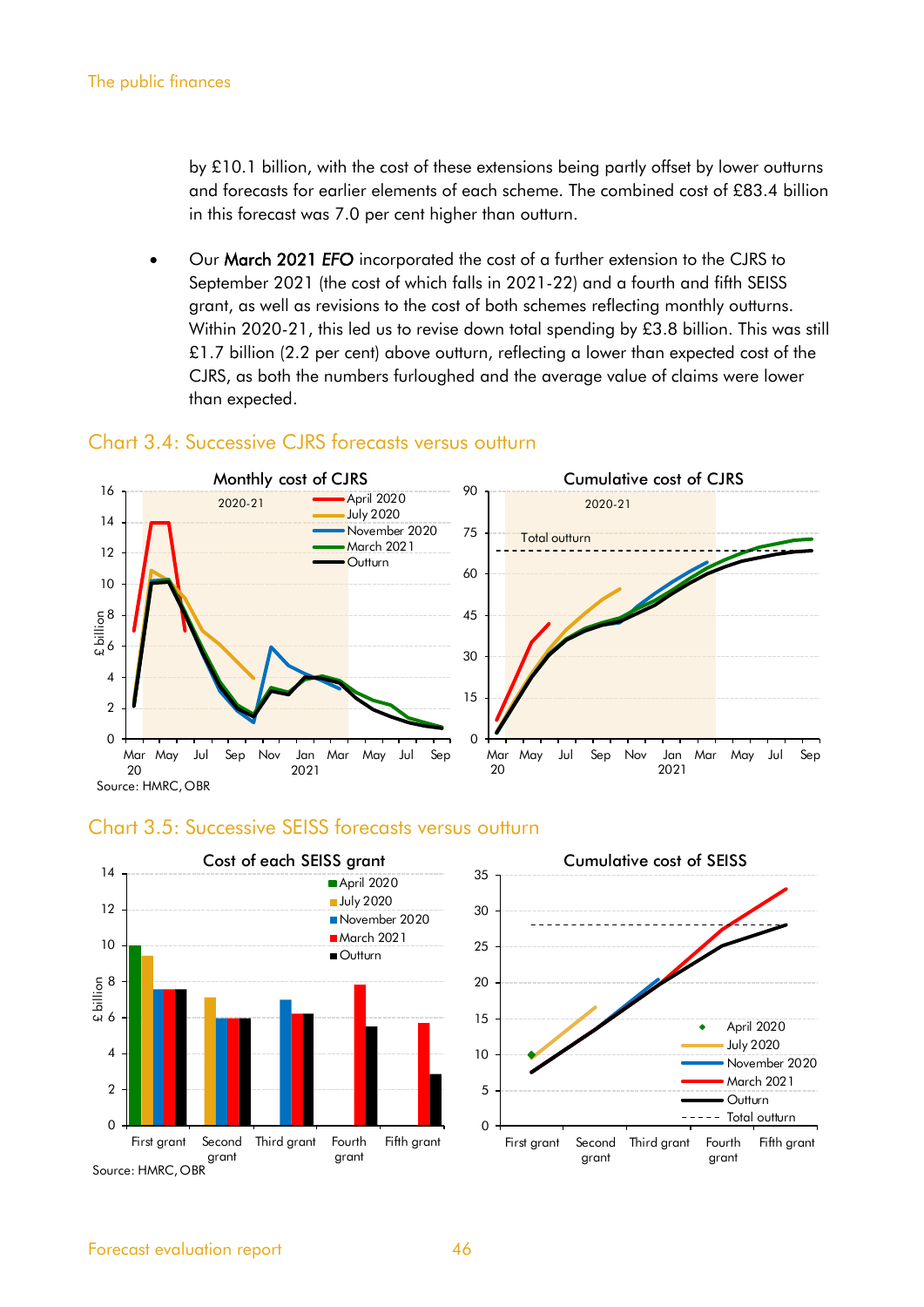#### Pandemic-related loan schemes

- 3.23 As part of its response to the pandemic, the Government introduced several governmentbacked loan schemes during 2020-21: the Coronavirus Business Interruption Loan Scheme (CBILS), the Bounce Back Loan Scheme (BBLS) and the Coronavirus Large Business Interruption Loan Scheme (CLBILS). The fiscal costs of these arise from the proportion of the loans extended that are written off (the 'loss rates', which are in turn a factor of the proportion of loans that default and the loss given default rate for those that do default), and the proportion of the resulting losses that are covered by the Exchequer via the guarantee. The ONS has determined that the cost of these expected losses should be recorded in the year that the guarantees are extended rather than when the defaults actually occur and associated cash payments are made. The Government has also directly issued convertible loans to 'innovative' start-up enterprises through the Future Fund.
- 3.24 The evolution of our estimates of these costs in 2020-21 (Table 3.9) reflects:
	- An initial estimate of the cost of loan guarantee write-offs that was provided in our **July** 2020 *FSR*. With very little evidence on which to base our assumptions at this stage, we assumed the total costs would be around £17 billion, reflecting a fiscal loss rate of over a fifth of the loans that were expected to be taken up in 2020-21. This estimate is £3.9 billion less than the current ONS estimate included in outturn.
	- Our November 2020 *EFO* was able to draw on estimated loss rates prepared by the British Business Bank for the Department for Business, Energy and Industrial Strategy 2019-20 Annual Report. These were materially higher than we had assumed in July, giving a weighted average fiscal loss rate of around a third. Coupled with an upward revision to the value of loans issued, this resulted in an upward revision of £12.4 billion to the overall cost of these loan schemes in 2020-21. That estimate is £8.6 billion higher than the latest 'outturn'.
	- Our March 2021 *EFO* reduced the estimate of spending by £2.2 billion, entirely due to the £6.6 billion downward revision to expected loan take-up. This in turn reflected lower loan take-up in outturn. The cost is £6.3 billion higher than the latest 'outturn' estimate. As detailed in our October 2021 *EFO*, which incorporated the latest data, this difference reflects: a lower value of loans extended; lower expected loss rates; the impact of discounting and a timing effect pushing some of the cost into 2021-22; as well as a reprofiling of costs related to the Future Fund.
- 3.25 The estimate contained in ONS 'outturn' for 2020-21 is still subject to huge uncertainty. We will not know the final write-off costs associated with these schemes for a decade given the terms of the BBLS in particular. Over the coming years, the current historically informed estimates of fiscal loss rates will slowly be replaced by outturns as some loans are repaid and others default leading to calls on the guarantees. Revisions to loss rates associated with this information flow are not expected to result in revisions to 2020-21 spending but are instead likely to be recorded in PSNB as they become apparent. We will continue to provide a running commentary on these costs in our *EFO*s.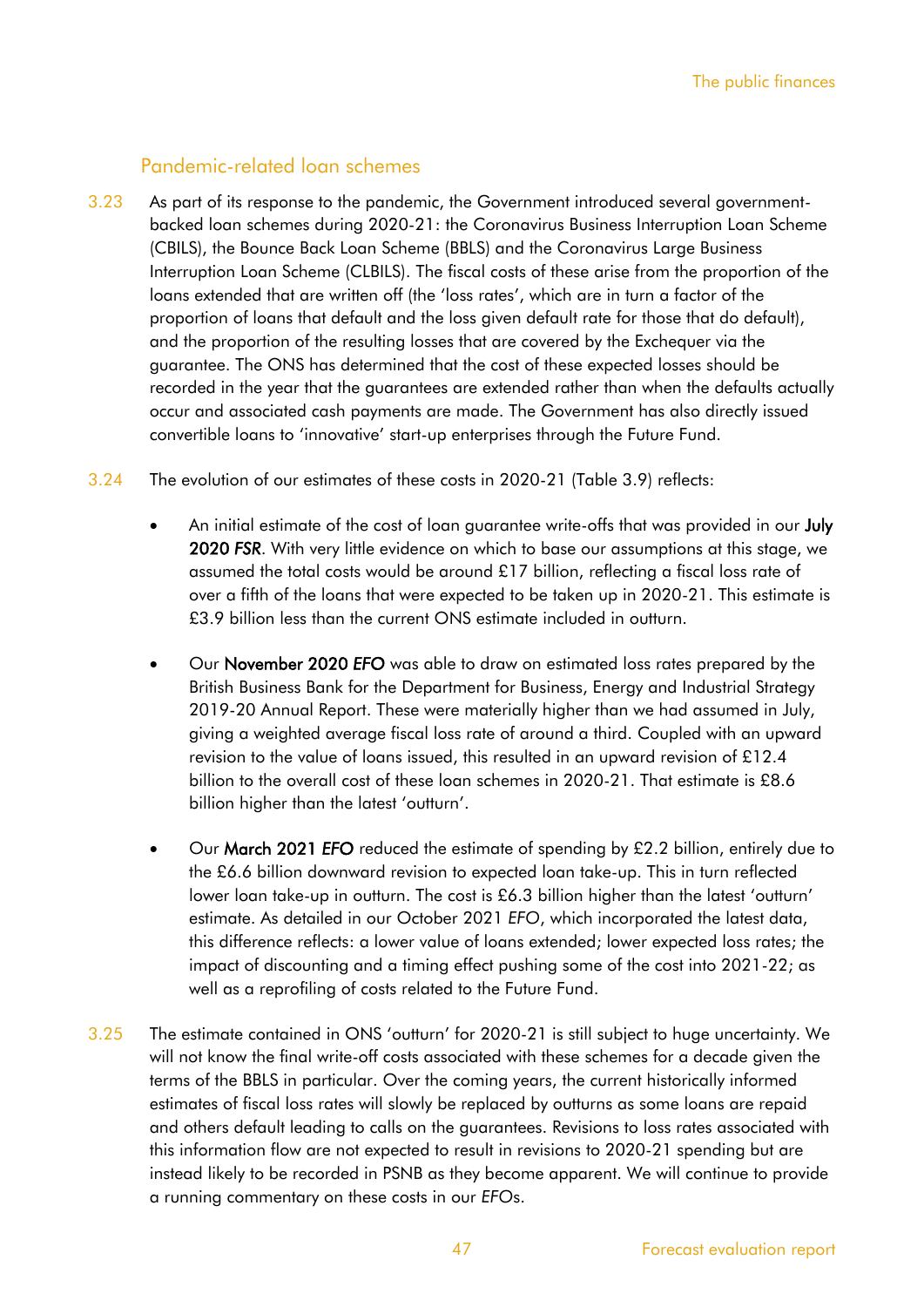|                                                                                                           |                 | £ billion (unless otherwise stated) |          |                       |
|-----------------------------------------------------------------------------------------------------------|-----------------|-------------------------------------|----------|-----------------------|
|                                                                                                           | <b>Jul 2020</b> | Nov 2020                            | Mar 2021 | Oct 2021 <sup>1</sup> |
| Loan volume                                                                                               | 76.4            | 87.0                                | 80.4     | 78.0                  |
| Fiscal loss rate (per cent)                                                                               | 22              | 34                                  | 34       | 27                    |
| Total cost                                                                                                | 17.0            | 29.5                                | 27.2     | 20.9                  |
| Difference from previous forecast                                                                         | 17.0            | 12.4                                | $-2.2$   | $-6.3$                |
| Difference from latest estimate                                                                           | $-3.9$          | 8.6                                 | 6.3      | 0.0                   |
| <sup>1</sup> Our October revision to loss rates also included the application of a discounting treatment. |                 |                                     |          |                       |

## Table 3.9: Expected value of pandemic-related loans and associated losses

Welfare spending

- 3.26 Conventional welfare spending in 2020-21 (i.e. not including the CJRS and SEISS schemes) exceeded our March 2020 forecast by £14.2 billion (6.2 per cent), but was £19.8 billion (7.5 per cent) lower than our July 2020 forecast. Our November 2020 and March 2021 forecasts were much closer to outturn. Across all forecasts, our welfare spending errors were almost entirely due to universal credit (UC) and its legacy benefit predecessors. In turn, these errors were driven by both the evolution of our economy forecast (thereby mirroring the overall story of the evolution of our receipts forecast) and the cost of UC and tax credits policy measures, which added £7.6 billion to spending relative to our March 2020 forecast.
- 3.27 The evolution of our welfare spending forecasts through the pandemic reflects:
	- Our April 2020 *CRS* reflected the £8.0 billion cost of policies announced by that point (in particular the £20 a week increase in UC and working tax credit), plus a further £14.8 billion to reflect a pandemic-driven increase in caseloads (largely in UC). This £22.8 billion upward revision relative to our March 2020 forecast led to an estimate that was £8.6 billion higher than outturn. That was largely due to unemployment coming in lower than expected, plus the effect of excess deaths on the pensioner benefit caseload (which we did not try to estimate at this stage).
	- Our July 2020 *FSR* revised welfare spending up by £11.2 billion from April, largely due to higher forecast unemployment and increased UC uptake. We also revised up the cost of policies announced since March 2020. The £19.8 billion overestimate of spending in this forecast was more than explained by UC and legacy spending.
	- By the time of our November 2020 *EFO* it was clear that unemployment was not rising as much as previously expected (thanks in part to the furlough scheme being extended), while UC caseloads were rising even less. As a result, we revised spending down by £19.0 billion relative to July, leaving it just £0.8 billion above outturn. The remaining error was concentrated in pensioner spending.
	- Our March 2021 *EFO* was also close to outturn.
- 3.28 In addition to unemployment-related errors in our UC caseload forecasts, the large error in our July forecast also relates to overestimating the average UC awards of new claimants.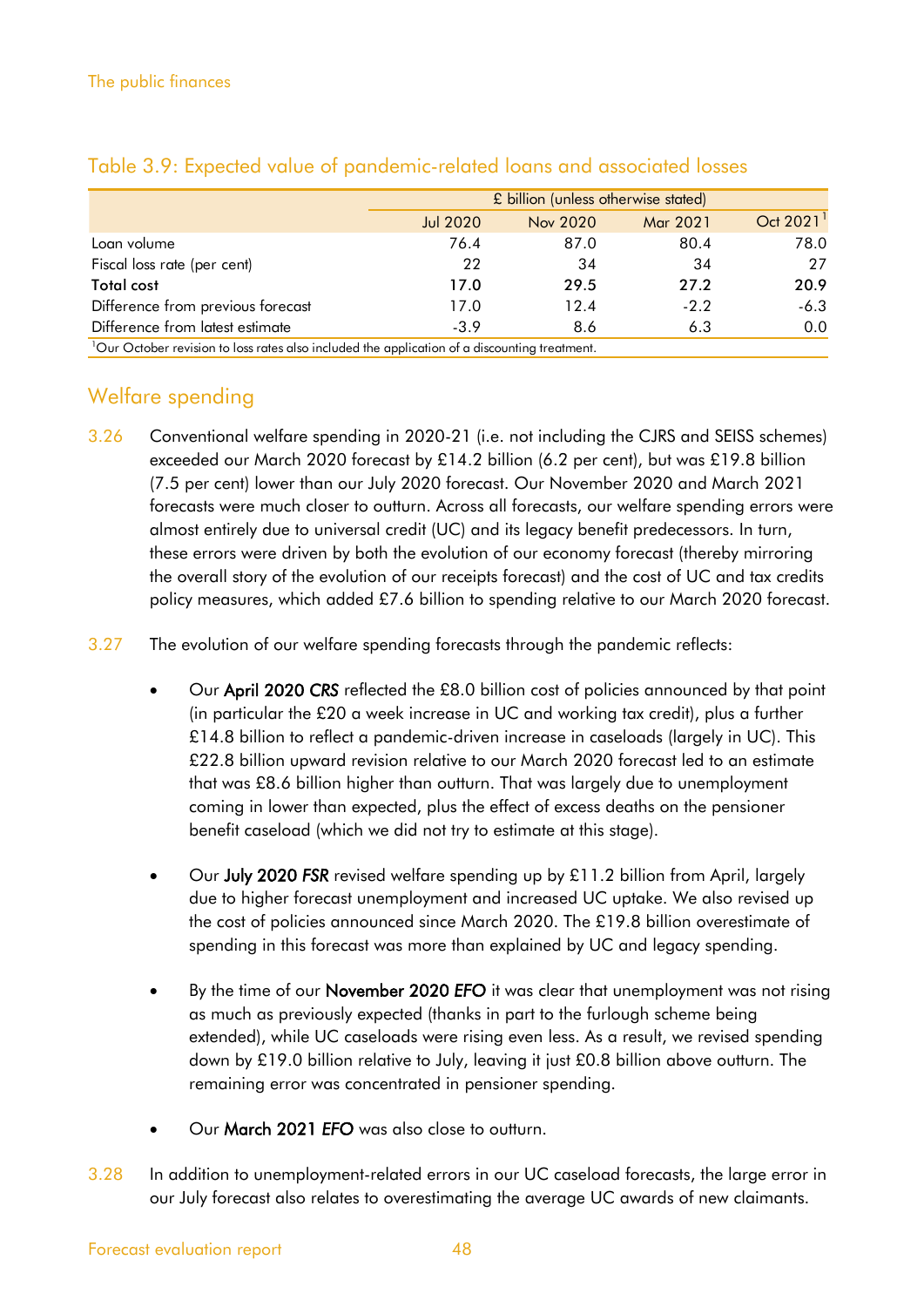We assumed they would be broadly similar to existing cases, but in reality, average awards for new claimants were significantly lower than for pre-pandemic cases. This was partly due to different characteristics of new claimants, who were on average less likely to have children and less likely to be eligible for housing support payments.

|                                  |                               | £ billion       |     |                               |                   |          |                                                                                           |                 |          |  |                                     |        |                   |                           |  |
|----------------------------------|-------------------------------|-----------------|-----|-------------------------------|-------------------|----------|-------------------------------------------------------------------------------------------|-----------------|----------|--|-------------------------------------|--------|-------------------|---------------------------|--|
|                                  | Mar 2020<br>Differ- of which: |                 |     | Apr 2020                      |                   | Jul 2020 |                                                                                           |                 | Nov 2020 |  | Mar 2021                            |        |                   |                           |  |
|                                  |                               |                 |     |                               | Differ- of which: |          | Differ- of which: Differ- of which: Differ- of which:                                     |                 |          |  |                                     |        |                   |                           |  |
|                                  |                               |                 |     |                               |                   |          | ence Policy Other ence Policy Other ence Policy Other ence Policy Other ence Policy Other |                 |          |  |                                     |        |                   |                           |  |
| Pensioner spending'              |                               |                 |     |                               |                   |          | $-1.1$ 0.0 $-1.1$ -1.1 0.0 $-1.1$ -0.5 0.0 $-0.6$ -0.6 0.0 $-0.7$ -0.4 $-0.1$ -0.3        |                 |          |  |                                     |        |                   |                           |  |
| UC and $legacy2$                 |                               |                 |     |                               |                   |          | 14.3 7.6 6.7 -7.6 0.6 -8.2 -20.0 -1.7 -18.3 -0.1 -0.4 0.3 0.9 -0.4 1.3                    |                 |          |  |                                     |        |                   |                           |  |
| Disability benefits <sup>3</sup> |                               |                 |     | $0.7$ $0.2$ $0.5$ $0.7$ $0.1$ |                   |          | $0.6$ 0.7 0.2 0.6 0.3 0.0                                                                 |                 |          |  |                                     |        | $0.3$ 0.1 0.0 0.1 |                           |  |
| Child benefit                    | $-0.1$                        | 0.0             |     | $-0.1 - 0.1$                  | 0.0               | $-0.1$   |                                                                                           |                 |          |  | $-0.2$ 0.0 $-0.2$ $-0.1$ 0.0 $-0.1$ |        |                   | $-0.1$ 0.0 $-0.1$         |  |
| Other spending <sup>4</sup>      |                               | $0.5 \quad 0.2$ | 0.3 |                               | $-0.5 - 0.8$      | 0.3      |                                                                                           | $0.3 \quad 0.0$ |          |  | $0.3$ -0.2 0.0                      | $-0.2$ |                   | $0.1 \quad 0.0 \quad 0.1$ |  |
| Total                            | 14.2                          | -8.0            | 6.3 |                               |                   |          | $-8.6$ 0.0 $-8.5$ $-19.8$ $-1.6$ $-18.2$ $-0.8$ $-0.4$ $-0.4$                             |                 |          |  |                                     |        |                   | $0.6 - 0.5$               |  |

## Table 3.10: 2020-21 welfare spending forecasts versus outturn

<sup>2</sup> UC and legacy equivalents includes personal tax credits, housing benefit (excluding pensioner part), income-related and contributory employment and support allowance, income support and income-based and contributory jobseeker's allowance. <sup>1</sup> Pensioner spending includes pensioner housing benefit, pension credit, state pension expenditure and winter fuel payment.

<sup>3</sup> Disability benefits includes disability living allowance, personal independence payment, and attendance allowance.

<sup>4</sup> Other spending includes Northern Ireland social security expenditure.

## **Decomposition of our March 2020 fiscal forecast errors**

3.29 Borrowing in 2020-21 exceeded our March 2020 forecast by £268.4 billion – a far larger margin than the sum of all ten of our previous year-ahead Spring forecast errors. As Chart 3.6 shows, the cost of pandemic-related spending explains more than three-quarters of that error, with tax cuts explaining less than a tenth. The impact of the pandemic on receipts via the damage wrought to tax bases explains just over a fifth of the error. Forecast-related shortfalls in spending (in particular lower debt interest costs) provided a modest offset to these sources of higher borrowing. In this section we detail the sources of these forecast errors using an approach closer to our conventional forecast evaluations.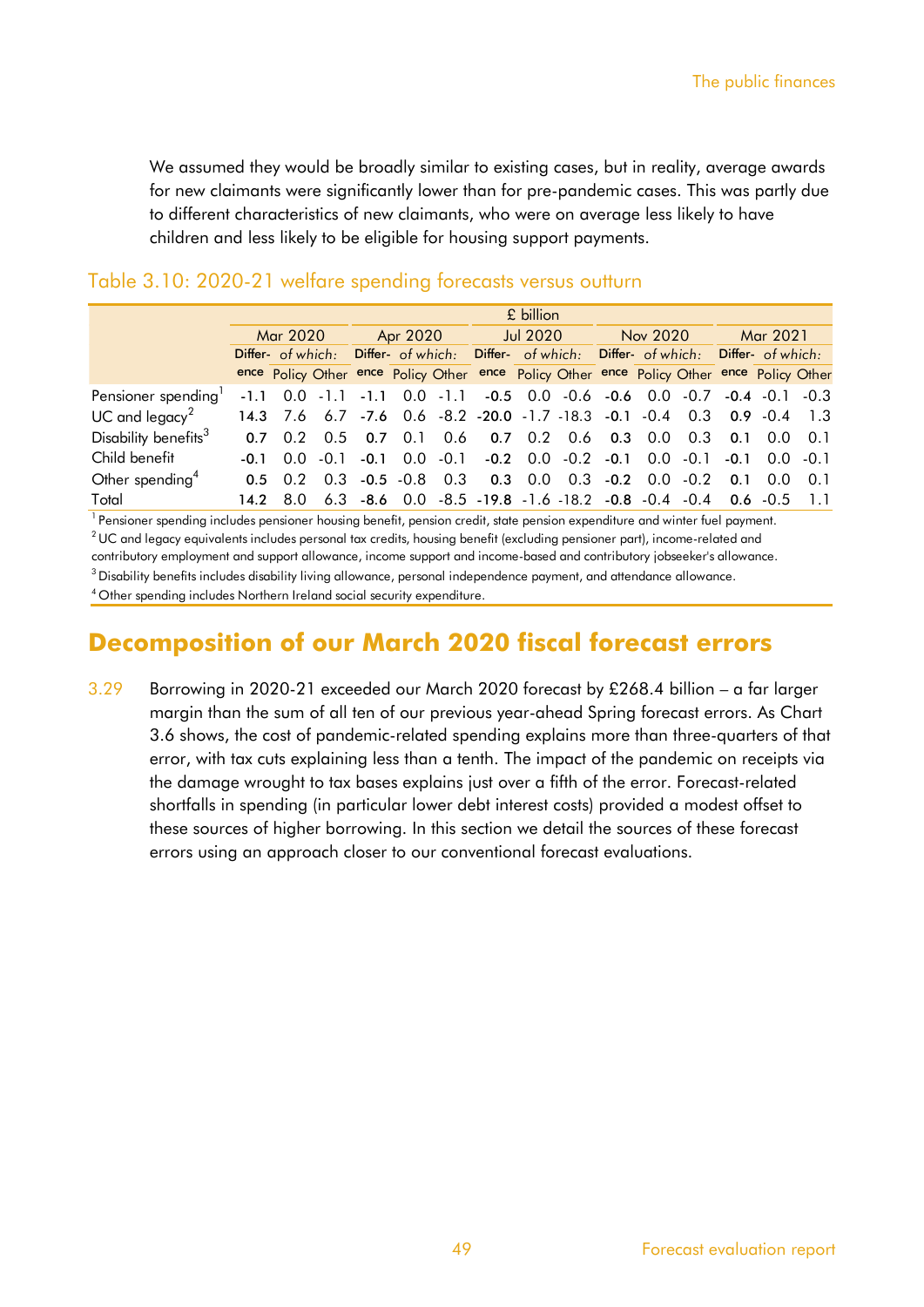

## Chart 3.6: Sources of our March 2020 PSNB forecast error

## March 2020 receipts forecast error

- 3.30 By re-running our March 2020 forecast models using outturn determinants in place of our March 2020 economy forecast, we can drill down into the sources of the £80.9 billion overestimate of receipts. On this basis (Table 3.11), there are large contributions from tax cuts (£24.9 billion), shortfalls in economic determinants (£39.0 billion), and shortfalls related to assumptions specific to our receipts forecasts (£19.5 billion). Classification changes only had a modest offsetting effect (raising receipts by £2.5 billion).
- 3.31 The largest sources of these changes relate to:
	- Income tax and NICs receipts. The £17.4 billion (4.9 per cent) shortfall was primarily due to determinants of the tax base (£11.3 billion). The shortfalls in average earnings  $(E5.2$  billion) and employee numbers  $(E1.6$  billion) were the largest sources of error in respect of PAYE receipts, while dividend income (£1.7 billion) and self-employment income (£1.3 billion) were the largest sources for SA receipts. The one-year delay to the introduction of new IR35 rules for the private sector was the main policy change affecting PAYE receipts, while the enhanced time-to-pay measure announced in November 2020 was the largest cost for SA. The shortfall in SA receipts came despite most SA income tax received in 2020-21 relating to pre-pandemic 2019-20 liabilities, with taxpayers reducing their first 'payment on account' for 2020-21 liabilities paid in January 2021 to take account of the fact that these would be significantly lower.
	- VAT receipts. The £23.8 billion (17 per cent) shortfall was largely explained by economic factors, which lowered receipts by £19.8 billion as a result of lower nominal consumption. Policy measures further lowered VAT receipts by £6.3 billion, accounting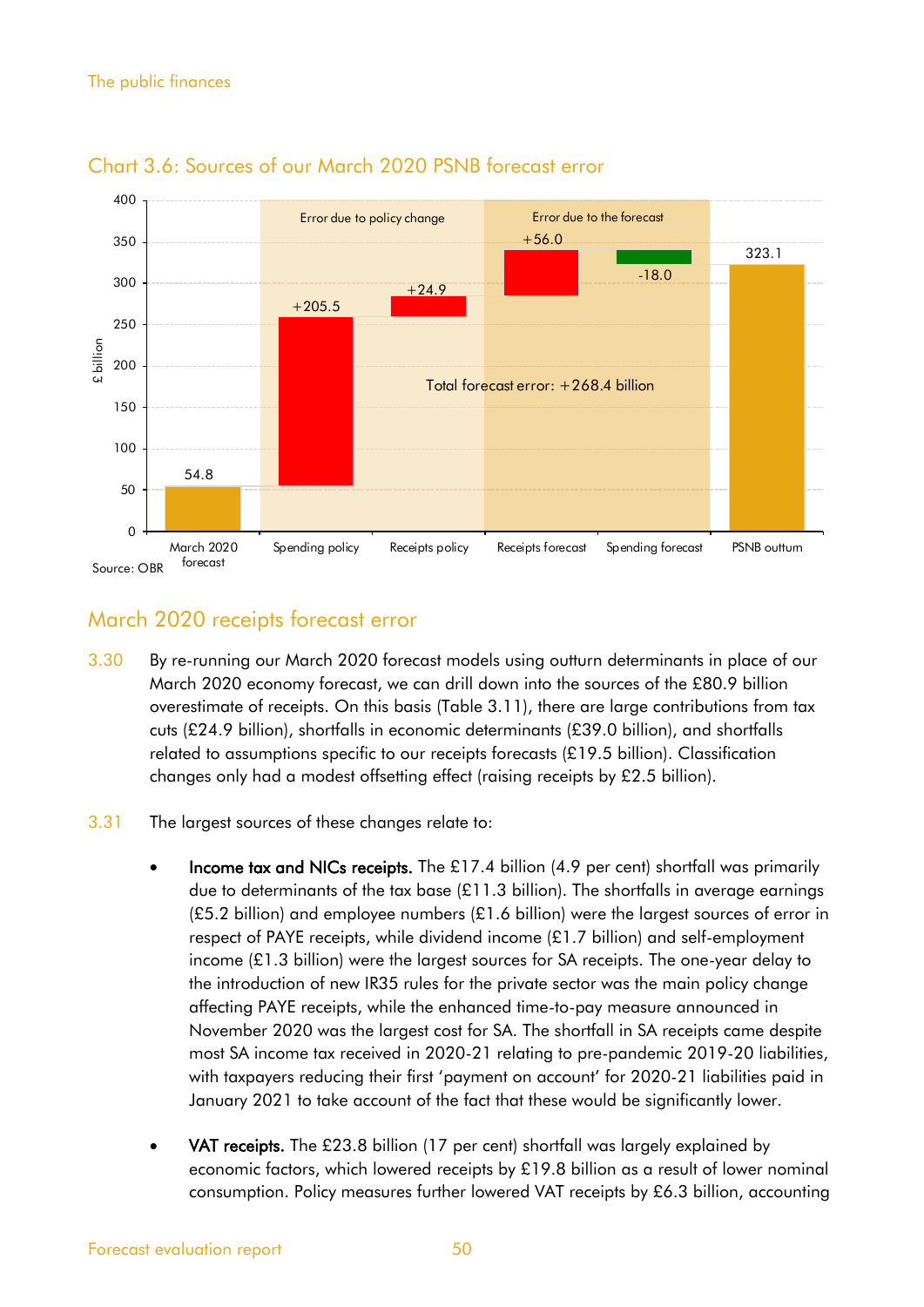for around a quarter of the error, in particular thanks to the temporary VAT rate cut for hospitality, accommodation and attractions, as well as removing VAT liabilities in respect of PPE purchases. The large effects on the timing of cash receipts as a result of the VAT deferral measures only affect accrued receipts to the extent that we assume some of the deferred payments will ultimately go unpaid.

- Onshore corporation tax receipts. The £5.9 billion (10.2 per cent) shortfall included £1.0 billion in policy measures, £1.4 billion due to economic determinant errors, £0.5 billion due to a classification change in the treatment of corporation tax credits, leaving a larger £3.0 billion error due to assumptions specific to the fiscal forecast. As noted earlier, extensive government support meant that non-oil, non-financial profits were only modestly weaker than assumed in our March 2020 forecast, but lower financial sector profits explain around £0.6 billion of the determinant error. The fiscal forecasting error is likely to reflect a variety of issues such as greater losses in some sectors and modelling issues around payment patterns including the move to a quicker payment regime for very large companies. The largest policy costs were due to anticipatory effects in respect of the super-deduction and loss carry back measures.
- Fuel duties. The £6.6 billion (24 per cent) shortfall is entirely explained by economic factors and fiscal forecasting errors that relate to the amount of fuel purchased. Underperformance in real GDP and consumption lowered receipts by £2.1 billion, while the additional shortfall in road travel relative to this weaker than expected economic activity is captured by the £4.5 billion fiscal forecasting error.
- Business rates. The £12.0 billion (38 per cent) shortfall is almost entirely explained by business rates relief measures, which cost £11.9 billion.
- **Stamp duty land tax (SDLT).** The £4.3 billion shortfall was largely due to the stamp duty holiday that was announced in July 2020, which is estimated to have cost £2.9 billion in 2020-21. About £1 billion can be attributed to economic factors, with both average property prices and transaction volumes lower than forecast in March 2020 (albeit surprising to the upside relative to later forecasts).
- Air passenger duty. The £3.7 billion shortfall was the largest percentage error across our receipts forecast at 92 per cent. £0.6 billion related to economic determinants thanks to the weakness of real GDP, but the bulk (£3.1 billion) is the fiscal forecasting error that captures the fact that the pandemic and lockdown restrictions had a much more detrimental effect on air travel than on the wider economy.
- Other receipts. Tobacco and alcohol duties both exceeded our March 2020 forecast, as consumption held up in the face of the pandemic. Statistical issues were important for interest and dividends and environmental levies. For the former, the £4.3 billion shortfall was only partly due to lower interest rates (£0.9 billion), whereas the £4.1 billion fiscal forecast difference largely related to a reduction in the discount rate used by the ONS in respect of funded pension schemes, which itself was partly offset by the reclassification of interest on Asset Purchase Facility (APF) corporate bond holdings as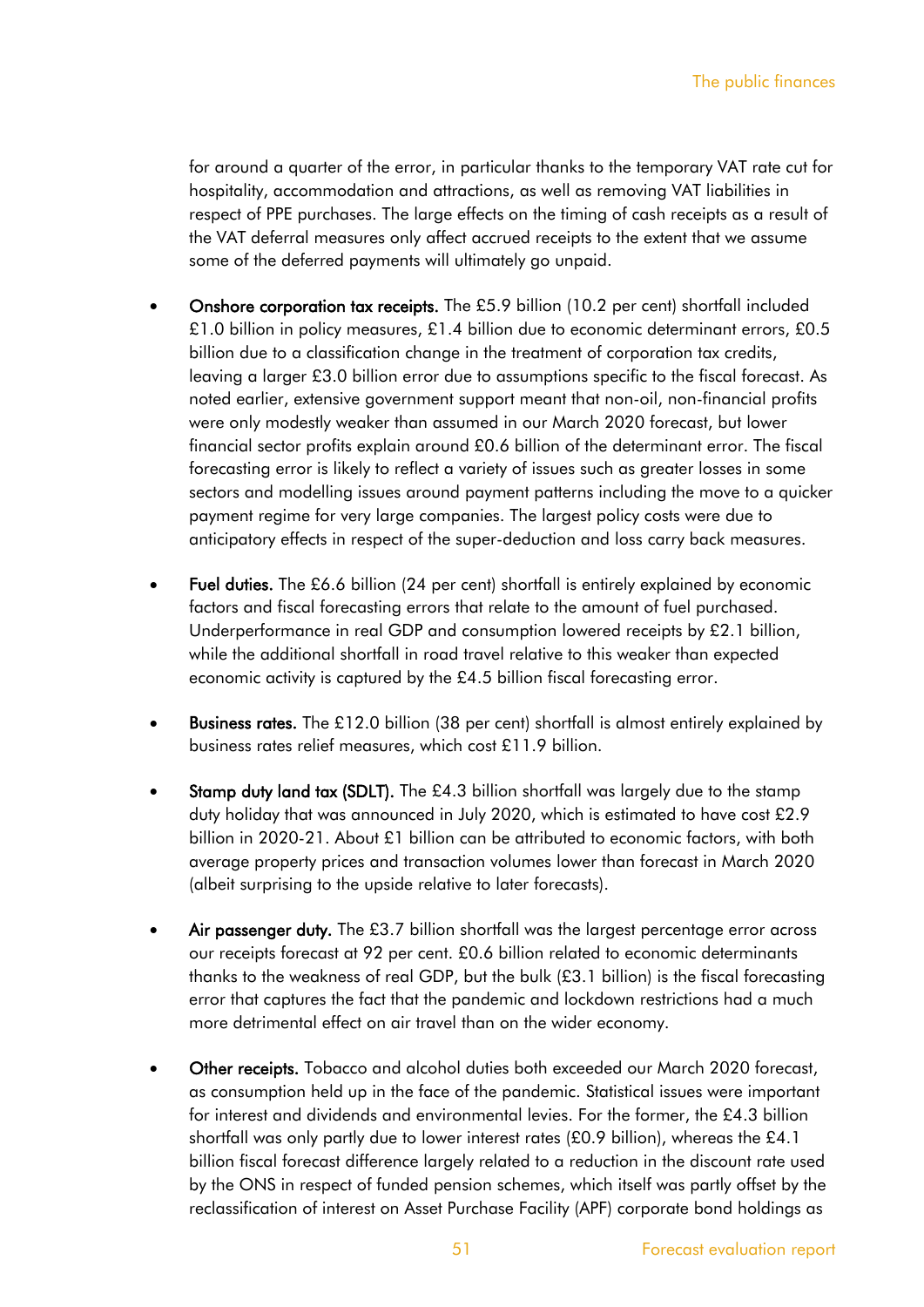receipts rather than negative spending (£0.7 billion). For environmental levies, the error is largely explained by the capacity markets scheme, which has yet to be included in the ONS outturn figures.

|                         |                         |       |                   | £ billion                 |                   |                     |                                  |
|-------------------------|-------------------------|-------|-------------------|---------------------------|-------------------|---------------------|----------------------------------|
|                         | <b>Forecast Outturn</b> |       | <b>Difference</b> |                           | of which:         |                     |                                  |
|                         |                         |       |                   | Classification<br>changes | Policy<br>changes | Economic<br>factors | Fiscal<br>forecast<br>difference |
| Income tax and NICs     | 357.7                   | 340.3 | $-17.4$           | 0.0                       | $-1.8$            | $-11.3$             | $-4.3$                           |
| Value added tax (VAT)   | 140.6                   | 116.7 | $-23.8$           | 0.0                       | $-6.3$            | $-19.8$             | 2.3                              |
| Onshore corporation tax | 57.2                    | 51.3  | $-5.9$            | $-0.5$                    | $-1.0$            | $-1.4$              | $-3.0$                           |
| Fuel duties             | 27.5                    | 20.9  | $-6.6$            | 0.0                       | 0.0               | $-2.1$              | $-4.5$                           |
| <b>Business rates</b>   | 31.5                    | 19.5  | $-12.0$           | 0.0                       | $-11.9$           | 0.0                 | $-0.1$                           |
| Stamp duty land tax     | 13.8                    | 9.5   | $-4.3$            | 0.0                       | $-2.9$            | $-1.0$              | $-0.4$                           |
| Air passenger duty      | 4.0                     | 0.3   | $-3.7$            | 0.0                       | 0.0               | $-0.6$              | $-3.1$                           |
| Tobacco duties          | 9.0                     | 9.8   | 0.8               | 0.0                       | $-0.1$            | $-0.1$              | 0.9                              |
| Alcohol duties          | 11.9                    | 12.1  | 0.3               | 0.0                       | 0.0               | $-2.0$              | 2.3                              |
| Environmental levies    | 9.6                     | 8.5   | $-1.1$            | $-1.1$                    | 0.0               | 0.0                 | 0.0                              |
| EU ETS auction receipts | 1.2                     | 1.3   | 0.1               | 0.0                       | 0.0               | 0.1                 | 0.0                              |
| Other taxes             | 122.2                   | 119.4 | $-2.8$            | 0.4                       | $-1.0$            | 0.0                 | $-2.2$                           |
| National Accounts taxes | 786.2                   | 709.8 | $-76.4$           | $-1.2$                    | $-24.9$           | $-38.1$             | $-12.2$                          |
| Interest and dividends  | 27.6                    | 23.3  | $-4.3$            | 0.7                       | 0.0               | $-0.9$              | $-4.1$                           |
| Gross operating surplus | 57.0                    | 57.6  | 0.6               | 3.0                       | 0.0               | 0.0                 | $-2.4$                           |
| Other non-tax receipts  | 2.1                     | 1.4   | $-0.7$            | 0.0                       | 0.0               | 0.0                 | $-0.7$                           |
| Current receipts        | 872.9                   | 792.1 | $-80.9$           | 2.5                       | $-24.9$           | $-39.0$             | $-19.5$                          |
|                         |                         |       |                   |                           |                   |                     |                                  |

## Table 3.11: March 2020 receipts forecast error by source

## March 2020 spending forecast error

3.32 Table 3.12 reports the breakdown of differences between our March 2020 forecast and outturn for spending in 2020-21 split between policy and other changes. It shows that the cost of pandemic-related policy measures more than explains the overall difference (adding £205.5 billion to spending), with other factors reducing spending by £18.0 billion.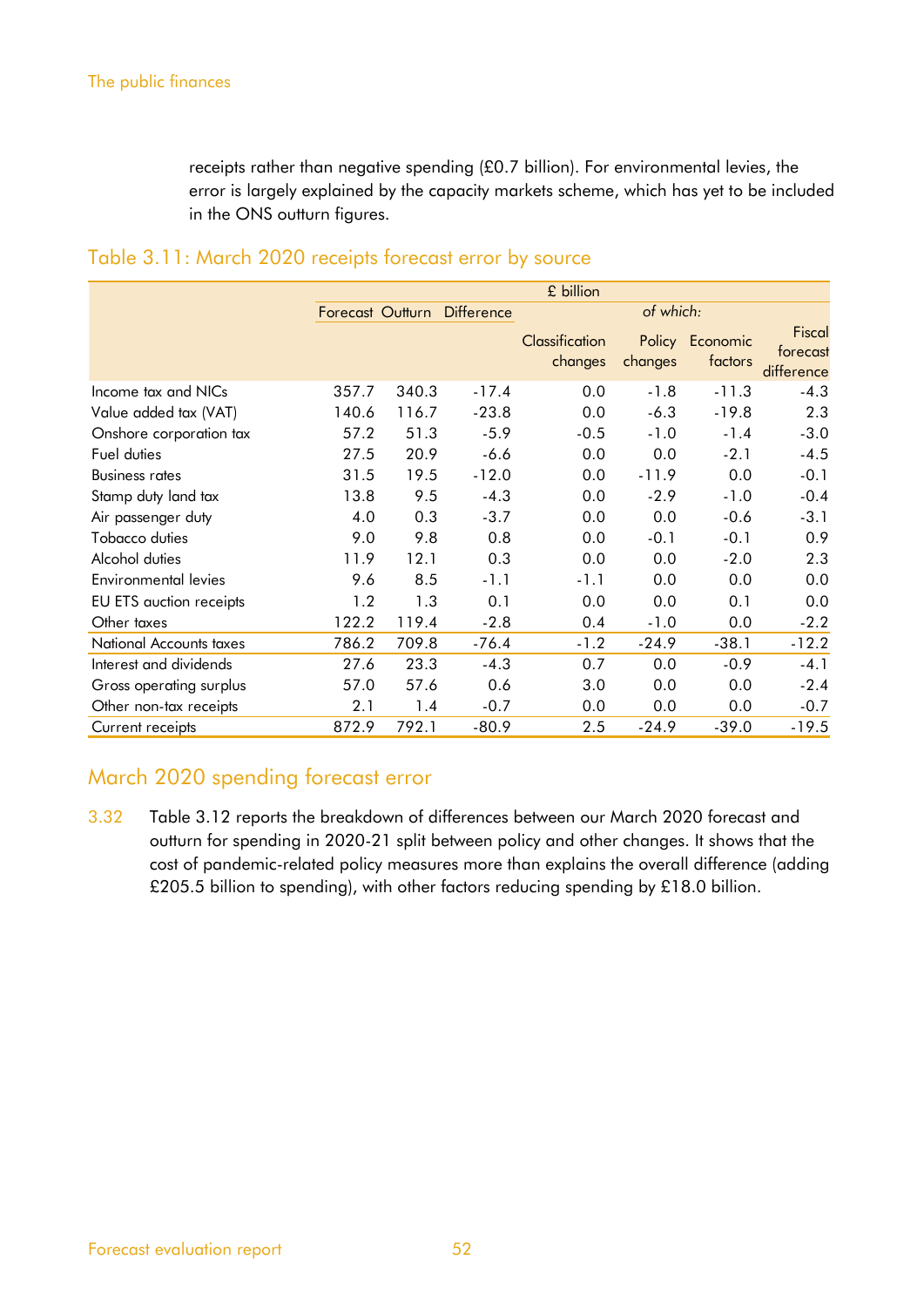|                                                   |          |         | £ billion         |           |         |
|---------------------------------------------------|----------|---------|-------------------|-----------|---------|
|                                                   | Forecast | Outturn | <b>Difference</b> | of which: |         |
|                                                   |          |         |                   | Policy    | Other   |
| Public sector current expenditure (PSCE)          |          |         |                   |           |         |
| PSCE in RDEL and SG AME                           | 373.3    | 476.5   | 103.3             | 104.8     | $-1.5$  |
| <b>PSCE in AME</b>                                | 476.0    | 554.6   | 78.5              | 80.5      | $-2.0$  |
| of which:                                         |          |         |                   |           |         |
| Welfare spending                                  | 231.2    | 245.4   | 14.2              | 8.0       | 6.3     |
| Virus-related income support schemes <sup>1</sup> | 0.0      | 78.0    | 78.0              | 78.0      | 0.0     |
| Locally financed current expenditure              | 55.0     | 48.9    | $-6.1$            | $-6.5$    | 0.4     |
| $CG$ debt interest ex $APF2$                      | 34.5     | 22.4    | $-12.1$           | 0.0       | $-12.1$ |
| <b>EU</b> financial settlement                    | 9.0      | 10.4    | 1.4               | 0.0       | 1.4     |
| Net public service pension payments               | 4.2      | 4.1     | $-0.1$            | 0.0       | $-0.1$  |
| Company and other tax credits                     | 7.4      | 8.7     | 1.3               | 0.0       | 1.3     |
| <b>BBC</b> current expenditure                    | 4.0      | 3.5     | $-0.5$            | 0.0       | $-0.5$  |
| National Lottery current grants                   | 1.3      | 1.5     | 0.2               | 0.0       | 0.2     |
| General government imputed pensions               | 1.3      | 0.8     | $-0.5$            | 0.0       | $-0.5$  |
| Public corporations' debt interest                | 0.4      | 0.2     | $-0.2$            | 0.0       | $-0.2$  |
| Funded public sector pension schemes              | 20.5     | 19.1    | $-1.3$            | 0.0       | $-1.3$  |
| General government depreciation                   | 44.1     | 46.7    | 2.5               | 0.0       | 2.5     |
| Current VAT refunds                               | 17.7     | 17.8    | 0.2               | 0.0       | 0.1     |
| <b>Environmental levies</b>                       | 10.6     | 10.4    | $-0.2$            | 0.0       | $-0.2$  |
| Other PSCE items in AME                           | 1.2      | 1.9     | 0.6               | 1.1       | $-0.4$  |
| Other National Accounts adjustments               | 0.1      | $-7.2$  | $-7.3$            | 0.0       | $-7.3$  |
| Total public sector current expenditure           | 815.8    | 989.1   | 173.3             | 185.3     | $-12.0$ |
| Public sector gross investment (PSGI)             |          |         |                   |           |         |
| PSGI in CDEL and SG capital                       | 75.9     | 77.2    | 1.4               | 0.0       | 1.3     |
| PSGI in AME                                       | 40.7     | 53.4    | 12.7              | 20.1      | $-7.4$  |
| of which:                                         |          |         |                   |           |         |
| Locally financed capital expenditure              | 10.9     | 11.0    | 0.0               | 0.0       | 0.0     |
| Public corporations' capital expenditure          | 11.4     | 10.0    | $-1.4$            | 0.2       | $-1.5$  |
| Student loans                                     | 10.6     | 10.6    | 0.0               | $-0.1$    | 0.1     |
| Funded public sector pension schemes              | 0.9      | $-0.3$  | $-1.2$            | 0.0       | $-1.2$  |
| Tax litigation                                    | 1.8      | 0.0     | $-1.8$            | 0.0       | $-1.8$  |
| Calls on virus-related loan schemes               | 0.0      | 20.9    | 20.9              | 20.9      | 0.0     |
| Other PSGI items in AME                           | 0.8      | $-0.1$  | $-0.9$            | $-0.9$    | 0.0     |
| Other National Accounts adjustments               | $-0.3$   | $-3.2$  | $-2.9$            | 0.0       | $-2.9$  |
| Total public sector gross investment              | 111.9    | 126.1   | 14.2              | 20.2      | $-6.0$  |
| Less public sector depreciation                   | $-52.2$  | $-53.5$ | $-1.2$            | 0.0       | $-1.2$  |
| Public sector net investment                      | 59.7     | 72.7    | 12.9              | 20.2      | $-7.2$  |
| Total managed expenditure                         | 927.7    | 1,115   | 187.5             | 205.5     | $-18.0$ |

## Table 3.12: March 2020 spending forecast error by source

<sup>1</sup> Includes the coronavirus job retention scheme and the self-employment income support scheme.

 $^{\rm 2}$  Includes reductions in debt interest payments due to the APF.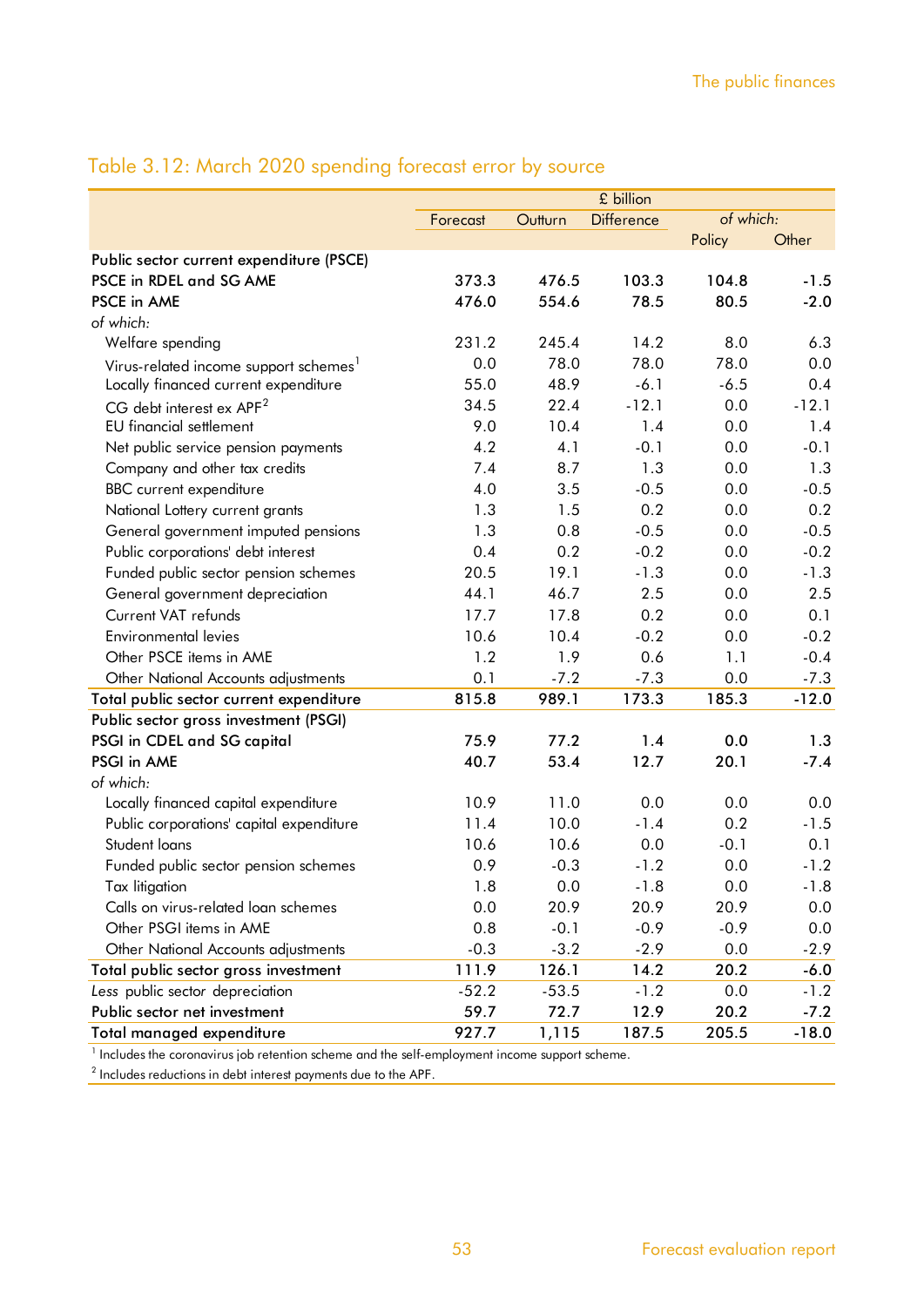- 3.33 The dominance of policy costs in explaining the £187.5 billion overestimate of spending in our March 2020 forecast is illustrated in Chart 3.7. It shows that:
	- departmental resource spending was £104.8 billion higher than expected, reflecting an even larger increase in departmental budgets, not all of which was spent;
	- the CJRS and SEISS cost £78.0 billion;
	- write-offs for the coronavirus loan guarantee schemes added £20.9 billion;
	- other policy measures cost £1.8 billion, with additions including the £20 a week increase to UC and working tax credit partially offset by reductions elsewhere;
	- the weaker labour market and other underlying forecast changes increased welfare spending by £6.3 billion (though by much less than initially feared);
	- debt interest cost £12.1 billion less than expected despite debt being 17.5 per cent of GDP higher than expected by the end of the year, thanks largely to lower short-term interest rates (particularly the cuts in Bank Rate); and
	- other underlying forecast errors resulted in spending being a further £12.2 billion lower than expected, largely explained by National Accounts adjustments.
- 3.34 The largest non-policy contributions to the error were welfare spending, debt interest spending and National Accounts adjustments, which are discussed in more detail below.



## Chart 3.7: Sources of our March 2020 spending forecast error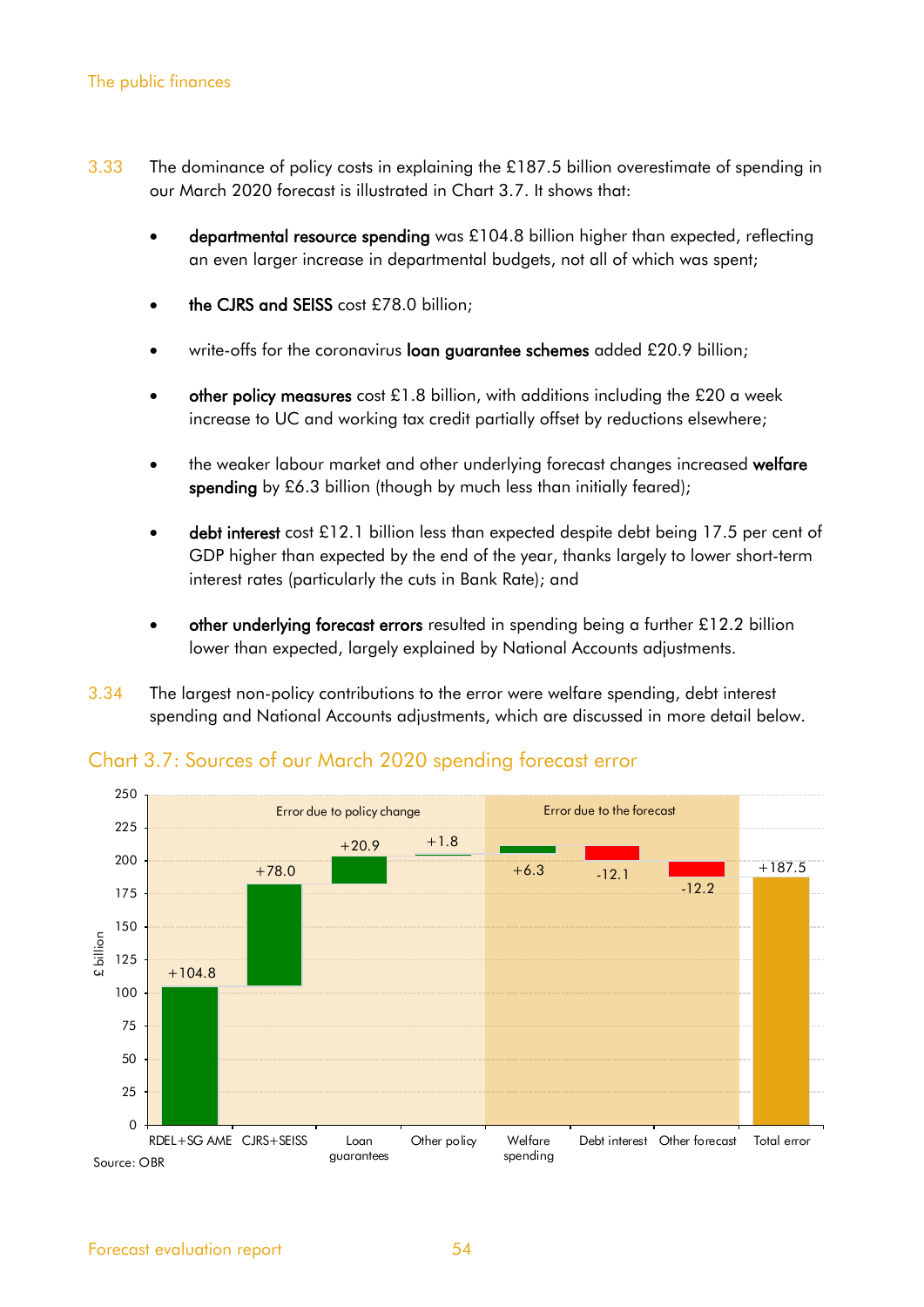## Welfare spending

- 3.35 The largest non-policy-related upside surprise in spending relative to our March 2020 forecast was in conventional welfare spending (Table 3.13). Of the £14.2 billion overall surprise, £8.0 billion was explained by policy measures, with the £20 a week uplift for UC and working tax credit much the largest cost. More modest policy costs elsewhere in the welfare system largely related to easements that reduced the need for face-to-face contact between administrators and recipients, or supported incomes.
- 3.36 The remaining £6.3 billion of upside surprise as a result of the pandemic and other forecast-related errors reflects:
	- UC and its legacy benefit predecessors. Spending exceeded our March 2020 forecast by £6.7 billion due to non-policy reasons, more than explaining the overall welfare spending error. Nine-tenths of this difference related to UC itself, where the caseload leapt at the onset of the pandemic – with more than a million starts to UC in both April and May 2020. Spending on jobseeker's allowance and housing benefit was higher than expected as a result of the labour market impact of the pandemic, while spending on tax credits and incapacity benefits was lower than expected due to the surge in people claiming UC instead of these legacy benefits as their circumstances changed.
	- Pensioner benefits. Spending was £1.1 billion lower than forecast in March 2020. This was mainly driven by pandemic-related excess mortality. The 0.8 per cent shortfall in state pensions spending compares to the 100,000 excess deaths among those aged 65 and over, which was equivalent to 0.8 per cent of the population of those ages.
	- Disability benefits. Spending was £0.5 billion higher than our March 2020 forecast, largely due to higher average awards for personal independence payment and a slightly higher caseload for disability living allowance. Lower spending on attendance allowance partly offsets this, mainly due to excess mortality as a result of the pandemic and a fall in new claims during the pandemic.
	- Child benefit. Spending was £0.1 billion lower than expected. This partly reflected lower take-up in respect of new-borns, which may have been due to lack of awareness as fewer representatives were present on maternity wards to issue bounty packs.
	- Other welfare spending. Spending was £0.3 billion higher than expected. That was more than explained by higher welfare spending in Northern Ireland, mirroring the pandemic-induced increase spending in Great Britain. This was partly offset by lower than expected costs of tax-free childcare (due to the lockdown-related disruption to childcare provision) and industrial injuries benefits (due to less industrial activity).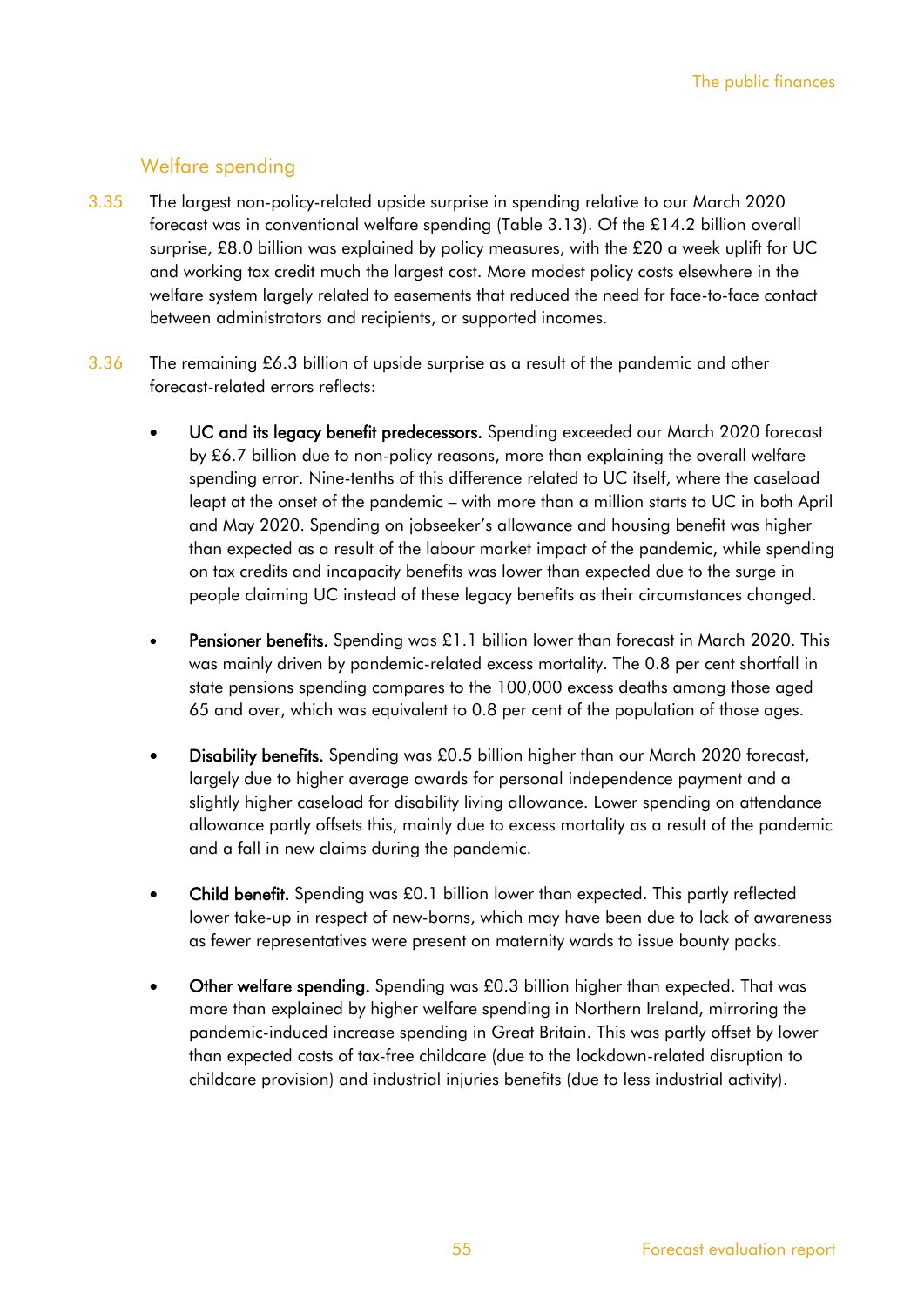| Forecast<br>114.7<br>101.8<br>5.7<br>5.3 | Outturn<br>113.6<br>101.0<br>5.6 | <b>Difference</b><br>$-1.1$<br>$-0.8$ | of which:<br>Policy<br>0.0<br>0.0 | $-1.1$                                                                                                                     |
|------------------------------------------|----------------------------------|---------------------------------------|-----------------------------------|----------------------------------------------------------------------------------------------------------------------------|
|                                          |                                  |                                       |                                   | Other                                                                                                                      |
|                                          |                                  |                                       |                                   |                                                                                                                            |
|                                          |                                  |                                       |                                   |                                                                                                                            |
|                                          |                                  |                                       |                                   | $-0.8$                                                                                                                     |
|                                          |                                  | $-0.1$                                | 0.0                               | $-0.1$                                                                                                                     |
|                                          | 5.1                              | $-0.2$                                | 0.0                               | $-0.2$                                                                                                                     |
|                                          | 2.0                              | 0.0                                   | 0.0                               | 0.0                                                                                                                        |
| 66.1                                     | 80.4                             | 14.3                                  | 7.6                               | 6.7                                                                                                                        |
| 26.6                                     | 38.2                             | 11.6                                  | 5.6                               | 6.0                                                                                                                        |
| 14.4                                     | 15.3                             | 0.9                                   | 1.7                               | $-0.8$                                                                                                                     |
| 13.7                                     | 13.5                             | $-0.2$                                | 0.0                               | $-0.2$                                                                                                                     |
| 9.9                                      | 11.3                             | 1.4                                   | 0.3                               | 1.1                                                                                                                        |
| 1.1                                      | 1.1                              | 0.0                                   | 0.0                               | 0.0                                                                                                                        |
| 0.4                                      | 1.0                              | 0.6                                   | 0.0                               | 0.6                                                                                                                        |
| 24.1                                     | 24.8                             | 0.7                                   | 0.2                               | 0.5                                                                                                                        |
|                                          |                                  |                                       |                                   |                                                                                                                            |
| 18.5                                     | 19.5                             | 1.0                                   | 0.2                               | 0.8                                                                                                                        |
| 5.6                                      | 5.3                              | $-0.3$                                | 0.0                               | $-0.3$                                                                                                                     |
| 11.6                                     | 11.5                             | $-0.1$                                | 0.0                               | $-0.1$                                                                                                                     |
| 14.7                                     | 15.2                             | 0.5                                   | 0.2                               | 0.3                                                                                                                        |
| 6.5                                      | 7.1                              | 0.7                                   | 0.2                               | 0.5                                                                                                                        |
| 3.1                                      | 3.0                              | 0.0                                   | 0.0                               | 0.0                                                                                                                        |
| 2.6                                      | 2.7                              | 0.0                                   | 0.0                               | 0.0                                                                                                                        |
| 0.8                                      | 0.7                              | $-0.1$                                | 0.0                               | $-0.1$                                                                                                                     |
| 0.4                                      | 0.4                              | 0.0                                   | 0.0                               | 0.0                                                                                                                        |
| 0.3                                      | 0.2                              | $-0.1$                                | 0.0                               | $-0.1$                                                                                                                     |
| 1.0                                      | 0.9                              | 0.0                                   | 0.0                               | 0.0                                                                                                                        |
| 231.2                                    | 245.4                            | 14.2                                  | 8.0                               | 6.3                                                                                                                        |
|                                          | 1.9                              |                                       |                                   | Incapacity benefits includes incapacity benefit, employment and support allowance, severe disablement allowance and income |

## Table 3.13: March 2020 welfare spending forecast error by source

support (incapacity part).

## Debt interest spending

- 3.37 The largest downside surprise relative to our March 2020 spending forecast was the £12.1 billion lower than expected cost of debt interest. While the debt stock ended 2020-21 £317 billion higher than forecast in March 2020 (as described below), the cost of servicing that debt was reduced by lower interest rates (particularly lower Bank Rate), lower inflation, and an expansion of Bank of England gilt purchases under quantitative easing (which in effect swapped higher interest gilts for lower interest central bank reserves).
- 3.38 Central government debt interest spending, net of savings associated with gilts held in the APF as a result of quantitative easing, totalled £22.4 billion in 2020-21. The £12.1 billion shortfall in spending relative to forecast was split between a £5.8 billion surprise in gross debt interest spending and a £6.3 billion surprise in the saving associated with the APF. Lower than expected gross costs were primarily the result of lower inflation and lower interest rates, with higher financing adding only modestly to spending (because interest rates on that additional borrowing were so low). The higher than expected APF saving was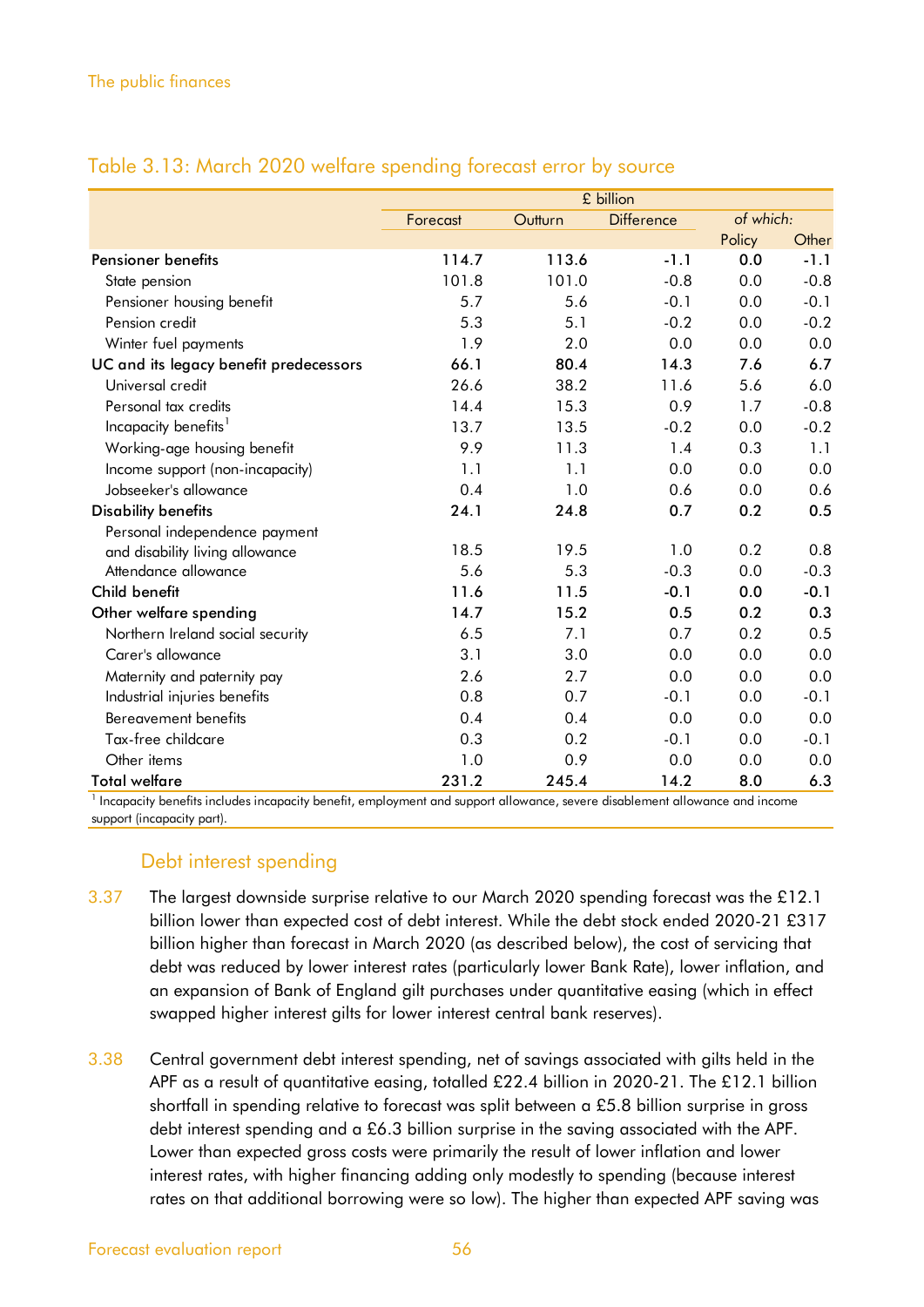largely due to the cut in Bank Rate from 0.75 to 0.1 per cent, which saved a further £6.0 billion relative to our March 2020 assumption that Bank Rate would remain at 0.75 per cent throughout the year. Nearly £1 billion of additional saving came from the nearly £350 billion expansion of quantitative easing completed during 2020-21. The ONS reclassification of the interest received by the APF on its corporate bond holdings as interest receipts rather than negative spending raised debt interest by £0.7 billion.

|                                              | £ billion           |         |                   |  |
|----------------------------------------------|---------------------|---------|-------------------|--|
|                                              | March 2020 forecast | Outturn | <b>Difference</b> |  |
| Central government debt interest, net of APF | 34.5                | 22.4    | $-12.1$           |  |
| of which:                                    |                     |         |                   |  |
| Central government debt interest             | 44.7                | 38.9    | $-5.8$            |  |
| of which:                                    |                     |         |                   |  |
| Interest rates                               |                     |         | $-1.9$            |  |
| Inflation                                    |                     |         | $-3.5$            |  |
| Financing                                    |                     |         | 0.6               |  |
| Other factors                                |                     |         | $-1.0$            |  |
| <b>Asset Purchase Facility</b>               | $-10.2$             | $-16.5$ | $-6.3$            |  |
| of which:                                    |                     |         |                   |  |
| <b>Classification changes</b>                |                     |         | 0.7               |  |
| Interest rates                               |                     |         | $-6.0$            |  |
| Volume of gilt purchases                     |                     |         | $-0.9$            |  |
| Memo: Public sector net debt                 | 1,818               | 2,136   | 317               |  |

#### Table 3.14: March 2020 debt interest spending forecast error by source

## National Accounts adjustments

- 3.39 National Accounts adjustments are used to align our bottom-up spending control based forecasts to the definitions of current and capital expenditure used in the public sector finances data. They cover both timing effects and differences in classification (such as lending to the private sector, which is managed in departments' budgets but is treated as a financial transaction rather than accrued spending). In total across current and capital spending, National Accounts adjustments overestimated outturn by £10.2 billion:
	- In resource spending this relates to unallocated differences between the outturn estimates we are using for the various detailed components of spending and the latest total spending outturns included in the ONS public finances release. These could reflect temporary timing differences when comparing the latest OSCAR and other source data with the data underlying the ONS estimates, but there could also be genuine underlying factors that would affect our future forecasts. Some of the larger adjustments relate to local government spending, so the fact that ONS figures are yet to reflect final local government outturn for 2020-21 suggests that this error may reduce as new data are incorporated.
	- In capital spending the net effect is driven by adjustments for capital grants to the private sector, with an offsetting impact from various timing differences.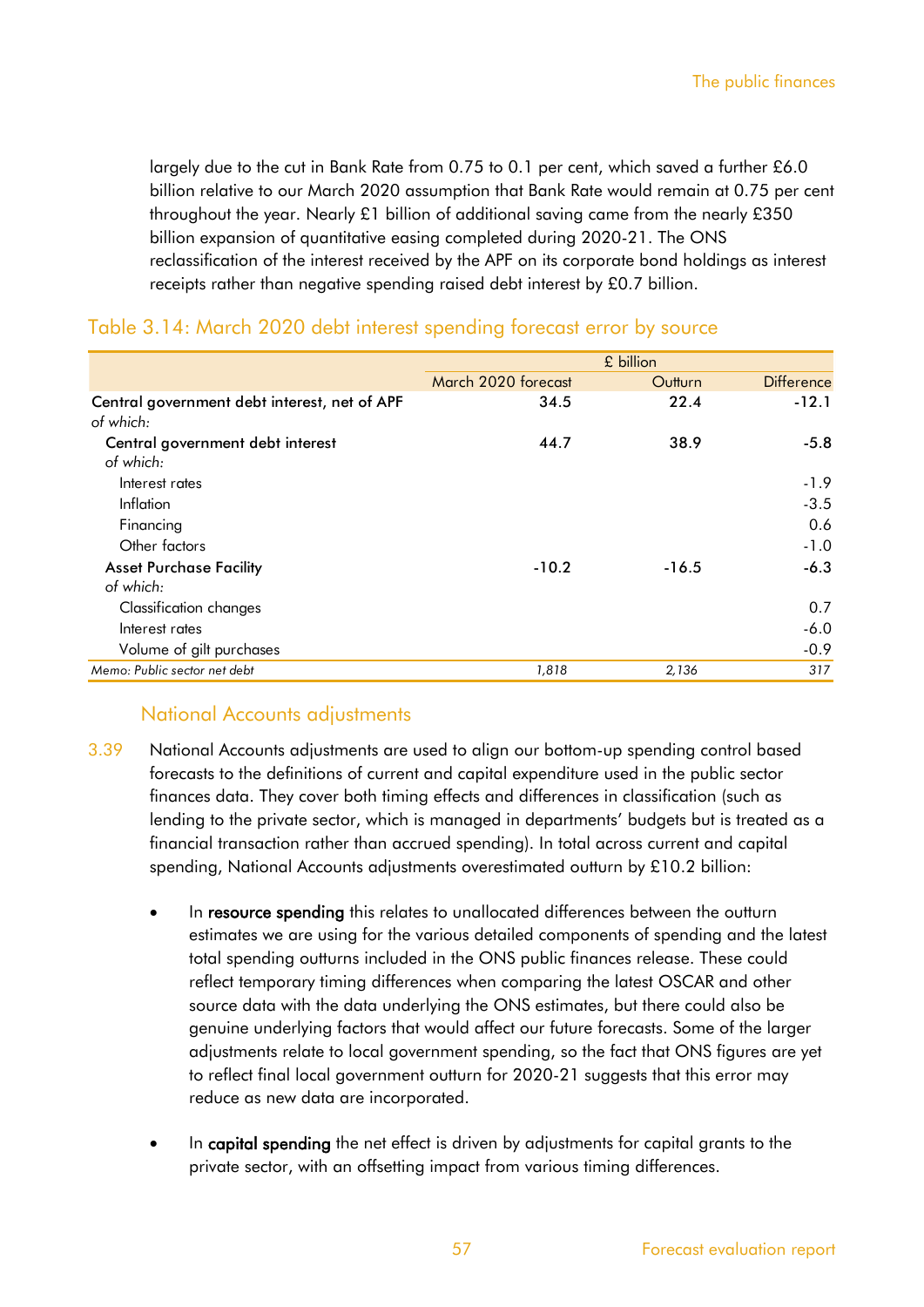## Public sector net debt

- 3.40 Our March 2020 forecast underestimated public sector net debt (PSND) at the end of 2020- 21 by £323.3 billion (17.5 per cent of GDP). Our forecast for the cash level of debt at the end of 2019-20 was relatively accurate (explaining just 0.2 percentage points of the error), while the large shortfall in nominal GDP explained 3.3 percentage points, but it was the error in our forecast for the change in cash debt in 2020-21 that explained the majority of the overall error (14.4 percentage points of GDP).
- 3.41 The bulk (£268.4 billion) of this £323.3 billion error was in the forecast for PSNB, for the reasons described so far in this chapter. But there was also a £55.0 billion error in the transactions that contribute to debt but are not included in PSNB:
	- Our March 2020 forecast assumed that the size of the Bank of England's Term Funding Scheme (TFS) would reduce by £43.7 billion as loans that were issued in 2016-17 (when the scheme was introduced after the Brexit referendum) came due and were repaid. However, at a special Monetary Policy Committee meeting in March 2020 a new 'Term Funding Scheme with additional incentives for small and mediumsized enterprises' (TFSME) was introduced. Consequently, the TFSME expanded as the original TFS shrank and the overall balance of TFS loans fell only slightly on the year, resulting in a positive forecast error of £39.6 billion. (The reserve liabilities issued to finance the TFS increase debt but the loan assets are not netted off in PSND.)
	- Gilt premia valuation effects arise from the recording of gilt liabilities at their face or redemption value rather than the cash raised by selling them or spent acquiring them. These premia were considerably higher than expected, by £22.4 billion. This reflected the effect of the Bank of England buying gilts above their face value as part of an expanded quantitative easing programme, which was only partially offset by the Treasury issuing more debt at a premia to finance the much larger deficit.
	- The £20.9 billion recorded in the accrued deficit for calls on loan guarantees will be paid in cash terms in later years as borrowers default and lenders call on the Exchequer to meet the guarantee. As there were no cash outlays in respect of these guarantees in 2020-21, an offsetting accruals adjustment is recorded to reconcile the accrued and cash measures of the deficit. This shows as a £20.9 billion negative forecast error relative to our March 2020 forecast.
	- The remaining error of £13.9 billion is more than explained by differences between cash and accrued taxes being much larger than anticipated, partly as a result of the VAT deferral policies that shifted some cash receipts from 2020-21 to 2021-22.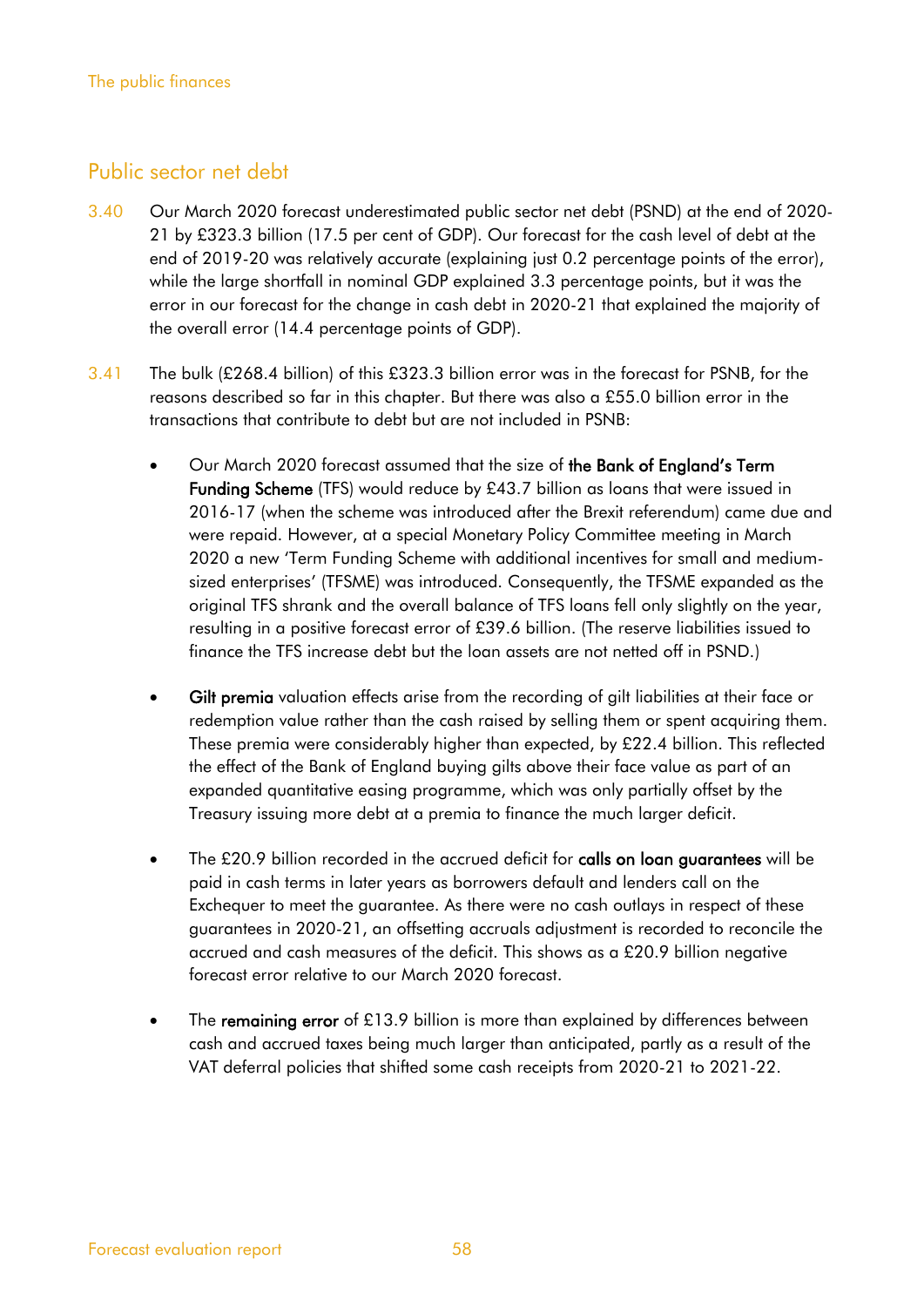|                             | Outturn | Forecast | <b>Difference</b> |
|-----------------------------|---------|----------|-------------------|
| Per cent of GDP             | 94.9    | 77.4     | 17.5              |
| of which:                   |         |          |                   |
| Nominal GDP                 |         |          | 3.3               |
| Cash debt at end 2019-20    |         |          | $-0.2$            |
| Change in cash debt 2020-21 |         |          | 14.4              |
| £ billion                   |         |          | 323.3             |
| of which:                   |         |          |                   |
| Policy-related PSNB         |         |          | 231.3             |
| Forecast-related PSNB       |         |          | 37.1              |
| Term Funding Scheme         |         |          | 39.6              |
| Gilt premia                 |         |          | 22.4              |
| Loan guarantees             |         |          | $-20.9$           |
| Other                       |         |          | 13.9              |

## Table 3.15: March 2020 PSND forecast error by source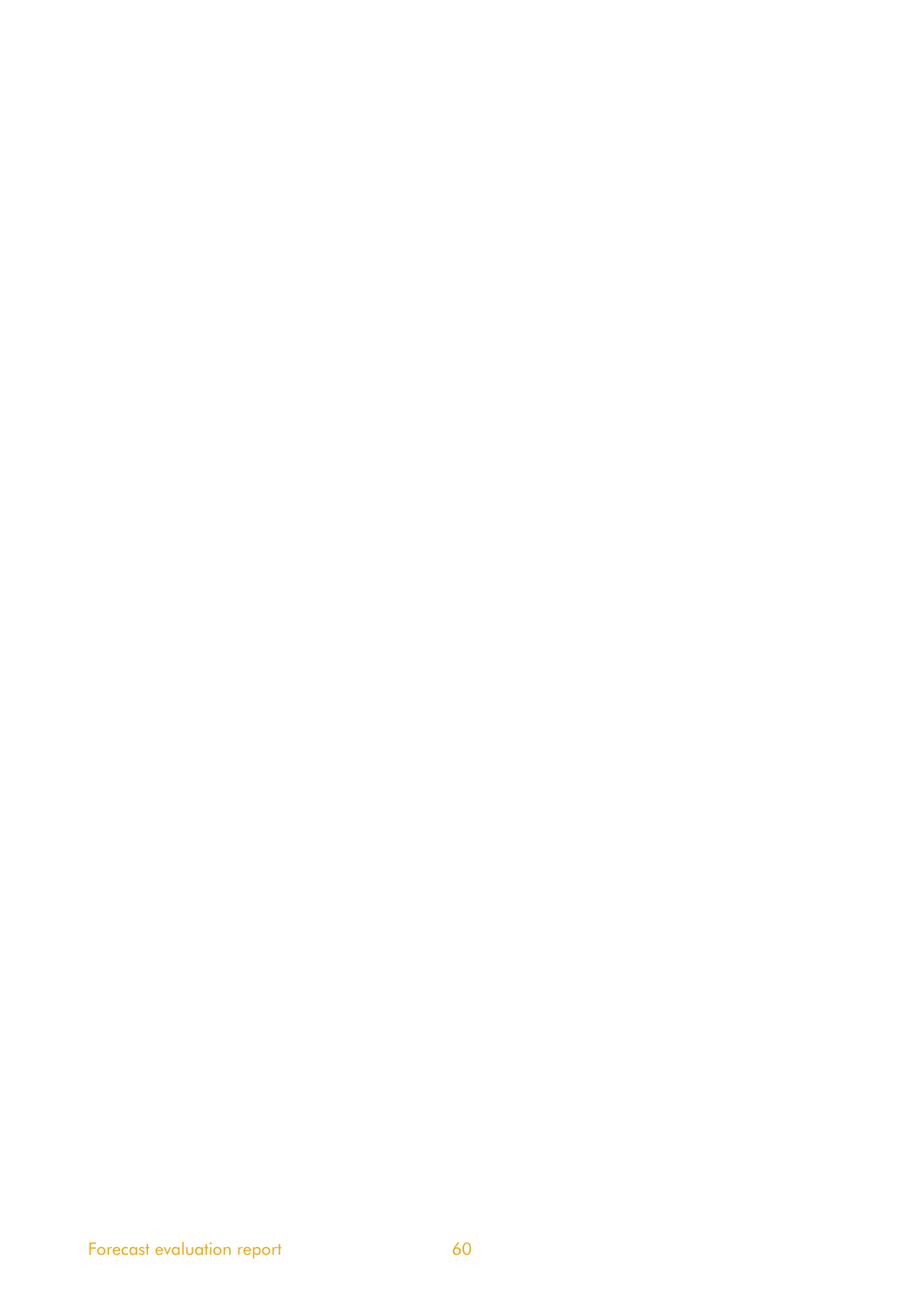# **4 Refining our forecasts**

## **Introduction**

- 4.1 In this chapter we:
	- summarise lessons learnt through the pandemic for forecasting the economy and public finances; and
	- report the results of our latest review of fiscal forecasting models.

## **Lessons learnt**

## What is the value of forecasts<sup>2</sup>

- 4.2 In the face of the unprecedented scale of the forecast errors discussed in Chapters 2 and 3, it is reasonable to ask: what is the value of forecasts when they can apparently provide such little guide to the future? Of course, the precise timing and scale of shocks is unknowable – that is why they come as a shock. So we, like all other forecasters, did not foresee a global pandemic in 2020. Central forecasts will rarely incorporate such shocks before they occur because the probability of them happening in any given period is usually less than 50 per cent (and often much less). That is why in our *Economic and fiscal outlooks* (*EFO*s) we also emphasise the risk and uncertainty around our central forecast through the use of fan charts, scenarios and sensitivity analysis.
- 4.3 That said, the possibility of being hit by a global pandemic was not an unidentified or unquantifiable risk. In fact, it sat near the top of the UK's National Risk Register for many years. And other, better resourced, independent institutions such as the Congressional Budget Office in the US and the World Bank had produced remarkably prescient analyses of the potential economic impact of a pandemic. 1 In our July 2021 *Fiscal risks report* (*FRR*), we therefore identified the need for our scenario analysis and fiscal stress tests to focus more – though not exclusively – on the risks identified in the National Risk Register. That is something we also began to do in the *FRR* with the scenario analysis of climate change.
- 4.4 Nevertheless, a pandemic was a 'tail risk' that was a long way removed from our, or anyone else's, central forecasts. And it would be highly disruptive to expect government to set fiscal policy on the basis that an idiosyncratic, once-in-a-century shock is always just around the corner. But by their very nature, low probability 'catastrophic' risks will crystallise

<sup>1</sup> See Arnold, R. et al., *A Potential Influenza Pandemic: Possible Macroeconomic Effects and Policy Issues*, US Congressional Budget Office, December 2005 (revised July 2006), and Brahmbhatt, M. and A. Dutta, *On SARS-type Economic Effects during Infectious Disease Outbreaks*, World Bank, January 2008.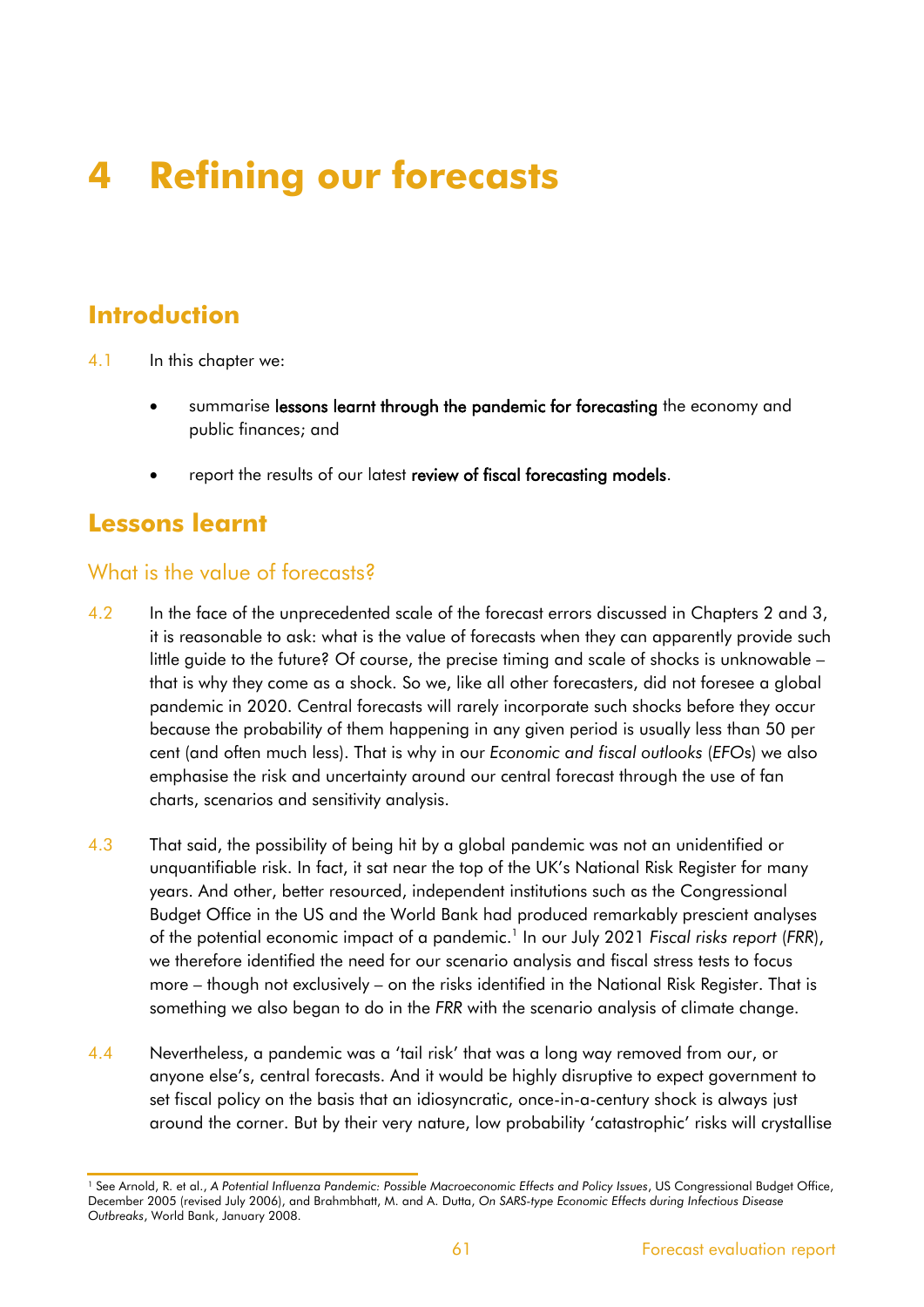from time to time and inflict significant damage on the public finances. As we discussed in the *FRR*, the difficulty of knowing which specific shock may hit the economy – and when – means that, in the face of such uncertainty, maintaining fiscal space may be the single most valuable risk management tool for policymakers. And better risk analysis can help policymakers to understand how much fiscal space may be needed to be able to absorb and respond to future shocks should they materialise.

- 4.5 Through the pandemic, starting with our July 2020 *Fiscal sustainability report* (*FSR*), we developed our presentation of uncertainty by giving greater prominence to scenario analysis, detailing upside and downside scenarios alongside our central forecast based on different possible paths for the virus. In our July 2021 *FRR,* we put greater emphasis on understanding and analysing tail risks, including climate change, a sharp rise in borrowing costs, and the pandemic itself. And our latest working paper, published alongside this report, sets out a new fan chart methodology that will allow us to capture a longer, and therefore perhaps more representative, history of shocks that have hit the UK economy. $^{2}$  It will not sidestep the need to calibrate the degree of uncertainty around the economic outlook, but it will provide us with more analytical flexibility with which to do so.
- 4.6 The need to improve our analysis of the risks and uncertainties surrounding the outlook does not obviate the need for a robust central forecast that captures our current understanding of the state of the world and implications of the Government's policies. The value of such a forecast is best illustrated by the way the Government's support to households and businesses during the pandemic developed in the light of our forecasts and scenarios, including our assessment of the likely economic impact of those policy measures. This can be seen most clearly in the interaction between our unemployment forecasts and scenarios and the introduction and extension of the furlough scheme. As discussed in Chapter 2, the closer the end date of the furlough scheme was to the point at which output was expected to return close to its pre-pandemic level, the lower the expected peak in unemployment. In the event, unemployment looks set to peak close to the level assumed in our November 2020 *upside* scenario, in which output had largely recovered when the furlough scheme was due to close, and much lower than in earlier forecasts where that was not the case. In this way, our forecasts provided a guide for when the Government's single most important pandemic-related support measure could be withdrawn while minimising adverse consequences for the labour market.

## What have we learnt about our approach to economic forecasting?

4.7 Chapter 2 describes the many steps we took to adjust our approach to forecasting to fit the circumstances of a pandemic. The difficulty of anticipating which risk may crystallise or which shock will hit the economy next means that it is not sensible or practicable for us to develop forecast technologies that explicitly incorporate channels for all possible noneconomic risks, such as cyberattacks or natural disasters. But we do need to be ready to respond to shocks when they happen. While we had not explicitly prepared for this shock, we were able to produce analysis quickly to inform the public debate, for example by

<sup>2</sup> Steel, D., *OBR working paper No. 17: Evaluating forecast uncertainty with stochastic simulations*, December 2021.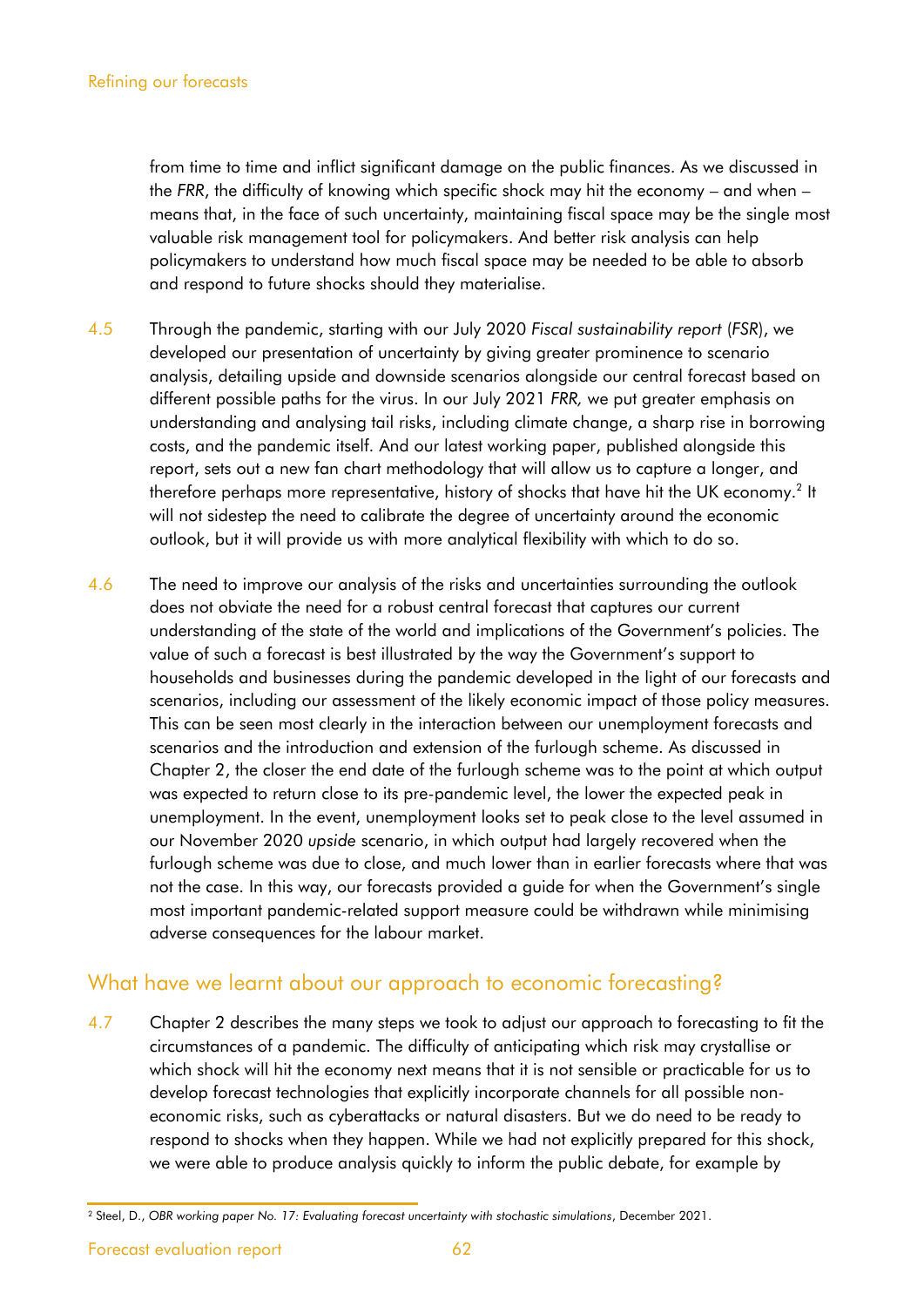publishing our April reference scenario outside our usual publication cycle. And in so doing, we were able to draw on existing analyses of previous and potential future pandemics. $^3$ 

- 4.8 A rapid response to events requires analytical agility. We needed to develop new analytical tools in order to translate our evolving understanding of the pandemic and associated public health measures into their economic consequences, primarily by deploying a more 'bottom-up' sectoral approach in the production of our forecast. Moreover, the economy is likely to continue to undergo significant structural adjustment over the coming years as the legacy of the pandemic and Brexit play out, and these too could usefully be analysed through the medium of a sectoral model. This would complement our conventional 'topdown' approach to forecasting, built on an analysis of income and expenditure at the level of broad institutional sectors (households, corporate, government and the rest of the world).
- 4.9 We also needed to understand and make use of the multiple new sources of high frequency real-time data produced by both official and private sector organisations. These real-time data sources proved invaluable in understanding the rapidly changing epidemiological and economic situation, and in calibrating our models to new forecast determinants. However, the lack of a long time series for these new datasets made it challenging to assess the signal-to-noise ratio of movements in the data. Nonetheless, we will continue to explore how to make best use of the growing array of real-time data sources in future forecasts.
- 4.10 Our forecasts over the past year and a half have also benefited greatly from the expertise of others – from epidemiologists, public health experts, and behavioural scientists, to other independent economic forecasters in the UK and overseas. These external insights were invaluable in understanding the economic implications of the pandemic given its global impact, the fact that some countries were affected earlier than the UK, and that conditioning assumptions were required in areas such as epidemiology and public health which are beyond our expertise. We will continue to draw on international experiences and expertise outside government in future forecasts, and expect to do so in at least the following areas:
	- continued engagement with public health experts as coronavirus becomes endemic;
	- the ongoing implementation of the **Brexit** deal, which will require a deeper understanding of trade and migration flows between the UK and rest of the world;
	- building our analysis of the economic and fiscal implications of **climate change** and decarbonisation; and
	- analysing other potentially novel and idiosyncratic shocks such as a major cyberattack.

<sup>3</sup> This included: Resolution Foundation, *Safeguarding governments' financial health during coronavirus: What can policymakers learn from past viral outbreaks?*, March 2020; Brahmbhatt, M. and A. Dutta, *On SARS-type Economic Effects during Infectious Disease Outbreaks*, World Bank, January 2008; Bullard, J., *Expected U.S. Macroeconomic Performance during the Pandemic Adjustment Period*, 2020; Barro, R. J., J. F. Ursúa, and J. Weng, *The coronavirus and the great influenza pandemic: Lessons from the "spanish flu" for the coronavirus's potential effects on mortality and economic activity*, 2020; and Correia, S., S. Luck, and E. Verner, *Fight the Pandemic, Save the Economy: Lessons from the 1918 Flu,* Federal Reserve Bank of New York, 2020.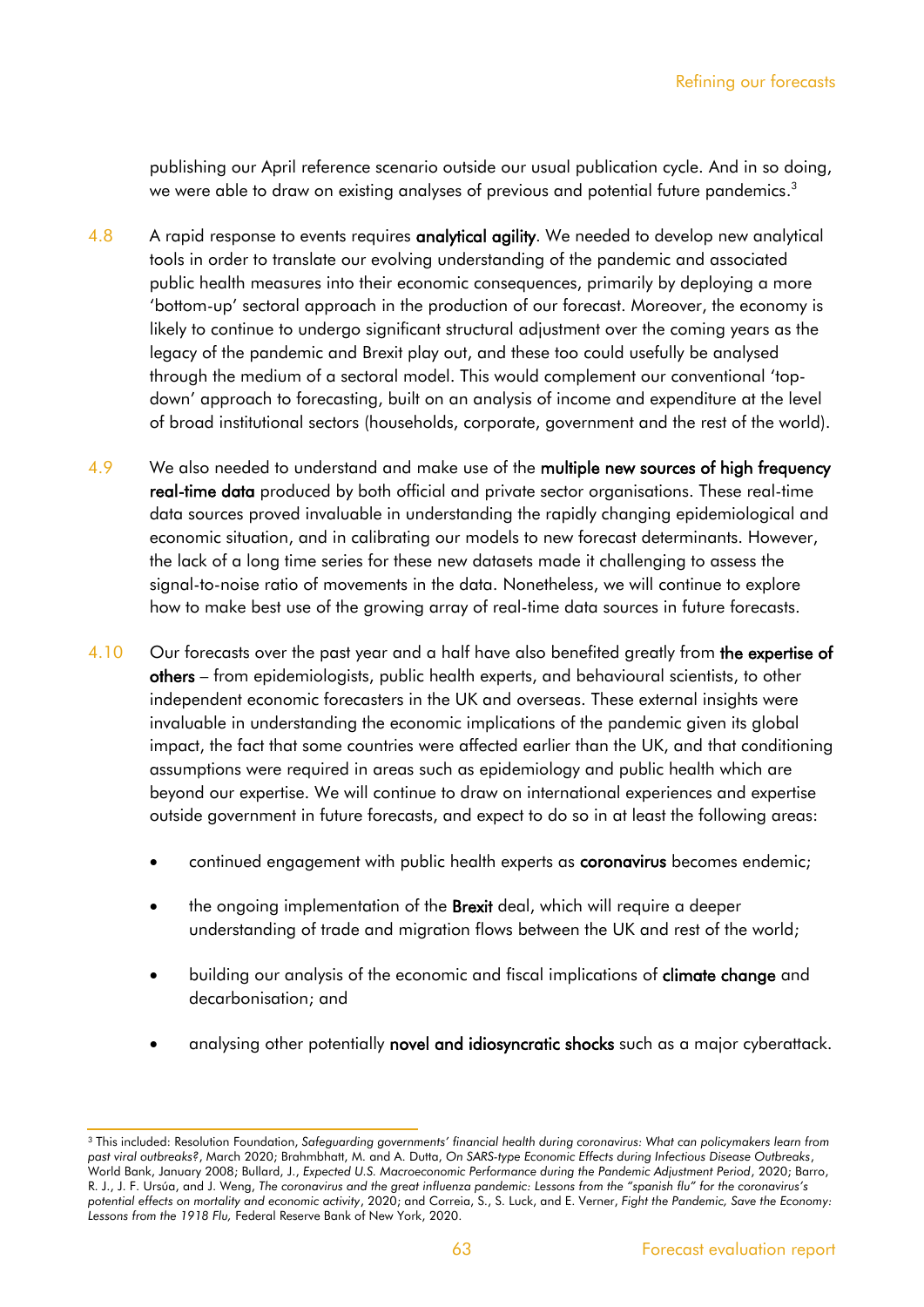## What have we learnt about our approach to fiscal forecasting?

4.11 As with the economy forecast, the challenges of forecasting receipts and spending during a pandemic required greater use of high-frequency and administrative data, as well as changes to our usual forecasting approaches.

## Novel use of data

- 4.12 Particularly important sources of data included:
	- For taxes associated with those sectors most affected by public health restrictions, such as transport in the initial lockdown and air travel throughout the period, we used highfrequency data on mobility from the Department for Transport and Google, as well as other online indicators of air passenger numbers.
	- For income taxes, HMRC's PAYE real-time information (RTI) data provided a more accurate and up-to-date picture of employment and earnings trends among payrolled employees than the official Office for National Statistics (ONS) labour force survey, which was affected by sampling and grossing issues (see Chapter 2). RTI data on changes in the distribution of employee earnings were also crucial in confirming that the tax-rich part of the income distribution was much less affected by the pandemic.
	- Administrative receipts and spending data. We have access to the cash received from each tax stream early in each month. This provided a near real-time indication of how sectors most affected by the pandemic and related restrictions were faring. The steep drops in fuel and air passenger duty were consistent with other indicators, whereas the tax data showed that overall alcohol sales had held up despite the closure of pubs and restaurants. DWP's administrative data for universal credit (UC) are similarly timely, revealing both how quickly the caseload rose at the start of the pandemic and how little additional effect there was from subsequent lockdowns.
	- The Treasury's cash management data were used to sense-check departments' forecasts of their own spending. With large additional amounts being allocated to departments' budgets and huge uncertainty over the cost of some pandemic-related activities, we placed increasingly greater emphasis on the Treasury's cash management data to understand the extent to which departments would underspend their allocations. The evidence suggests that we should have placed even greater emphasis on this source, which proved a better guide than departments' own forecasts for accrued spending to the very large underspends that were recorded in outturn.
- 4.13 In addition to our role as users of data, we also worked closely with the ONS and HMRC on measurement issues arising from the pandemic. For example, with respect to the treatment of tax deferrals and debt in the accruals estimates of various taxes. And we published monthly profiles consistent with our forecasts, which allowed the ONS and HMRC to draw on them as they saw fit for the forecast elements of early estimates of accrued receipts statistics (which are replaced with outturn figures as lagged cash payments are made).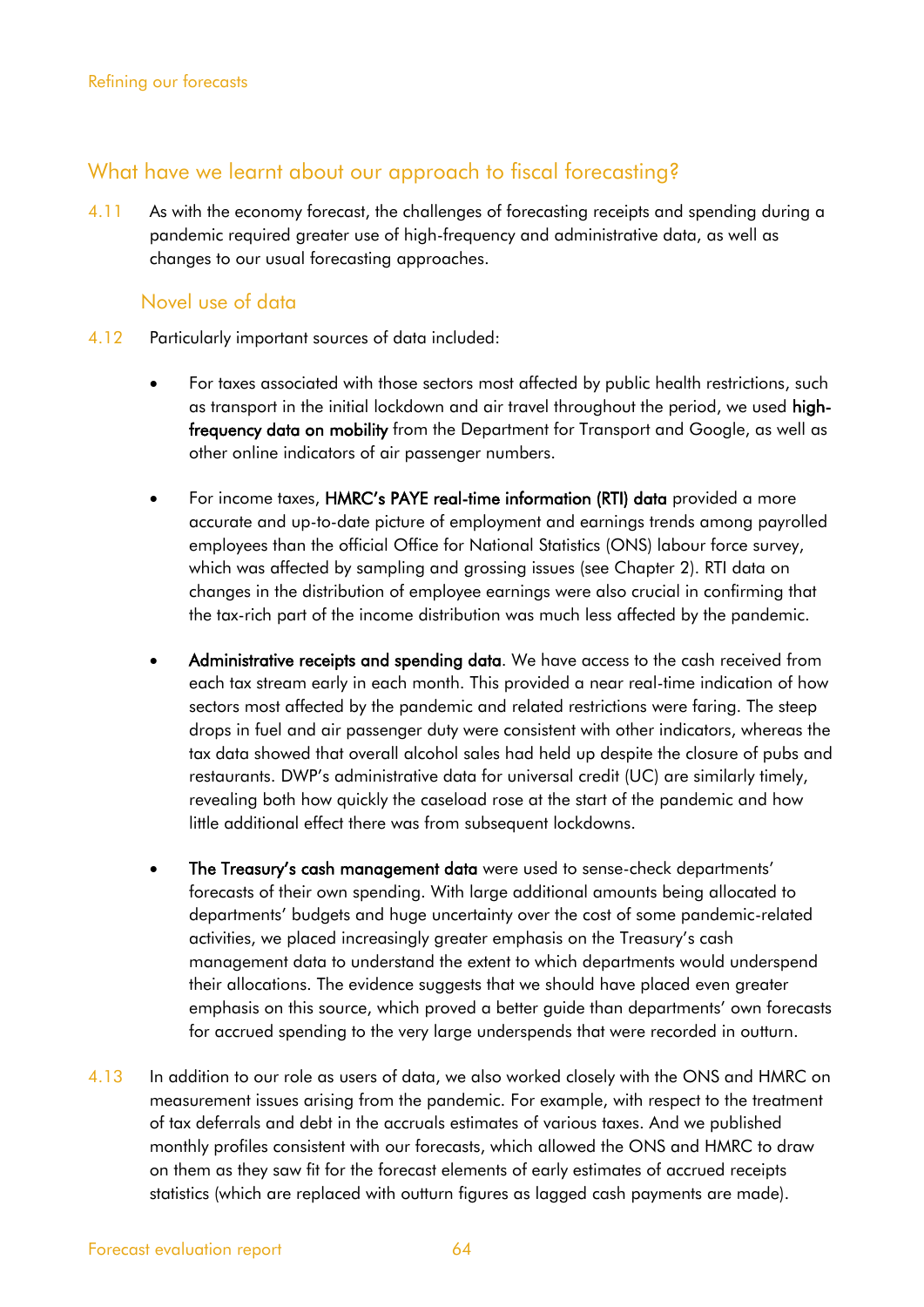## New forecasting approaches

- 4.14 Our forecasts are always judgement driven the models we use are tools deployed in the preparation of forecasts, rather than the ultimate source of each one. Even so, the pandemic required greater use of judgement than is normally the case.
- 4.15 We typically operate our fiscal forecasting models by imposing an in-year estimate (based on, for example, HMRC cash receipts for the year to date) and then allowing the model to project forward from that starting point using growth rates derived from determinants in our economy forecast and other judgements. This approach generates an in-year residual (i.e. the difference between what the model would predict for the current year and the estimate based on more up-to-date administrative data). This residual is generally pushed through proportionately to future years, in effect letting in-year data determine the effective tax rate in the current year, while the forecasting model determines the growth rates thereafter.
- 4.16 This approach clearly would not have worked in the context of temporary pandemic-related restrictions. We therefore devoted more time to working with our forecast stakeholders to determine how and when in-year residuals should be assumed to unwind given their temporary drivers. In doing so, we aimed to ensure that each element of our fiscal forecast was consistent with the virus-related conditioning assumptions in our economy forecasts, the impact of public health measures, and the adaptation of the economy to these restrictions.
- 4.17 Beyond these short-term effects, we also relied more heavily on top-down sense-checks of the plausibility of individual medium-term forecasts. We did this by looking at how estimates of tax bases and effective tax rates in the medium term compared with our pre-pandemic March 2020 forecast. The longer-term scarring assumed in our economy forecast would hit tax bases too, but given the highly uncertain judgements about in-year residuals, there was a risk of incorporating unintended scarring (or indeed the opposite) of taxes relative to GDP.
- 4.18 Where model outputs plus judgements about in-year residuals generated changes in medium-term effective tax rates relative to our pre-pandemic judgements, we tested their plausibility. If they failed that test, further adjustments were applied to the forecast. Through this process, we assumed some scarring in business rates and air passenger duty, for example, but ensured there was no additional scarring beyond that generated by economy forecast judgements in respect of small companies' corporation tax or VAT.

## **Review of fiscal forecasting models**

4.19 In 2016, we introduced a more systematic approach to following up modelling issues revealed by our analysis of fiscal forecasting errors in *Forecast evaluation reports* (*FER*s) and raised in forecasting rounds while preparing *EFO*s. We have been working closely with our partners across government in doing so. We described the criteria and analysis we deploy when reviewing fiscal forecast models in Chapter 4 of our 2016 *FER*. In our 2019 *FER* we had identified 27 new priorities for model development and carried forward 18 recommendations that were not fully resolved from the previous review. Routine model maintenance and development were largely put on hold during the pandemic, so this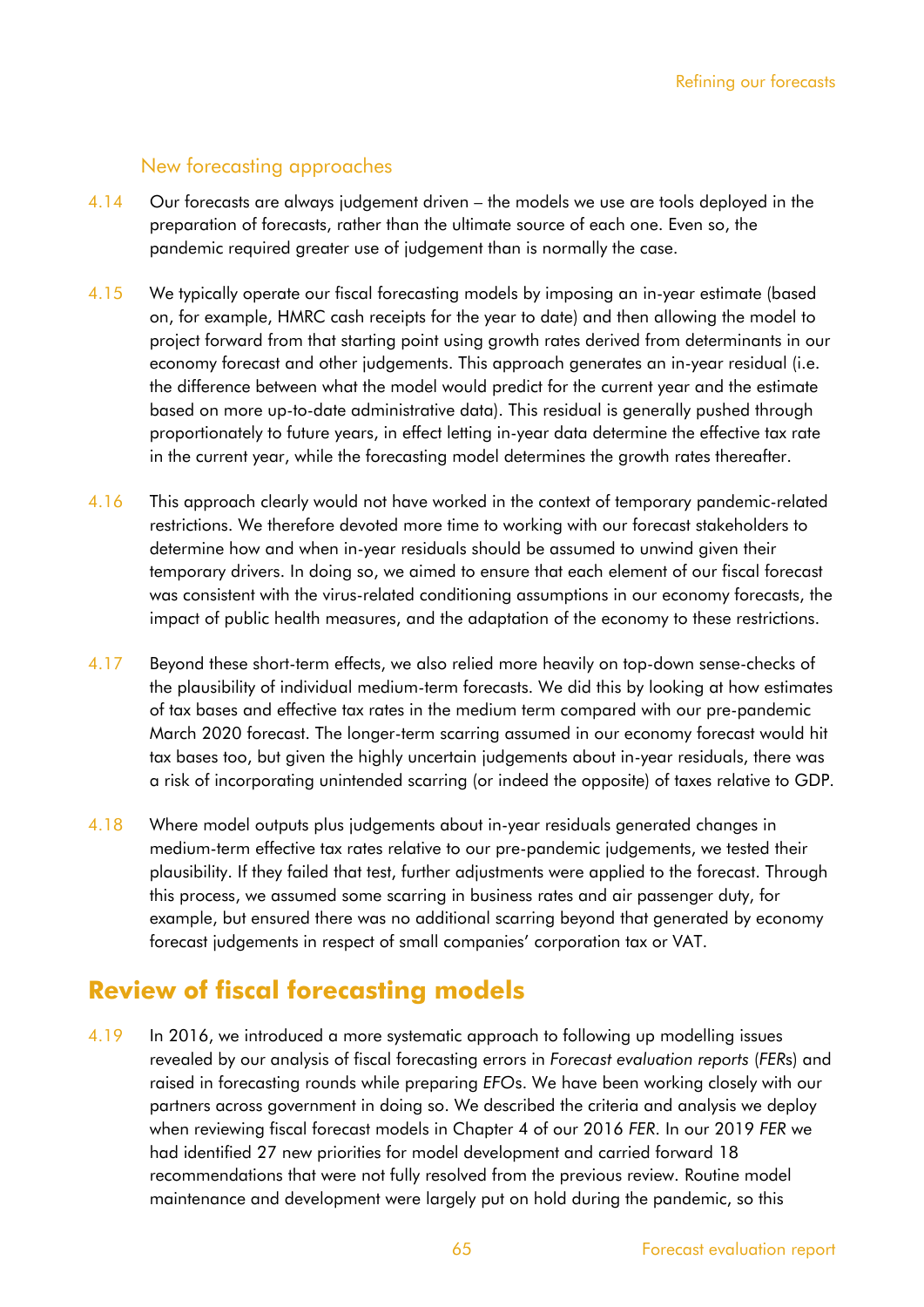represents the first, scaled back, update on our fiscal modelling priorities since 2019. But the pandemic has not stopped all progress. In particular we have made much fuller use of RTI data and UC administrative data, which was identified as a priority in previous reviews.

- 4.20 We have published an updated 'model assessment database' on our website, which reviews progress against the priorities identified in 2019, and identifies new priorities for 2022:
	- We are working with HMRC forecasters to scope and develop a new onshore corporation tax model. At times, it has been difficult to scrutinise the corporation tax forecast thoroughly due to the complexity of the model, and it is highly dependent on the expertise of a small number of staff. The aim is to produce a simpler and more transparent model that links more closely to the trends in the liabilities data.
	- We plan to develop our UK Emissions Trading Scheme (ETS) forecast, which multiplies the number of allowances issued by the price paid for each allowance. This is a volatile and uncertain forecast, with receipts forecast to increase from £0.9 billion in 2021-22 to £4.9 billion in 2022-23. We will work with analysts in HMRC and the Department for Business, Energy and Industrial Strategy to better understand the profile of allowances that will be issued, and its consistency with the emissions trajectory and wider policies necessary to deliver the Government's legally binding carbon budget and net zero targets.
	- Decarbonisation is also affecting the tax base for fuel and vehicle excise duties. While the sale of new fossil-fuel cars will not be banned until 2030 (and 2035 for hybrid cars), it seems that both purchaser and producer sentiment has shifted significantly towards electric vehicles (EVs). As set out in Box 3.2 of this year's *FRR* our recent forecasts have consistently underestimated the rapidly increasing market share of EVs in new car sales. We will work with analysts in HMRC, the Department for Transport and the Climate Change Committee to improve and ensure consistency of this aspect across our forecasts.
	- We will need to develop our methodology for forecasting the health and social care (H&SC) levy. For Spring 2022, we will be reviewing our estimate of the impact of the levy, in light of updated data and our economic forecasts. We will then work with analysts in HMRC to develop a forecasting methodology for the levy, so that it can be run alongside other income tax and NICs models at each forecast round in the run up to an *EFO*. We will also work with HMRC to include the H&SC levy in its monitoring processes and other models that are affected, such as the personal tax model and the incorporations model.
	- Further steps are necessary to integrate departments' OSCAR forecasts and the Treasury's cash management data to understand and forecast departmental underspends. The large forecast errors in this area described in Chapter 3 revealed the need to coordinate these information sources more effectively. With large sums set aside for pandemic-related catch-up spending, this will remain an important issue.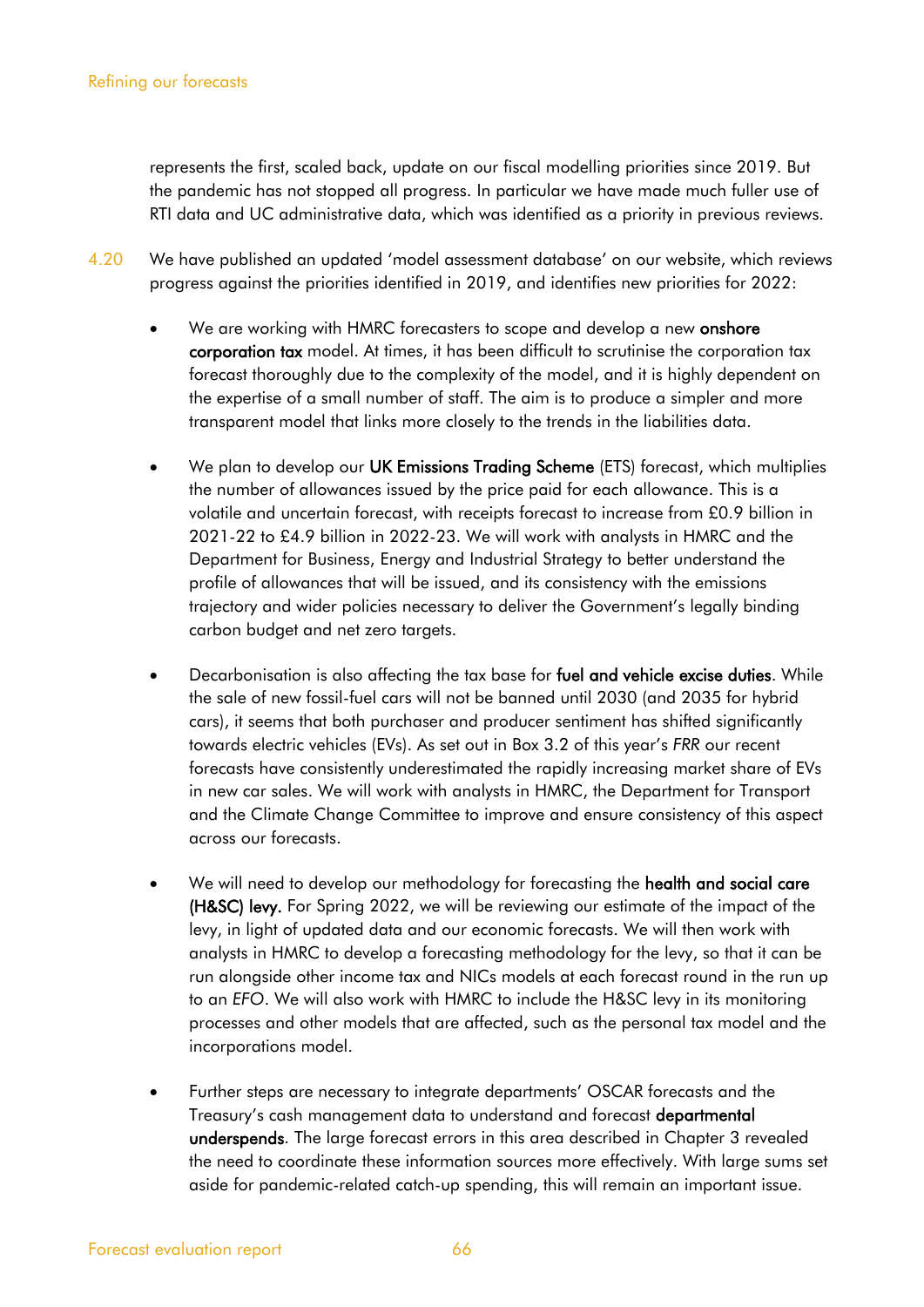- As in our 2019 *FER*, other priorities for model development for our spending forecast remain National Accounts adjustments, the funded pensions schemes and universal credit. National Accounts adjustments were the second largest source of non-policy error relative to our March 2020 forecast. There is considerable volatility in our funded pension scheme forecasts, requiring further work with the ONS and scheme stakeholders to refine them. And although the Department for Work & Pensions has carried out significant work on the UC model (in challenging circumstances), the next steps of model development aim to enhance our ability to scrutinise and sense-check the spending forecasts it produces across different aspects of the system.
- 4.21 In our next *FER*, pandemic-permitting, we will review progress against these updated priorities and will set out new recommendations for work in 2023.
- 4.22 Outside the forecast process, we will continue to develop our ability to model and forecast the fiscal implications of climate change and the transition to net zero. Also following up this year's *FRR*, we intend to develop our capacity to model the economic and fiscal implications of a major cyberattack – another issue that has long featured in the National Risk Register.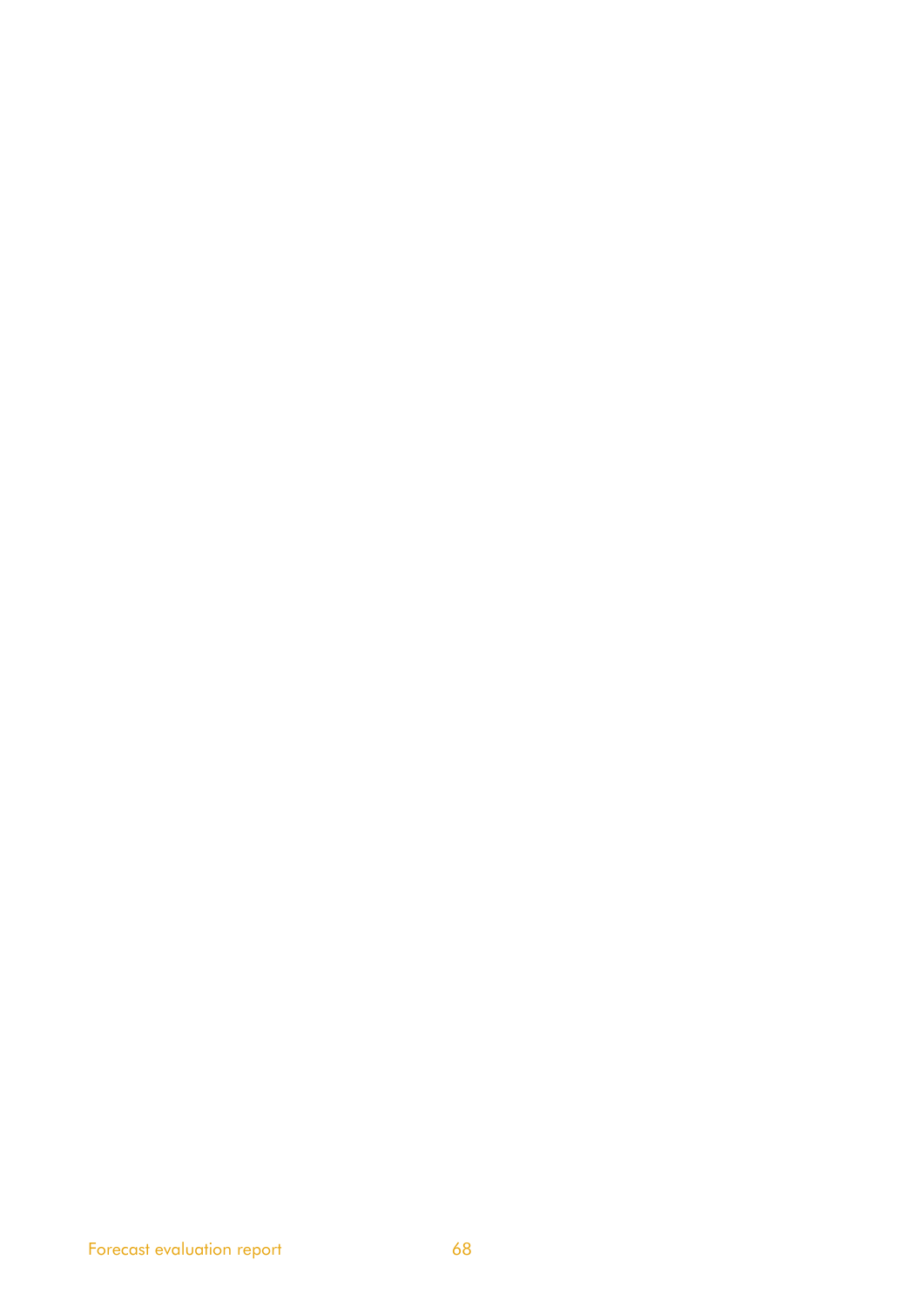# **A Comparison with past forecasts**

- A.1 This annex compares the OBR's forecasts for real GDP, public sector net borrowing, receipts and spending against the latest outturns. It compares our average forecast errors since we were created in 2010 with those in official Treasury forecasts produced during the 20 years before the OBR was established, and considers how the former have been affected by the coronavirus shock.
- A.2 We evaluate the relative accuracy of our forecasts using the median absolute forecast errors under the OBR and the preceding Treasury forecasts. We moved to using this metric, instead of the mean absolute forecast error, in our 2018 *Forecast evaluation report*, after it became clear that comparing performance on the basis of the mean flattered us relative to the Treasury. That was because the Treasury sample included the very large forecast errors associated with the late 2000s financial crisis and recession. These outliers meant that the mean under the Treasury was much larger than the corresponding median, whereas that was not true for OBR forecasts at that time.
- A.3 The 9.7 per cent fall in real GDP in 2020 and the spike in borrowing to 15.0 per cent of GDP due to the pandemic means there is now a similar skew in the distribution of our own forecast errors. Indeed, the pandemic-related forecast errors are so large (the columns at the extreme left of Chart A.1) that the difference between the mean and median in the OBR era is now even larger than it was in the preceding Treasury era (as shown on the right of the chart). There is, of course, value in being transparent about these very large forecast errors, which result from unforeseen (and essentially unforeseeable) shocks. But we continue to believe that it is sensible to focus on median errors (which are much less affected by such large shocks) as a measure of underlying forecasting performance in 'normal' times.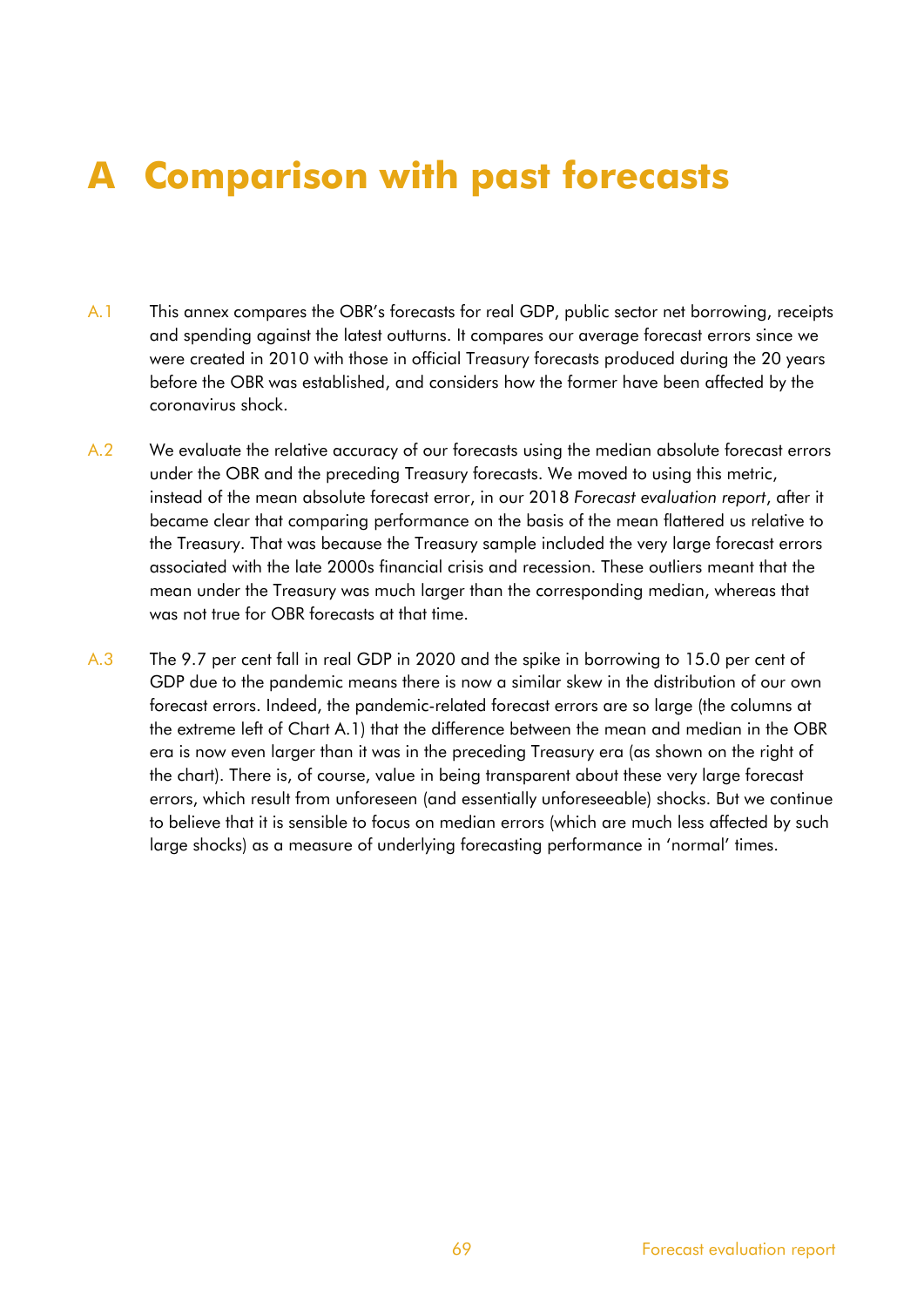

#### Chart A.1: Three-year ahead forecast errors for real GDP and PSNB



Note: Includes HM Treasury forecasts back to March 1988. Source: HM Treasury, ONS, OBR

- A.4 Despite the OBR era now containing the largest forecast errors on record as a result of the pandemic, it remains the case that, more often than not, our errors for real GDP and net borrowing have been smaller than the average errors in official forecasts during the preceding 20 years.
- A.5 As the tables in this annex show, real GDP forecasts for 2020 and fiscal forecasts for 2020- 21, which were first produced in our July 2015 *Economic and fiscal outlook* (*EFO*), have differed hugely from outturn. In terms of public sector net borrowing (PSNB), our March 2020 year-ahead forecast and the July 2015 five-year-ahead forecast have exhibited the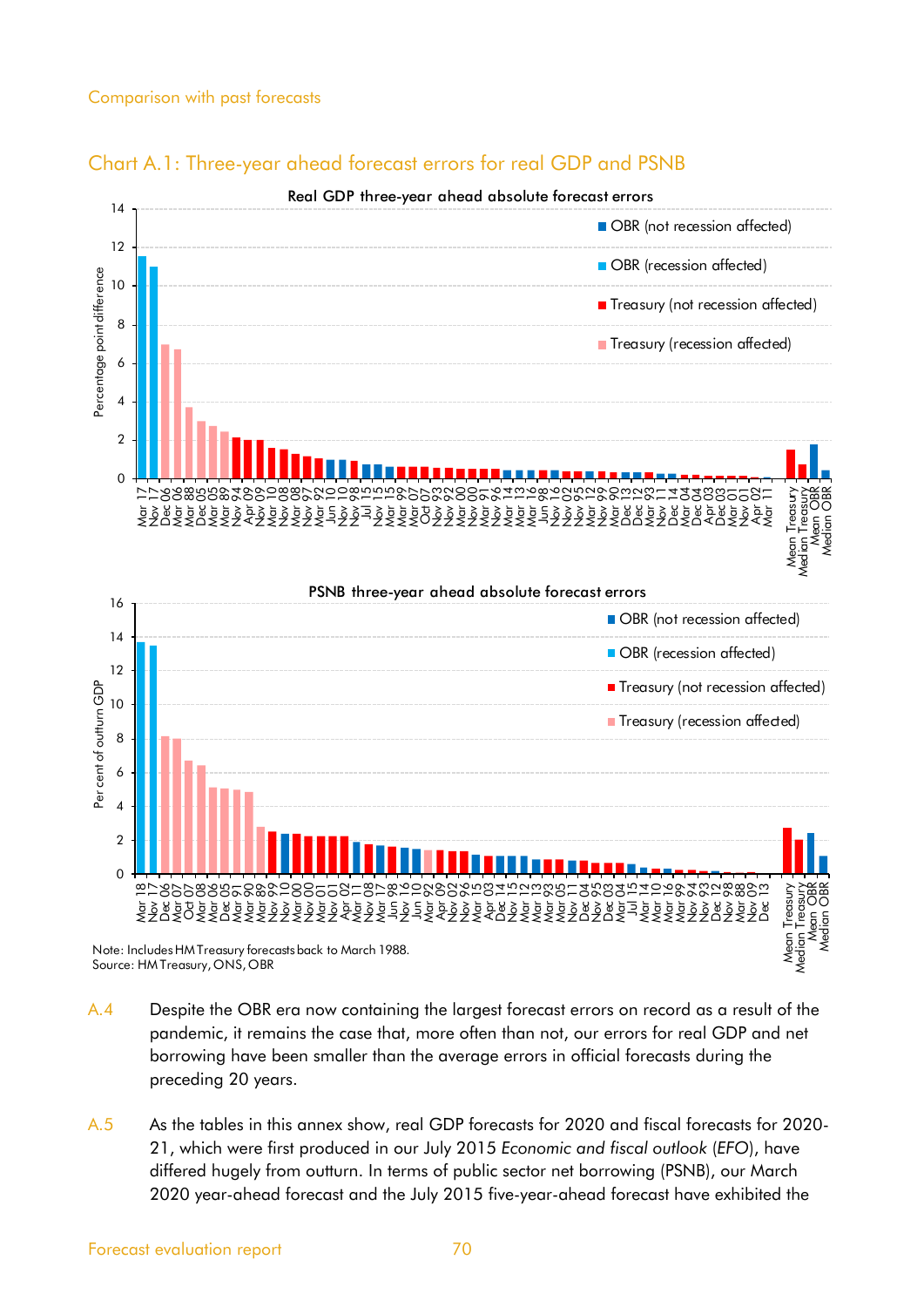largest forecast errors yet. At all forecast horizons, the errors are more than twice those for 2009-10, when the effect of the financial crisis on the budget deficit was at its maximum (Chart A.2).



Chart A.2: PSNB forecast errors: pandemic versus financial crisis

the cancelled Autumn Budget. Source: ONS, OBR

## **Real GDP growth**

- A.6 Table A.1 shows our forecast errors for real GDP growth. No other forecast error either by the OBR or the Treasury comes close to that of the March 2020 in-year forecast. This error alone moved our mean in-year forecast error for real GDP growth up from 0.5 to 1.0 percentage points and the standard deviation from 0.5 to 2.2 percentage points. The March 2020 error was more than ten times the median error from the 20 years prior to the OBR's creation and more than 20 times the median error across our own previous forecasts.
- A.7 Abstracting from the pandemic, two-thirds of our forecasts were more accurate than the median from the preceding 20 years, while just under a third were within half a standard deviation. Two notable periods stand out as subject to larger errors: the period affected by the euro area debt crisis in the first half of the 2010s, and that affected by the aftermath of the EU referendum that was held in 2016.
- A.8 Cnly two forecasts prior to those affected by the pandemic were more than half a standard deviation away from the median error of the preceding 20 years: those in December 2012 and March 2013, which underestimated the strength of the recovery that was just taking hold (and which was much less apparent in early vintages of GDP data than it is now).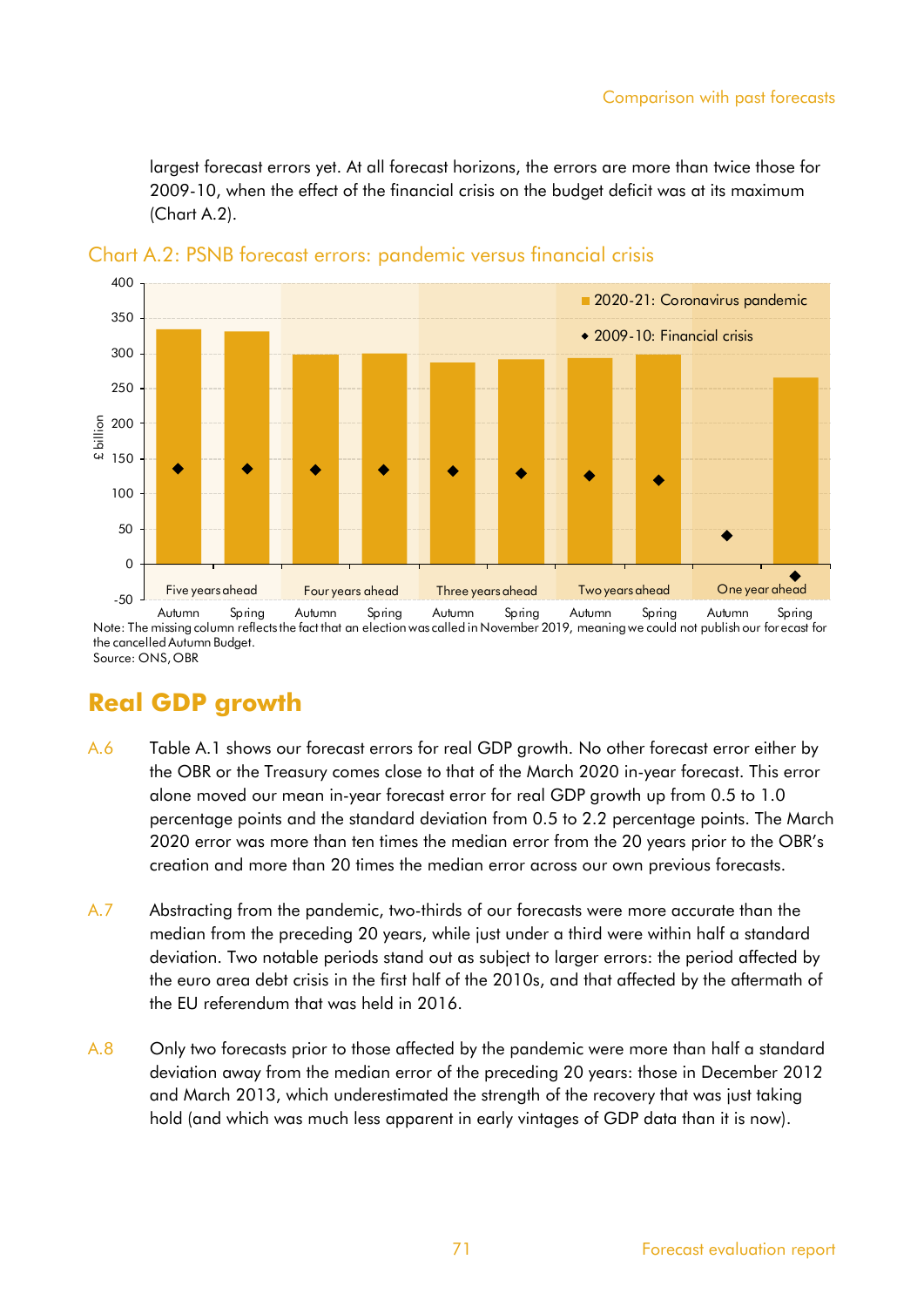## Table A.1: Forecast errors for real GDP growth

|                                                                                 |         |                  | Per cent   |                                               |         |         |
|---------------------------------------------------------------------------------|---------|------------------|------------|-----------------------------------------------|---------|---------|
| Calendar years ahead:                                                           | In-year | One              | Two        | Three                                         | Four    | Five    |
| Forecast errors (colours reflect magnitude relative to pre-OBR median)          |         |                  |            |                                               |         |         |
| June 2010                                                                       | 0.9     | $-0.8$           | $-1.3$     | $-1.0$                                        | 0.3     | $-0.1$  |
| November 2010                                                                   | 0.3     | $-0.6$           | $-1.1$     | $-1.0$                                        | 0.2     | $-0.1$  |
| March 2011                                                                      | $-0.2$  | $-1.0$           | $-1.0$     | 0.1                                           | $-0.2$  |         |
| November 2011                                                                   | 0.6     | 0.8              | $-0.2$     | 0.3                                           | $-0.4$  | $-0.7$  |
| March 2012                                                                      | 0.7     | $-0.1$           | 0.3        | $-0.4$                                        | $-0.7$  |         |
| December 2012                                                                   | 1.6     | 0.7              | 1.0        | 0.3                                           | $-0.4$  | $-0.7$  |
| March 2013                                                                      | 1.3     | 1.2              | 0.3        | $-0.4$                                        | $-0.7$  |         |
| December 2013                                                                   | 0.5     | 0.6              | 0.4        | $-0.3$                                        | $-0.6$  | $-1.0$  |
| March 2014                                                                      | 0.3     | 0.3              | $-0.3$     | $-0.5$                                        | $-0.8$  |         |
| December 2014                                                                   | 0.0     | 0.2              | 0.1        | $-0.3$                                        | $-0.6$  | $-0.6$  |
| March 2015                                                                      | 0.1     | 0.0              | $-0.2$     | $-0.6$                                        | $-0.7$  |         |
| July $20151$                                                                    | 0.2     | 0.0              | $-0.3$     | $-0.7$                                        | $-0.7$  | -12.1   |
| November 2015                                                                   | 0.2     | $-0.1$           | $-0.4$     | $-0.7$                                        | $-0.6$  | -12.0   |
| March 2016                                                                      | 0.3     | $-0.1$           | $-0.4$     | $-0.4$                                        | $-11.8$ |         |
| November 2016                                                                   | 0.2     | 0.7              | $-0.1$     | $-0.4$                                        | -11.8   |         |
| March 2017                                                                      | 0.1     | 0.1              | $-0.1$     | -11.6                                         |         |         |
| November 2017                                                                   | 0.6     | 0.2              | 0.4        |                                               |         |         |
| March 2018                                                                      | 0.1     | 0.4              | $-11.0$    |                                               |         |         |
| October 2018                                                                    | 0.4     | 0.1              | -11.1      | Smaller than median absolute difference       |         |         |
| March 2019                                                                      | 0.4     | <u> Time</u>     |            | Median sized difference                       |         |         |
| March 2020                                                                      | $-10.8$ |                  |            | Less than 1/2 std. dev. above median absolute |         |         |
| November 2020                                                                   |         |                  |            | More than 1/2 std. dev. above median absolute |         |         |
| Median absolute differences over the 20 years preceding the creation of the OBR | 0.7     | 0,8              |            | 0.5                                           | 0.5     | 0.4     |
| Spring/summer<br>Autumn                                                         | 0.7     | 0.9              | 0.7<br>0.6 | 0.6                                           | 0.6     | 0.4     |
| Forecast errors (colours reflect magnitude relative to pre-OBR mean)            |         |                  |            |                                               |         |         |
| June 2010                                                                       | 0.9     | $-0.8$           | $-1.3$     | $-1.0$                                        | 0.3     | $-0.1$  |
| November 2010                                                                   | 0.3     |                  | $-1.1$     | $-1.0$                                        | 0.2     |         |
| March 2011                                                                      | $-0.2$  | $-0.6$<br>$-1.0$ | $-1.0$     | 0.1                                           | $-0.2$  | $-0.1$  |
| November 2011                                                                   | 0.6     | 0.8              | $-0.2$     | 0.3                                           | $-0.4$  | $-0.7$  |
| March 2012                                                                      | 0.7     | $-0.1$           | 0.3        | $-0.4$                                        | $-0.7$  |         |
| December 2012                                                                   | 1.6     | 0.7              | 1.0        | 0.3                                           | $-0.4$  | $-0.7$  |
| March 2013                                                                      | 1.3     | 1.2              | 0.3        | $-0.4$                                        | $-0.7$  |         |
| December 2013                                                                   | 0.5     | 0.6              | 0.4        | $-0.3$                                        | $-0.6$  | $-1.0$  |
| March 2014                                                                      | 0.3     | 0.3              | $-0.3$     | $-0.5$                                        | $-0.8$  |         |
| December 2014                                                                   | 0.0     | 0.2              | 0.1        | $-0.3$                                        | $-0.6$  | $-0.6$  |
| <b>March 2015</b>                                                               | 0.1     | 0.0              | $-0.2$     | $-0.6$                                        | $-0.7$  |         |
| July $2015^1$                                                                   | 0.2     | 0.0              | $-0.3$     | $-0.7$                                        | $-0.7$  | $-12.1$ |
| November 2015                                                                   | 0.2     | $-0.1$           | $-0.4$     | $-0.7$                                        | $-0.6$  | $-12.0$ |
| March 2016                                                                      | 0.3     | $-0.1$           | $-0.4$     | $-0.4$                                        | $-11.8$ |         |
| November 2016                                                                   | 0.2     | 0.7              | $-0.1$     | $-0.4$                                        | $-11.8$ |         |
| March 2017                                                                      | 0.1     | 0.1              | $-0.1$     | $-11.6$                                       |         |         |
| November 2017                                                                   | 0.6     | 0.2              | 0.4        | $-11.0$                                       |         |         |
| March 2018                                                                      | 0.1     | 0.4              | $-11.0$    |                                               |         |         |
| October 2018                                                                    | 0.4     | 0.1              | $-11.1$    |                                               |         |         |
| March 2019                                                                      | 0.4     | -11.1            |            | Smaller than mean absolute difference         |         |         |
| March 2020                                                                      | $-10.8$ |                  |            | Mean sized difference                         |         |         |
| November 2020                                                                   | 1.6     |                  |            | Bigger than mean absolute difference          |         |         |
| Mean absolute differences over the 20 years preceding the creation of the OBR   |         |                  |            |                                               |         |         |
| Spring/summer                                                                   | 0.8     | 1.3              | 1.3        | 1.1                                           | 1.2     | 0.4     |
| Autumn                                                                          | 0.7     | 1.1              | 1.2        | 1.2                                           | 1.2     | 1.0     |

 $^{\rm 1}$  The black outlines around some figures indicate that these outturn years were affected by the pandemic. Note: Positive figures denote outturn above forecast.

Forecast evaluation report 72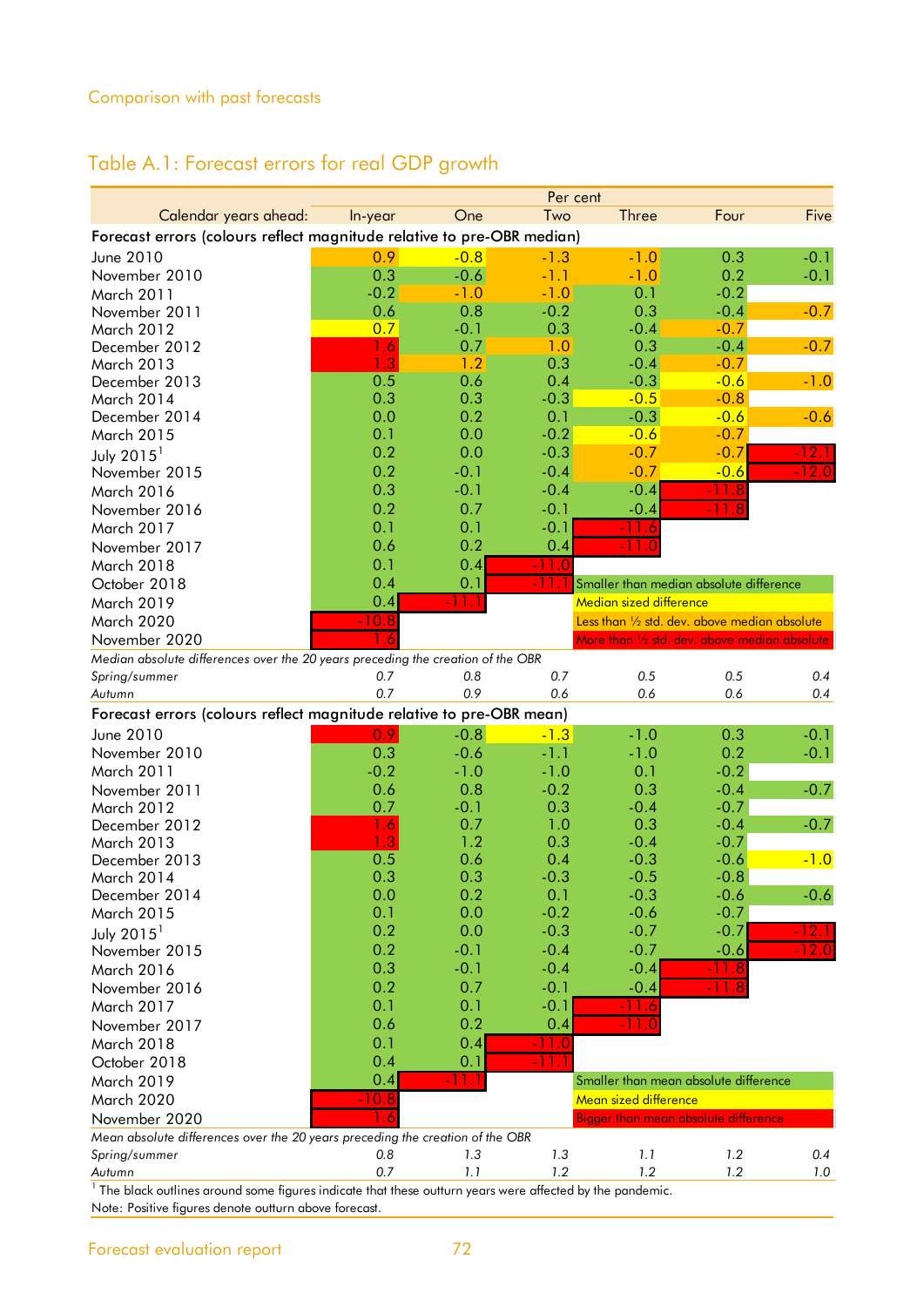## **Public sector net borrowing**

- A.9 As with real GDP, the pandemic-induced errors associated with our PSNB forecasts are by far the largest since the OBR was created and on record before that. Abstracting from these, just under two-thirds of our forecasts were subject to errors smaller than the median from the 20 years prior to the OBR, while just under a third were within one standard deviation.
- A.10 One notable feature of our pre-pandemic PSNB forecasts is that our in-year forecast errors have often been greater than our forecasts for further into the future (Table A.2). This issue was most acute in our early forecasts, with the average in-year error up to December 2013 being twice as large as that between then and the pandemic. We discussed these and other reflections on our approach to in-year forecasting in a 2018 working paper.<sup>1</sup> It concluded that earlier errors reflected a range of factors including unforeseeable historical data revisions in respect of gross operating surplus, and early misjudgements in forecasting how local authorities would respond to cuts in central government grant funding.
- A.11 Our spending forecasts have more often than not performed better than the median of the absolute errors of the pre-OBR period (Table A.3). Even abstracting from the pandemic, these forecast errors had been rising. But this largely reflected the increases in departmental spending that were announced between the Brexit referendum and the last election. Parliament requires our forecasts to reflect Government policies as they stand at the time each forecast is produced, so these are not forecast errors that could have been avoided.
- A.12 Our pre-pandemic receipts forecasts have generally performed worse than our spending forecasts (Table A.4). This was particularly true for our earlier forecasts over longer time horizons, which were affected by the disappointing productivity growth and its consequences, in particular for income tax and NICs receipts. One striking difference for receipts relative to spending and PSNB relates to the pandemic-affected forecast errors, which are not historically large when viewed relative to GDP (although they were historically large in cash terms). That reflects the extent to which receipts in 2020-21 were supported by the Government's coronavirus rescue package for individuals and businesses.
- A.13 Nominal GDP has been revised up significantly in recent years. This does not greatly affect our interpretation of how the public finances have evolved, but it does reduce the ratios of fiscal measures expressed relative to GDP. To facilitate historical comparisons, we therefore:
	- compare cash borrowing (Table A.2) and cash spending (Table A.3) forecast errors relative to outturn nominal GDP; and
	- compare changes in receipts as a share of GDP against outturns, which largely abstracts from changes due to revisions to the GDP denominator (Table A.4).<sup>2</sup>

<sup>1</sup>Taylor, J. and A. Sutton, *OBR Working paper No.13: In-year fiscal forecasting and monitoring*, September 2018.

<sup>&</sup>lt;sup>2</sup> We have also restated our fiscal forecasts and adjusted outturns using the same methodology set out in the online annex in order to make like-for-like comparisons.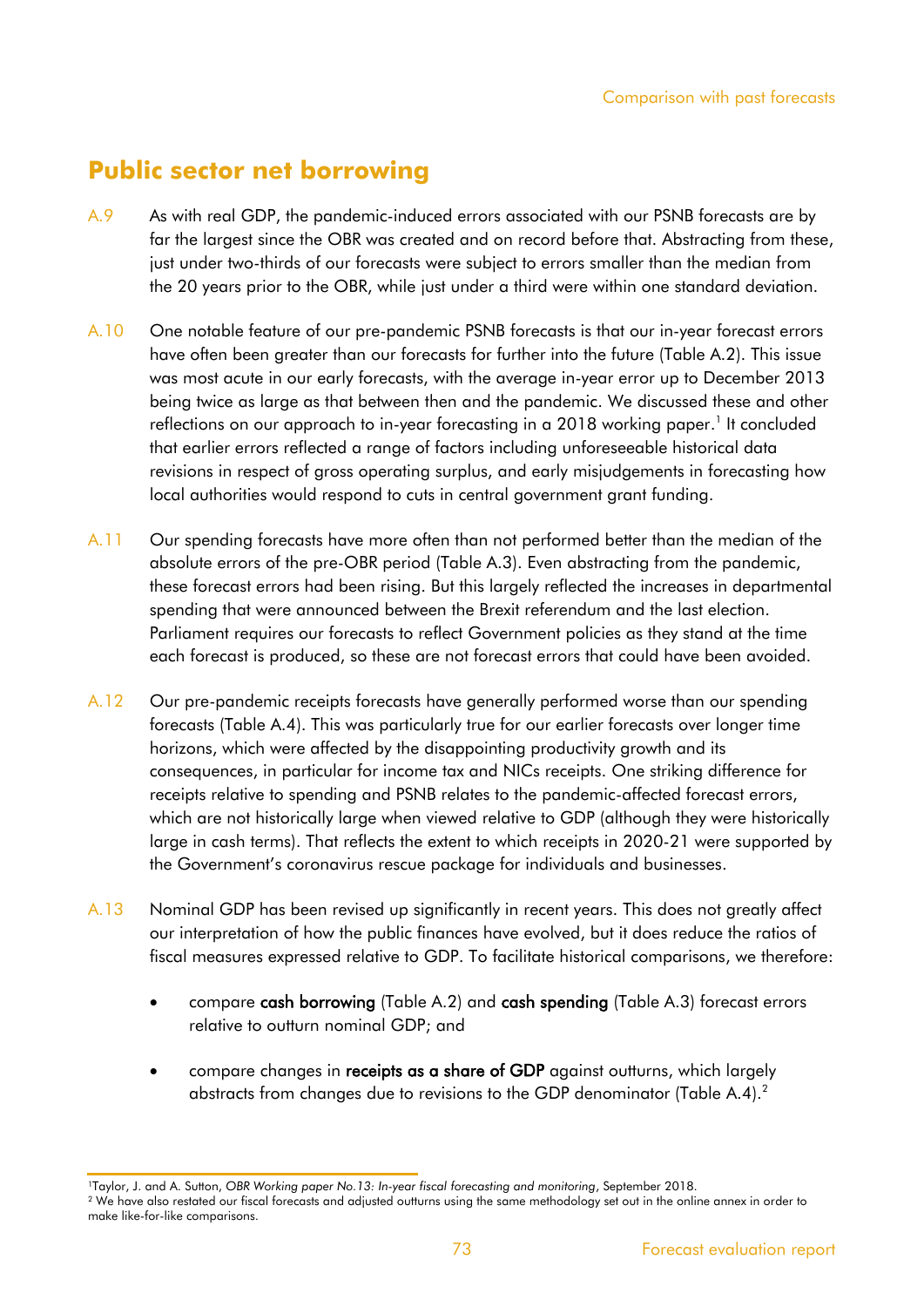#### Comparison with past forecasts

### Table A.2: Forecast errors for cash PSNB

|                                                                                     |         |                | Per cent of outturn GDP |                         |                                               |                   |
|-------------------------------------------------------------------------------------|---------|----------------|-------------------------|-------------------------|-----------------------------------------------|-------------------|
| Fiscal years ahead:                                                                 | In-year | One            | Two                     | <b>Three</b>            | Four                                          | Five              |
| Forecast errors (colours reflect magnitude relative to pre-OBR median) <sup>1</sup> |         |                |                         |                         |                                               |                   |
| June $20101$                                                                        | $-0.2$  | $-0.8$         | 0.1                     | 1.5                     | 2.4                                           | 3.0               |
| November 2010                                                                       | $-0.7$  | 0.0            | 1.4                     | 2.4                     | 3.1                                           | 3.0               |
| March 2011                                                                          | $-0.6$  | $-0.3$         | 0.8                     | 1.9                     | 2.5                                           | 2.5               |
| November 2011                                                                       | $-0.6$  | $-0.3$         | 0.2                     | 0.8                     | 1.2                                           | 1.3               |
| March 2012                                                                          | $-0.5$  | $-0.2$         | 0.4                     | 1.1                     | 1.3                                           | 1.5               |
| December 2012                                                                       | $-0.2$  | $-0.4$         | $-0.2$                  | $-0.1$                  | $-0.2$                                        | 0.8               |
| March 2013                                                                          | $-0.3$  | $-0.8$         | $-0.7$                  | $-0.9$                  | $-0.8$                                        | 0.2               |
| December 2013                                                                       | $-0.4$  | $-0.1$         | 0.0                     | 0.0                     | 1.1                                           | 1.6               |
| March 2014                                                                          | $-0.2$  | 0.0            | 0.2                     | 0.4                     | 1.4                                           | 1.7               |
| December 2014                                                                       | $-0.3$  | $-0.3$         | 0.1                     | 1.1                     | 1.3                                           | 3.5               |
| March 2015                                                                          | $-0.2$  | $-0.3$         | 0.1                     | 1.1                     | 1.4                                           | 2.8               |
| <b>July 2015</b>                                                                    | $-0.2$  | 0.0            | $-0.1$                  | 0.6                     | 0.9                                           | 2.9               |
| November 2015 <sup>2</sup>                                                          | $-0.1$  | $-0.3$         | 0.8                     | 1.1                     | 3.0                                           | 5.8               |
| March 2016                                                                          | 0.0     | $-0.5$         | 0.1                     | 0.3                     | 3.0                                           | 57                |
| November 2016                                                                       | $-1.1$  | $-0.8$         | $-0.8$                  | 1.6                     | 14.2                                          |                   |
| March 2017                                                                          | $-0.3$  | $-0.8$         | $-0.5$                  | 1.7                     | 14                                            |                   |
| November 2017                                                                       | $-0.4$  | $-0.6$         | 0.9                     | 13.5                    |                                               |                   |
| March 2018                                                                          | $-0.2$  | $-0.5$         | 0.9                     | 13.                     |                                               |                   |
| November 2018                                                                       | 0.0     | 1.0            | <u>13.8</u>             |                         |                                               |                   |
| March 2019                                                                          | 0.1     | 1 <sup>1</sup> | 14 O                    |                         | Smaller than median absolute difference       |                   |
| March 2020                                                                          | 0.3     | 2.5            |                         | Median sized difference |                                               |                   |
| November 2020                                                                       | $-3.3$  |                |                         |                         | Less than 1/2 std. dev. above median absolute |                   |
| March 2021                                                                          | ♦       |                |                         |                         | More than 1/2 std. dev. above median absolute |                   |
| Median absolute differences over the 20 years preceding the creation of the OBR     |         |                |                         |                         |                                               |                   |
| Spring/summer                                                                       | 0.1     | 0.8            | 1.4                     | 1.6                     | 2.2                                           | 2.5               |
| Autumn                                                                              | 0.4     | 1.1            | 1.4                     | 1.3                     | 2.0                                           | 2.5               |
| Forecast errors (colours reflect magnitude relative to pre-OBR mean) <sup>1</sup>   |         |                |                         |                         |                                               |                   |
| June $20101$                                                                        | $-0.2$  | $-0.8$         | 0.1                     | 1.5                     | 2.4                                           | 3.0               |
| November 2010                                                                       | $-0.7$  | 0.0            | 1.4                     | 2.4                     | 3.1                                           | 3.0               |
| March 2011                                                                          | $-0.6$  | $-0.3$         | 0.8                     | 1.9                     | 2.5                                           | 2.5               |
| November 2011                                                                       | $-0.6$  | $-0.3$         | 0.2                     | 0.8                     | 1.2                                           | 1.3               |
| March 2012                                                                          | $-0.5$  | $-0.2$         | 0.4                     | 1.1                     | 1.3                                           | 1.5               |
| December 2012                                                                       | $-0.2$  | $-0.4$         | $-0.2$                  | $-0.1$                  | $-0.2$                                        | 0.8               |
| March 2013                                                                          | $-0.3$  | $-0.8$         | $-0.7$                  | $-0.9$                  | $-0.8$                                        | 0.2               |
| December 2013                                                                       | $-0.4$  | $-0.1$         | 0.0                     | 0.0                     | 1.1                                           | 1.6               |
| March 2014                                                                          | $-0.2$  | 0.0            | 0.2                     | 0.4                     | 1.4                                           | 1.7               |
| December 2014                                                                       | $-0.3$  | $-0.3$         | 0.1                     | 1.1                     | 1.3                                           | 3.5               |
| <b>March 2015</b>                                                                   | $-0.2$  | $-0.3$         | 0.1                     | 1.1                     | 1.4                                           | 2.8               |
| <b>July 2015</b>                                                                    | $-0.2$  | 0.0            | $-0.1$                  | 0.6                     | 0.9                                           | 2.9               |
| November 2015 <sup>2</sup>                                                          | $-0.1$  | $-0.3$         | 0.8                     | 1.1                     | 3.0                                           | 15.8              |
| March 2016                                                                          | 0.0     | $-0.5$         | 0.1                     | 0.3                     | 3.0                                           | $\overline{15.7}$ |
| November 2016                                                                       | -1.1    | $-0.8$         | $-0.8$                  | 1.6                     | 14.2                                          |                   |
| <b>March 2017</b>                                                                   | $-0.3$  | $-0.8$         | $-0.5$                  | 1.7                     | $\overline{14.2}$                             |                   |
| November 2017                                                                       | $-0.4$  | $-0.6$         | 0.9                     | 13.5                    |                                               |                   |
| March 2018                                                                          | $-0.2$  | $-0.5$         | 0.9                     | 3                       |                                               |                   |
| November 2018                                                                       | 0.0     | 1.0            | 13.8                    |                         |                                               |                   |
| March 2019                                                                          | 0.1     |                | 14.0                    |                         | Smaller than mean absolute difference         |                   |
| March 2020                                                                          | 0.3     | 12.5           |                         | Mean sized difference   |                                               |                   |
| November 2020                                                                       | $-3.3$  |                |                         |                         | Bigger than mean absolute difference          |                   |
| March 2021                                                                          | $-1.5$  |                |                         |                         |                                               |                   |
| Mean absolute differences over the 20 years preceding the creation of the OBR       |         |                |                         |                         |                                               |                   |
| Spring/summer                                                                       | 0.3     | 0.9            | 1.8                     | 2.6                     | 3.0                                           | 3.4               |
| Autumn                                                                              | 0.5     | 1.3            | 1.9                     | 2.1                     | 2.7                                           | 3.1               |

<sup>1</sup> For comparability, 'in-year' is assumed to be 2009-10 and 2014-15 for the June 2010 and July 2015 forecasts respectively.

 $^2$ The black outlines around some figures indicate that these outturn years were affected by the pandemic.

Note: Positive figures denote outturn above forecast. Forecasts adjusted for major ONS classification changes.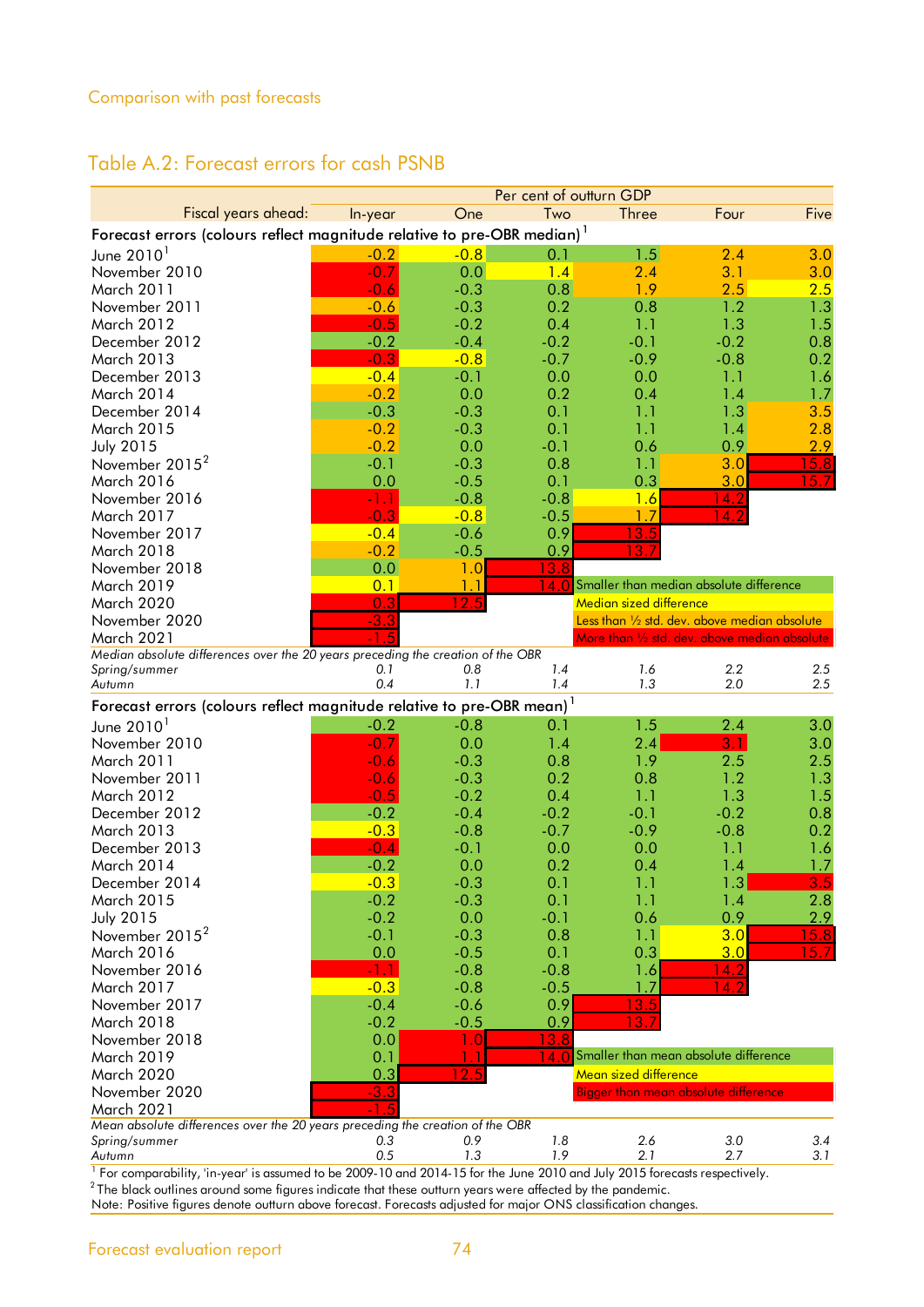|                                                                                                |         |        | Per cent of outturn GDP |                                               |                     |                 |
|------------------------------------------------------------------------------------------------|---------|--------|-------------------------|-----------------------------------------------|---------------------|-----------------|
| Fiscal years ahead:                                                                            | In-year | One    | Two                     | <b>Three</b>                                  | Four                | Five            |
| Forecast errors (colours reflect magnitude relative to pre-OBR median) <sup>1</sup>            |         |        |                         |                                               |                     |                 |
| June $20101$                                                                                   | 0.6     | 0.2    | 0.0                     | $-0.3$                                        | $-0.2$              | $-0.3$          |
| November 2010                                                                                  | 0.1     | $-0.2$ | $-0.2$                  | 0.0                                           | 0.0                 | $-0.7$          |
| March 2011                                                                                     | 0.3     | $-0.6$ | $-0.8$                  | $-0.6$                                        | $-0.6$              | $-1.3$          |
| November 2011                                                                                  | $-0.1$  | $-0.4$ | $-0.2$                  | $-0.2$                                        | $-0.4$              | $-0.2$          |
| March 2012                                                                                     | 0.2     | $-0.2$ | 0.0                     | 0.0                                           | $-0.2$              | $-0.1$          |
| December 2012                                                                                  | 0.3     | 0.0    | 0.2                     | $-0.2$                                        | 0.1                 | 0.9             |
| March 2013                                                                                     | 0.4     | 0.1    | 0.2                     | $-0.1$                                        | 0.1                 | 0.9             |
| December 2013                                                                                  | 0.2     | 0.2    | $-0.2$                  | 0.0                                           | 1.0                 | 1.4             |
| March 2014                                                                                     | 0.3     | 0.1    | $-0.1$                  | 0.2                                           | 1.1                 | 1.5             |
| December 2014                                                                                  | 0.3     | 0.2    | 0.8                     | 1.8                                           | 2.2                 | 4.6             |
| <b>March 2015</b>                                                                              | 0.3     | 0.4    | 1.1                     | 2.2                                           | 2.5                 | 3.8             |
| <b>July 2015</b>                                                                               | 0.4     | 0.4    | 0.4                     | 1.0                                           | 1.4                 | 3.5             |
| November 2015 <sup>2</sup>                                                                     | 0.1     | 0.0    | 0.6                     | 1.0                                           | 3.1                 | 2.4             |
| March 2016                                                                                     | 0.2     | 0.1    | 0.8                     | 1.0                                           | 3.6                 | $\blacklozenge$ |
| November 2016                                                                                  | $-0.3$  | 0.2    | 0.5                     | 3.0                                           | 12.5                |                 |
| March 2017                                                                                     | 0.0     | 0.0    | 0.4                     | 2.9                                           | 12.5                |                 |
| November 2017                                                                                  | 0.1     | 0.2    | 2.5                     | $12.\overline{3}$                             |                     |                 |
| March 2018                                                                                     | 0.0     | 0.1    | 2.2                     | 2 <sub>1</sub>                                |                     |                 |
| November 2018                                                                                  | 0.1     | 1.9    | -1                      |                                               |                     |                 |
| March 2019                                                                                     | 0.1     | - 9    |                         | Smaller than median absolute difference       |                     |                 |
| March 2020                                                                                     | $-0.1$  | 8.6    |                         | Median sized difference                       |                     |                 |
| November 2020                                                                                  | $-2.3$  |        |                         | Less than 1/2 std. dev. above median absolute |                     |                 |
| March 2021                                                                                     | $-1.2$  |        |                         | More than 1/2 std. dev. above median absolute |                     |                 |
| Median absolute differences over the 20 years preceding the creation of the OBR                |         |        |                         |                                               |                     |                 |
| Spring/summer                                                                                  | 0.7     | 0.9    | 0.9                     | 1.2                                           | 1.6                 | 2.0             |
| Autumn                                                                                         | 0,8     | 0.7    | 1.0                     | 1.0                                           | 1.7                 | 2.2             |
| Forecast errors (colours reflect magnitude relative to pre-OBR mean) <sup>1</sup>              |         |        |                         |                                               |                     |                 |
| June $20101$                                                                                   | 0.6     | 0.2    | 0.0                     | $-0.3$                                        | $-0.2$              | $-0.3$          |
| November 2010                                                                                  | 0.1     | $-0.2$ | $-0.2$                  | 0.0                                           | 0.0                 | $-0.7$          |
| March 2011                                                                                     | 0.3     | $-0.6$ | $-0.8$                  | $-0.6$                                        | $-0.6$              | $-1.3$          |
| November 2011                                                                                  | $-0.1$  | $-0.4$ | $-0.2$                  | $-0.2$                                        | $-0.4$              | $-0.2$          |
| March 2012                                                                                     | 0.2     | $-0.2$ | 0.0                     | 0.0                                           | $-0.2$              | $-0.1$          |
| December 2012                                                                                  | 0.3     | 0.0    | 0.2                     | $-0.2$                                        | 0.1                 | 0.9             |
| March 2013                                                                                     | 0.4     | 0.1    | 0.2                     | $-0.1$                                        | 0.1                 | 0.9             |
| December 2013                                                                                  | 0.2     | 0.2    | $-0.2$                  | 0.0                                           | 1.0                 | 1.4             |
| March 2014                                                                                     | 0.3     | 0.1    | $-0.1$                  | 0.2                                           | 1.1                 | 1.5             |
| December 2014                                                                                  | 0.3     | 0.2    | 0.8                     | 1.8                                           | 2.2                 | 4.6             |
| <b>March 2015</b>                                                                              | 0.3     | 0.4    | 1.1                     | 2.2                                           | 2.5                 | 3.8             |
| <b>July 2015</b>                                                                               | 0.4     | 0.4    | 0.4                     | 1.0                                           | 1.4                 | 3.5             |
| November 2015 <sup>2</sup>                                                                     | 0.1     | 0.0    | 0.6                     | 1.0                                           | 3.1                 | 12.4            |
| March 2016                                                                                     | 0.2     | 0.1    | 0.8                     | 1.0                                           | 3.6                 | 13.2            |
| November 2016                                                                                  | $-0.3$  | 0.2    | 0.5                     | 3.0                                           | $\frac{12.5}{12.5}$ |                 |
| <b>March 2017</b>                                                                              | 0.0     | 0.0    | 0.4                     | 2.9                                           |                     |                 |
| November 2017                                                                                  | 0.1     | 0.2    | 2.5                     | 12.3                                          |                     |                 |
| March 2018                                                                                     | 0.0     | 0.1    | 2.2                     | 2 <sub>1</sub>                                |                     |                 |
| November 2018                                                                                  | 0.1     | 1.9    | <u> 11.5</u>            |                                               |                     |                 |
| March 2019                                                                                     | 0.1     | 1.9    |                         | Smaller than mean absolute difference         |                     |                 |
| March 2020                                                                                     | $-0.1$  | 8.6    |                         | Mean sized difference                         |                     |                 |
| November 2020                                                                                  | $-2.3$  |        |                         | Bigger than mean absolute difference          |                     |                 |
| <b>March 2021</b>                                                                              | $-1, 2$ |        |                         |                                               |                     |                 |
| Mean absolute differences over the 20 years preceding the creation of the OBR<br>Spring/summer | 1.2     | 1.1    | 1.2                     | 1.6                                           | 1.8                 | 2.0             |
| Autumn                                                                                         | 1.1     | 0.8    | 1.0                     | 1.1                                           | 1.7                 | 2.2             |
|                                                                                                |         |        |                         |                                               |                     |                 |

## Table A.3: Forecast errors for cash spending

<sup>1</sup> For comparability, 'in-year' is assumed to be 2009-10 and 2014-15 for the June 2010 and July 2015 forecasts respectively.

Note: Positive figures denote outturn above forecast. Forecasts adjusted for major ONS classification changes.  $^2$ The black outlines around some figures indicate that these outturn years were affected by the pandemic.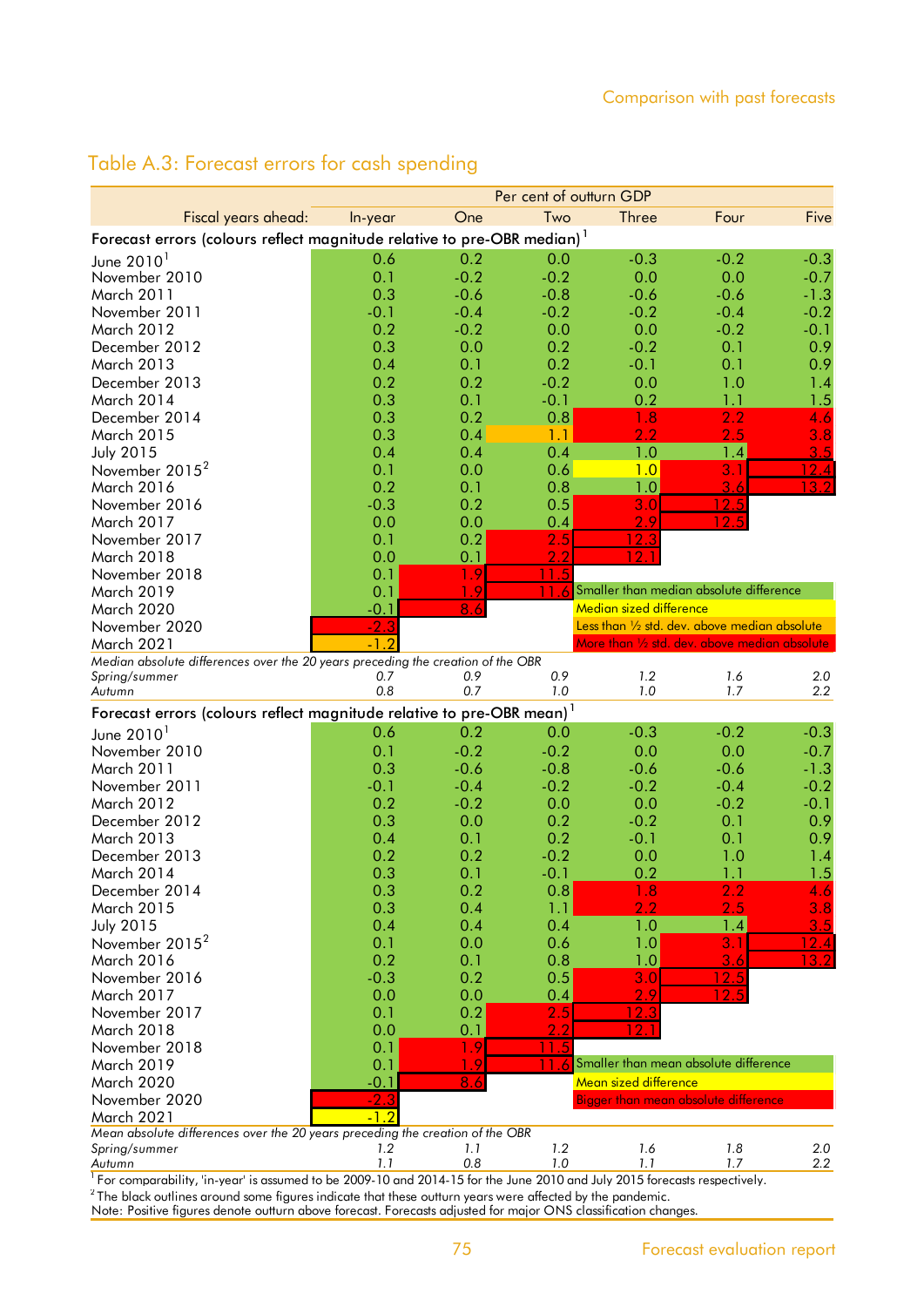|                                                                                                    |            |            | Per cent of GDP  |                                                         |            |            |
|----------------------------------------------------------------------------------------------------|------------|------------|------------------|---------------------------------------------------------|------------|------------|
| Fiscal years ahead:                                                                                | In-year    | One        | Two              | <b>Three</b>                                            | Four       | Five       |
| Forecast errors (colours reflect magnitude relative to pre-OBR median) <sup>1</sup>                |            |            |                  |                                                         |            |            |
| June $2010^1$                                                                                      | 0.6        | 0.9        | 0.3              | $-0.8$                                                  | $-1.3$     | $-1.5$     |
| November 2010                                                                                      | 0.4        | 0.0        | $-0.9$           | $-1.3$                                                  | $-1.5$     | $-1.3$     |
| March 2011                                                                                         | 0.2        | $-0.4$     | $-1.1$           | $-1.6$                                                  | $-1.7$     | $-1.4$     |
| November 2011                                                                                      | $-0.2$     | $-0.7$     | $-0.9$           | $-1.1$                                                  | $-0.8$     | $-0.4$     |
| March 2012                                                                                         | 0.1        | $-0.6$     | $-1.0$           | $-1.3$                                                  | $-0.9$     | $-0.6$     |
| December 2012                                                                                      | $-0.7$     | $-1.2$     | $-1.2$           | $-1.1$                                                  | $-0.8$     | $-0.5$     |
| March 2013                                                                                         | $-0.7$     | $-0.9$     | $-0.9$           | $-0.8$                                                  | $-0.7$     | $-0.6$     |
| December 2013                                                                                      | 0.3        | 0.0        | $-0.2$           | $-0.2$                                                  | 0.0        | 0.2        |
| March 2014                                                                                         | 0.2        | 0.1        | $-0.2$           | 0.0                                                     | 0.1        | 0.4        |
| December 2014                                                                                      | 0.3        | 0.4        | 0.4              | 0.5                                                     | 0.8        | 1.5        |
| <b>March 2015</b>                                                                                  | 0.2        | 0.5        | 0.5              | 0.7                                                     | 1.0        | 1.6        |
| <b>July 2015</b>                                                                                   | 0.2        | 0.1        | 0.1              | 0.2                                                     | 0.5        | 1.1        |
| November 2015 <sup>2</sup>                                                                         | 0.1        | $-0.1$     | $-0.3$           | 0.0                                                     | 0.7        | 0.7        |
| <b>March 2016</b>                                                                                  | $-0.4$     | $-0.5$     | $-0.3$           | $-0.1$                                                  | 0.1        | 0.4        |
| November 2016                                                                                      | 0.2        | 0.0        | 0.3              | 0.8                                                     | 0.9        |            |
| March 2017                                                                                         | 0.0        | 0.2        | 0.2              | 0.7                                                     | 1.0        |            |
| November 2017                                                                                      | 0.3        | 0.3        | 0.9              | 1.0                                                     |            |            |
| March 2018                                                                                         | 0.0        | 0.1        | 0.7              | 0.8                                                     |            |            |
| November 2018                                                                                      | $-0.3$     | 0.6        | 0.6              |                                                         |            |            |
| March 2019                                                                                         | $-0.5$     | 0.4        |                  | 0.3 Smaller than median absolute difference             |            |            |
| March 2020                                                                                         | 0.5        | 0.4        |                  | Median sized difference                                 |            |            |
| November 2020                                                                                      | 0.2        |            |                  | Less than 1/2 std. dev. above median absolute           |            |            |
| <b>March 2021</b>                                                                                  | $-0.2$     |            |                  | More than $\frac{1}{2}$ std. dev. above median absolute |            |            |
| Median absolute differences over the 20 years preceding the creation of the OBR                    |            |            |                  |                                                         |            |            |
| Spring/summer<br>Autumn                                                                            | 0.3<br>0.3 | 0.9<br>0.8 | 1.1<br>0.9       | 0,8<br>0,8                                              | 0.7<br>0.6 | 1.3<br>1.2 |
|                                                                                                    |            |            |                  |                                                         |            |            |
| Forecast errors (colours reflect magnitude relative to pre-OBR mean) <sup>1</sup>                  |            |            |                  |                                                         |            |            |
| June $2010^1$                                                                                      | 0.6        | 0.9        | 0.3              | $-0.8$                                                  | $-1.3$     | $-1.5$     |
| November 2010                                                                                      | 0.4        | 0.0        | $-0.9$           | $-1.3$                                                  | $-1.5$     | $-1.3$     |
| <b>March 2011</b>                                                                                  | 0.2        | $-0.4$     | $-1.1$           | $-1.6$                                                  | $-1.7$     | $-1.4$     |
| November 2011                                                                                      | $-0.2$     | $-0.7$     | $-0.9$           | $-1.1$                                                  | $-0.8$     | $-0.4$     |
| March 2012                                                                                         | 0.1        | $-0.6$     | $-1.0$           | $-1.3$                                                  | $-0.9$     | $-0.6$     |
| December 2012                                                                                      | $-0.7$     | $-1.2$     | $-1.2$           | $-1.1$                                                  | $-0.8$     | $-0.5$     |
| March 2013<br>December 2013                                                                        | $-0.7$     | $-0.9$     | $-0.9$           | $-0.8$                                                  | $-0.7$     | $-0.6$     |
|                                                                                                    | 0.3<br>0.2 | 0.0        | $-0.2$<br>$-0.2$ | $-0.2$<br>0.0                                           | 0.0        | 0.2<br>0.4 |
| March 2014                                                                                         | 0.3        | 0.1        |                  |                                                         | 0.1<br>0.8 | 1.5        |
| December 2014<br><b>March 2015</b>                                                                 | 0.2        | 0.4<br>0.5 | 0.4<br>0.5       | 0.5<br>0.7                                              | 1.0        | 1.6        |
| <b>July 2015</b>                                                                                   | 0.2        | 0.1        | 0.1              | 0.2                                                     | 0.5        | 1.1        |
| November 2015 <sup>2</sup>                                                                         |            |            |                  |                                                         |            | 0.7        |
|                                                                                                    |            |            |                  |                                                         |            |            |
|                                                                                                    | 0.1        | $-0.1$     | $-0.3$           | 0.0                                                     | 0.7        |            |
| March 2016                                                                                         | $-0.4$     | $-0.5$     | $-0.3$           | $-0.1$                                                  | 0.1        | 0.4        |
| November 2016                                                                                      | 0.2        | 0.0        | 0.3              | 0.8                                                     | 0.9        |            |
| March 2017                                                                                         | 0.0        | 0.2        | 0.2              | 0.7                                                     | 1.0        |            |
| November 2017                                                                                      | 0.3        | 0.3        | 0.9              | 1.0                                                     |            |            |
| March 2018                                                                                         | 0.0        | 0.1        | 0.7              | 0.8                                                     |            |            |
| November 2018                                                                                      | $-0.3$     | 0.6        | 0.6              |                                                         |            |            |
| March 2019                                                                                         | $-0.5$     | 0.4        | 0.3              |                                                         |            |            |
| March 2020                                                                                         | 0.5        | 0.4        |                  | Smaller than mean absolute difference                   |            |            |
| November 2020                                                                                      | 0.2        |            |                  | Mean sized difference                                   |            |            |
| <b>March 2021</b><br>Mean absolute differences over the 20 years preceding the creation of the OBR | $-0.2$     |            |                  | Bigger than mean absolute difference                    |            |            |
| Spring/summer<br>Autumn                                                                            | 0.5<br>0.5 | 0.9<br>0.9 | 0.9<br>1.1       | 1.1<br>1.0                                              | 1.1<br>1.1 | 1.5<br>1,3 |

### Table A.4: Forecast errors for changes in receipts as a share of GDP

 $^1$  For comparability, 'in-year' is assumed to be 2009-10 and 2014-15 for the June 2010 and July 2015 forecasts respectively.

 $^2$ The black outlines around some figures indicate that these outturn years were affected by the pandemic.

Note: Positive figures denote outturn above forecast. Forecasts adjusted for major ONS classification changes.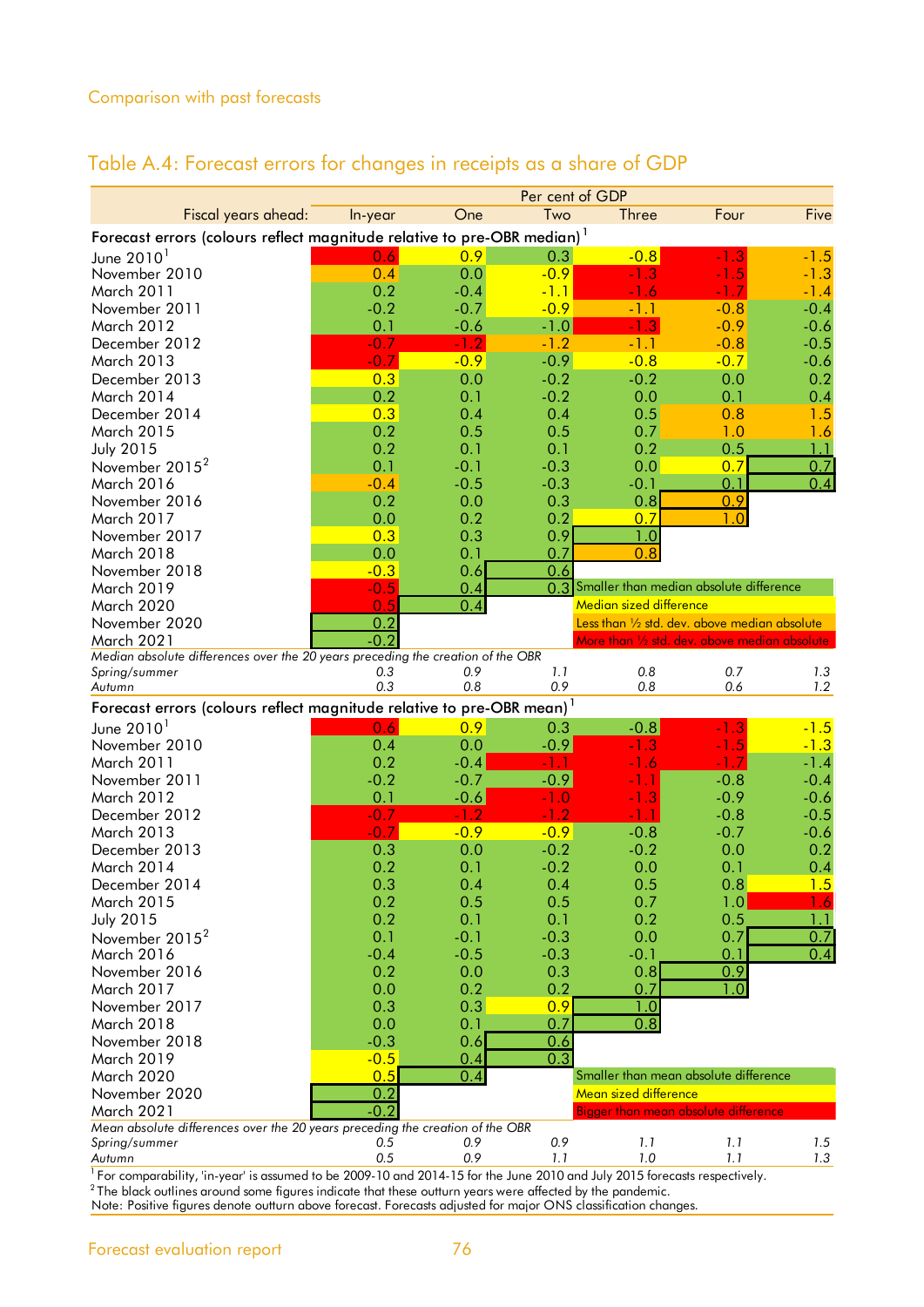# **Index of charts and tables**

|  | Chapter 1 Executive summary                                           |  |
|--|-----------------------------------------------------------------------|--|
|  |                                                                       |  |
|  | Chart 1.2: March 2020 forecast errors in contributions to nominal GDP |  |
|  |                                                                       |  |
|  |                                                                       |  |

## Chapter 2 The economy

| Table 2.1: Epidemiological assumptions and associated restrictions14              |
|-----------------------------------------------------------------------------------|
|                                                                                   |
|                                                                                   |
| Chart 2.3: Pandemic-related economic scarring assumptions for GDP in 2025 17      |
| Chart 2.4: Contributions to output shortfalls following the closure of the CJRS20 |
| Chart A: Change in level of output relative to January 2020 by sector21           |
| Table A: Forecast errors in the April, November, and January lockdowns22          |
|                                                                                   |
|                                                                                   |
| Table 2.3: Expenditure contributions to real GDP growth in 2020-21 25             |
| Chart 2.6: March 2020 forecast errors in contributions to nominal GDP             |
|                                                                                   |
|                                                                                   |
|                                                                                   |
| Table 2.6: 2020-21 monetary policy, exchange rate and commodity prices 29         |
|                                                                                   |
|                                                                                   |

#### Chapter 3 The public finances

| Table 3.1: 2020-21 receipts, spending and net borrowing forecasts versus outturn32 |  |
|------------------------------------------------------------------------------------|--|
|                                                                                    |  |
|                                                                                    |  |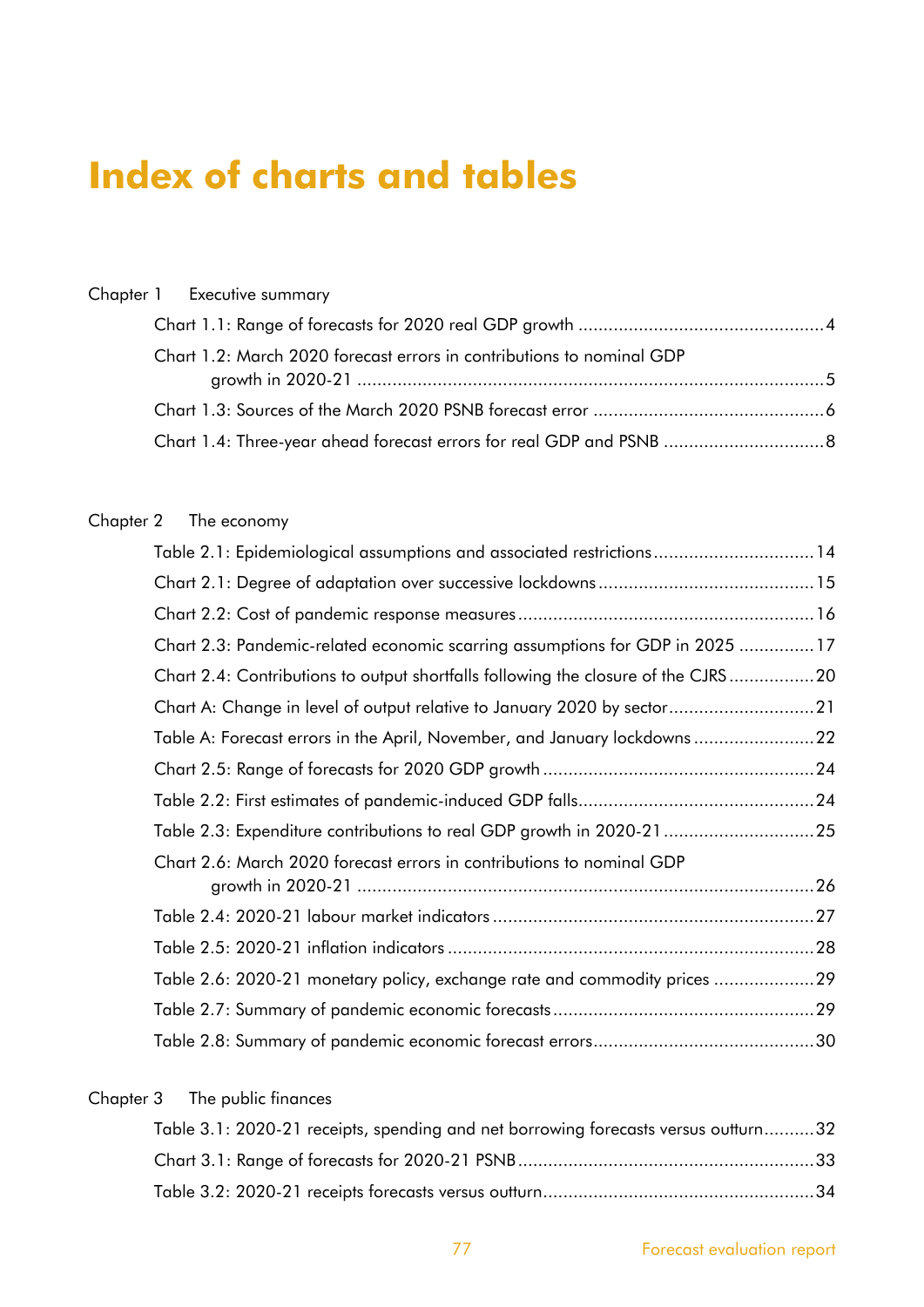| Chart 3.2: Evolution of our 2020-21 receipts and nominal GDP forecast errors35     |  |
|------------------------------------------------------------------------------------|--|
|                                                                                    |  |
| Chart A: Changes in pay and tax receipts across the employee earnings distribution |  |
| Chart B: Total pay growth in 2020-21 and average effective tax rate by sector 38   |  |
|                                                                                    |  |
| Table 3.5: 2020-21 onshore corporation tax forecasts versus outturn 40             |  |
|                                                                                    |  |
|                                                                                    |  |
|                                                                                    |  |
|                                                                                    |  |
| Table 3.8: 2020-21 departmental resource spending forecasts versus outturn 45      |  |
|                                                                                    |  |
|                                                                                    |  |
| Table 3.9: Expected value of pandemic-related loans and associated losses48        |  |
|                                                                                    |  |
|                                                                                    |  |
|                                                                                    |  |
|                                                                                    |  |
|                                                                                    |  |
| Table 3.13: March 2020 welfare spending forecast error by source 56                |  |
| Table 3.14: March 2020 debt interest spending forecast error by source57           |  |
|                                                                                    |  |
|                                                                                    |  |

| Annex A | Comparison with past forecasts |
|---------|--------------------------------|
|         |                                |